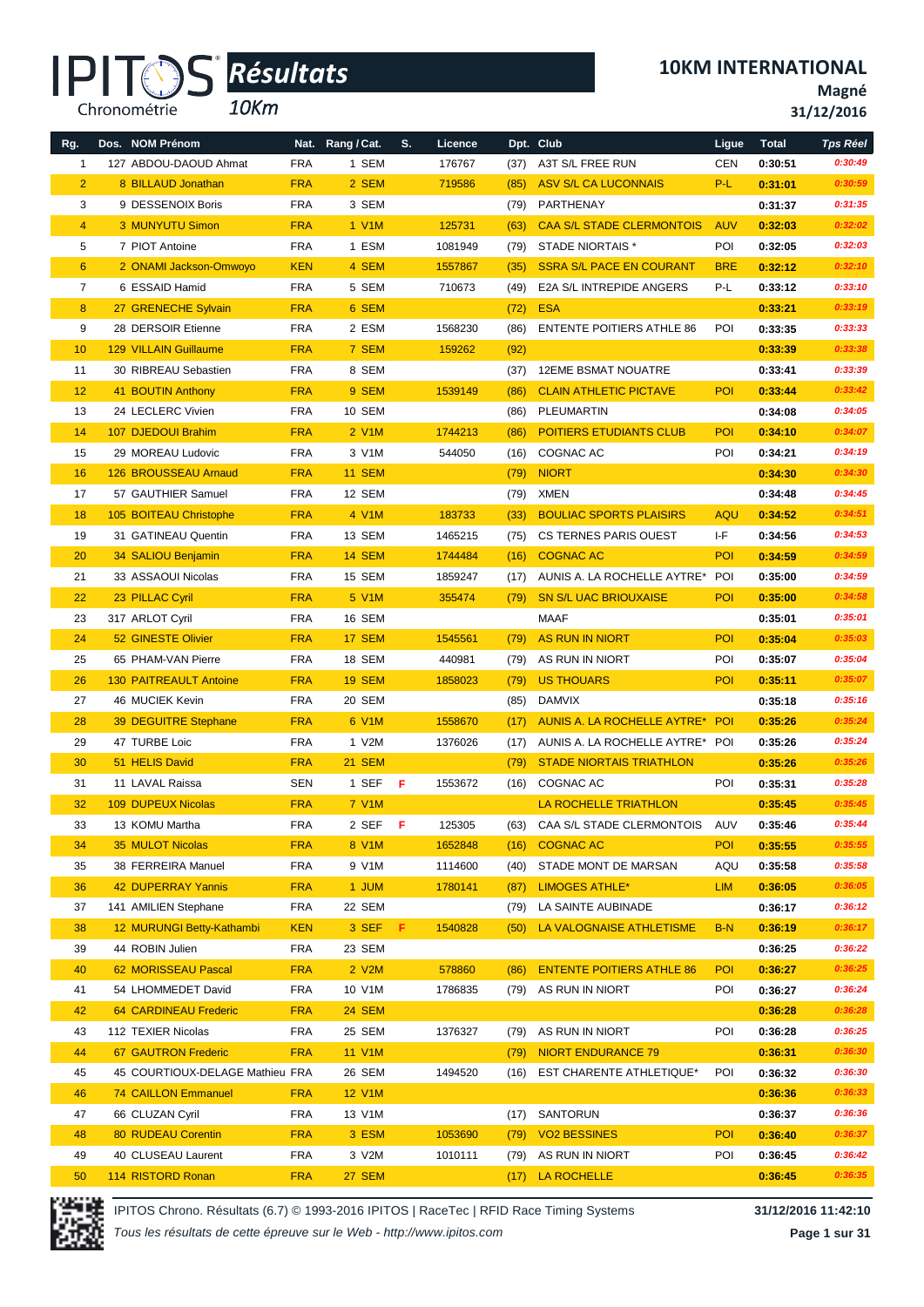*10Km*

**Magné**

**31/12/2016**

| Rg. | Dos. NOM Prénom                |            | Nat. Rang / Cat. | S. | Licence |      | Dpt. Club                        | Ligue      | <b>Total</b> | <b>Tps Réel</b> |
|-----|--------------------------------|------------|------------------|----|---------|------|----------------------------------|------------|--------------|-----------------|
| 51  | 457 GAUTHIER Simon             | <b>FRA</b> | 28 SEM           |    |         | (79) | VOUILLE                          |            | 0:36:59      | 0:36:54         |
| 52  | 85 NUNES Mario                 | <b>FRA</b> | <b>29 SEM</b>    |    | 1643508 | (79) | AS RUN IN NIORT                  | <b>POI</b> | 0:37:02      | 0:36:58         |
| 53  | 68 BOUCHET Ludovic             | <b>FRA</b> | 30 SEM           |    | 1547013 |      | (79) AS RUN IN NIORT             | POI        | 0:37:07      | 0:37:07         |
| 54  | 1 350 FONTON Olivier           | <b>FRA</b> | <b>14 V1M</b>    |    |         |      |                                  |            | 0:37:09      | 0:37:09         |
| 55  | 25 COUE Freddy                 | <b>FRA</b> | 4 V2M            |    |         | (85) | FONTENAY TRIATHLON CLUB          |            | 0:37:14      | 0:37:14         |
| 56  | <b>357 BACHELIER Nicolas</b>   | <b>FRA</b> | <b>31 SEM</b>    |    |         |      | $(44)$ LIGNE                     |            | 0:37:19      | 0:37:05         |
| 57  | 110 LOUIS Xavier               | <b>FRA</b> | 15 V1M           |    |         |      | STADE NIORTAIS TRIATHLON         |            | 0:37:22      | 0:37:17         |
| 58  | 115 AUVIN Maxime               | <b>FRA</b> | <b>33 SEM</b>    |    |         | (86) | <b>LES FONDUS</b>                |            | 0:37:23      | 0:37:21         |
| 59  | 75 DEHAIS Christophe           | <b>FRA</b> | 32 SEM           |    | 1587892 | (79) | <b>VO2 BESSINES</b>              | POI        | 0:37:23      | 0:37:21         |
| 60  | 595 MILORD Fabien              | <b>FRA</b> | <b>34 SEM</b>    |    |         | (27) | <b>CHAVIGNY BAILLEUL</b>         |            | 0:37:27      | 0:37:22         |
| 61  | 32 BOCHE Philippe              | <b>FRA</b> | 5 V2M            |    | 986318  | (79) | US THOUARS                       | POI        | 0:37:32      | 0:37:30         |
| 62  | 77 ROULLET Antoine             | <b>FRA</b> | 4 ESM            |    | 1126606 | (79) | <b>STADE NIORTAIS*</b>           | <b>POI</b> | 0:37:35      | 0:37:34         |
| 63  | 1 304 DUPUY Gwennael           | <b>FRA</b> | 35 SEM           |    |         | (79) | <b>FRESSINES</b>                 |            | 0:37:45      | 0:37:33         |
| 64  | 113 RIO Frederic               | <b>FRA</b> | <b>16 V1M</b>    |    | 1639951 | (17) | AS17 S/L US SAINTES ATHLETIS POI |            | 0:37:50      | 0:37:49         |
| 65  | 73 LAY James                   | <b>FRA</b> | 1 V3M            |    | 1063177 | (86) | <b>ENTENTE POITIERS ATHLE 86</b> | POI        | 0:37:52      | 0:37:50         |
| 66  | 79 LUCAS Anthony               | <b>FRA</b> | <b>36 SEM</b>    |    |         |      | <b>CHEMINEES POUJOULAT</b>       |            | 0:37:55      | 0:37:53         |
| 67  | 71 GUERIN Christian            | <b>FRA</b> | 2 V3M            |    | 275110  | (79) | SN S/L SEP FRONTENAY-ROHAN POI   |            | 0:37:56      | 0:37:56         |
| 68  | <b>14 BREMAUD Flavie</b>       | <b>FRA</b> | 4 SEF            | F. | 279685  | (49) | <b>ENTENTE DES MAUGES*</b>       | $P-L$      | 0:37:58      | 0:37:56         |
| 69  | 142 DELAUNAY Laurent           | <b>FRA</b> | 37 SEM           |    |         | (79) | STADE NIORTAIS TRIATHLON         |            | 0:38:00      | 0:37:55         |
| 70  | 116 BORDE Jeremy               | <b>FRA</b> | <b>17 V1M</b>    |    |         | (79) | <b>NIORT</b>                     |            | 0:38:01      | 0:37:25         |
| 71  | 121 BARBIER Yoann              | <b>FRA</b> | 38 SEM           |    |         | (79) | <b>VO2 BESSINES</b>              |            | 0:38:04      | 0:38:02         |
| 72  | 814 PELLETIER Benoist          | <b>FRA</b> | <b>39 SEM</b>    |    | 1718731 | (79) | AS RUN IN NIORT                  | <b>POI</b> | 0:38:09      | 0:37:41         |
| 73  | 594 FERNANDEZ Antonio          | <b>FRA</b> | 18 V1M           |    |         |      |                                  |            | 0:38:12      | 0:38:05         |
| 74  | <b>143 MAINARD Sebastien</b>   | <b>FRA</b> | <b>40 SEM</b>    |    |         | (17) |                                  |            | 0:38:15      | 0:38:08         |
| 75  | 37 RICHARD Mickael             | <b>FRA</b> | 41 --M           |    |         |      | <b>RUNEVER 17</b>                |            | 0:38:18      | 0:38:18         |
| 76  | <b>18 RICHARD Aurelie</b>      | <b>FRA</b> | 5 SEF F          |    |         |      | <b>RUNEVER 17</b>                |            | 0:38:18      | 0:38:18         |
| 77  | 17 JOLAIS Fabien               | <b>FRA</b> | 42 SEM           |    |         |      | (79) ECHIRE                      |            | 0:38:22      | 0:38:20         |
| 78  | 732 LUCAS Jean-Francois        | <b>FRA</b> | 6 V2M            |    | 382920  | (17) | AUNIS A. LA ROCHELLE AYTRE* POI  |            | 0:38:28      | 0:38:17         |
| 79  | 86 GUEVEL Yvan                 | <b>FRA</b> | 19 V1M           |    |         | (33) | <b>MERIGNAC</b>                  |            | 0:38:50      | 0:38:41         |
| 80  | 123 DIDIER Stephane            | <b>FRA</b> | <b>20 V1M</b>    |    |         | (79) | <b>NIORT</b>                     |            | 0:38:54      | 0:38:49         |
| 81  | 78 COUTANCEAU Nicolas          | <b>FRA</b> | 21 V1M           |    | 1077020 | (86) | LES GALOPINS DES BOIS            | POI        | 0:39:01      | 0:38:58         |
| 82  | 87 THIOLET Laurent             | <b>FRA</b> | <b>22 V1M</b>    |    |         |      | <b>FAT AIRVAULT</b>              |            | 0:39:05      | 0:39:02         |
| 83  | 101 DUVERGER Benjamin          | <b>FRA</b> | 43 SEM           |    |         | (79) | SAINTE-VERGE                     |            | 0:39:05      | 0:38:28         |
| 84  | 544 PAPET Mickael              | <b>FRA</b> | 23 V1M           |    |         |      |                                  |            | 0:39:08      | 0:39:02         |
| 85  | 88 PARENT Laurent              | <b>FRA</b> | 24 V1M           |    | 1618848 |      | (79) AS RUN IN NIORT             | POI        | 0:39:09      | 0:39:05         |
| 86  | 98 JAMIN Pierrick              | <b>FRA</b> | 2 JUM            |    |         | (79) | <b>BESSINES</b>                  |            | 0:39:10      | 0:39:07         |
| 87  | 119 TOURNE Antoine             | <b>FRA</b> | 44 SEM           |    |         | (79) | KUNG FU CLUB NIORTAIS            |            | 0:39:10      | 0:39:04         |
| 88  | 1 480 CHIQUET Thierry          | <b>FRA</b> | 7 V2M            |    | 1743066 | (79) | AS RUN IN NIORT                  | POI        | 0:39:13      | 0:39:08         |
| 89  | 100 MACHURA Denis              | <b>FRA</b> | 45 SEM           |    | 1745697 | (79) | VO2 BESSINES                     | POI        | 0:39:17      | 0:39:13         |
| 90  | <b>84 BOUDEAU Eric</b>         | <b>FRA</b> | 8 V2M            |    | 190765  | (85) | AC ROCHE-SUR-YON *               | P-L        | 0:39:18      | 0:39:11         |
| 91  | 103 PETIT Francois             | <b>FRA</b> | 46 SEM           |    |         | (79) | BEAUVOIR-SUR-NIORT               |            | 0:39:21      | 0:38:56         |
| 92  | 350 HAYE Bruno                 | <b>FRA</b> | 9 V2M            |    |         |      | <b>MAAF</b>                      |            | 0:39:22      | 0:39:17         |
| 93  | 352 THEVENOT Quentin           | <b>FRA</b> | 3 JUM            |    |         |      | MAAF                             |            | 0:39:28      | 0:39:22         |
| 94  | 828 BATIOT Laurent             | <b>FRA</b> | 25 V1M           |    | 1570452 | (85) | ASV S/L SA FONTENAY-LE-COMT P-L  |            | 0:39:29      | 0:39:22         |
| 95  | 94 LECOEUR Arnaud              | <b>FRA</b> | 26 V1M           |    |         | (86) | <b>CHOUPPES</b>                  |            | 0:39:30      | 0:39:24         |
| 96  | 680 MASSIOT Nicolas            | <b>FRA</b> | <b>27 V1M</b>    |    |         | (85) | <b>PEAULT</b>                    |            | 0:39:31      | 0:39:27         |
| 97  | 1 201 DUBOIS Jerome            | <b>FRA</b> | 28 V1M           |    |         |      | <b>COURIR ATOUT COEUR</b>        |            | 0:39:31      | 0:39:25         |
| 98  | 21 BARBIER Virginie            | <b>FRA</b> | 6 SEF F          |    |         |      |                                  |            | 0:39:35      | 0:39:35         |
| 99  | 99 DUPERRAY Valerian           | <b>FRA</b> | 1 CAM            |    | 1865234 | (87) | LIMOGES ATHLE*                   | LIM        | 0:39:37      | 0:39:34         |
| 100 | 1 210 DUTEUIL GALLAIS Philippe | <b>FRA</b> | 47 SEM           |    |         |      | <b>MAGNE</b>                     |            | 0:39:42      | 0:39:32         |

IPITOS Chrono. Résultats (6.7) © 1993-2016 IPITOS | RaceTec | RFID Race Timing Systems **31/12/2016 11:42:10**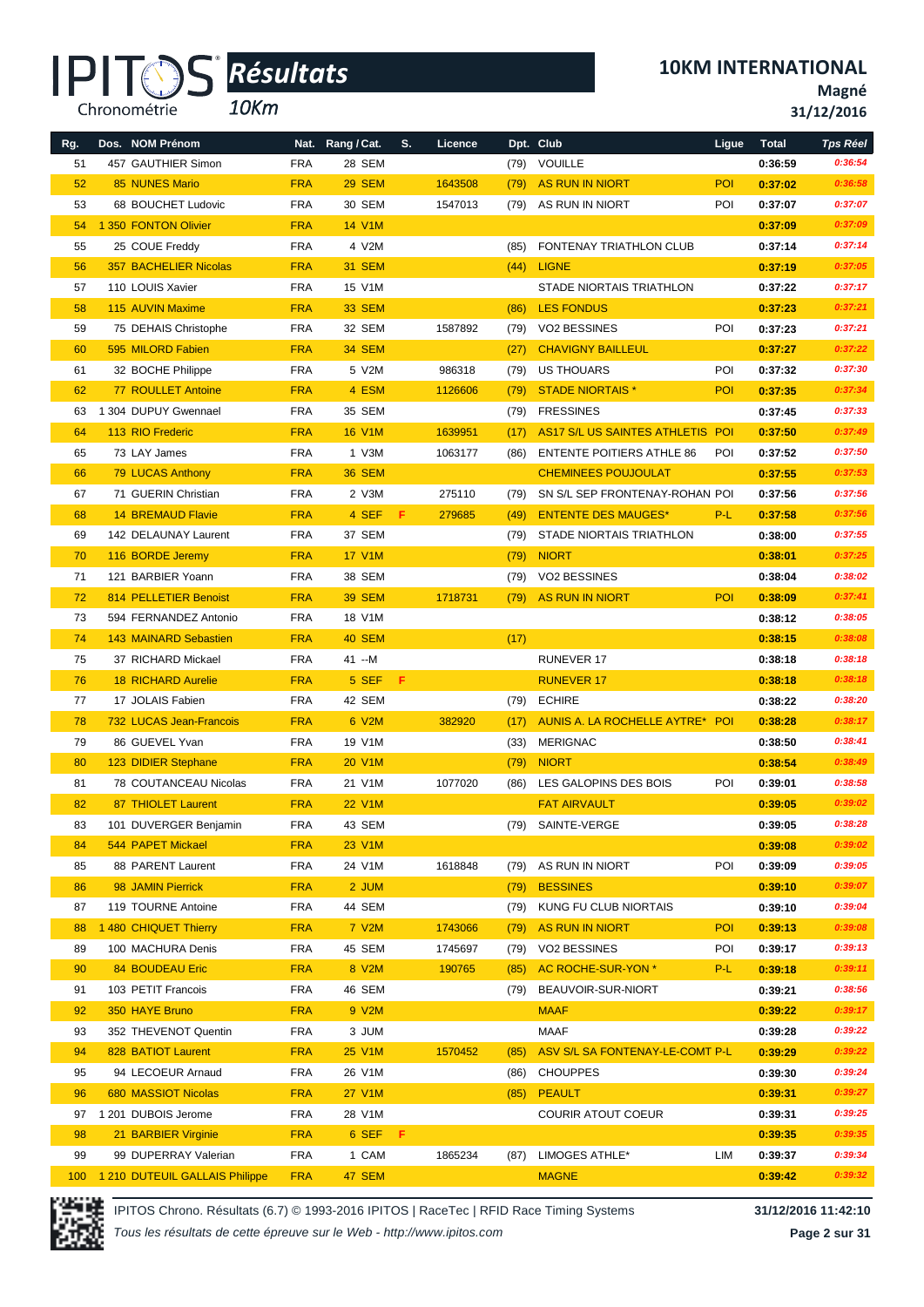*10Km*

**10KM INTERNATIONAL**

**Magné**

**31/12/2016**

| Rg.        | Dos. NOM Prénom              |            | Nat. Rang / Cat.    | S. | Licence |      | Dpt. Club                            | Ligue      | <b>Total</b> | <b>Tps Réel</b> |
|------------|------------------------------|------------|---------------------|----|---------|------|--------------------------------------|------------|--------------|-----------------|
| 101        | 19 NOIRAUD Claudine          | <b>FRA</b> | 1 V2F               | F. | 152037  | (79) | SEVRE BOCAGE AC                      | POI        | 0:39:49      | 0:39:46         |
| 102        | <b>111 VAYRE Olivier</b>     | <b>FRA</b> | <b>48 SEM</b>       |    |         | (85) | L ILE-D ELLE                         |            | 0:39:50      | 0:39:16         |
| 103        | 108 COUE Armand              | <b>FRA</b> | 5 ESM               |    |         | (44) | FONTENAY TRIATHLON CLUB              |            | 0:39:53      | 0:39:52         |
| 104        | 69 LEBASTARD Jean-Yves       | <b>FRA</b> | <b>10 V2M</b>       |    |         | (17) | <b>ROCHEFORT</b>                     |            | 0:39:53      | 0:39:34         |
| 105        | 122 LEOST Lucas              | <b>FRA</b> | 4 JUM               |    |         | (85) | SAINT-MARTIN-DE-FRAIGNEAU            |            | 0:39:54      | 0:39:22         |
| 106        | <b>884 DUCOURET Frederic</b> | <b>FRA</b> | 29 V1M              |    |         |      | <b>PIERRE GUERIN</b>                 |            | 0:39:55      | 0:39:19         |
| 107        | 59 BRAIN Daniel              | <b>FRA</b> | 11 V2M              |    |         |      | <b>UAC BRIOUX</b>                    |            | 0:39:56      | 0:39:53         |
| 108        | 1 211 BOUVIER Simon          | <b>FRA</b> | 49 SEM              |    |         |      |                                      |            | 0:39:57      | 0:39:48         |
| 109        | 120 POULARD Thomas           | <b>FRA</b> | 50 SEM              |    |         | (85) | <b>FONTENAY TRIATHLON CLUB</b>       |            | 0:39:58      | 0:39:46         |
| 110        | 1 454 PUICHAUD Sylvain       | <b>FRA</b> | <b>51 SEM</b>       |    | 1578936 | (79) | <b>SEVRE BOCAGE AC</b>               | <b>POI</b> | 0:40:00      | 0:39:43         |
| 111        | 89 DEBORDE Alain             | <b>FRA</b> | 12 V2M              |    | 450567  | (79) | AS RUN IN NIORT                      | POI        | 0:40:02      | 0:40:00         |
| 112        | <b>49 RUDEAU Gilles</b>      | <b>FRA</b> | 13 V2M              |    | 271944  | (79) | <b>VO2 BESSINES</b>                  | POI        | 0:40:07      | 0:40:04         |
| 113        | 960 RAISON Julien            | <b>FRA</b> | 52 SEM              |    |         | (75) | <b>TEAM TRAIL PARIS</b>              |            | 0:40:09      | 0:39:59         |
| 114        | 97 BERNARD Augustin          | <b>FRA</b> | <b>14 V2M</b>       |    | 482079  | (79) | <b>SEVRE BOCAGE AC</b>               | POI        | 0:40:10      | 0:40:07         |
| 115        | 1 045 DESMIER Francois       | <b>FRA</b> | 53 SEM              |    |         | (79) | <b>TEAM MAIF</b>                     |            | 0:40:12      | 0:39:34         |
| 116        | 343 GUSTIN Anthony           | <b>FRA</b> | 30 V <sub>1</sub> M |    |         |      | <b>MAAF</b>                          |            | 0:40:13      | 0:40:08         |
| 117        | 1 135 COIRIER Ludovic        | <b>FRA</b> | 15 V2M              |    |         |      | <b>COURIR A NIORT</b>                |            | 0:40:15      | 0:40:09         |
| 118        | 1011 MACHETEAU Freddy        | <b>FRA</b> | 31 V1M              |    |         | (86) | AS VOUILLE 86                        |            | 0:40:17      | 0:40:13         |
| 119        | 925 CHARNOLE Jacques         | <b>FRA</b> | 16 V2M              |    | 1782720 |      | <b>CHEMINEES POUJOULAT</b>           |            | 0:40:19      | 0:40:15         |
| 120        | 808 COTTEREAU Alexandre      | <b>FRA</b> | <b>54 SEM</b>       |    | 1575230 | (79) | AS RUN IN NIORT                      | POI        | 0:40:20      | 0:40:11         |
| 121        | 1 140 GUERIT Vincent         | <b>FRA</b> | 55 SEM              |    |         | (79) | RUNNING CLUB SAINT MAIXENT           |            | 0:40:20      | 0:40:15         |
| 122        | 560 PICARD Eric              | <b>FRA</b> | <b>17 V2M</b>       |    | 1241130 | (85) | ASV S/L SA FONTENAY-LE-COMT P-L      |            | 0:40:21      | 0:39:59         |
| 123        | 15 ROUX Marina               | <b>FRA</b> | 7 SEFFF             |    | 882629  | (79) | SN S/L UAC BRIOUXAISE                | POI        | 0:40:22      | 0:40:20         |
| 124        | 1 192 PROUST Loic            | <b>FRA</b> | <b>56 SEM</b>       |    |         |      |                                      |            | 0:40:32      | 0:40:19         |
| 125        | 503 BAETA Joao               | <b>FRA</b> | 32 V1M              |    | 1888264 | (79) | VO2 BESSINES                         | POI        | 0:40:32      | 0:40:28         |
| 126        | 1479 NOUZILLE Pauline        | <b>FRA</b> | 8 SEF               | F. |         | (79) | <b>SAIVRES</b>                       |            | 0:40:33      | 0:40:28         |
| 127        | 16 MAYONNADE Christine       | <b>FRA</b> | 1 V1F               | F. | 1303646 | (33) | STADE LANGONNAIS ATHLETIS AQU        |            | 0:40:34      | 0:40:34         |
| 128        | 1412 PIET Joel               | <b>FRA</b> | <b>18 V2M</b>       |    |         |      | <b>ABV POUZAUGES</b>                 |            | 0:40:36      | 0:40:23         |
| 129        | 1 151 LOUIS Jean-Christophe  | <b>FRA</b> | 19 V2M              |    | 212431  | (79) | AS RUN IN NIORT                      | POI        | 0:40:40      | 0:39:47         |
| 130        | 368 JOURDIN Jerome           | <b>FRA</b> | <b>57 SEM</b>       |    |         |      | <b>COULONGES-SUR-L AUTIZE</b>        |            | 0:40:43      | 0:40:33         |
|            |                              | <b>FRA</b> |                     |    | 1776483 | (79) |                                      | POI        |              | 0:40:42         |
| 131<br>132 | 349 MAINGUENAUD Anita        |            | 2 V1F               | F  |         | (79) | AS RUN IN NIORT<br><b>FOULEE 79</b>  |            | 0:40:45      | 0:40:39         |
|            | 966 JEANJEAN Stephane        | <b>FRA</b> | 33 V1M              |    |         | (79) |                                      |            | 0:40:45      | 0:40:48         |
| 133        | 95 BLANCHARD Guillaume       | <b>FRA</b> | 58 SEM              |    |         | (79) | POMPIERS 79                          |            | 0:40:51      |                 |
| 134        | 1 533 CHAVANT Francois       | <b>FRA</b> | <b>59 SEM</b>       |    |         | (86) | <b>RUN ARS</b>                       |            | 0:40:57      | 0:40:03         |
| 135        | 2018 COURILLEAU Emmanuel     | <b>FRA</b> | 34 V1M              |    |         | (79) | LA CRECHE                            |            | 0:41:00      | 0:40:45         |
| 136        | 738 AUDEBAUD Gaetan          | <b>FRA</b> | 2 CAM               |    | 1930964 | (79) | SEVRE BOCAGE AC                      | POI        | 0:41:02      | 0:40:56         |
| 137        | 988 POUYOLLON Pascal         | <b>FRA</b> | 20 V2M              |    |         |      | <b>VIVONNE LOISIRS</b>               |            | 0:41:02      | 0:40:54         |
| 138        | 1 540 LANDRON Roland         | <b>FRA</b> | 60 SEM              |    |         | (33) | <b>BEGLES</b>                        |            | 0:41:03      | 0:40:28         |
| 139        | 1037 MORISSEAU Pascal        | <b>FRA</b> | 35 V1M              |    |         |      | <b>UAC BRIOUX</b>                    |            | 0:41:05      | 0:41:05         |
| 140        | 106 NERRIERE Frederic        | <b>FRA</b> | 21 V2M              |    |         | (85) | <b>POUZAUGES</b>                     |            | 0:41:05      | 0:41:01         |
| 141        | 469 BOUTIN Hans              | <b>FRA</b> | 61 SEM              |    |         |      |                                      |            | 0:41:06      | 0:40:47         |
| 142        | 1 256 CRAMARD Fabien         | <b>FRA</b> | 62 SEM              |    |         | (79) | <b>NIORT</b>                         |            | 0:41:07      | 0:40:52         |
| 143        | 118 JALLEAU Matthieu         | <b>FRA</b> | 63 SEM              |    |         | (85) | LA ROCHE VENDEE TRIATHLON            |            | 0:41:07      | 0:41:00         |
| 144        | 2059 PINEAU Antoine          | <b>FRA</b> | 36 V1M              |    | 1953328 | (85) | <b>NIEUL-SUR-L AUTISE</b>            |            | 0:41:08      | 0:41:00         |
| 145        | 334 BOURDIN Richard          | <b>FRA</b> | 37 V1M              |    |         |      | MAAF                                 |            | 0:41:09      | 0:41:03         |
| 146        | 384 BUIL Thierry             | <b>FRA</b> | 38 V1M              |    | 1474671 | (79) | SN S/L RC ST MAIXENT L ECOLE POI     |            | 0:41:12      | 0:41:06         |
| 147        | 1 316 MORIN Hugues           | <b>FRA</b> | 39 V1M              |    |         | (79) | NIORT ENDURANCE                      |            | 0:41:14      | 0:41:08         |
| 148        | 1 333 MORISSEAU Nicolas      | <b>FRA</b> | 40 V1M              |    |         |      |                                      |            | 0:41:17      | 0:40:40         |
| 149        | 1474 TALBOT Maxime           | <b>FRA</b> | 5 JUM               |    |         |      |                                      |            | 0:41:17      | 0:40:25         |
| 150        | 70 ROCHETEAU Eric            | <b>FRA</b> | 41 V1M              |    | 119294  |      | (17) AUNIS A. LA ROCHELLE AYTRE* POI |            | 0:41:19      | 0:41:16         |



IPITOS Chrono. Résultats (6.7) © 1993-2016 IPITOS | RaceTec | RFID Race Timing Systems **31/12/2016 11:42:10**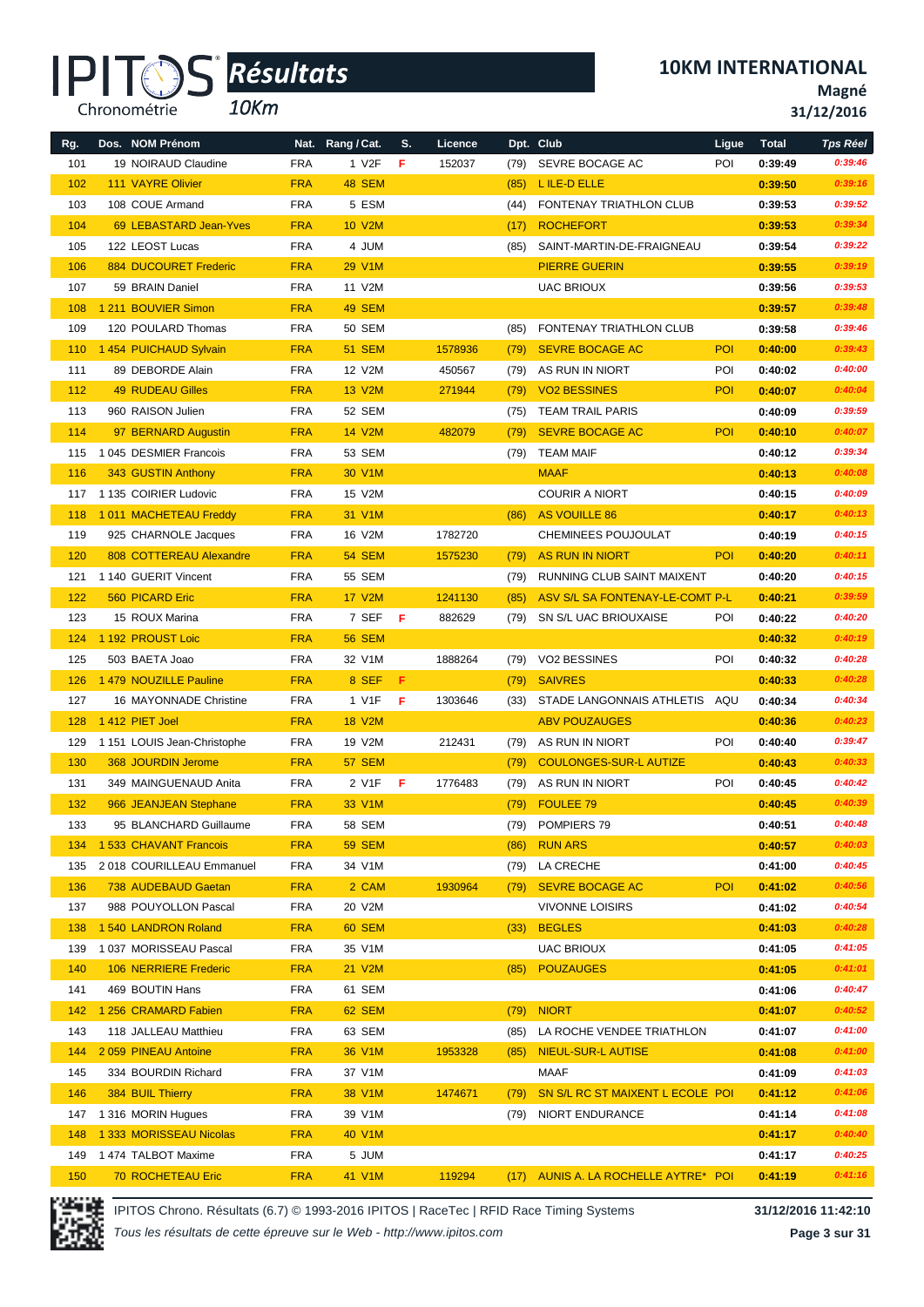*10Km*

**Magné**

**31/12/2016**

| Rg. | Dos. NOM Prénom                |            | Nat. Rang / Cat. | S. | Licence |      | Dpt. Club                         | Ligue      | <b>Total</b> | <b>Tps Réel</b> |
|-----|--------------------------------|------------|------------------|----|---------|------|-----------------------------------|------------|--------------|-----------------|
| 151 | 1481 MENARD Nicolas            | <b>FRA</b> | 42 V1M           |    |         | (17) | MARSILLY                          |            | 0:41:19      | 0:41:07         |
| 152 | 1 426 POUVREAU Etienne         | <b>FRA</b> | 64 SEM           |    |         | (79) | <b>MAGNE</b>                      |            | 0:41:19      | 0:41:08         |
| 153 | 645 SECHET Loic                | <b>FRA</b> | 65 SEM           |    |         |      | <b>GROUPAMA</b>                   |            | 0:41:21      | 0:41:14         |
| 154 | 1 182 JEGOU Jean-Louis         | <b>FRA</b> | <b>22 V2M</b>    |    |         |      |                                   |            | 0:41:22      | 0:41:19         |
| 155 | 374 DESCHAMPS Bruno            | <b>FRA</b> | 23 V2M           |    | 243064  | (17) | US AIGREFEUILLE ATHLETISME* POI   |            | 0:41:24      | 0:40:39         |
| 156 | <b>48 BOCHE Manuel</b>         | <b>FRA</b> | <b>66 SEM</b>    |    |         |      |                                   |            | 0:41:32      | 0:41:30         |
| 157 | 61 MARCHAND Pascal             | <b>FRA</b> | 3 V3M            |    |         |      | <b>COURIR A NIORT</b>             |            | 0:41:34      | 0:41:31         |
| 158 | 1 383 BREMAUD Aurelien         | <b>FRA</b> | 67 SEM           |    |         |      |                                   |            | 0:41:35      | 0:41:25         |
| 159 | 730 CLERC Joel                 | <b>FRA</b> | 4 V3M            |    |         | (79) | LA MOTHE-SAINT-HERAY              |            | 0:41:40      | 0:41:34         |
| 160 | 1 168 MORISSON Vincent         | <b>FRA</b> | <b>68 SEM</b>    |    |         | (79) | <b>THORIGNE</b>                   |            | 0:41:42      | 0:41:36         |
| 161 | 1 258 AYRAULT Corentyn         | <b>FRA</b> | 69 SEM           |    |         | (86) | <b>POITIERS</b>                   |            | 0:41:43      | 0:41:29         |
| 162 | 281 CHARUAULT Christophe       | <b>FRA</b> | 24 V2M           |    | 1681336 | (79) | <b>US THOUARS</b>                 | <b>POI</b> | 0:41:46      | 0:41:17         |
| 163 | 1 197 PALLISER Charline        | <b>FRA</b> | 9 SEF            | Æ  | 369025  | (79) | <b>NIORT</b>                      |            | 0:41:46      | 0:41:41         |
| 164 | 1 348 RIOUALLON Louis          | <b>FRA</b> | 6 JUM            |    |         |      | <b>JOG FORS</b>                   |            | 0:41:53      | 0:41:49         |
| 165 | 1150 GARCIN Clement            | <b>FRA</b> | 6 ESM            |    |         |      |                                   |            | 0:41:55      | 0:41:35         |
| 166 | 1 114 GIRAUD Emmanuel          | <b>FRA</b> | 43 V1M           |    |         | (86) | <b>STADE POITEVIN TRIATHLON</b>   |            | 0:41:55      | 0:41:51         |
| 167 | 983 MARTIN Jean-Francois       | <b>FRA</b> | 44 V1M           |    | 1866888 | (79) | SEVRE BOCAGE AC                   | POI        | 0:41:57      | 0:41:39         |
| 168 | 778 STEUNOU Sophie             | <b>FRA</b> | <b>10 SEF</b>    | -F |         |      |                                   |            | 0:42:00      | 0:41:55         |
| 169 | 914 BARATON David              | <b>FRA</b> | 45 V1M           |    | 1763435 |      | CHEMINEES POUJOULAT               |            | 0:42:08      | 0:42:04         |
| 170 | 322 ROBIN Herve                | <b>FRA</b> | 46 V1M           |    |         |      | <b>MAAF</b>                       |            | 0:42:09      | 0:42:04         |
| 171 | 241 THOMAS Sylvain             | <b>FRA</b> | 47 V1M           |    |         | (85) | LES SABLES-D OLONNE               |            | 0:42:10      | 0:42:05         |
| 172 | 996 RENAUD Sebastien           | <b>FRA</b> | 48 V1M           |    |         | (85) | <b>CLUB NAUTIQUE FONTENAISIEN</b> |            | 0:42:11      | 0:42:07         |
|     | 1 233 BIZIEN Jerome            |            |                  |    | 1745694 |      |                                   | POI        |              | 0:42:07         |
| 173 |                                | <b>FRA</b> | 49 V1M           |    |         | (79) | VO2 BESSINES                      |            | 0:42:12      |                 |
| 174 | 63 PIRON Pierre Jean           | <b>FRA</b> | 50 V1M           |    |         | (17) | <b>SURGERES</b>                   |            | 0:42:13      | 0:41:30         |
| 175 | 412 LANDRET Stephane           | <b>FRA</b> | 51 V1M           |    | 1645083 | (17) | US AIGREFEUILLE ATHLETISME* POI   |            | 0:42:14      | 0:41:54         |
| 176 | 1083 GRIGNON Loic              | <b>FRA</b> | <b>70 SEM</b>    |    |         | (79) | <b>NIORT</b>                      |            | 0:42:17      | 0:41:50         |
| 177 | 631 BELLONI Fabien             | <b>FRA</b> | 52 V1M           |    |         |      | <b>GROUPAMA</b>                   |            | 0:42:17      | 0:41:53         |
| 178 | 1 040 ALFRED Mickael           | <b>FRA</b> | 53 V1M           |    |         | (86) | <b>LES GALOPINS DES BOIS</b>      |            | 0:42:21      | 0:41:15         |
| 179 | 96 DUPERRAY Xavier             | <b>FRA</b> | 25 V2M           |    | 1865232 | (87) | LIMOGES ATHLE*                    | LIM        | 0:42:23      | 0:42:21         |
| 180 | <b>387 CHARRON Nicolas</b>     | <b>FRA</b> | 54 V1M           |    |         | (79) | <b>CHAURAY</b>                    |            | 0:42:23      | 0:42:15         |
| 181 | 1 372 BRESTROFF David          | <b>FRA</b> | 55 V1M           |    |         |      |                                   |            | 0:42:28      | 0:41:52         |
| 182 | 1 388 BOUCHET Franck           | <b>FRA</b> | <b>26 V2M</b>    |    |         |      | <b>STADE NIORTAIS TRIATHLON</b>   |            | 0:42:31      | 0:42:13         |
| 183 | 251 JALLEAU Julien             | <b>FRA</b> | 71 SEM           |    |         |      | (85) SENSAS YON RAID              |            | 0:42:32      | 0:42:24         |
| 184 | 836 DEBERNARD Sebastien        | <b>FRA</b> | <b>72 SEM</b>    |    |         |      |                                   |            | 0:42:32      | 0:42:00         |
| 185 | 330 GAILLARD David             | <b>FRA</b> | 56 V1M           |    |         |      | MAAF                              |            | 0:42:34      | 0:42:05         |
| 186 | 1 238 BOUTET Hugo              | <b>FRA</b> | <b>73 SEM</b>    |    |         |      |                                   |            | 0:42:34      | 0:41:47         |
| 187 | 1 397 BARBAREAU Nicolas        | <b>FRA</b> | 57 V1M           |    |         | (85) | SAINT MICHEL SPORTS NATURE        |            | 0:42:35      | 0:42:02         |
| 188 | <b>439 MOINARD Nicolas</b>     | <b>FRA</b> | 58 V1M           |    |         | (79) | <b>NIORT</b>                      |            | 0:42:36      | 0:42:08         |
| 189 | 1 144 ROUSSEAU Alexandre       | <b>FRA</b> | 74 SEM           |    |         | (79) | CELLES-SUR-BELLE                  |            | 0:42:36      | 0:41:43         |
| 190 | 1 085 DUPONT Jerome            | <b>FRA</b> | <b>75 SEM</b>    |    |         | (79) | LES 12-14 NIORT                   |            | 0:42:37      | 0:42:31         |
| 191 | 961 CORNUAULT Damien           | <b>FRA</b> | 59 V1M           |    |         | (79) | <b>NIORT</b>                      |            | 0:42:40      | 0:42:35         |
| 192 | 341 GEFFARD Mickael            | <b>FRA</b> | 60 V1M           |    |         |      | <b>MAAF</b>                       |            | 0:42:40      | 0:42:24         |
| 193 | 1 346 PHILIPPONNEAU Christophe | <b>FRA</b> | 76 SEM           |    |         | (79) | NIORT ENDURANCE 79                |            | 0:42:40      | 0:42:14         |
| 194 | 2031 MATHE CATHALA Alex        | <b>FRA</b> | 7 ESM            |    |         | (79) | <b>MAGNE</b>                      |            | 0:42:44      | 0:42:40         |
| 195 | 895 VOCANSON Bertrand          | <b>FRA</b> | 77 SEM           |    | 1762140 | (79) | AS RUN IN NIORT                   | POI        | 0:42:47      | 0:42:38         |
| 196 | 669 BATIME Pascal              | <b>FRA</b> | <b>27 V2M</b>    |    |         |      |                                   |            | 0:42:47      | 0:42:40         |
| 197 | 1 294 QUERNEZ Victor           | <b>FRA</b> | 78 SEM           |    |         | (79) | UN PIED DEVANT L AUTRE            |            | 0:42:49      | 0:42:38         |
| 198 | 1 370 YONNET Cyrille           | <b>FRA</b> | 61 V1M           |    |         |      | <b>LES OUINS OUINS</b>            |            | 0:42:49      | 0:42:49         |
| 199 | 710 TURPEAU Francis            | <b>FRA</b> | 28 V2M           |    | 130183  |      | (79) AS RUN IN NIORT              | POI        | 0:42:52      | 0:42:42         |
| 200 | 1431 STOSIC Dean               | <b>FRA</b> | <b>29 V2M</b>    |    |         | (85) | FONTENAY-LE-COMTE                 |            | 0:42:52      | 0:42:45         |



IPITOS Chrono. Résultats (6.7) © 1993-2016 IPITOS | RaceTec | RFID Race Timing Systems **31/12/2016 11:42:11**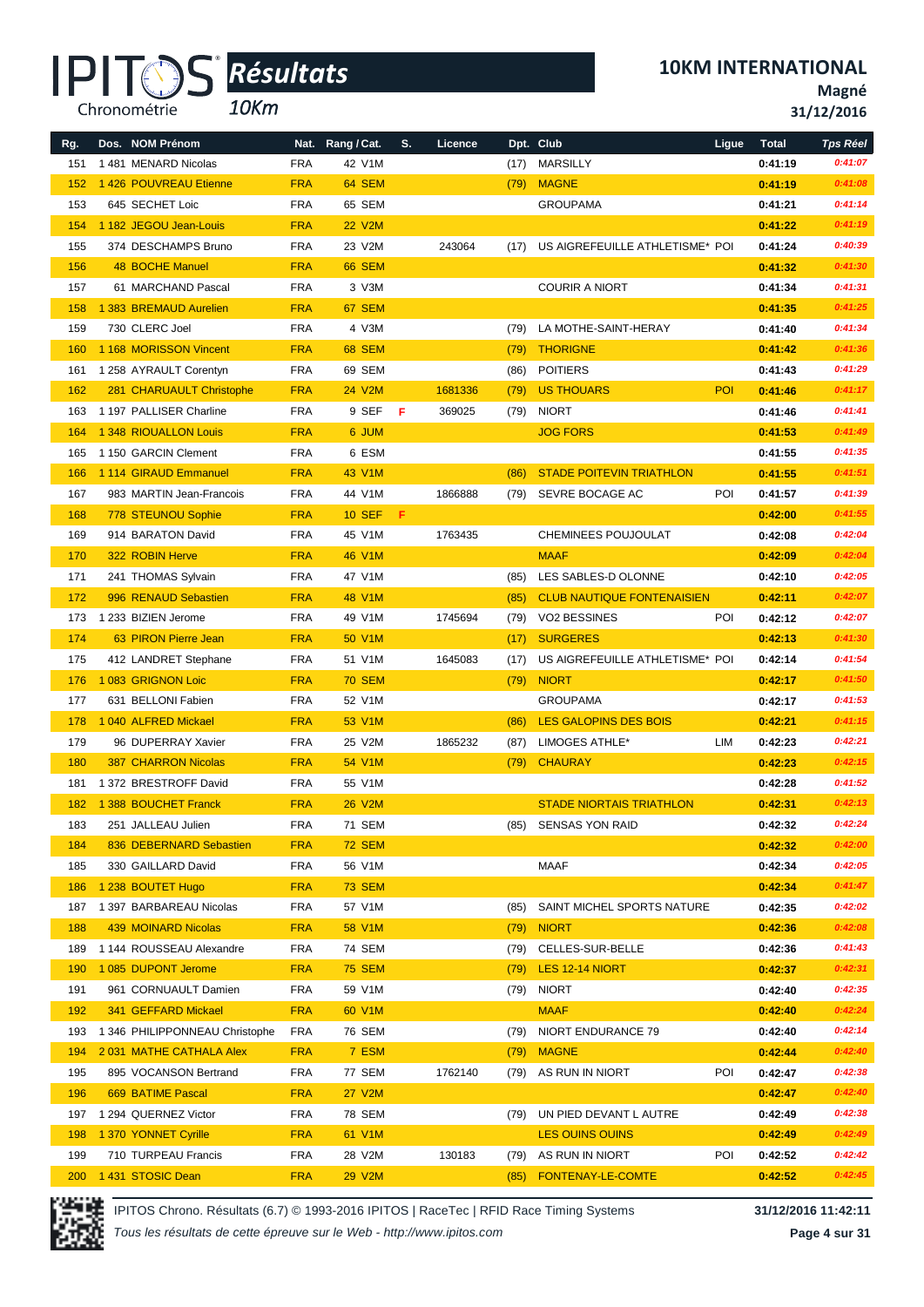*10Km*

**Magné**

**31/12/2016**

| Rg. | Dos. NOM Prénom                |            | Nat. Rang / Cat. | S.  | Licence |      | Dpt. Club                         | Ligue      | <b>Total</b> | <b>Tps Réel</b> |
|-----|--------------------------------|------------|------------------|-----|---------|------|-----------------------------------|------------|--------------|-----------------|
| 201 | 557 CHARPENTIER Gregory        | <b>FRA</b> | <b>79 SEM</b>    |     |         | (85) | <b>TEAM BAR MOUCHETE</b>          |            | 0:42:54      | 0:42:46         |
| 202 | 90 BRIATTE Philippe            | <b>FRA</b> | 30 V2M           |     |         | (17) | <b>COURIR EN PAYS MARANDAIS</b>   |            | 0:42:56      | 0:42:53         |
| 203 | 176 MALLET Philippe            | <b>FRA</b> | 62 V1M           |     |         | (85) | SAINT-HILAIRE-DES-LOGES           |            | 0:42:57      | 0:42:45         |
| 204 | 272 PORCHET Jerome             | <b>FRA</b> | <b>80 SEM</b>    |     |         | (79) | <b>SOS PREMA</b>                  |            | 0:42:57      | 0:42:29         |
| 205 | 562 JORIGNE Patrick            | <b>FRA</b> | 31 V2M           |     |         | (79) | CHAURAY                           |            | 0:42:58      | 0:42:46         |
| 206 | 445 RIVIERE Simon              | <b>FRA</b> | <b>81 SEM</b>    |     | 1951099 | (75) | <b>S/L NANTERRE ATHLETIC CLUB</b> |            | 0:42:58      | 0:42:44         |
| 207 | 806 CARDINEAU Cyril            | <b>FRA</b> | 63 V1M           |     |         |      | STADE NIORTAIS TRIATHLON          |            | 0:42:59      | 0:42:13         |
| 208 | 934 PAILLAT Francois           | <b>FRA</b> | <b>82 SEM</b>    |     |         | (85) | <b>DOIX</b>                       |            | 0:43:00      | 0:42:30         |
| 209 | 1406 FERRE Martial             | <b>FRA</b> | 32 V2M           |     |         |      |                                   |            | 0:43:03      | 0:42:57         |
| 210 | 701 PALEZIS Laurent            | <b>FRA</b> | 33 V2M           |     |         | (86) | LE TRAINEAU VIVONNOIS             |            | 0:43:03      | 0:42:55         |
| 211 | 409 BANT Jacky                 | <b>FRA</b> | 64 V1M           |     | 1186153 | (17) | US AIGREFEUILLE ATHLETISME* POI   |            | 0:43:06      | 0:42:47         |
| 212 | 2045 BOUTET Sebastien          | <b>FRA</b> | 65 V1M           |     |         | (79) | <b>ST GELAIS</b>                  |            | 0:43:07      | 0:43:01         |
| 213 | 388 MARTY Pascal               | <b>FRA</b> | 66 V1M           |     |         | (66) | CABESTANY                         |            | 0:43:08      | 0:42:59         |
| 214 | 397 SAUZEAU Jean-Jacques       | <b>FRA</b> | 34 V2M           |     |         |      | (79) MAGNE                        |            | 0:43:10      | 0:43:01         |
| 215 | 777 ROUVREAULT Laurent         | <b>FRA</b> | 67 V1M           |     |         |      | FAT AIRVAULT                      |            | 0:43:10      | 0:42:51         |
| 216 | 2049 PALLUD Vivien             | <b>FRA</b> | <b>83 SEM</b>    |     |         |      | <b>NIORT ENDURANCE</b>            |            | 0:43:11      | 0:42:45         |
| 217 | 937 FOURNIER Pierre            | <b>FRA</b> | 68 V1M           |     |         |      | CHEMINEES POUJOULAT               |            | 0:43:14      | 0:42:35         |
| 218 | 906 FAUVEL Gwennael            | <b>FRA</b> | <b>84 SEM</b>    |     |         |      | (79) LE BOURDET                   |            | 0:43:14      | 0:42:31         |
| 219 | 948 PLANCHIN Emmanuel          | <b>FRA</b> | 85 SEM           |     |         |      | <b>CHEMINEES POUJOULAT</b>        |            | 0:43:18      | 0:43:04         |
| 220 | 1422 GACHET Gregory            | <b>FRA</b> | 69 V1M           |     |         | (86) | <b>TRIATHLON CLUB CHATELLERA</b>  |            | 0:43:19      | 0:42:29         |
| 221 | 612 PLISSON Johan              | <b>FRA</b> | 86 SEM           |     | 1947987 | (79) | <b>VO2 BESSINES</b>               |            | 0:43:24      | 0:42:31         |
| 222 | 957 POIRAULT Dominique         | <b>FRA</b> | 35 V2M           |     |         | (79) | MAZIERES-EN-GATINE                |            | 0:43:24      | 0:43:15         |
| 223 | 1 204 LE MAU Mickael           | <b>FRA</b> | 70 V1M           |     |         |      | (79) FRONTENAY-ROHAN-ROHAN        |            | 0:43:27      | 0:43:19         |
| 224 | 1032 TRONCHE Axel              | <b>FRA</b> | <b>87 SEM</b>    |     |         |      |                                   |            | 0:43:27      | 0:42:55         |
| 225 | 1 002 PORTRON Caroline         | <b>FRA</b> | 11 SEF           | - F |         | (86) | AS VOUILLE 86                     |            | 0:43:29      | 0:43:24         |
| 226 | 714 ROUVREAULT Christophe      | <b>FRA</b> | 71 V1M           |     | 1361465 | (49) | <b>CAPS S/L MONTREUIL BELLAY</b>  | $P-L$      | 0:43:30      | 0:43:10         |
| 227 | 22 PICARD Cyndie               | <b>FRA</b> | 12 SEF           | - F |         | (33) | <b>MERIGNAC</b>                   |            | 0:43:30      | 0:42:53         |
| 228 | 2041 GENEX Alexandre           | <b>FRA</b> | <b>88 SEM</b>    |     | 1740123 | (79) | AS RUN IN NIORT                   | <b>POI</b> | 0:43:30      | 0:43:21         |
| 229 | 482 GAIGNET Didier             | <b>FRA</b> | 73 V1M           |     |         | (85) | <b>VELLUIRE</b>                   |            | 0:43:33      | 0:43:22         |
| 230 | 1425 GOSSARD Gerald            | <b>FRA</b> | <b>72 V1M</b>    |     |         | (79) | <b>JOG GATINE</b>                 |            | 0:43:33      | 0:43:20         |
| 231 | 403 DAMAYE Nicolas             | <b>FRA</b> | 89 SEM           |     |         | (79) | BEAUVOIR-SUR-NIORT                |            | 0:43:34      | 0:43:00         |
| 232 | 997 TORCHOUNE Kader            | <b>FRA</b> | <b>90 SEM</b>    |     |         |      | (79) NIORT                        |            | 0:43:35      | 0:43:00         |
| 233 | 1 556 GODARD Thomas            | FRA        | 8 ESM            |     |         |      | (79) NIORT                        |            | 0:43:37      | 0:43:16         |
| 234 | 1 379 BRUMAUD Christophe       | <b>FRA</b> | 36 V2M           |     |         |      |                                   |            | 0:43:39      | 0:43:32         |
| 235 | 1 242 PREVOTE Laurent          | <b>FRA</b> | 74 V1M           |     |         |      |                                   |            | 0:43:39      | 0:42:59         |
| 236 | 456 BILLON Julien              | <b>FRA</b> | <b>91 SEM</b>    |     |         | (17) | <b>SAINT AUBINADE</b>             |            | 0:43:40      | 0:43:09         |
| 237 | 602 MOUTRAY Guillaume          | <b>FRA</b> | 75 V1M           |     |         | (85) | VOUVANT                           |            | 0:43:40      | 0:43:20         |
| 238 | 1 136 REIGNER Jerome           | <b>FRA</b> | <b>76 V1M</b>    |     | 1395718 | (79) | AS RUN IN NIORT                   | <b>POI</b> | 0:43:41      | 0:43:31         |
| 239 | 391 RAMOS Gilbert              | <b>FRA</b> | 5 V3M            |     |         |      |                                   |            | 0:43:45      | 0:43:33         |
| 240 | 529 MIGNON Loic                | <b>FRA</b> | <b>93 SEM</b>    |     |         | (75) | <b>PARIS</b>                      |            | 0:43:49      | 0:43:28         |
| 241 | 433 LOEMBE Charvey             | <b>FRA</b> | 92 SEM           |     |         | (79) | <b>MOUGON</b>                     |            | 0:43:49      | 0:43:30         |
| 242 | 1 588 CHAIGNON Thomas          | <b>FRA</b> | <b>94 SEM</b>    |     |         | (79) | <b>NIORT</b>                      |            | 0:43:50      | 0:43:17         |
| 243 | 2044 MORANGE Yohan             | <b>FRA</b> | 77 V1M           |     |         | (79) | <b>ST GELAIS</b>                  |            | 0:43:54      | 0:43:47         |
| 244 | 1 063 DERRE Christophe         | <b>FRA</b> | <b>78 V1M</b>    |     |         | (79) | AZAY-SUR-THOUET                   |            | 0:43:54      | 0:42:34         |
| 245 | 466 PICHOT Lucas               | <b>FRA</b> | 7 JUM            |     |         |      |                                   |            | 0:43:56      | 0:43:41         |
| 246 | 2 060 PAITREAULT Jean Baptiste | <b>FRA</b> | <b>95 SEM</b>    |     |         | (79) | LE CHILLOU                        |            | 0:43:57      | 0:43:29         |
| 247 | 1 072 MOUCHARD Loic            | <b>FRA</b> | 79 V1M           |     |         | (85) | FONTENAY-LE-COMTE                 |            | 0:43:58      | 0:43:50         |
| 248 | 1 444 JASMAIN Tony             | <b>FRA</b> | 80 V1M           |     | 1641268 | (17) | AS17 S/L ATHLETIC CLUB ANGE POI   |            | 0:43:59      | 0:42:25         |
| 249 | 104 LEFEBVRE Eric              | <b>FRA</b> | 81 V1M           |     |         | (17) | <b>COURIR EN PAYS MARANDAIS</b>   |            | 0:44:00      | 0:43:47         |
| 250 | 365 SEGEAT Dimitri             | <b>FRA</b> | <b>96 SEM</b>    |     |         |      | (79) PARTHENAY                    |            | 0:44:00      | 0:43:32         |

IPITOS Chrono. Résultats (6.7) © 1993-2016 IPITOS | RaceTec | RFID Race Timing Systems **31/12/2016 11:42:11**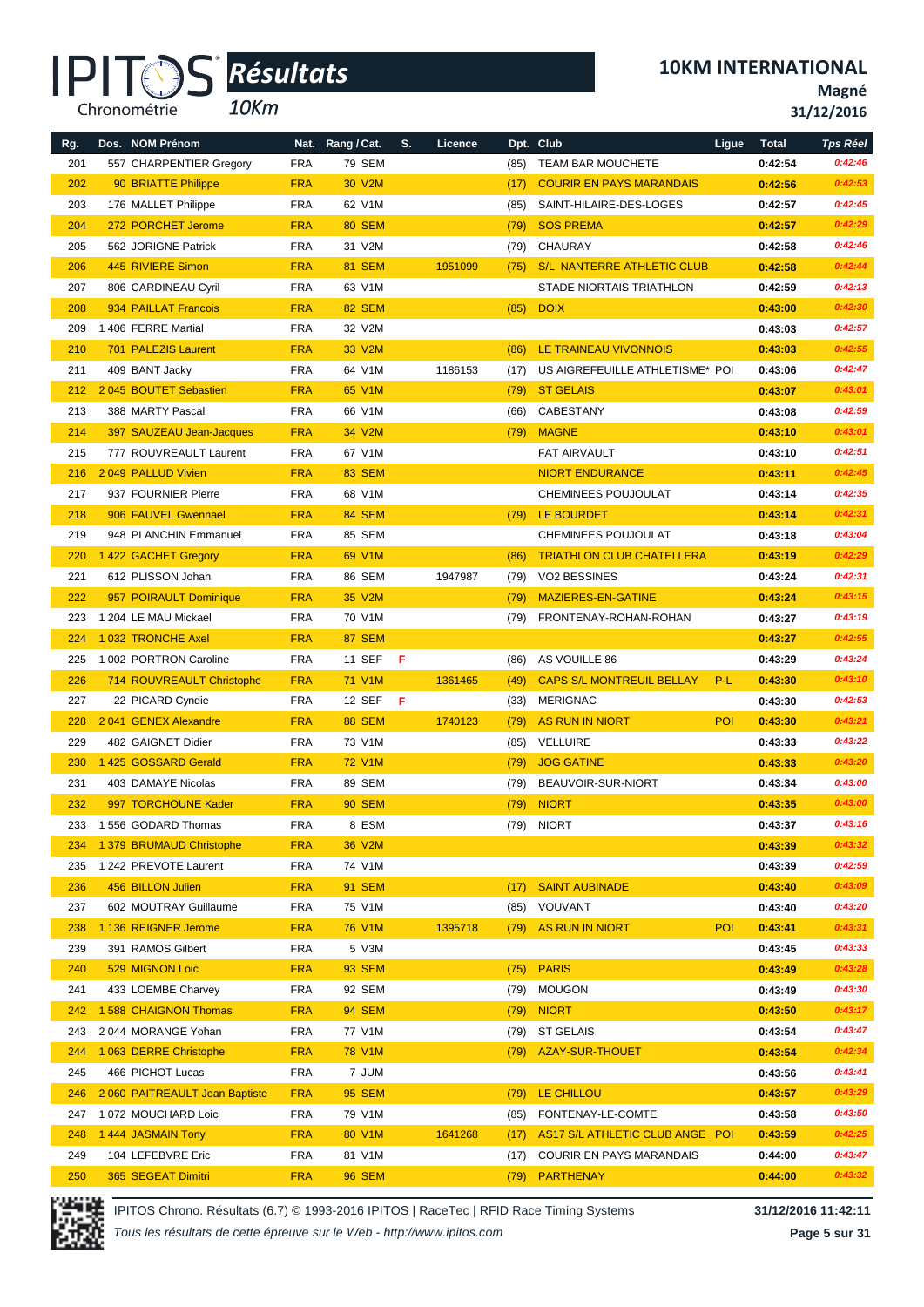*10Km*

**10KM INTERNATIONAL**

**Magné**

**31/12/2016**

| Rg. | Dos. NOM Prénom               |            | Nat. Rang / Cat.           | S. | Licence |      | Dpt. Club                         | Ligue | <b>Total</b> | <b>Tps Réel</b> |
|-----|-------------------------------|------------|----------------------------|----|---------|------|-----------------------------------|-------|--------------|-----------------|
| 251 | 1 551 OUVRARD Charly          | <b>FRA</b> | 97 SEM                     |    |         | (79) | ARDIN                             |       | 0:44:01      | 0:43:54         |
| 252 | 483 GOGUET Pascal             | <b>FRA</b> | 37 V2M                     |    |         | (79) | <b>FORS</b>                       |       | 0:44:01      | 0:43:45         |
| 253 | 1 404 AYRAULT Olivier         | <b>FRA</b> | 38 V2M                     |    |         | (85) | SAINT MICHEL SPORT NATURE         |       | 0:44:02      | 0:43:29         |
| 254 | 2 066 CAILLETON Bruno         | <b>FRA</b> | 82 V1M                     |    |         | (79) | <b>NIORT</b>                      |       | 0:44:07      | 0:43:59         |
| 255 | 691 CHAMARD Marius            | <b>FRA</b> | 98 SEM                     |    |         |      |                                   |       | 0:44:07      | 0:43:45         |
| 256 | 944 MARRET Denis              | <b>FRA</b> | 83 V1M                     |    |         |      | <b>CHEMINEES POUJOULAT</b>        |       | 0:44:08      | 0:43:50         |
| 257 | 735 DEMPURE David             | <b>FRA</b> | 84 V1M                     |    |         | (79) | CELLES-SUR-BELLE                  |       | 0:44:08      | 0:43:19         |
| 258 | 392 PROTON Jerome             | <b>FRA</b> | 85 V1M                     |    |         |      | <b>LA ROCHELLE TRIATHLON</b>      |       | 0:44:10      | 0:44:04         |
| 259 | 425 PICARD Xavier             | <b>FRA</b> | 99 SEM                     |    |         | (79) | MONCOUTANT                        |       | 0:44:14      | 0:43:33         |
| 260 | 977 PENELOPE Jean-Marie       | <b>FRA</b> | 39 V2M                     |    | 893600  | (17) | US AIGREFEUILLE ATHLETISME* POI   |       | 0:44:14      | 0:43:26         |
| 261 | 653 REILHAC Francis           | <b>FRA</b> | 40 V2M                     |    |         |      |                                   |       | 0:44:15      | 0:43:49         |
| 262 | 506 CASTRO Jose               | <b>FRA</b> | 41 V2M                     |    |         |      |                                   |       | 0:44:15      | 0:44:08         |
| 263 | 1 490 CAILLON Jerome          | <b>FRA</b> | 86 V1M                     |    |         | (79) | <b>NIORT</b>                      |       | 0:44:16      | 0:43:44         |
| 264 | 421 SAVARIT Michel            | <b>FRA</b> | 87 V1M                     |    |         | (79) | <b>ATSCAF79</b>                   |       | 0:44:16      | 0:44:11         |
| 265 | 2 065 HENRI Nicolas           | <b>FRA</b> | 100 SEM                    |    |         |      |                                   |       | 0:44:16      | 0:44:05         |
| 266 | <b>124 FORTIN Pierre-Yves</b> | <b>FRA</b> | <b>101 SEM</b>             |    |         | (85) | <b>SAINT MICHEL SPORTS NATURE</b> |       | 0:44:16      | 0:43:45         |
| 267 | 1 179 BERTON Philippe         | <b>FRA</b> | 42 V2M                     |    |         |      | SPIRIDON 16                       |       | 0:44:17      | 0:43:41         |
| 268 | 1 209 DELAVAUD Sebastien      | <b>FRA</b> | 88 V1M                     |    |         | (72) | <b>PARIGNE-L EVEQUE</b>           |       | 0:44:17      | 0:42:48         |
| 269 | 424 AZIABOU Aime              | <b>FRA</b> | 102 SEM                    |    |         | (79) | LA FORET-SUR-SEVRE                |       | 0:44:19      | 0:43:37         |
| 270 | 671 GATARD Emmanuel           | <b>FRA</b> | 43 V2M                     |    |         | (79) | <b>SAINT-PARDOUX</b>              |       | 0:44:20      | 0:44:09         |
| 271 | 72 BOINOT Patrice             | <b>FRA</b> | 89 V1M                     |    |         |      |                                   |       | 0:44:21      | 0:44:19         |
| 272 | 2046 QUILLET Anthony          | <b>FRA</b> | <b>103 SEM</b>             |    |         | (85) | <b>BENET</b>                      |       | 0:44:23      | 0:43:28         |
| 273 | 1 456 BRAND Francois          | <b>FRA</b> | 90 V1M                     |    | 521051  | (79) | STADE NIORTAIS *                  | POI   | 0:44:25      | 0:43:18         |
| 274 | 1 223 JOLY Vincent            | <b>FRA</b> | 44 V2M                     |    |         | (79) | <b>XMEN</b>                       |       | 0:44:25      | 0:44:11         |
| 275 | 731 MAUBECQ Alexandre         | <b>FRA</b> | 104 SEM                    |    |         | (79) | <b>GRANZAY-GRIPT</b>              |       | 0:44:25      | 0:44:12         |
| 276 | 472 FRITSCH Serge             | <b>FRA</b> | 45 V2M                     |    |         |      |                                   |       | 0:44:29      | 0:43:22         |
| 277 | 917 BIRAUD Florian            | <b>FRA</b> | 105 SEM                    |    |         |      | <b>CHEMINEES POUJOULAT</b>        |       | 0:44:29      | 0:43:19         |
| 278 | 434 GELOT Nicolas             | <b>FRA</b> | <b>106 SEM</b>             |    |         |      |                                   |       | 0:44:30      | 0:43:37         |
| 279 | 593 CORNET Nicolas            | <b>FRA</b> | 91 V1M                     |    |         |      | MILLE PATTES BUXEROLLES           |       | 0:44:31      | 0:44:16         |
| 280 | 81 HENRI Jean-Pierre          | <b>FRA</b> | 6 V3M                      |    |         |      |                                   |       | 0:44:37      | 0:44:37         |
| 281 | 1 559 BARREAU Jean Luc        | <b>FRA</b> | 7 V3M                      |    |         | (79) | <b>FRESSI NATURE</b>              |       | 0:44:40      | 0:44:23         |
| 282 | 382 HAY Christophe            | <b>FRA</b> | <b>46 V2M</b>              |    |         |      |                                   |       | 0:44:41      | 0:44:25         |
| 283 | 608 GERBIER Laurent           | <b>FRA</b> | 47 V2M                     |    | 1868162 |      | (79) CA PARTHENAY                 | POI   | 0:44:42      | 0:44:15         |
| 284 | 429 BLUTEAU Christian         | <b>FRA</b> | 8 V3M                      |    |         | (85) | <b>MONTOURNAIS</b>                |       | 0:44:44      | 0:44:33         |
| 285 | 1 183 PARTHENAY Jean-Pierre   | <b>FRA</b> | 48 V2M                     |    |         |      |                                   |       | 0:44:46      | 0:44:26         |
| 286 | 1 575 VIALA Olivier           | <b>FRA</b> | <b>107 SEM</b>             |    |         | (34) | <b>CAP MELGEUIL</b>               |       | 0:44:46      | 0:44:32         |
| 287 | 1 061 DECOU Aurelien          | <b>FRA</b> | 108 SEM                    |    |         | (79) | <b>CHERVEUX</b>                   |       | 0:44:48      | 0:44:41         |
| 288 | 567 FAYET Francois            | <b>FRA</b> | 49 V2M                     |    | 1287737 | (17) | US AIGREFEUILLE ATHLETISME* POI   |       | 0:44:49      | 0:44:26         |
| 289 | 571 GIRARD Joel               | <b>FRA</b> | 50 V2M                     |    |         |      | <b>FOOTING MOUGON</b>             |       | 0:44:50      | 0:44:43         |
| 290 | 1025 DEBORDE Olivier          | <b>FRA</b> | 51 V2M                     |    |         |      | <b>CASC ROUTE 79</b>              |       | 0:44:54      | 0:44:34         |
| 291 | 617 ROY Corentin              | FRA        | 9 ESM                      |    |         | (85) | LUCON                             |       | 0:44:55      | 0:44:41         |
| 292 | 286 BILLAUD Gregory           | <b>FRA</b> | <b>109 SEM</b>             |    |         | (17) | LA ROCHELLE                       |       | 0:44:57      | 0:44:00         |
| 293 | 993 PETRAULT Bruno            | <b>FRA</b> | 92 V1M                     |    | 1905079 |      | (79) CA PARTHENAY                 | POI   | 0:44:57      | 0:44:31         |
| 294 | 1043 SARRAZIN Jacky           | <b>FRA</b> | 9 V3M                      |    | 375570  | (17) | AS17 S/L ATHLETIC CLUB DE ST POI  |       | 0:44:57      | 0:44:05         |
| 295 | 1 286 DIGOURDI Mounir         | <b>FRA</b> | 110 SEM                    |    |         | (79) | <b>CLUB VDM</b>                   |       | 0:44:58      | 0:43:20         |
| 296 | 954 WILLIEME Sebastien        | <b>FRA</b> | <b>111 SEM</b>             |    |         |      | <b>CHEMINEES POUJOULAT</b>        |       | 0:44:58      | 0:43:46         |
| 297 | 1 007 ALBERT Patrick          | FRA        | 10 V3M                     |    | 1866527 | (79) | AS RUN IN NIORT                   | POI   | 0:45:01      | 0:44:50         |
| 298 | 478 TAMISIER Julien           | <b>FRA</b> | <b>112 SEM</b>             |    |         |      | <b>MAGNE</b>                      |       | 0:45:03      | 0:44:48         |
| 299 | 2008 MERCERON Joseph          | <b>FRA</b> | 11 V3M                     |    |         | (79) | <b>NIORT</b>                      |       | 0:45:03      | 0:44:55         |
| 300 | 395 SABRE Martine             | <b>FRA</b> | $2$ V <sub>2</sub> $F$ $F$ |    | 490186  | (79) | <b>VO2 BESSINES</b>               | POI   | 0:45:03      | 0:44:59         |



IPITOS Chrono. Résultats (6.7) © 1993-2016 IPITOS | RaceTec | RFID Race Timing Systems **31/12/2016 11:42:11**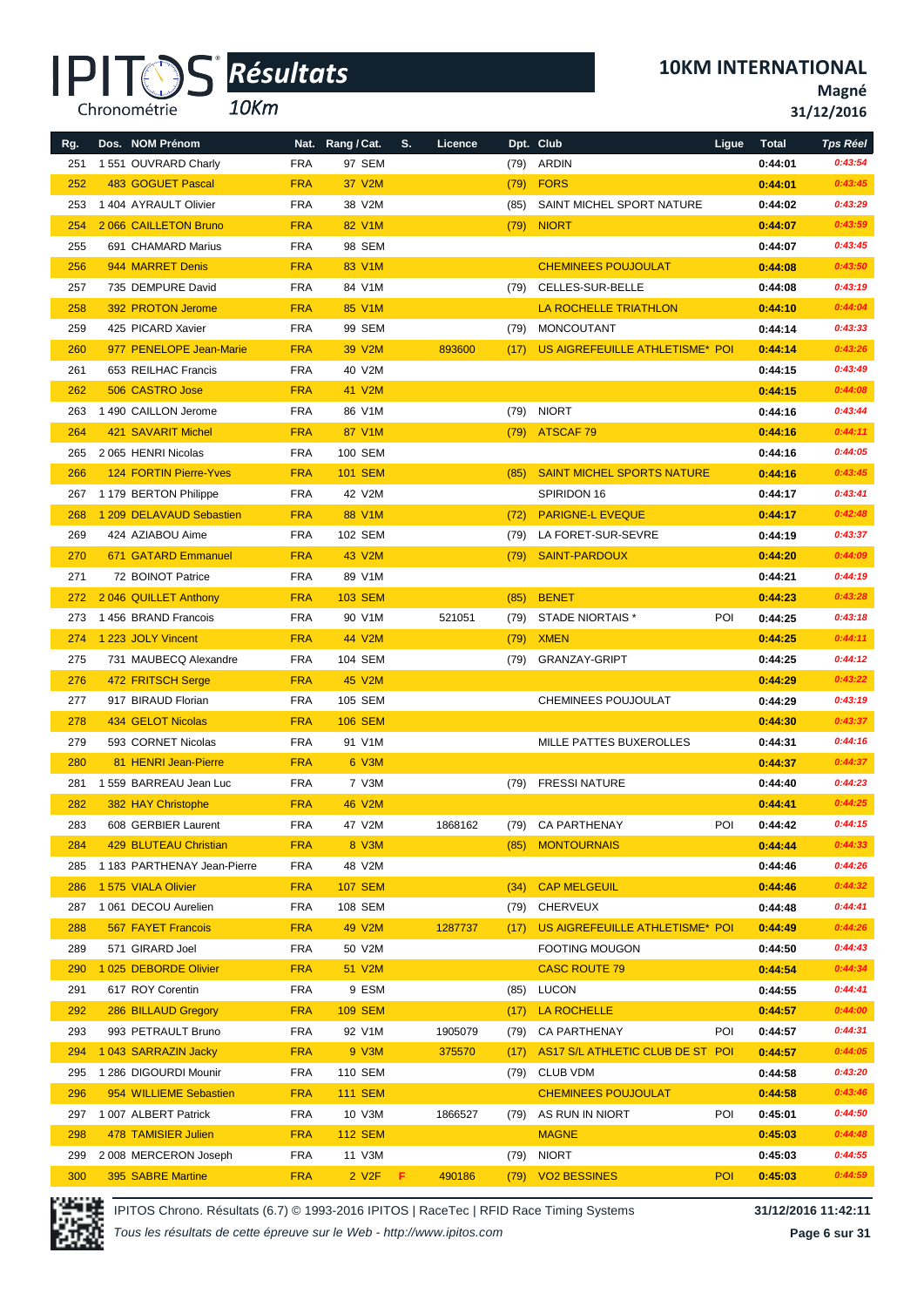*10Km*

**10KM INTERNATIONAL**

**Magné**

**31/12/2016**

| Rg. | Dos. NOM Prénom              |            | Nat. Rang / Cat. | S. | Licence |      | Dpt. Club                       | Ligue      | <b>Total</b> | <b>Tps Réel</b> |
|-----|------------------------------|------------|------------------|----|---------|------|---------------------------------|------------|--------------|-----------------|
| 301 | 366 FILLON Elodie            | <b>FRA</b> | 13 SEF           | F  |         | (79) | PARTHENAY                       |            | 0:45:04      | 0:44:36         |
| 302 | 1441 BEN AKOUCHE Mohamed     | <b>FRA</b> | 52 V2M           |    | 1092524 | (92) | ATHLETIC CLUB DE COLOMBES I-F   |            | 0:45:04      | 0:44:57         |
| 303 | 2 009 FOUQUET Cyril          | <b>FRA</b> | 113 SEM          |    |         |      | (79) NIORT                      |            | 0:45:04      | 0:44:13         |
| 304 | 922 BUREAU Denis             | <b>FRA</b> | <b>114 SEM</b>   |    |         |      | <b>CHEMINEES POUJOULAT</b>      |            | 0:45:05      | 0:44:36         |
| 305 | 1 213 CHARRON Sylvain        | <b>FRA</b> | <b>115 SEM</b>   |    |         | (79) | SAINT-SYMPHORIEN                |            | 0:45:05      | 0:44:35         |
| 306 | 570 JOURNAUD Cyril           | <b>FRA</b> | 93 V1M           |    |         |      |                                 |            | 0:45:08      | 0:44:32         |
| 307 | 2 004 GRELARD NOEL Yannick   | <b>FRA</b> | 53 V2M           |    |         |      |                                 |            | 0:45:08      | 0:44:49         |
| 308 | 1 054 DELAFOND Richard       | <b>FRA</b> | 94 V1M           |    |         | (86) | <b>USMA</b>                     |            | 0:45:11      | 0:44:42         |
| 309 | 846 WILLEMS Maria            | <b>FRA</b> | 3 V2F            | F  | 483352  | (85) | ASV S/L SA FONTENAY-LE-COMT P-L |            | 0:45:19      | 0:45:13         |
| 310 | 1 264 BAILLIER Romain        | <b>FRA</b> | 95 V1M           |    |         | (79) | SAINT-MARTIN-DE-BERNEGOUE       |            | 0:45:25      | 0:44:34         |
| 311 | 1411 MARAUD Philippe         | <b>FRA</b> | 116 SEM          |    |         | (85) | SAINT MICHEL SPORTS NATURE      |            | 0:45:26      | 0:44:52         |
| 312 | 1 277 GODOU Jean Christophe  | <b>FRA</b> | 96 V1M           |    |         | (28) | <b>YMERAY</b>                   |            | 0:45:27      | 0:44:33         |
| 313 | 1400 FOISSEAU Gregory        | <b>FRA</b> | <b>117 SEM</b>   |    |         |      |                                 |            | 0:45:30      | 0:45:24         |
| 314 | 1315 PORCHET Pascal          | <b>FRA</b> | 97 V1M           |    |         | (85) | <b>SMSN</b>                     |            | 0:45:33      | 0:45:16         |
| 315 | 2025 BRANGIER Anthony        | <b>FRA</b> | 118 SEM          |    |         |      | <b>CASC ROUTE</b>               |            | 0:45:34      | 0:45:25         |
| 316 | 591 RETRAIN Mickael          | <b>FRA</b> | 3 CAM            |    |         |      |                                 |            | 0:45:37      | 0:45:12         |
| 317 | 1 128 DUPUY Thomas           | <b>FRA</b> | 119 SEM          |    |         | (93) | SAINT-DENIS                     |            | 0:45:37      | 0:45:16         |
| 318 | 1459 CHARUAULT Frederic      | <b>FRA</b> | 54 V2M           |    | 1288753 | (79) | <b>US THOUARS</b>               | POI        | 0:45:38      | 0:45:10         |
| 319 | 1 005 FISCHER Jean-Francois  | <b>FRA</b> | 55 V2M           |    | 1953330 | (85) | SAF                             |            | 0:45:41      | 0:44:55         |
| 320 | 1564 BARRE Francois          | <b>FRA</b> | <b>120 SEM</b>   |    |         | (85) | FONTENAY-LE-COMTE               |            | 0:45:42      | 0:45:34         |
| 321 | 1 311 PHELIPPEAU Fabrice     | <b>FRA</b> | 98 V1M           |    |         | (85) | <b>CHEFFOIS</b>                 |            | 0:45:43      | 0:45:35         |
| 322 | 441 RIVIERE Clement          | <b>FRA</b> | <b>121 SEM</b>   |    |         | (86) | <b>POITIERS</b>                 |            | 0:45:44      | 0:45:39         |
| 323 | 446 MAUPETIT David           | <b>FRA</b> | 122 SEM          |    |         | (79) | DAVID MAUPETIT                  |            | 0:45:45      | 0:45:39         |
| 324 | 821 PIED Didier              | <b>FRA</b> | <b>12 V3M</b>    |    | 912197  | (79) | AS RUN IN NIORT                 | <b>POI</b> | 0:45:45      | 0:44:49         |
| 325 | 532 GILBERT Bruce            | <b>FRA</b> | 99 V1M           |    |         | (79) | <b>ECHIRE</b>                   |            | 0:45:48      | 0:45:05         |
| 326 | 178 RABALLAND Christophe     | <b>FRA</b> | 56 V2M           |    |         | (79) | <b>XMEN</b>                     |            | 0:45:49      | 0:45:35         |
| 327 | 984 LORIN Vincent            | <b>FRA</b> | 100 V1M          |    |         |      |                                 |            | 0:45:51      | 0:45:05         |
| 328 | 1 577 GARIDDI Sebastien      | <b>FRA</b> | <b>123 SEM</b>   |    |         |      | (79) MAGNE                      |            | 0:45:52      | 0:45:16         |
| 329 | 1 409 BRAUD Yannick          | <b>FRA</b> | 57 V2M           |    |         |      |                                 |            | 0:45:52      | 0:44:59         |
| 330 | 430 CHENU Pierre             | <b>FRA</b> | <b>124 SEM</b>   |    |         | (85) | LES LUCS-SUR-BOULOGNE           |            | 0:45:54      | 0:44:21         |
| 331 | 1583 DRUT Freddy             | <b>FRA</b> | 101 V1M          |    |         |      |                                 |            | 0:45:55      | 0:44:54         |
| 332 | 1 267 COINEAULT Jean-Michel  | <b>FRA</b> | 58 V2M           |    | 1865560 |      | (79) AS RUN IN NIORT            | POI        | 0:45:55      | 0:45:44         |
|     | 333 2 014 BELLEREAUD Wilfrid | <b>FRA</b> | 125 SEM          |    |         |      | (79) CHAURAY                    |            | 0:45:56      | 0:45:20         |
| 334 | 2051 VILBAS Guillaume        | <b>FRA</b> | <b>126 SEM</b>   |    |         | (17) | <b>SAINT-VIVIEN</b>             |            | 0:45:56      | 0:45:27         |
| 335 | 1 208 FOUCHE Julien          | <b>FRA</b> | 102 V1M          |    |         | (79) | CHAURAY                         |            | 0:45:56      | 0:45:24         |
| 336 | 1 341 PLAUD Francois         | <b>FRA</b> | <b>127 SEM</b>   |    |         | (79) | <b>SAINT-SYMPHORIEN</b>         |            | 0:45:56      | 0:45:22         |
| 337 | 381 REVEL Laurent            | <b>FRA</b> | 103 V1M          |    |         |      |                                 |            | 0:45:57      | 0:45:28         |
| 338 | 1 098 POITIERS Eric          | <b>FRA</b> | 59 V2M           |    |         | (85) | <b>MONTOURNAIS</b>              |            | 0:45:59      | 0:45:51         |
| 339 | 871 BRAULT Dimitri           | <b>FRA</b> | 128 SEM          |    |         |      |                                 |            | 0:46:01      | 0:45:18         |
| 340 | 1 046 PIED Frederic          | <b>FRA</b> | 104 V1M          |    |         |      | (17) TEAM MAIF                  |            | 0:46:02      | 0:45:00         |
| 341 | 566 PORTAIL Eric             | <b>FRA</b> | 60 V2M           |    |         |      |                                 |            | 0:46:03      | 0:45:53         |
| 342 | 1 357 MARTINEZ Jean          | <b>FRA</b> | 61 V2M           |    |         |      |                                 |            | 0:46:04      | 0:45:46         |
| 343 | 1 284 MORIN Jerome           | <b>FRA</b> | 105 V1M          |    |         |      | (79) NEUVY-BOUIN                |            | 0:46:05      | 0:44:56         |
| 344 | 863 LEITE Jose               | <b>FRA</b> | 106 V1M          |    |         |      |                                 |            | 0:46:05      | 0:45:17         |
| 345 | 1 259 VUYLSTEKER Corinne     | <b>FRA</b> | 1 V3F            | F  | 1942694 |      |                                 |            | 0:46:06      | 0:45:54         |
| 346 | 818 PETIT Yannick            | <b>FRA</b> | 62 V2M           |    |         |      | <b>FRESSINATURE</b>             |            | 0:46:07      | 0:45:51         |
| 347 | 654 BILLON Joel              | <b>FRA</b> | 13 V3M           |    |         |      | SAINT AUBINADE                  |            | 0:46:09      | 0:45:39         |
| 348 | 1 502 FOUQUET Herve          | <b>FRA</b> | 107 V1M          |    |         |      | <b>CRENSOA</b>                  |            | 0:46:11      | 0:45:34         |
| 349 | 2032 MATHE Dominique         | <b>FRA</b> | 63 V2M           |    |         |      |                                 |            | 0:46:11      | 0:45:58         |
| 350 | 173 MATHE Gael               | <b>FRA</b> | <b>129 SEM</b>   |    |         |      | (79) PRIN-DEYRANCON             |            | 0:46:11      | 0:45:22         |



IPITOS Chrono. Résultats (6.7) © 1993-2016 IPITOS | RaceTec | RFID Race Timing Systems **31/12/2016 11:42:12**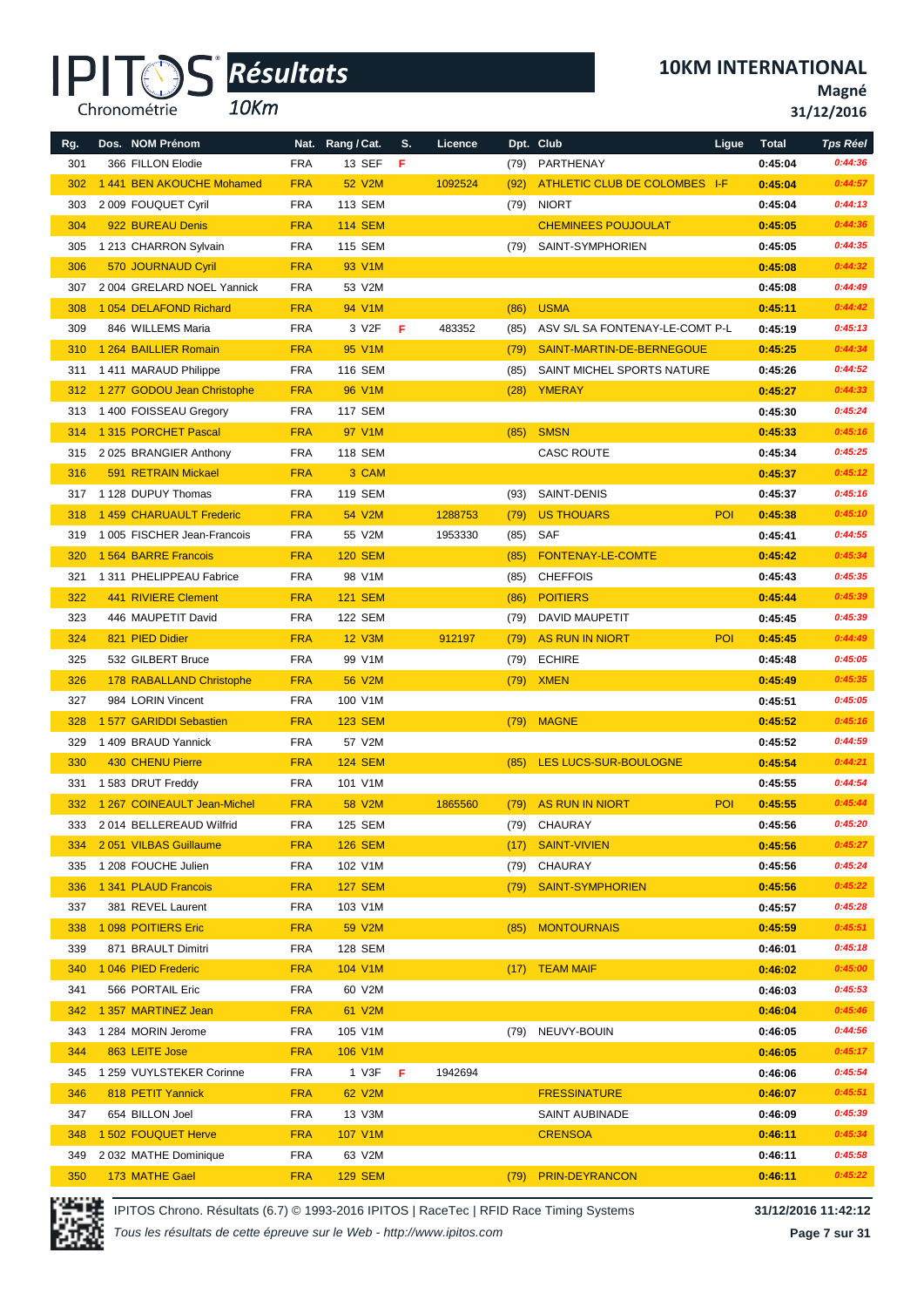*10Km*

**10KM INTERNATIONAL**

**Magné**

**31/12/2016**

| Rg. | Dos. NOM Prénom              |            | Nat. Rang / Cat. | S. | Licence |      | Dpt. Club                       | Ligue      | <b>Total</b> | <b>Tps Réel</b> |
|-----|------------------------------|------------|------------------|----|---------|------|---------------------------------|------------|--------------|-----------------|
| 351 | 1079 MARCHAND Benjamin       | <b>FRA</b> | 130 SEM          |    |         |      | (79) NIORT                      |            | 0:46:12      | 0:45:06         |
| 352 | 775 MARCHAND David           | <b>FRA</b> | <b>131 SEM</b>   |    |         |      |                                 |            | 0:46:12      | 0:45:04         |
| 353 | 1 399 RICHARD Romain         | <b>FRA</b> | 132 SEM          |    |         | (79) | NIORT ENDURANCE 79              |            | 0:46:13      | 0:45:23         |
| 354 | 952 TALLUAU Alban            | <b>FRA</b> | <b>133 SEM</b>   |    |         |      | <b>CHEMINEES POUJOULAT</b>      |            | 0:46:13      | 0:45:17         |
| 355 | 665 CHATEIGNE TROMAS Adrien  | FRA        | 134 SEM          |    |         |      | <b>MAGNE</b>                    |            | 0:46:13      | 0:45:59         |
| 356 | 1 067 FAIVRE Benoit          | <b>FRA</b> | 64 V2M           |    |         | (17) | <b>SAINTE-SOULLE</b>            |            | 0:46:15      | 0:45:51         |
| 357 | 632 GOEMAERE Laurent         | <b>FRA</b> | 108 V1M          |    |         |      | <b>GROUPAMA</b>                 |            | 0:46:16      | 0:45:39         |
| 358 | 1 345 MADIER Jean-Claude     | <b>FRA</b> | 109 V1M          |    |         | (79) | <b>THORIGNE</b>                 |            | 0:46:17      | 0:45:17         |
| 359 | 1518 FOURNIER Matthieu       | <b>FRA</b> | 135 SEM          |    |         | (79) | LA CRECHE                       |            | 0:46:18      | 0:45:30         |
| 360 | 1052 ROBIN Yannick           | <b>FRA</b> | 110 V1M          |    |         | (79) | <b>NIORT</b>                    |            | 0:46:19      | 0:46:11         |
| 361 | 1 249 COUTIN Dominique       | <b>FRA</b> | 65 V2M           |    |         | (85) | XANTON-CHASSENON                |            | 0:46:20      | 0:45:53         |
| 362 | 642 RENAUD Christophe        | <b>FRA</b> | 111 V1M          |    |         |      | <b>GROUPAMA</b>                 |            | 0:46:22      | 0:45:43         |
| 363 | 1 266 MARTIN Alain           | <b>FRA</b> | 66 V2M           |    |         | (85) | SAINTE-GEMME-LA-PLAINE          |            | 0:46:23      | 0:45:41         |
| 364 | 1 580 GOURDINEAU Thierry     | <b>FRA</b> | 67 V2M           |    |         | (79) | <b>MISSE</b>                    |            | 0:46:23      | 0:44:41         |
| 365 | 743 THEBAUD Sebastien        | <b>FRA</b> | 136 SEM          |    |         | (44) | SAINT-HERBLAIN                  |            | 0:46:24      | 0:45:10         |
| 366 | 1 100 JEGO Ludovic           | <b>FRA</b> | <b>112 V1M</b>   |    | 1884574 | (79) | <b>AS RUN IN NIORT</b>          | <b>POI</b> | 0:46:25      | 0:45:34         |
| 367 | 380 BOINOT Nelly             | <b>FRA</b> | 3 V1F            | -F | 1888278 | (79) | <b>VO2 BESSINES</b>             | POI        | 0:46:25      | 0:45:29         |
| 368 | 670 MOREAU Jacky             | <b>FRA</b> | 14 V3M           |    |         |      | LES LENTS DE GRANZAY GRIPT      |            | 0:46:26      | 0:45:56         |
| 369 | 191 GIRAUD Vanessa           | <b>FRA</b> | 14 SEF           | -F |         | (79) | LES 12-14 NIORT                 |            | 0:46:27      | 0:46:09         |
| 370 | 356 BARBADE Olivier          | <b>FRA</b> | 113 V1M          |    |         |      | <b>MAAF</b>                     |            | 0:46:27      | 0:45:13         |
| 371 | 210 POINSENET Loic           | <b>FRA</b> | 114 V1M          |    |         |      | <b>FRESSINES</b>                |            | 0:46:28      | 0:45:31         |
| 372 | 1 186 MARCHAND Frederic      | <b>FRA</b> | <b>10 ESM</b>    |    |         |      |                                 |            | 0:46:30      | 0:45:22         |
| 373 | 1 354 BALIVET Didier         | <b>FRA</b> | 115 V1M          |    |         |      |                                 |            | 0:46:33      | 0:46:20         |
| 374 | 1 322 THIBAUD Ludovic        | <b>FRA</b> | <b>137 SEM</b>   |    |         | (85) | <b>USAV</b>                     |            | 0:46:35      | 0:45:48         |
| 375 | 883 BENOIST Jean-Pierre      | <b>FRA</b> | 15 V3M           |    |         |      | PIERRE GUERIN                   |            | 0:46:36      | 0:46:23         |
| 376 | 193 GIRAUD Julien            | <b>FRA</b> | <b>138 SEM</b>   |    |         |      |                                 |            | 0:46:36      | 0:46:00         |
| 377 | 1419 PAUPIN Cedric           | <b>FRA</b> | 139 SEM          |    |         | (79) | MAUZE-SUR-LE-MIGNON             |            | 0:46:37      | 0:45:27         |
| 378 | 1428 RUFFRAY Arnaud          | <b>FRA</b> | 116 V1M          |    |         | (27) | BERVILLE-SUR-MER                |            | 0:46:37      | 0:45:29         |
| 379 | 693 GIRAUD Jonathan          | <b>FRA</b> | <b>140 SEM</b>   |    |         |      |                                 |            | 0:46:38      | 0:46:14         |
| 380 | 1 215 SAINT-MARTIN Brice     | <b>FRA</b> | <b>141 SEM</b>   |    | 1384008 | (86) | FREE RUN 86                     |            | 0:46:41      | 0:45:08         |
| 381 | 780 DANIEL Didier            | <b>FRA</b> | 68 V2M           |    |         |      |                                 |            | 0:46:41      | 0:46:14         |
| 382 | 870 NOEL Philippe            | <b>FRA</b> | <b>117 V1M</b>   |    |         |      | <b>ACF ALSTOM</b>               |            | 0:46:42      | 0:46:12         |
| 383 | 1 049 ROUILLON Jocelyn       | FRA        | 69 V2M           |    |         |      | (79) LE VANNEAU-IRLEAU          |            | 0:46:43      | 0:46:03         |
| 384 | 459 PELLET Jean-Marie        | <b>FRA</b> | 118 V1M          |    | 1760135 | (79) | <b>VO2 BESSINES</b>             | POI        | 0:46:46      | 0:46:03         |
| 385 | 332 NEVEU Didier             | <b>FRA</b> | 119 V1M          |    | 1450268 | (79) | AS RUN IN NIORT                 | POI        | 0:46:50      | 0:46:39         |
| 386 | 1 303 LE BASTARD Julien      | <b>FRA</b> | 4 CAM            |    |         | (79) | <b>SAINT-SYMPHORIEN</b>         |            | 0:46:51      | 0:46:37         |
| 387 | 1 389 AURIAULT Yvan          | <b>FRA</b> | 142 SEM          |    |         |      |                                 |            | 0:46:51      | 0:46:39         |
| 388 | 1 227 TEULE Jerome           | <b>FRA</b> | <b>70 V2M</b>    |    |         |      |                                 |            | 0:46:52      | 0:45:51         |
| 389 | 1 403 AYRAULT Nadine         | <b>FRA</b> | 4 V1F            | -F |         | (27) | BERVILLE-SUR-MER                |            | 0:46:53      | 0:45:44         |
| 390 | 285 DRABIK Sebastien         | <b>FRA</b> | 120 V1M          |    |         |      |                                 |            | 0:46:56      | 0:46:45         |
| 391 | 304 TURBIAZ Michel           | <b>FRA</b> | 16 V3M           |    | 1720774 | (17) | US AIGREFEUILLE ATHLETISME* POI |            | 0:46:57      | 0:46:54         |
| 392 | 364 VERGNE Fabien            | <b>FRA</b> | 8 JUM            |    |         |      |                                 |            | 0:46:57      | 0:45:38         |
| 393 | 1 205 TRANCHET Matthieu      | FRA        | 143 SEM          |    |         |      | (79) NIORT                      |            | 0:46:59      | 0:46:30         |
| 394 | 577 DELABOISSIERE Thierry    | <b>FRA</b> | <b>71 V2M</b>    |    |         |      |                                 |            | 0:47:00      | 0:46:50         |
| 395 | 766 FELIX Jean-Philippe      | <b>FRA</b> | 72 V2M           |    |         |      |                                 |            | 0:47:00      | 0:46:17         |
| 396 | 1471 MOTARD Cecile           | <b>FRA</b> | 5 V1F            | F  |         | (79) | <b>ENSIGNE</b>                  |            | 0:47:01      | 0:46:10         |
| 397 | 578 DELABOISSIERE Agnes      | <b>FRA</b> | 4 V2F            | F  | 1908094 | (79) | SN S/L SEP FRONTENAY-ROHAN POI  |            | 0:47:03      | 0:46:54         |
| 398 | <b>169 GUILLOTEAU Franck</b> | <b>FRA</b> | <b>17 V3M</b>    |    | 942791  | (17) | AALRA S/L ASPTT LA ROCHELLE POI |            | 0:47:04      | 0:46:49         |
| 399 | 1 586 PETITJEAN Bruno        | <b>FRA</b> | 73 V2M           |    |         | (85) | LES LUCS-SUR-BOULOGNE           |            | 0:47:04      | 0:46:20         |
| 400 | 524 LAUMOND Fabrice          | <b>FRA</b> | 121 V1M          |    |         | (85) | LE MAZEAU                       |            | 0:47:05      | 0:46:42         |

IPITOS Chrono. Résultats (6.7) © 1993-2016 IPITOS | RaceTec | RFID Race Timing Systems **31/12/2016 11:42:12** *Tous les résultats de cette épreuve sur le Web - http://www.ipitos.com*

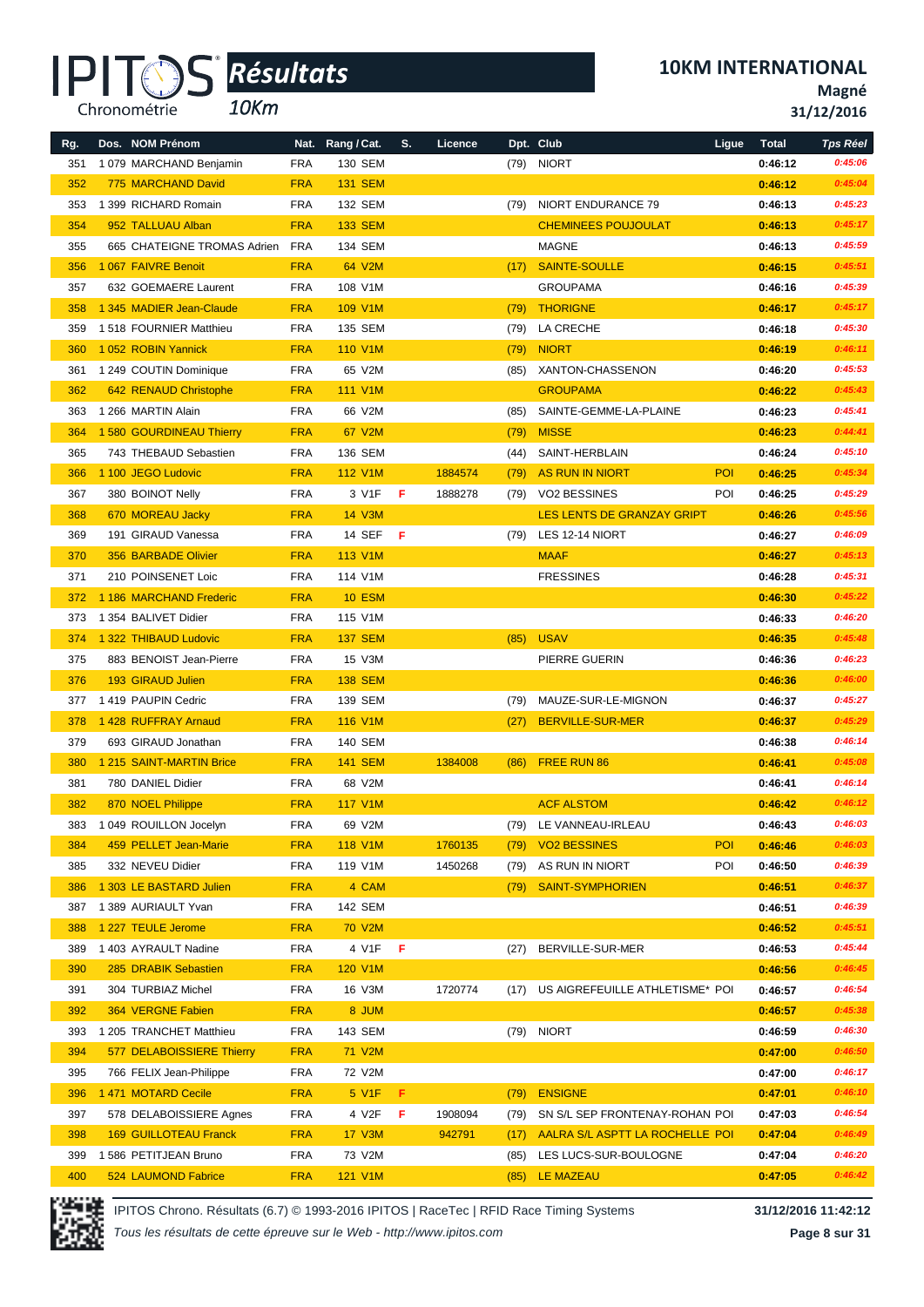*10Km*

**10KM INTERNATIONAL**

**Magné**

**31/12/2016**

| Rg.        | Dos. NOM Prénom               | Nat.       | Rang / Cat.     | S. | Licence |      | Dpt. Club                       | Ligue      | <b>Total</b> | <b>Tps Réel</b>    |
|------------|-------------------------------|------------|-----------------|----|---------|------|---------------------------------|------------|--------------|--------------------|
| 401        | 579 SAUZE Francis             | <b>FRA</b> | 18 V3M          |    |         |      | L EGRAY S CLUB                  |            | 0:47:09      | 0:46:38            |
| 402        | 523 MALAVERGNE Arnaud         | <b>FRA</b> | <b>144 SEM</b>  |    |         | (79) | <b>SAINT-SYMPHORIEN</b>         |            | 0:47:12      | 0:46:31            |
| 403        | 727 BOUCHET Alexandre         | <b>FRA</b> | 145 SEM         |    |         | (79) | <b>MOUGON</b>                   |            | 0:47:12      | 0:45:31            |
| 404        | 764 PETRAULT Stephane         | <b>FRA</b> | <b>122 V1M</b>  |    |         |      |                                 |            | 0:47:14      | 0:46:08            |
| 405        | 969 BIORET Hugues             | <b>FRA</b> | 123 V1M         |    |         | (79) | <b>NIORT</b>                    |            | 0:47:17      | 0:46:07            |
| 406        | 614 RONDEAU Nicolas           | <b>FRA</b> | 124 V1M         |    |         | (79) | <b>BEAUVOIR-SUR-NIORT</b>       |            | 0:47:17      | 0:46:22            |
| 407        | 1 437 BABIN Benjamin          | <b>FRA</b> | 146 SEM         |    | 1877891 | (79) | AS RUN IN NIORT                 | POI        | 0:47:20      | 0:47:08            |
| 408        | 1 095 GUILLEMOTEAU Dany       | <b>FRA</b> | <b>147 SEM</b>  |    |         | (85) | SAINT-HILAIRE-DES-LOGES         |            | 0:47:20      | 0:46:42            |
| 409        | 936 DUPUIS Cyril              | <b>FRA</b> | 125 V1M         |    |         |      | CHEMINEES POUJOULAT             |            | 0:47:21      | 0:47:06            |
| 410        | 1 313 JOYEUX Theo             | <b>FRA</b> | 9 JUM           |    |         | (79) | <b>MESCHAUSSURESETMOI</b>       |            | 0:47:22      | 0:46:41            |
| 411        | 313 LUCAS Olivier             | <b>FRA</b> | 148 SEM         |    |         |      |                                 |            | 0:47:22      | 0:46:19            |
| 412        | 1 396 CHARRON Stephane        | <b>FRA</b> | <b>74 V2M</b>   |    |         | (79) | <b>TEAM EQUIPE</b>              |            | 0:47:23      | 0:46:04            |
| 413        | 1 395 BOUCHERY Stephane       | <b>FRA</b> | 126 V1M         |    |         | (79) | EVEIL FOOT LE TALLUD            |            | 0:47:23      | 0:46:03            |
| 414        | 807 BOUCHET Magaly            | <b>FRA</b> | 6 V1F           | F  | 1684161 | (79) | <b>AS RUN IN NIORT</b>          | POI        | 0:47:23      | 0:46:26            |
| 415        | 809 MOINEREAU Adele           | <b>FRA</b> | 15 SEF          | F  | 1575241 | (79) | AS RUN IN NIORT                 | <b>POI</b> | 0:47:25      | 0:47:16            |
| 416        | 709 LE HEN Pascal             | <b>FRA</b> | 127 V1M         |    |         | (79) | LES FOULEES RENE CAILLIE        |            | 0:47:25      | 0:46:12            |
| 417        | 824 SECHET Benoit             | <b>FRA</b> | 75 V2M          |    |         |      |                                 |            | 0:47:25      | 0:47:03            |
| 418        | <b>270 TRANCHANT Frederic</b> | <b>FRA</b> | <b>149 SEM</b>  |    |         |      | <b>FOOTING MOUGON</b>           |            | 0:47:26      | 0:47:06            |
| 419        | 940 GUILLON Antoine           | <b>FRA</b> | 128 V1M         |    |         |      | MAGNE - CHEMINEES POUJOUL       |            | 0:47:26      | 0:46:57            |
| 420        | 1 439 DILET Stephane          | <b>FRA</b> | <b>150 SEM</b>  |    | 1684168 | (79) | <b>AS RUN IN NIORT</b>          | <b>POI</b> | 0:47:26      | 0:46:49            |
| 421        | 497 PAIN Thierry              | <b>FRA</b> | 76 V2M          |    |         |      |                                 |            | 0:47:27      | 0:47:21            |
| 422        | 892 MORLIER Sylvain           | <b>FRA</b> | <b>151 SEM</b>  |    |         | (79) | <b>STADE NIORTAIS TRIATHLON</b> |            | 0:47:28      | 0:47:02            |
| 423        | 1 077 LALERE Sebastien        | <b>FRA</b> | <b>152 SEM</b>  |    |         | (85) | <b>CHANTONNAY RAID</b>          |            | 0:47:28      | 0:46:43            |
| 424        | 240 THOMAS Daniel             | <b>FRA</b> | <b>19 V3M</b>   |    | 1073019 | (85) | <b>JOGGING CLUB SABLAIS</b>     | P-L        | 0:47:28      | 0:47:23            |
| 425        | 905 PILLOT Helene             | <b>FRA</b> | 7 V1F           | F  | 807182  | (33) | <b>CLUB IBM FRANCE</b>          | AQU        | 0:47:29      | 0:47:10            |
| 426        | 583 TOURNAUX Mathieu          | <b>FRA</b> | <b>153 SEM</b>  |    |         |      |                                 |            | 0:47:29      | 0:46:37            |
| 427        | 972 LUCAZEAU Mathieu          | <b>FRA</b> | 154 SEM         |    |         | (79) | <b>NIORT</b>                    |            | 0:47:30      | 0:46:52            |
| 428        | 355 FOUCHE Philippe           | <b>FRA</b> | <b>77 V2M</b>   |    |         |      | <b>MAAF</b>                     |            | 0:47:31      | 0:47:07            |
| 429        | 992 LAVENANT Regis            | <b>FRA</b> | 129 V1M         |    |         | (79) | <b>NIORT</b>                    |            | 0:47:31      | 0:46:24            |
| 430        | 1458 MOREIRA Dinis            | <b>FRA</b> | 130 V1M         |    | 1641741 | (17) | US AIGREFEUILLE ATHLETISME* POI |            | 0:47:31      | 0:47:07            |
| 431        | 804 PEETERS Dominique         | <b>FRA</b> | 78 V2M          |    |         |      |                                 |            | 0:47:34      | 0:45:50            |
| 432        | 1 377 FERREIRA Alberto        | <b>FRA</b> | <b>79 V2M</b>   |    |         |      |                                 |            | 0:47:34      | 0:47:16            |
|            | 433 1 305 AUBRY Florian       | <b>FRA</b> | 155 SEM         |    |         |      | (85) CHEFFOIS                   |            | 0:47:34      | 0:46:23            |
| 434        | 1 174 CAILLET Jules           | <b>FRA</b> | 5 CAM           |    |         |      | (79) VILLIERS-EN-PLAINE         |            | 0:47:34      | 0:47:05            |
| 435        | 881 MERLET Richard            | <b>FRA</b> | 131 V1M         |    |         |      | PIERRE GUERIN                   |            | 0:47:36      | 0:45:41            |
| 436        | 1 248 GONZIL Sam              | <b>FRA</b> | 6 CAM           |    | 1421820 | (85) | ASV S/L SA FONTENAY-LE-COMT P-L |            | 0:47:38      | 0:46:44            |
| 437        | 675 PITON Bertrand            | <b>FRA</b> | 132 V1M         |    |         |      |                                 |            | 0:47:38      | 0:47:08            |
|            | 1 376 DESMAISON Thomas        | <b>FRA</b> | 133 V1M         |    |         |      |                                 |            | 0:47:39      | 0:47:22            |
| 438<br>439 | 394 MARTEAU Mael              | <b>FRA</b> | 7 CAM           |    | 1127582 | (85) | CAP ALOUETTES                   |            | 0:47:40      | 0:46:41            |
| 440        | 296 BORDAGE Yohann            | <b>FRA</b> | 134 V1M         |    | 1877404 | (79) | <b>VO2 BESSINES</b>             | POI        | 0:47:41      | 0:47:35            |
| 441        | 1 339 MERLET Vincent          | <b>FRA</b> | 80 V2M          |    |         | (79) | <b>NIORT</b>                    |            | 0:47:42      | 0:46:59            |
|            |                               |            |                 |    |         |      |                                 |            |              | 0:46:13            |
| 442        | 1 134 TESSIER Pascal          | <b>FRA</b> | 81 V2M          |    |         |      |                                 |            | 0:47:43      |                    |
| 443        | 1 060 BRUNET Xavier           | <b>FRA</b> | 156 SEM         |    | 1864766 | (85) | ASV S/L SA FONTENAY-LE-COMT P-L |            | 0:47:44      | 0:46:50<br>0:47:26 |
| 444        | 773 LETRUT Jacky              | <b>FRA</b> | 82 V2M          |    | 1924250 | (17) | US AIGREFEUILLE ATHLETISME* POI |            | 0:47:44      |                    |
| 445        | 1 162 LE-NY Laurent           | <b>FRA</b> | 83 V2M          |    | 1415363 | (79) | AS RUN IN NIORT                 | POI        | 0:47:45      | 0:47:09            |
| 446        | 545 THIBAUD Jacky             | <b>FRA</b> | 84 V2M          |    | 1927629 | (85) | LE TRAIL DE LA RENAISSANCE      |            | 0:47:46      | 0:46:59            |
| 447        | 375 BELIN Bruno               | <b>FRA</b> | 85 V2M          |    | 1900378 | (86) | <b>CLAIN ATHLETIC PICTAVE</b>   | POI        | 0:47:48      | 0:47:39            |
| 448        | 530 GAILLARD David            | <b>FRA</b> | <b>157 SEM</b>  |    |         |      | <b>MAIF</b>                     |            | 0:47:49      | 0:46:55            |
| 449        | 904 GAILLARD Martine          | <b>FRA</b> | 16 SEF <b>F</b> |    |         |      |                                 |            | 0:47:49      | 0:46:55            |
| 450        | 245 COMPAIN Loic              | <b>FRA</b> | <b>158 SEM</b>  |    |         |      |                                 |            | 0:47:54      | 0:46:29            |



IPITOS Chrono. Résultats (6.7) © 1993-2016 IPITOS | RaceTec | RFID Race Timing Systems **31/12/2016 11:42:12**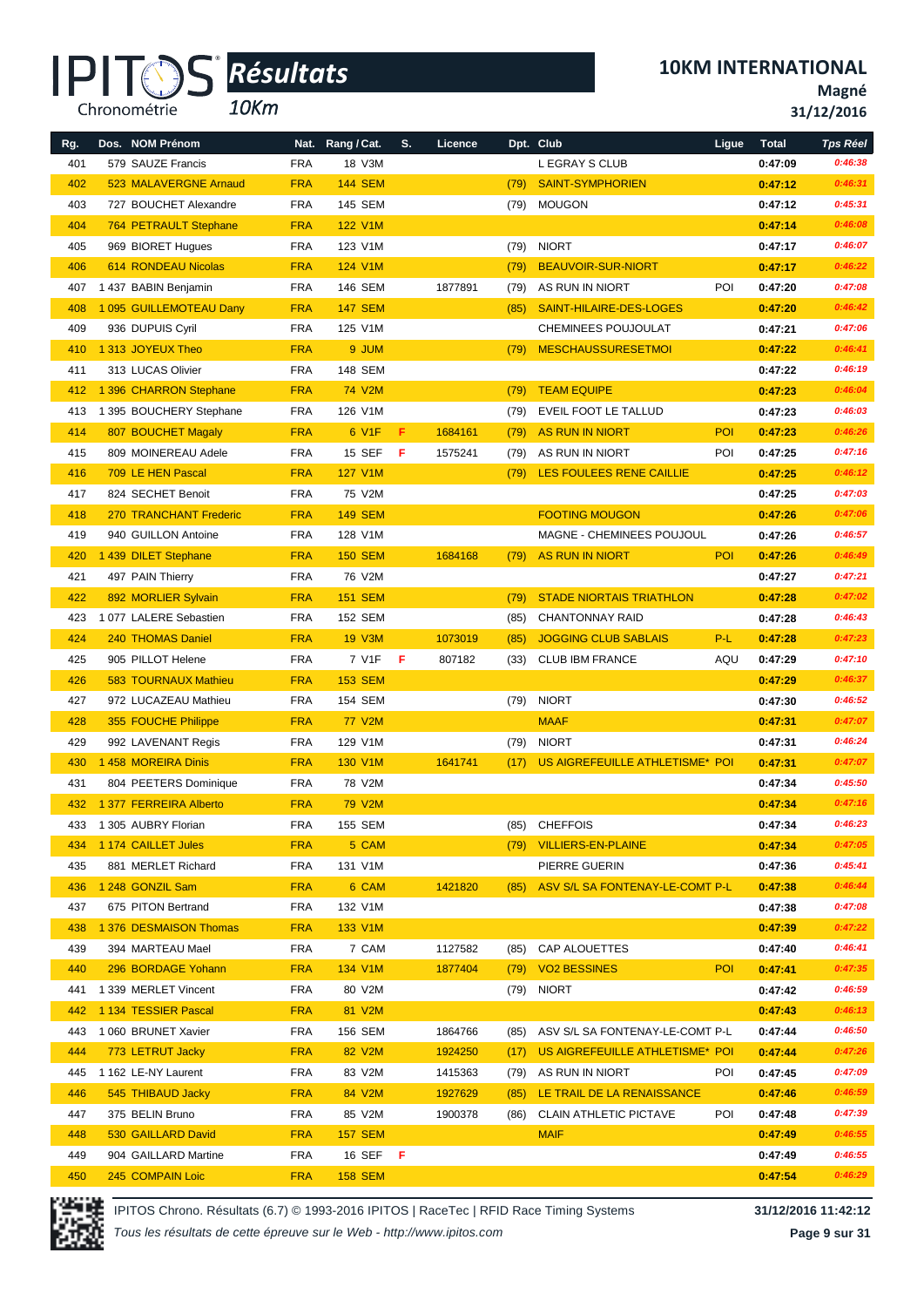*10Km*

**Magné 31/12/2016**

|     | 618 ROY Bernard              | <b>FRA</b> | 86 V2M             |    |         |      | (85) MOREILLES                   |            | 0:47:54 | 0:47:46 |
|-----|------------------------------|------------|--------------------|----|---------|------|----------------------------------|------------|---------|---------|
| 451 |                              |            |                    |    |         |      |                                  |            |         |         |
| 452 | 279 PASQUEREAU Serge         | <b>FRA</b> | <b>20 V3M</b>      |    |         |      |                                  |            | 0:47:55 | 0:47:34 |
| 453 | 805 NICOLLE Mickael          | <b>FRA</b> | 135 V1M            |    |         |      |                                  |            | 0:47:55 | 0:46:57 |
| 454 | 1 111 BLAIS David            | <b>FRA</b> | 87 V2M             |    |         |      | LES 12-14 NIORT                  |            | 0:47:55 | 0:47:14 |
| 455 | 2 005 LE DERVOUET Benoit     | <b>FRA</b> | 11 ESM             |    |         |      |                                  |            | 0:47:56 | 0:46:37 |
| 456 | 1 509 PROUST Pascal          | <b>FRA</b> | 88 V2M             |    |         | (85) | <b>STADE NIORTAIS TRIATHLON</b>  |            | 0:47:58 | 0:47:41 |
| 457 | 505 GOBIN Alain              | <b>FRA</b> | 136 V1M            |    |         |      |                                  |            | 0:47:59 | 0:47:25 |
| 458 | 826 SACHOT Mikael            | <b>FRA</b> | <b>159 SEM</b>     |    |         |      |                                  |            | 0:47:59 | 0:47:47 |
| 459 | 561 MARCINOWSKI James        | FRA        | 89 V2M             |    |         | (85) | FONTENAY-LE-COMTE                |            | 0:48:01 | 0:47:35 |
| 460 | 660 LUNDGREN Catherine       | <b>FRA</b> | 8 V1F              | F. | 1748705 | (79) | <b>VO2 BESSINES</b>              | <b>POI</b> | 0:48:01 | 0:47:21 |
| 461 | 1 417 REAU Jean-Louis        | <b>FRA</b> | 137 V1M            |    |         | (85) | FONTENAY-LE-COMTE                |            | 0:48:01 | 0:46:53 |
| 462 | 661 BRIANCEAU Dominique      | <b>FRA</b> | 90 V2M             |    | 567887  | (79) | <b>VO2 BESSINES</b>              | <b>POI</b> | 0:48:01 | 0:47:21 |
| 463 | 1 293 AIN Patrick            | <b>FRA</b> | 91 V2M             |    |         | (85) | FONTENAY-LE-COMTE                |            | 0:48:02 | 0:46:38 |
| 464 | 1012 BROUSSEAU Manuel        | <b>FRA</b> | 138 V1M            |    |         | (17) | <b>RUNNING SAINTE-SOULLE</b>     |            | 0:48:02 | 0:47:38 |
|     |                              |            |                    |    |         |      |                                  |            |         |         |
| 465 | 783 DUCROCQ Francis          | FRA        | 21 V3M             |    |         |      | <b>FOULEES RENE CAILLIE</b>      |            | 0:48:04 | 0:47:50 |
| 466 | 838 GIRAUD Guillaume         | <b>FRA</b> | <b>160 SEM</b>     |    |         |      |                                  |            | 0:48:05 | 0:46:59 |
| 467 | 521 GUILBAUD Jean-Pierre     | <b>FRA</b> | 92 V2M             |    | 362197  | (79) | <b>CA PARTHENAY</b>              | POI        | 0:48:06 | 0:47:40 |
| 468 | <b>520 GUILBAUD Cecile</b>   | <b>FRA</b> | 9 V1F              | F. | 1400136 | (79) | <b>CA PARTHENAY</b>              | POI.       | 0:48:06 | 0:47:43 |
| 469 | 599 PLOQUIN Thierry          | <b>FRA</b> | 93 V2M             |    |         |      | <b>SPIRIDON MELLOIS</b>          |            | 0:48:10 | 0:47:14 |
| 470 | 620 ROBIN Mickael            | <b>FRA</b> | <b>161 SEM</b>     |    |         | (79) | <b>SAINTE-NEOMAYE</b>            |            | 0:48:10 | 0:47:49 |
| 471 | 128 CATHALA Andre            | <b>FRA</b> | 1 V4M              |    |         | (34) | OLONZAC                          |            | 0:48:12 | 0:48:08 |
| 472 | 1 448 RAIMOND Sandrine       | <b>FRA</b> | 5 V <sub>2</sub> F | F. | 1577458 | (79) | <b>SN S/L UAC BRIOUXAISE</b>     | <b>POI</b> | 0:48:12 | 0:47:47 |
| 473 | 1 594 BOUYER Yoan            | FRA        | 162 SEM            |    |         | (79) | FRONTENAY-ROHAN-ROHAN            |            | 0:48:12 | 0:46:24 |
| 474 | 1 252 CABARET Franck         | <b>FRA</b> | 139 V1M            |    | 1764149 | (17) | AALRA S/L ASPTT LA ROCHELLE POI  |            | 0:48:13 | 0:47:45 |
| 475 | 837 COURTOIS Frederic        | <b>FRA</b> | 140 V1M            |    |         |      |                                  |            | 0:48:14 | 0:46:27 |
| 476 | 2 069 DELAVEAU Isabelle      | <b>FRA</b> | 10 V1F             | F. |         | (79) | <b>LA CRECHE</b>                 |            | 0:48:15 | 0:47:39 |
| 477 | 1590 AVRILLEAU Sebastien     | <b>FRA</b> | 163 SEM            |    |         |      | (17) LA ROCHELLE                 |            | 0:48:15 | 0:47:10 |
| 478 | 867 BOUCHET David            | <b>FRA</b> | <b>164 SEM</b>     |    |         |      |                                  |            | 0:48:16 | 0:46:33 |
| 479 | 1 080 TAUDIERE Aurelie       | <b>FRA</b> | 17 SEF             | F  |         | (86) | POUZIOUX VOUNEUIL BASKET C       |            | 0:48:16 | 0:46:40 |
| 480 | 685 MARCHAND Herve           | <b>FRA</b> | <b>22 V3M</b>      |    |         |      |                                  |            | 0:48:16 | 0:47:09 |
| 481 | 428 DUPERRAY Sandrine        | <b>FRA</b> | 6 V2F              | F  | 1865233 |      | LIMOGES ATHLE*                   | LIM        |         | 0:47:37 |
|     |                              |            |                    |    |         | (87) |                                  |            | 0:48:17 |         |
| 482 | 1 554 PARTHENAY Enrique      | <b>FRA</b> | 141 V1M            |    |         | (42) | <b>FIRMINY</b>                   |            | 0:48:20 | 0:47:18 |
| 483 | 980 RASSINOUX Xavier         | <b>FRA</b> | 142 V1M            |    |         |      |                                  |            | 0:48:20 | 0:47:15 |
| 484 | 739 GAUTIER David            | <b>FRA</b> | 143 V1M            |    |         |      | (86) LES 1000 PATTES DE BUXEROLL |            | 0:48:21 | 0:48:11 |
| 485 | 1 058 SOUCHARD Geoffrey      | <b>FRA</b> | 165 SEM            |    |         | (79) | <b>FRESSINES</b>                 |            | 0:48:21 | 0:47:59 |
| 486 | 1 302 LE BASTARD Jean-Pierre | <b>FRA</b> | 144 V1M            |    |         | (79) | <b>AMCF MACIF</b>                |            | 0:48:22 | 0:47:34 |
| 487 | 737 BONNET Jean-Marie        | <b>FRA</b> | 94 V2M             |    |         |      | (79) NIORT                       |            | 0:48:25 | 0:48:13 |
| 488 | 2016 ROBIN Nathan            | <b>FRA</b> | 8 CAM              |    |         |      |                                  |            | 0:48:25 | 0:47:56 |
| 489 | 708 MARTIN Thierry           | <b>FRA</b> | 95 V2M             |    |         |      | (79) NIORT                       |            | 0:48:26 | 0:48:01 |
| 490 | 1 295 DOUCET Benoit          | <b>FRA</b> | 145 V1M            |    |         |      |                                  |            | 0:48:26 | 0:48:07 |
| 491 | 442 CLAIN Ulrich             | <b>FRA</b> | 166 SEM            |    |         | (45) | BRGM - COS                       |            | 0:48:27 | 0:47:33 |
| 492 | 1 240 GRAYON Laurent         | <b>FRA</b> | 96 V2M             |    | 1897633 | (79) | <b>AS RUN IN NIORT</b>           | <b>POI</b> | 0:48:27 | 0:47:48 |
| 493 | 292 VINAS Cedric             | <b>FRA</b> | 167 SEM            |    |         | (17) | SAINT-XANDRE                     |            | 0:48:27 | 0:47:32 |
| 494 | 949 POUZINEAU Olivier        | <b>FRA</b> | 146 V1M            |    |         |      | <b>CHEMINEES POUJOULAT</b>       |            | 0:48:28 | 0:48:19 |
| 495 | 386 TOFFOLETTI Mickael       | <b>FRA</b> | 168 SEM            |    |         | (79) | LA CRECHE                        |            | 0:48:30 | 0:47:51 |
|     |                              |            |                    |    |         |      |                                  |            |         | 0:48:08 |
| 496 | 299 RICHARD Adrien           | <b>FRA</b> | <b>169 SEM</b>     |    |         | (79) | <b>NIORT</b>                     |            | 0:48:30 |         |
| 497 | 1 274 BLAY Laurent           | <b>FRA</b> | 97 V2M             |    |         | (79) | <b>FOOTING MOUGON</b>            |            | 0:48:32 | 0:47:15 |
| 498 | 256 JOURDES Stephane         | <b>FRA</b> | 98 V2M             |    | 1560956 | (16) | <b>COGNAC AC</b>                 | POI        | 0:48:33 | 0:47:43 |

**Rg. Dos. NOM Prénom Nat. Rang / Cat. S. Licence Dpt. Club Ligue Total** *Tps Réel*



IPITOS Chrono. Résultats (6.7) © 1993-2016 IPITOS | RaceTec | RFID Race Timing Systems **31/12/2016 11:42:12**

 915 BIGEU Mickael FRA 147 V1M CHEMINEES POUJOULAT **0:48:33** *0:47:12* 1 585 MUCIEK Kevin FRA 12 ESM **0:48:36** *0:47:09*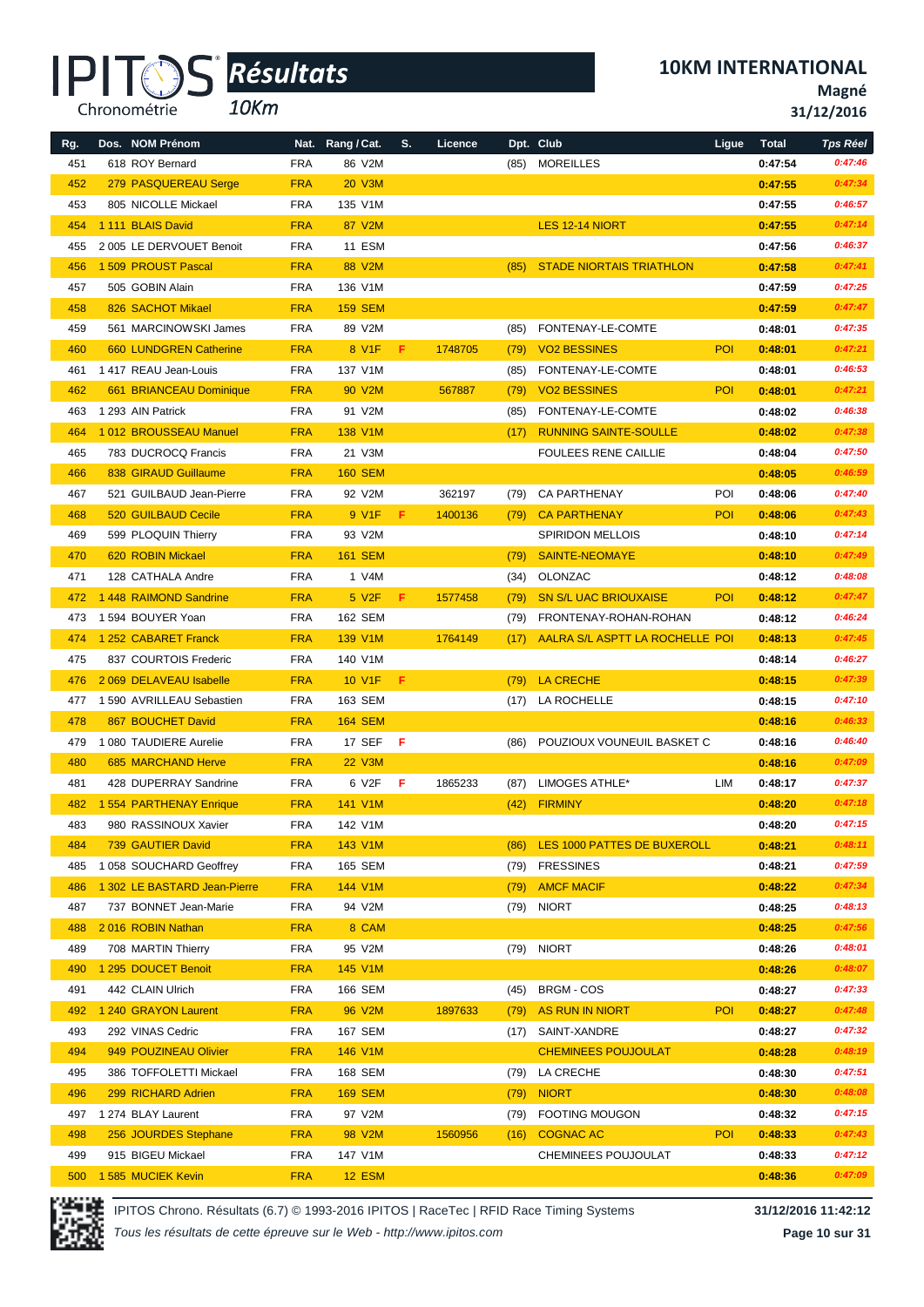*10Km*

**10KM INTERNATIONAL**

**Magné 31/12/2016**

| Rg. | Dos. NOM Prénom                                   |                          | Nat. Rang / Cat.     | S. | Licence |      | Dpt. Club                         | Ligue      | <b>Total</b> | Tps Réel |
|-----|---------------------------------------------------|--------------------------|----------------------|----|---------|------|-----------------------------------|------------|--------------|----------|
| 501 | 1 056 LARGEAU Dominique                           | <b>FRA</b>               | 99 V2M               |    |         | (79) | <b>NIORT</b>                      |            | 0:48:37      | 0:48:16  |
| 502 | 474 PARTAUD Yannick                               | <b>FRA</b>               | 100 V2M              |    |         |      | <b>JOG FORS</b>                   |            | 0:48:37      | 0:46:53  |
| 503 | 2 030 BOURREAU Damien                             | <b>FRA</b>               | 148 V1M              |    |         | (85) | <b>XANTON CHASSENON</b>           |            | 0:48:41      | 0:47:35  |
| 504 | 1 593 MOREAU Emmanuel                             | <b>FRA</b>               | 149 V1M              |    |         | (79) | <b>NIORT</b>                      |            | 0:48:42      | 0:47:47  |
| 505 | 182 BERGEON Jean Baptiste                         | <b>FRA</b>               | 150 V1M              |    |         | (79) | <b>BLAK RUNNERS DE SADIRAC</b>    |            | 0:48:43      | 0:47:52  |
| 506 | 1 344 MORIN Francis                               | <b>FRA</b>               | <b>151 V1M</b>       |    |         | (79) | <b>ENSEMBLE UNE PLAINE D IDEE</b> |            | 0:48:45      | 0:47:01  |
| 507 | 2072 BONNEAU Francois                             | <b>FRA</b>               | 101 V2M              |    |         |      |                                   |            | 0:48:46      | 0:48:02  |
| 508 | 1 265 COURTADIOU Vincent                          | <b>FRA</b>               | <b>152 V1M</b>       |    |         | (86) | <b>BIP BIP ITEUIL</b>             |            | 0:48:47      | 0:47:17  |
| 509 | 706 GAUTRON Yannick                               | <b>FRA</b>               | 170 SEM              |    |         | (85) | TEAM BAR MOUCHETE                 |            | 0:48:49      | 0:48:41  |
| 510 | 1 546 FREITAS Jose-Avelino                        | <b>FRA</b>               | 153 V1M              |    |         |      | LES 12-14 NIORT                   |            | 0:48:51      | 0:47:56  |
| 511 | 327 TALON Aurelien                                | <b>FRA</b>               | 171 SEM              |    |         |      | MAGNE                             |            | 0:48:54      | 0:48:05  |
| 512 | <b>360 FONTENEAU Carmen</b>                       | <b>FRA</b>               | $2$ V <sub>3</sub> F | F. |         |      | LES LENTS DE GRANZAY GRIPT        |            | 0:48:54      | 0:47:03  |
| 513 | 205 PLICHON Augustin                              | <b>FRA</b>               | 172 SEM              |    |         |      | FRONTENAY-ROHAN-ROHAN             |            | 0:48:55      | 0:48:18  |
| 514 | 1 560 REVEREAU Franck                             | <b>FRA</b>               | <b>173 SEM</b>       |    |         | (79) | LE PIN                            |            | 0:48:57      | 0:48:03  |
| 515 | 361 GASCOIN Stephane                              | <b>FRA</b>               | 154 V1M              |    | 1867266 | (79) | <b>VO2 BESSINES</b>               | POI        | 0:48:57      | 0:47:07  |
| 516 | 1038 PARTHENAY Pascal                             | <b>FRA</b>               | 102 V2M              |    |         |      |                                   |            | 0:48:59      | 0:48:38  |
| 517 | 1 573 PEREIRA Fatima                              | <b>FRA</b>               | 18 SEF               | F. |         | (79) | <b>NIORT</b>                      |            | 0:49:02      | 0:48:19  |
| 518 | 933 DUCROCQ Vincent                               | <b>FRA</b>               | <b>174 SEM</b>       |    |         | (79) | <b>NIORT</b>                      |            | 0:49:04      | 0:48:50  |
| 519 | 194 MORIN Emmanuel                                | <b>FRA</b>               | 175 SEM              |    |         |      |                                   |            | 0:49:05      | 0:48:31  |
| 520 | 1 382 CHATREFOUX Sylvie                           | <b>FRA</b>               | 7 V <sub>2</sub> F   | F. |         |      | <b>ASCH ROCHEFORT</b>             |            | 0:49:06      | 0:48:19  |
| 521 | 943 LEFEVRE Frederic                              | <b>FRA</b>               | 176 SEM              |    |         |      | CHEMINEES POUJOULAT               |            | 0:49:06      | 0:48:53  |
| 522 | 866 SORIN Franck                                  | <b>FRA</b>               | 155 V1M              |    |         |      | <b>FOOTING MOUGON</b>             |            | 0:49:06      | 0:48:02  |
| 523 | 1112 GAILLARD Vincent                             | <b>FRA</b>               | 103 V2M              |    | 1909541 | (79) | AS RUN IN NIORT                   | POI        | 0:49:07      | 0:48:20  |
| 524 | 962 GAILLARD Romain                               | <b>FRA</b>               | <b>177 SEM</b>       |    |         | (79) | <b>SANSAIS</b>                    |            | 0:49:07      | 0:47:37  |
| 525 | 1 097 CHARLES-JUSTE Thierry                       | <b>FRA</b>               | 104 V2M              |    | 1893171 | (79) | VO2 BESSINES                      | POI        | 0:49:08      | 0:48:24  |
| 526 | 1493 FERRE Franck                                 | <b>FRA</b>               | 156 V1M              |    |         |      |                                   |            | 0:49:08      | 0:48:48  |
| 527 | 1 342 JUIN Fabien                                 | <b>FRA</b>               | 157 V1M              |    |         | (79) | <b>BESSINES</b>                   |            | 0:49:08      | 0:48:22  |
| 528 | 862 COUSSAUD Eric                                 | <b>FRA</b>               | 105 V2M              |    |         |      | <b>MAGNE</b>                      |            | 0:49:08      | 0:48:47  |
| 529 | 289 VANNIER Christian                             | <b>FRA</b>               | 106 V2M              |    |         | (79) | LA L EGRAYS CLUB                  |            | 0:49:08      | 0:48:37  |
| 530 | 1476 LEYDIER Stephane                             | <b>FRA</b>               | <b>178 SEM</b>       |    |         | (79) | <b>NIORT</b>                      |            | 0:49:08      | 0:48:18  |
| 531 | 501 CAILLEAUD Cyril                               | <b>FRA</b>               | 158 V1M              |    |         | (79) | <b>SOS PREMA</b>                  |            | 0:49:08      | 0:48:25  |
| 532 | 749 GILMANT Jerome                                | <b>FRA</b>               | <b>159 V1M</b>       |    |         | (17) | SAINT-NAZAIRE-SUR-CHARENTE        |            | 0:49:09      | 0:47:41  |
|     |                                                   |                          |                      |    |         |      |                                   |            |              | 0:48:24  |
| 533 | 2 063 THIBAUD Jean-Michel                         | FRA                      | 107 V2M<br>160 V1M   |    |         | (85) | XANTON-CHASSENON                  |            | 0:49:09      | 0:48:12  |
| 534 | 786 DANIEL Pierre- Emmanuel<br>686 PLOQUIN Claude | <b>FRA</b><br><b>FRA</b> | 23 V3M               |    |         |      | (79) VALLANS                      |            | 0:49:10      | 0:48:18  |
| 535 |                                                   |                          |                      |    |         |      |                                   |            | 0:49:11      | 0:48:19  |
| 536 | 338 AYRAULT Rodolphe                              | <b>FRA</b>               | 161 V1M              |    |         |      | <b>MAAF</b>                       |            | 0:49:12      |          |
| 537 | 314 PAGNOUX Nicolas                               | <b>FRA</b>               | 162 V1M              |    |         |      | NIORT ENDURANCE                   |            | 0:49:14      | 0:48:26  |
| 538 | 2029 RONDARD Alain                                | <b>FRA</b>               | 108 V2M              |    |         | (85) | <b>XANTON CHASSENON</b>           |            | 0:49:15      | 0:48:09  |
| 539 | 165 LABBE Philippe                                | <b>FRA</b>               | 24 V3M               |    |         |      | <b>MONCONTOUR</b>                 |            | 0:49:15      | 0:48:54  |
| 540 | 590 RETRAIN Olivier                               | <b>FRA</b>               | 163 V1M              |    | 1641125 | (79) | <b>CA PARTHENAY</b>               | <b>POI</b> | 0:49:16      | 0:48:51  |
| 541 | 1122 AUMONIER Severine                            | <b>FRA</b>               | 11 V1F               | F  | 1844664 | (79) | <b>CA PARTHENAY</b>               | POI        | 0:49:16      | 0:48:55  |
| 542 | 291 LABBAYE Bertrand                              | <b>FRA</b>               | 110 V2M              |    | 1737518 | (16) | <b>COGNAC AC</b>                  | <b>POI</b> | 0:49:18      | 0:48:27  |
| 543 | 1 039 LOIRAT Alain                                | <b>FRA</b>               | 109 V2M              |    | 296467  | (79) | SN S/L SEP FRONTENAY-ROHAN POI    |            | 0:49:18      | 0:47:22  |
| 544 | 1015 MICHAUD Patrick                              | <b>FRA</b>               | 111 V2M              |    |         | (79) | <b>SAINT-GELAIS</b>               |            | 0:49:21      | 0:49:01  |
| 545 | 458 HINEUX Mickael                                | <b>FRA</b>               | 179 SEM              |    |         | (85) | SAINT-HILAIRE-DES-LOGES           |            | 0:49:23      | 0:48:24  |
| 546 | 894 LEGRAS Eric                                   | <b>FRA</b>               | 112 V2M              |    | 502406  | (79) | <b>VO2 BESSINES</b>               |            | 0:49:24      | 0:48:50  |
| 547 | 1 200 QUERTAIN Denis                              | <b>FRA</b>               | 113 V2M              |    |         | (79) | SAINT-HILAIRE-LA-PALUD            |            | 0:49:24      | 0:48:50  |
| 548 | 1413 JOLY Jerome                                  | <b>FRA</b>               | <b>180 SEM</b>       |    |         |      |                                   |            | 0:49:26      | 0:48:29  |
| 549 | 955 LALERE Benoit                                 | <b>FRA</b>               | 164 V1M              |    |         |      |                                   |            | 0:49:26      | 0:48:25  |
| 550 | 772 BRIAND Pierrick                               | <b>FRA</b>               | <b>181 SEM</b>       |    |         |      |                                   |            | 0:49:27      | 0:47:39  |



IPITOS Chrono. Résultats (6.7) © 1993-2016 IPITOS | RaceTec | RFID Race Timing Systems **31/12/2016 11:42:13**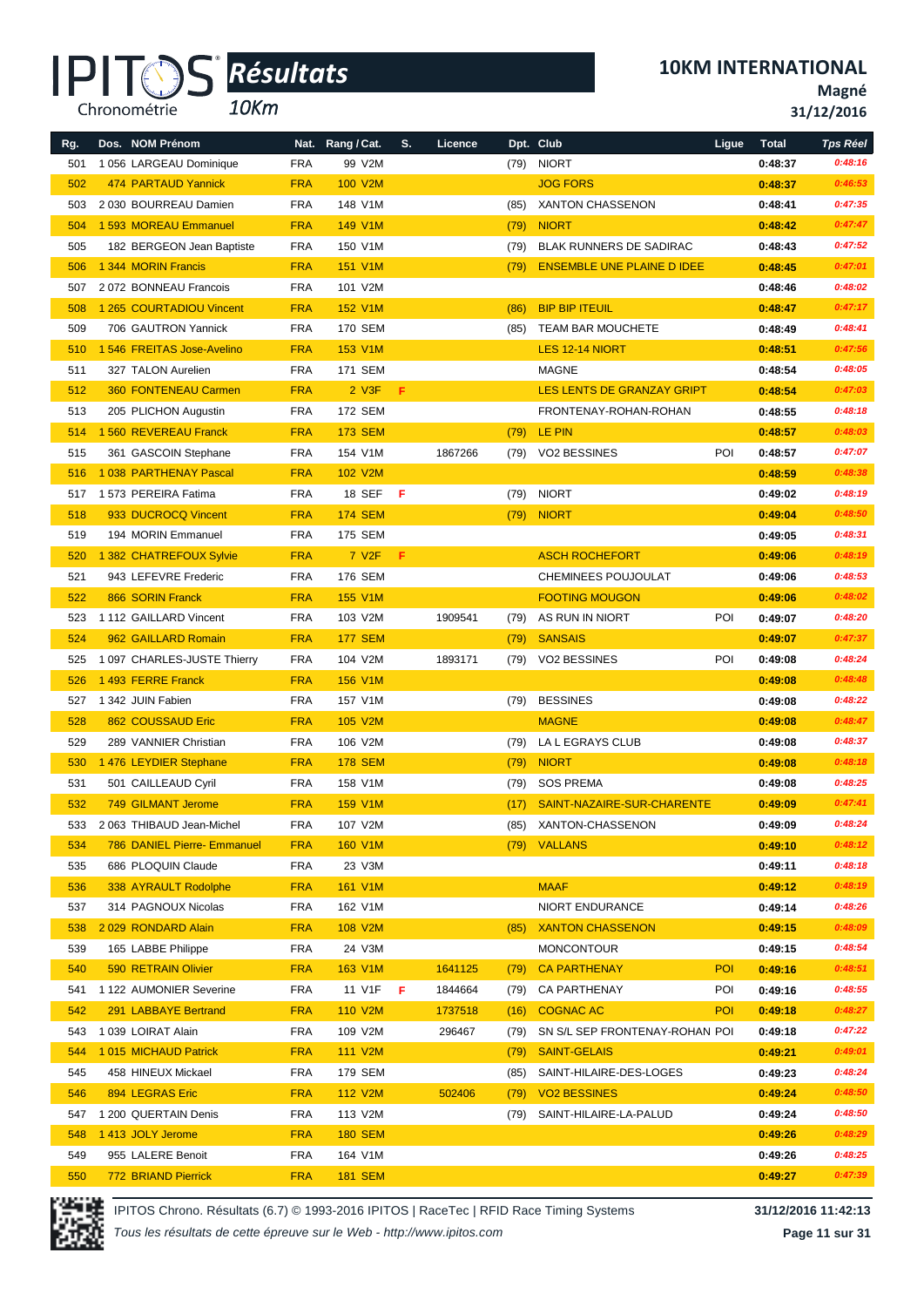*10Km*

**10KM INTERNATIONAL**

**Magné**

**31/12/2016**

| Rg. | Dos. NOM Prénom                 |            | Nat. Rang / Cat.   | S.    | Licence |      | Dpt. Club                       | Ligue      | <b>Total</b> | <b>Tps Réel</b> |
|-----|---------------------------------|------------|--------------------|-------|---------|------|---------------------------------|------------|--------------|-----------------|
| 551 | 269 SOURICE Christelle          | <b>FRA</b> | 12 V1F             | F     |         |      | <b>FOOTING MOUGON</b>           |            | 0:49:29      | 0:49:10         |
| 552 | 1 228 TALLIER Ludovic           | <b>FRA</b> | <b>182 SEM</b>     |       |         |      |                                 |            | 0:49:30      | 0:47:58         |
| 553 | 1078 LARRIGNON Herve            | <b>FRA</b> | 165 V1M            |       |         |      | (79) FRANCOIS                   |            | 0:49:32      | 0:49:20         |
| 554 | 1 139 CAILLE Jerome             | <b>FRA</b> | 114 V2M            |       |         |      | <b>FOOTING MOUGON</b>           |            | 0:49:32      | 0:48:14         |
| 555 | 527 BARBIER Damien              | <b>FRA</b> | 183 SEM            |       |         | (85) | RUGBY FONTENAY LE COMTE         |            | 0:49:32      | 0:49:23         |
| 556 | 918 BONNIN Patrice              | <b>FRA</b> | 115 V2M            |       |         |      | <b>CHEMINEES POUJOULAT</b>      |            | 0:49:32      | 0:49:10         |
| 557 | 845 CHASSAC Laurent             | <b>FRA</b> | 166 V1M            |       |         | (79) | SAINT-HILAIRE-LA-PALUD          |            | 0:49:32      | 0:49:15         |
| 558 | 1076 TRICHET Julien             | <b>FRA</b> | <b>184 SEM</b>     |       |         | (79) | <b>GROUPE Y</b>                 |            | 0:49:34      | 0:48:29         |
| 559 | 303 POIRIER Christophe          | <b>FRA</b> | 116 V2M            |       |         | (79) | <b>NIORT</b>                    |            | 0:49:35      | 0:49:22         |
| 560 | 1 283 DILLOT Bernard            | <b>FRA</b> | <b>117 V2M</b>     |       |         |      | SAINTE-SOULLE                   |            |              | 0:48:56         |
|     |                                 |            | 185 SEM            |       |         | (17) |                                 |            | 0:49:37      | 0:48:26         |
| 561 | 718 GARNIER Sebastien           | <b>FRA</b> |                    |       |         | (44) | <b>TREILLIERES</b>              |            | 0:49:37      |                 |
| 562 | 1 214 GUEDON Judicael           | <b>FRA</b> | <b>186 SEM</b>     |       |         | (86) | <b>VOUILLE</b>                  |            | 0:49:37      | 0:49:08         |
| 563 | 351 COUTAND Francois            | <b>FRA</b> | 167 V1M            |       |         |      | <b>MAAF</b>                     |            | 0:49:38      | 0:48:53         |
| 564 | 897 BOUVIER Laurent             | <b>FRA</b> | 118 V2M            |       |         |      |                                 |            | 0:49:38      | 0:49:12         |
| 565 | 1 387 BOURGAUD Stephane         | <b>FRA</b> | 119 V2M            |       |         |      |                                 |            | 0:49:40      | 0:49:17         |
| 566 | 622 MORILLEAU Sebastien         | <b>FRA</b> | <b>187 SEM</b>     |       |         |      |                                 |            | 0:49:40      | 0:49:23         |
| 567 | 623 MORILLEAU Sophie            | <b>FRA</b> | <b>19 SEF</b>      | - F   |         |      | PAYS DE ST GILLES CROIX DE VI   |            | 0:49:40      | 0:49:25         |
| 568 | 435 RICHEZ Chantal              | <b>FRA</b> | 8 V <sub>2</sub> F | F     |         |      |                                 |            | 0:49:40      | 0:49:16         |
| 569 | 690 ROSE Pascal                 | <b>FRA</b> | 120 V2M            |       |         | (17) | BERNAY-SAINT-MARTIN             |            | 0:49:41      | 0:49:10         |
| 570 | <b>788 SAINT-MARTIN Quentin</b> | <b>FRA</b> | <b>188 SEM</b>     |       |         | (79) | <b>NIORT</b>                    |            | 0:49:42      | 0:48:08         |
| 571 | 720 FAURE Davy                  | <b>FRA</b> | 168 V1M            |       |         | (44) | LA HAIE-FOUASSIERE              |            | 0:49:42      | 0:48:31         |
| 572 | 2021 POUPEAU Mickael            | <b>FRA</b> | 169 V1M            |       |         |      |                                 |            | 0:49:42      | 0:49:26         |
| 573 | 1469 MARTIN-BARBAZ Francois     | <b>FRA</b> | 25 V3M             |       |         | (79) | MAGNE                           |            | 0:49:44      | 0:49:17         |
| 574 | 1 386 VERGNAUD Alexis           | <b>FRA</b> | <b>189 SEM</b>     |       |         |      |                                 |            | 0:49:46      | 0:49:35         |
| 575 | 172 BONNET Cyril                | <b>FRA</b> | 170 V1M            |       |         | (79) | PRIN-DEYRANCON                  |            | 0:49:49      | 0:48:59         |
| 576 | 903 ROBICHON Jean-Claude        | <b>FRA</b> | <b>26 V3M</b>      |       |         |      | <b>SPIRIDON MELLOIS</b>         |            | 0:49:49      | 0:49:15         |
| 577 | 2007 FLESZAR Kevin              | <b>FRA</b> | 190 SEM            |       |         |      |                                 |            | 0:49:50      | 0:48:23         |
| 578 | 1574 BARAL Rachel               | <b>FRA</b> | <b>20 SEF</b>      | F     |         | (34) | <b>MAUGUIO CARNON TRIATHLON</b> |            | 0:49:50      | 0:49:35         |
| 579 | 1177 MARTIN Franck              | <b>FRA</b> | 121 V2M            |       |         |      | SPIRIDON 16                     |            | 0:49:53      | 0:48:52         |
| 580 | 1 334 MERLET Jean Pierre        | <b>FRA</b> | <b>122 V2M</b>     |       |         | (85) | <b>TALLUD-SAINTE-GEMME</b>      |            | 0:49:53      | 0:49:13         |
| 581 | 1467 BELAUD Christian           | <b>FRA</b> | 123 V2M            |       |         | (85) | LA JAUDONNIERE                  |            | 0:49:53      | 0:49:14         |
| 582 | 2043 BOUE Loic                  | <b>FRA</b> | 124 V2M            |       |         | (44) | SAINTE-PAZANNE                  |            | 0:49:54      | 0:48:27         |
| 583 | 58 BRAIN Jean-Michel            | <b>FRA</b> | 125 V2M            |       |         |      | <b>UAC BRIOUX</b>               |            | 0:49:54      | 0:49:51         |
| 584 | 815 BOUCHARD Blandine           | <b>FRA</b> | <b>21 SEF</b>      | - F . | 1713516 | (79) | AS RUN IN NIORT                 | <b>POI</b> | 0:49:55      | 0:49:29         |
| 585 | 588 RENAUD Thierry              | <b>FRA</b> | 126 V2M            |       |         | (79) | LA MOTHE-SAINT-HERAY            |            | 0:49:58      | 0:49:30         |
| 586 | 891 TOURENNE Samuel             | <b>FRA</b> | <b>127 V2M</b>     |       |         | (79) | <b>NIORT</b>                    |            | 0:49:59      | 0:49:12         |
| 587 | 1 513 WALCZAK Pascal            | <b>FRA</b> | 128 V2M            |       |         | (79) | GOURNAY-LOIZE                   |            | 0:50:00      | 0:49:22         |
| 588 | 300 PERIDY Alain                | <b>FRA</b> | 129 V2M            |       | 1859785 | (79) | <b>SEVRE BOCAGE AC</b>          | <b>POI</b> | 0:50:01      | 0:49:21         |
| 589 | 525 PERIDY Alain                | <b>FRA</b> | 191 SEM            |       |         | (79) | SAINT-VARENT                    |            | 0:50:01      | 0:49:21         |
| 590 | 301 PERIDY Aurore               | <b>FRA</b> | 22 SEF F           |       |         | (79) | <b>BRESSUIRE</b>                |            | 0:50:01      | 0:49:21         |
| 591 | 1 115 JAMOIS Nicolas            | <b>FRA</b> | 192 SEM            |       |         | (79) |                                 |            | 0:50:05      | 0:48:52         |
| 592 | 692 CHAMARD Severin             | <b>FRA</b> | <b>193 SEM</b>     |       |         |      |                                 |            | 0:50:09      | 0:49:46         |
| 593 | 734 DANO Christophe             | <b>FRA</b> | 130 V2M            |       |         | (16) | COGNAC                          |            | 0:50:11      | 0:48:32         |
| 594 | <b>768 VRIGNAULT Philippe</b>   | <b>FRA</b> | <b>27 V3M</b>      |       |         |      | <b>MAGNE</b>                    |            | 0:50:12      | 0:49:11         |
| 595 | 347 MERLE Romain                | <b>FRA</b> | 194 SEM            |       |         |      | <b>MAAF</b>                     |            | 0:50:13      | 0:48:46         |
| 596 | 1075 JOUFFROY Eric              | <b>FRA</b> | 171 V1M            |       |         | (79) | <b>CHERVEUX</b>                 |            | 0:50:16      | 0:49:59         |
| 597 | 50 CHATAIGNER Dany              | <b>FRA</b> | 131 V2M            |       |         |      | MENEUR D ALLURE 50              |            | 0:50:16      | 0:50:03         |
| 598 | 1 542 COURTIN Patrice           | <b>FRA</b> | 172 V1M            |       |         | (85) | <b>NON</b>                      |            | 0:50:17      | 0:49:43         |
| 599 | 541 CHAUVIN Sebastien           | <b>FRA</b> | 173 V1M            |       |         |      |                                 |            | 0:50:19      | 0:50:00         |
| 600 | 921 BROUSSIN Jerome             | <b>FRA</b> | <b>195 SEM</b>     |       |         |      | <b>CHEMINEES POUJOULAT</b>      |            | 0:50:20      | 0:49:10         |

IPITOS Chrono. Résultats (6.7) © 1993-2016 IPITOS | RaceTec | RFID Race Timing Systems **31/12/2016 11:42:13**

*Tous les résultats de cette épreuve sur le Web - http://www.ipitos.com*

**Page 12 sur 31**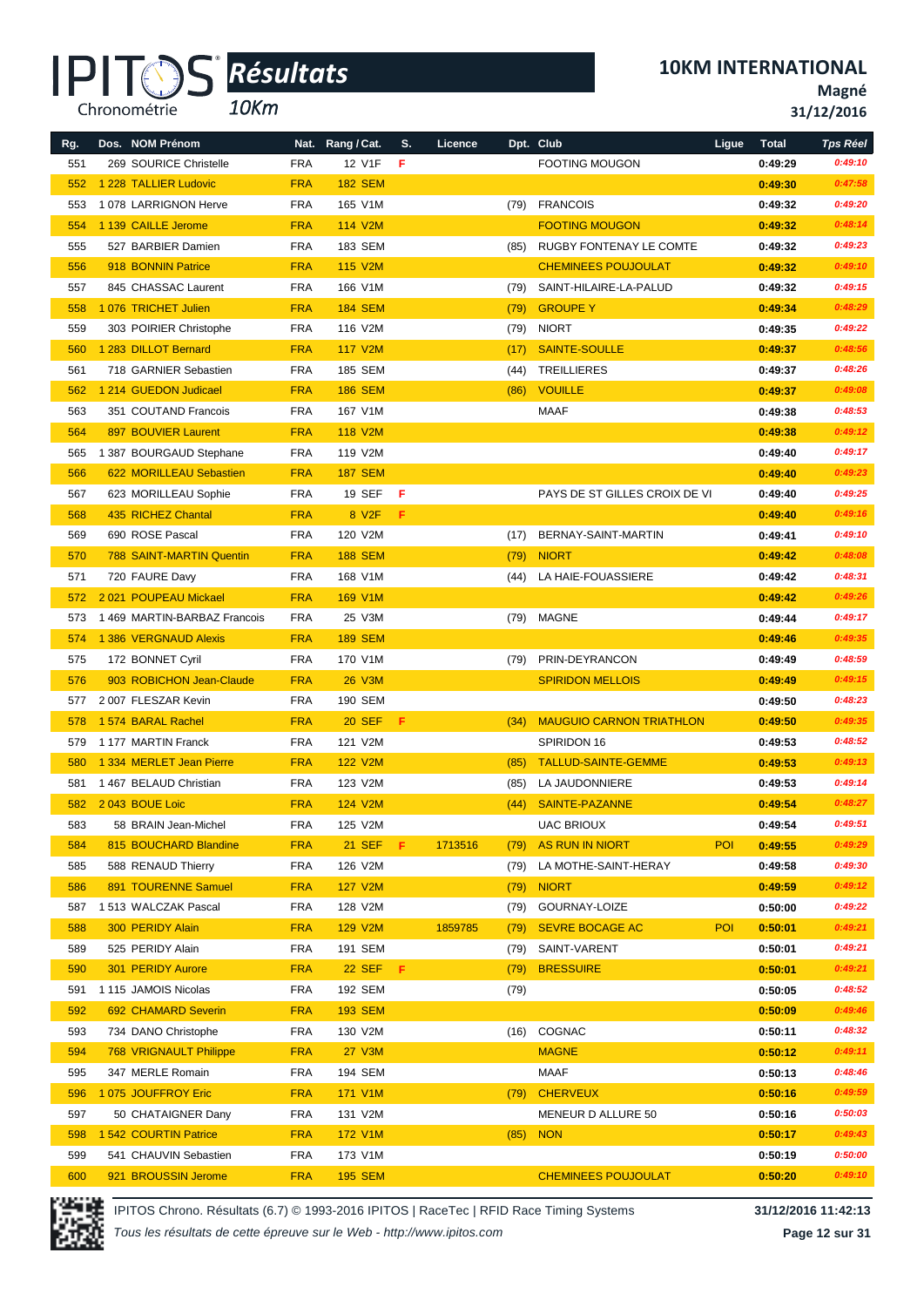*10Km*

**10KM INTERNATIONAL**

**Magné**

**31/12/2016**

| Rg. | Dos. NOM Prénom             |            | Nat. Rang / Cat. | s.  | Licence |      | Dpt. Club                        | Ligue      | <b>Total</b> | <b>Tps Réel</b> |
|-----|-----------------------------|------------|------------------|-----|---------|------|----------------------------------|------------|--------------|-----------------|
| 601 | 1495 GARNIER Yohann         | <b>FRA</b> | 174 V1M          |     |         | (44) | LA VAILLANTE                     |            | 0:50:20      | 0:49:10         |
| 602 | 945 METAIS Anthony          | <b>FRA</b> | <b>196 SEM</b>   |     |         |      | <b>CHEMINEES POUJOULAT</b>       |            | 0:50:23      | 0:49:00         |
| 603 | 726 BOUCHET Fanny           | <b>FRA</b> | 23 SEF           | - F |         | (79) | MOUGON                           |            | 0:50:23      | 0:48:43         |
| 604 | 834 BERTRAND Christophe     | <b>FRA</b> | <b>175 V1M</b>   |     |         |      | <b>MAGNE</b>                     |            | 0:50:24      | 0:48:55         |
| 605 | 515 GIRARD Jamy             | <b>FRA</b> | 132 V2M          |     |         |      | <b>FOOTING MOUGON</b>            |            | 0:50:25      | 0:50:01         |
| 606 | 1 470 GANRY Arthur          | <b>FRA</b> | 10 JUM           |     |         | (79) | MAUZE-SUR-LE-MIGNON              |            | 0:50:25      | 0:49:36         |
| 607 | 389 BONNEAU Tony            | <b>FRA</b> | 197 SEM          |     |         | (79) | SCIECQ                           |            | 0:50:25      | 0:49:02         |
| 608 | 1436 ROY Paula              | <b>FRA</b> | 1 ESF            | F   | 1869550 | (69) | AS CALUIRE ET CUIRE              | $R-A$      | 0:50:25      | 0:49:36         |
| 609 | 1 457 GUITON Estelle        | <b>FRA</b> | 13 V1F           | F   | 1759656 | (17) | US AIGREFEUILLE ATHLETISME* POI  |            | 0:50:26      | 0:50:03         |
| 610 | <b>167 CHARBONNIER Aude</b> | <b>FRA</b> | 14 V1F           | F.  |         | (85) | <b>NIORT ENDURANCE 79</b>        |            | 0:50:28      | 0:49:50         |
| 611 | 543 PAPET Audrey            | <b>FRA</b> | 24 SEF           | -F  |         |      | <b>FOULEES RENE CAILLIE</b>      |            | 0:50:30      | 0:50:01         |
| 612 | <b>763 FAUCHER Olivier</b>  | <b>FRA</b> | 176 V1M          |     |         |      |                                  |            | 0:50:32      | 0:49:22         |
| 613 | 550 MURAT Daniel            | <b>FRA</b> | 28 V3M           |     |         | (79) | <b>DANIEL MURAT</b>              |            | 0:50:39      | 0:50:19         |
| 614 | 353 THEVENOT David          | <b>FRA</b> | <b>177 V1M</b>   |     |         |      | <b>MAAF</b>                      |            | 0:50:41      | 0:49:27         |
| 615 | 1 084 BOURGET Frederic      | <b>FRA</b> | 178 V1M          |     |         | (79) | CHERVEUX                         |            | 0:50:41      | 0:50:31         |
| 616 | 1 155 BOURGET Leo           | <b>FRA</b> | <b>13 ESM</b>    |     |         |      | (79) CHERVEUX                    |            | 0:50:41      | 0:50:31         |
| 617 | 1 504 GUILLEMET Benoit      | <b>FRA</b> | 198 SEM          |     |         |      |                                  |            | 0:50:41      | 0:50:24         |
| 618 | 1415 RAGER Christian        | <b>FRA</b> | 29 V3M           |     |         | (17) | <b>ACF ALSTOM</b>                |            | 0:50:44      | 0:49:56         |
| 619 | 512 GARCIN Francoise        | <b>FRA</b> | 15 V1F           | -F  |         |      |                                  |            | 0:50:45      | 0:50:26         |
| 620 | <b>513 GARCIN Herve</b>     | <b>FRA</b> | <b>179 V1M</b>   |     |         |      |                                  |            | 0:50:45      | 0:50:26         |
| 621 | 1 145 PAILLAT Nicolas       | <b>FRA</b> | 25 SEF           | -F  |         |      | (79) CHENAY                      |            | 0:50:46      | 0:49:30         |
| 622 | 1 373 FAUCHER Jerome        | <b>FRA</b> | <b>199 SEM</b>   |     |         |      |                                  |            | 0:50:47      | 0:49:02         |
| 623 | 825 RIFFAUD Christelle      | <b>FRA</b> | 16 V1F           | F   |         |      |                                  |            | 0:50:49      | 0:50:17         |
| 624 | 1 147 FEVRE Emmanuel        | <b>FRA</b> | 180 V1M          |     |         |      |                                  |            | 0:50:50      | 0:49:30         |
| 625 | 781 MIGNE Stephane          | <b>FRA</b> | 181 V1M          |     |         |      |                                  |            | 0:50:51      | 0:50:23         |
| 626 | 1 355 BALIVET Laurence      | <b>FRA</b> | <b>17 V1F</b>    | F   |         |      |                                  |            | 0:50:51      | 0:50:37         |
| 627 | 1053 VENAUD Sylvain         | <b>FRA</b> | 182 V1M          |     |         | (79) | <b>DESTINATION MTB RACE</b>      |            | 0:50:52      | 0:50:01         |
| 628 | 1 596 MOREAU Nathalie       | <b>FRA</b> | <b>18 V1F</b>    | F.  |         | (16) | <b>SPIRIDON CHARENTE</b>         |            | 0:50:53      | 0:50:10         |
| 629 | 373 RENAUDIN Mathis         | <b>FRA</b> | 12 JUM           |     |         |      | LES 12-14 NIORT                  |            | 0:50:53      | 0:49:27         |
| 630 | 1 401 MOINEREAU Maxime      | <b>FRA</b> | 11 JUM           |     |         |      |                                  |            | 0:50:53      | 0:49:27         |
| 631 | 1 176 TRAINAUD Jocelyne     | <b>FRA</b> | 3 V3F            | F   | 1474858 |      | (16) CA PLASSAC                  | POI        | 0:50:53      | 0:50:10         |
| 632 | 250 BRUZZO Corinne          | <b>FRA</b> | <b>19 V1F</b>    | F.  |         |      | <b>RUN IN NIORT</b>              |            | 0:50:54      | 0:50:36         |
| 633 | 1 336 MARTIN Stephane       | <b>FRA</b> | 183 V1M          |     |         | (79) | CHAURAY                          |            | 0:50:54      | 0:49:08         |
| 634 | 1 212 CAZALY Matthieu       | <b>FRA</b> | 184 V1M          |     |         |      | (79) AIFFRES                     |            | 0:50:57      | 0:49:28         |
| 635 | 1 226 FERJOUX Alexis        | <b>FRA</b> | 200 SEM          |     |         |      |                                  |            | 0:50:58      | 0:49:46         |
| 636 | 1 537 COUHET Roland         | <b>FRA</b> | 185 V1M          |     |         |      |                                  |            | 0:50:58      | 0:50:39         |
| 637 | 222 BEAUCHAMP Patrice       | <b>FRA</b> | 134 V2M          |     |         | (79) | <b>MAGNE</b>                     |            | 0:50:59      | 0:50:42         |
| 638 | 1 338 CARTIER Gerard        | <b>FRA</b> | 133 V2M          |     |         | (79) | LA MOTHE-SAINT-HERAY             |            | 0:50:59      | 0:49:10         |
| 639 | 875 RICHAUDEAU Lea          | <b>FRA</b> | 1 JUF            | -F  |         |      | LA ROCHELLE TRIATHLON            |            | 0:51:01      | 0:50:54         |
| 640 | 498 SENELIER Didier         | <b>FRA</b> | 30 V3M           |     | 566402  | (79) | <b>AS RUN IN NIORT</b>           | <b>POI</b> | 0:51:02      | 0:50:52         |
| 641 | 481 BRETEAUD Stephane       | <b>FRA</b> | 186 V1M          |     | 1426355 | (85) | ASV S/L SA FONTENAY-LE-COMT P-L  |            | 0:51:03      | 0:50:05         |
| 642 | <b>305 BOUTET Florent</b>   | <b>FRA</b> | 135 V2M          |     | 1932981 | (85) | ASV S/L SA FONTENAY-LE-COMT P-L  |            | 0:51:04      | 0:50:12         |
| 643 | 480 MAXIMIN Mireille        | <b>FRA</b> | 9 V2F            | F   | 1755130 | (85) | ASV S/L SA FONTENAY-LE-COMT P-L  |            | 0:51:04      | 0:50:04         |
| 644 | 1 093 SALLE Marylene        | <b>FRA</b> | $4$ V3F          | F.  |         | (79) | SAINT-MARTIN-LES-MELLE           |            | 0:51:04      | 0:50:51         |
| 645 | 540 RICHARD Benoit          | <b>FRA</b> | 187 V1M          |     |         |      | <b>SPIRIDON MELLOIS</b>          |            | 0:51:04      | 0:50:29         |
| 646 | 1 445 NEVERS Arnaud         | <b>FRA</b> | 188 V1M          |     | 1939931 | (17) | AC <sub>2</sub> A                |            | 0:51:07      | 0:50:38         |
| 647 | 200 CHAROT Xavier           | <b>FRA</b> | 189 V1M          |     |         | (79) | BEAUVOIR-SUR-NIORT               |            | 0:51:08      | 0:50:09         |
| 648 | <b>776 CARDINEAU Herve</b>  | <b>FRA</b> | 31 V3M           |     |         |      |                                  |            | 0:51:09      | 0:50:37         |
| 649 | 187 CHAULET Francis         | <b>FRA</b> | 136 V2M          |     |         |      | <b>CS HENNESSY</b>               |            | 0:51:09      | 0:50:35         |
| 650 | 911 THOMAS Romain           | <b>FRA</b> | <b>201 SEM</b>   |     |         |      | <b>MAGNE - CHEMINEES POUJOUL</b> |            | 0:51:10      | 0:49:47         |



IPITOS Chrono. Résultats (6.7) © 1993-2016 IPITOS | RaceTec | RFID Race Timing Systems **31/12/2016 11:42:13**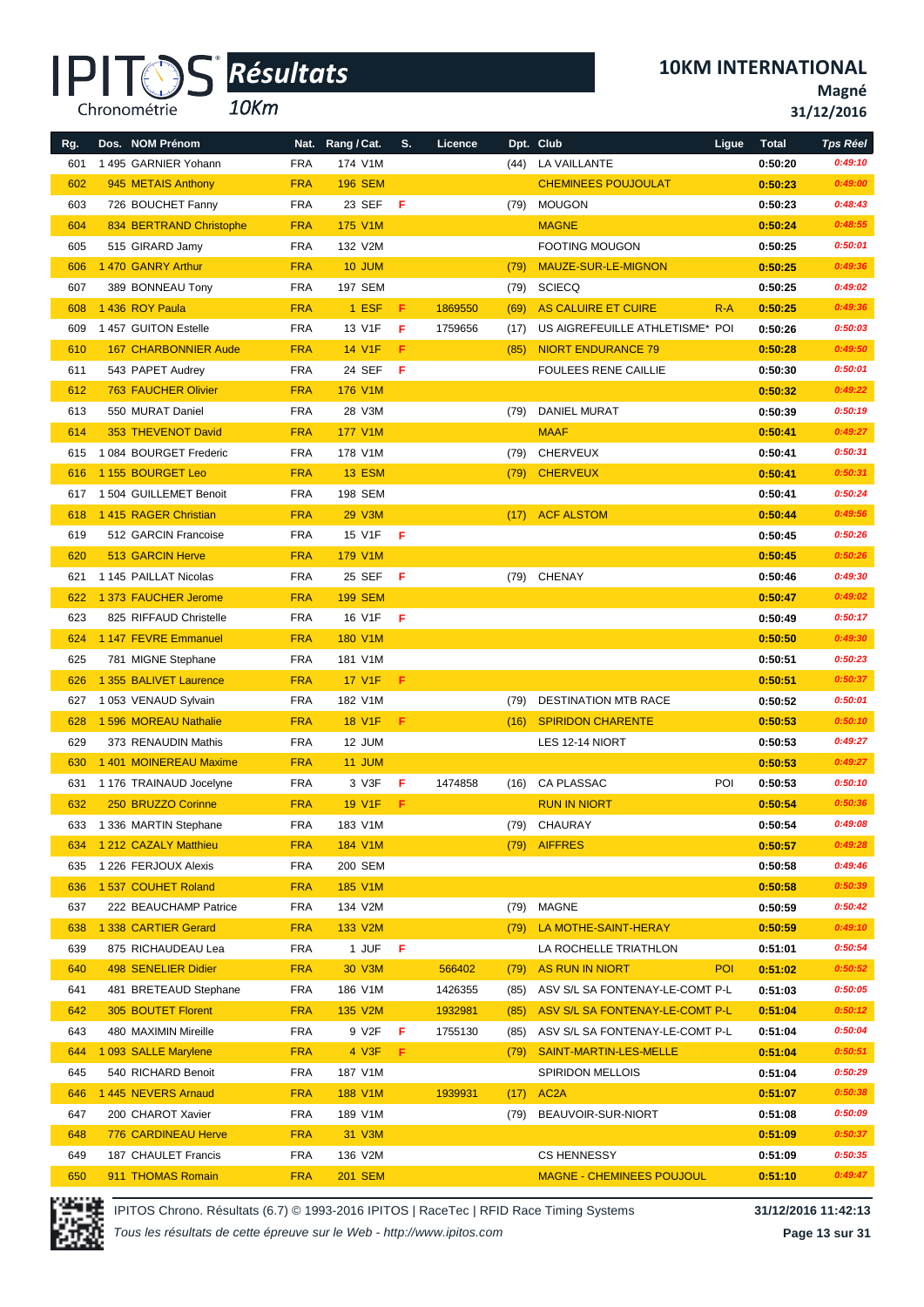*10Km*

**Magné**

**31/12/2016**

| Rg. | Dos. NOM Prénom                     |            | Nat. Rang / Cat. | S.  | Licence |      | Dpt. Club                        | Ligue | <b>Total</b> | <b>Tps Réel</b> |
|-----|-------------------------------------|------------|------------------|-----|---------|------|----------------------------------|-------|--------------|-----------------|
| 651 | 1501 NAUDON Xavier                  | <b>FRA</b> | 190 V1M          |     |         |      |                                  |       | 0:51:11      | 0:49:46         |
| 652 | 729 CREUZE Sylvain                  | <b>FRA</b> | <b>202 SEM</b>   |     |         | (79) | <b>BESSINES</b>                  |       | 0:51:11      | 0:50:47         |
| 653 | 215 JUILLET Frederic                | <b>FRA</b> | 191 V1M          |     |         | (17) | <b>CLUB HENNESSY</b>             |       | 0:51:11      | 0:50:36         |
| 654 | 1 230 RASSINOUX Julien              | <b>FRA</b> | <b>203 SEM</b>   |     |         |      |                                  |       | 0:51:11      | 0:50:06         |
| 655 | 1 297 DUMARTIN Gilles               | <b>FRA</b> | 137 V2M          |     |         | (79) | <b>NIORT</b>                     |       | 0:51:13      | 0:50:44         |
| 656 | 1 262 GUILLON Eric                  | <b>FRA</b> | 138 V2M          |     |         | (79) | <b>ECHIRE</b>                    |       | 0:51:14      | 0:50:41         |
| 657 | 1 116 MATHE Vivien                  | <b>FRA</b> | 204 SEM          |     |         | (79) | SAINT-GEORGES-DE-REX             |       | 0:51:15      | 0:49:14         |
| 658 | 1 159 CHAIGNEAU Olivier             | <b>FRA</b> | 192 V1M          |     |         | (79) | <b>SPIRIDON CLUB MELLOIS</b>     |       | 0:51:16      | 0:51:02         |
| 659 | 1 236 LAMANDE-GUILLERM Nathalie FRA |            | 10 V2F           | F   | 688237  | (79) | AS RUN IN NIORT                  | POI   | 0:51:18      | 0:50:21         |
| 660 | 887 BLANCHARD Arnaud                | <b>FRA</b> | <b>205 SEM</b>   |     |         | (16) | <b>CHAMPNIERS</b>                |       | 0:51:20      | 0:49:50         |
| 661 | 547 SCHREVEL Valerie                | <b>FRA</b> | 20 V1F           | F   |         | (79) | <b>COULON</b>                    |       | 0:51:21      | 0:51:05         |
| 662 | <b>548 DEKINDT Francois</b>         | <b>FRA</b> | 193 V1M          |     |         | (79) | <b>NIORT</b>                     |       | 0:51:21      | 0:50:51         |
| 663 | 275 ROY Christophe                  | <b>FRA</b> | 139 V2M          |     |         | (86) | <b>ASCORI RICHELIEU</b>          |       | 0:51:23      | 0:51:14         |
| 664 | 663 DUBOIS Gaetan                   | <b>FRA</b> | <b>206 SEM</b>   |     |         | (79) | <b>MAGNE</b>                     |       | 0:51:23      | 0:49:47         |
| 665 | 1 187 VINCENDEAU Herve              | <b>FRA</b> | 194 V1M          |     |         |      |                                  |       | 0:51:25      | 0:50:03         |
| 666 | 56 MERCIER Serge                    | <b>FRA</b> | 140 V2M          |     |         | (17) | <b>ACPEM</b>                     |       | 0:51:27      | 0:50:58         |
| 667 | 175 CRUCHON Christelle              | <b>FRA</b> | 21 V1F           | -F  |         |      | <b>ACPEM</b>                     |       | 0:51:27      | 0:51:03         |
| 668 | 190 FAVRELIERE Auguste              | <b>FRA</b> | <b>14 ESM</b>    |     |         | (79) | <b>BEAUVOIR-SUR-NIORT</b>        |       | 0:51:28      | 0:50:33         |
| 669 | 1 245 DUPUY Alain                   | <b>FRA</b> | 195 V1M          |     |         | (79) | MONCOUTANT                       |       | 0:51:29      | 0:50:06         |
| 670 | 410 LEHNERT Typhanie                | <b>FRA</b> | <b>26 SEF</b>    | F   |         | (79) | <b>NIORT</b>                     |       | 0:51:30      | 0:50:32         |
| 671 | 255 DEMAY Jean-Michel               | <b>FRA</b> | 207 SEM          |     |         |      |                                  |       | 0:51:31      | 0:50:32         |
| 672 | 931 BONNET Olivier                  | <b>FRA</b> | <b>208 SEM</b>   |     |         | (79) | <b>PRAHECQ</b>                   |       | 0:51:32      | 0:50:02         |
| 673 | 1 407 SUAUD Tony                    | <b>FRA</b> | 196 V1M          |     |         |      | LES 12-14 NIORT                  |       | 0:51:32      | 0:51:16         |
| 674 | 1 117 TARDY Clement                 | <b>FRA</b> | 9 CAM            |     | 278956  | (79) | SN S/L RC ST MAIXENT L ECOLE POI |       | 0:51:33      | 0:50:29         |
| 675 | 589 GENDRON Yann                    | <b>FRA</b> | 197 V1M          |     |         | (79) | <b>SPIRIDON CRECHOIS</b>         |       | 0:51:34      | 0:51:05         |
| 676 | 1 288 CAQUINEAU Sebastien           | <b>FRA</b> | <b>209 SEM</b>   |     |         | (79) | PARTHENAY                        |       | 0:51:35      | 0:50:22         |
| 677 | 979 CAILLET Yann                    | <b>FRA</b> | 198 V1M          |     |         |      | <b>FOULEES RENE CAILLIE</b>      |       | 0:51:37      | 0:49:50         |
| 678 | 750 AZEVEDO Jannick                 | <b>FRA</b> | 22 V1F           | F.  |         | (79) | LES FILLES DE PARTHENAY          |       | 0:51:37      | 0:49:53         |
| 679 | 1 199 MICHON Joel                   | <b>FRA</b> | 32 V3M           |     |         | (85) | SAINT-MICHEL-LE-CLOUCQ           |       | 0:51:38      | 0:51:10         |
| 680 | 1 452 SANQUER Sandrine              | <b>FRA</b> | 23 V1F           | F.  | 1654858 | (44) | <b>SC ORVAULT</b>                | $P-L$ | 0:51:39      | 0:50:56         |
| 681 | 1166 MONTAGNE Julien                | <b>FRA</b> | 210 SEM          |     |         | (85) | <b>DAMVIX</b>                    |       | 0:51:40      | 0:50:13         |
| 682 | 144 LAGRE Yann                      | <b>FRA</b> | 199 V1M          |     |         | (79) | <b>KIWI TEAM</b>                 |       | 0:51:40      | 0:48:59         |
|     | 683 1 062 GOUSSEN Didier            | FRA        | 141 V2M          |     |         |      | (79) FRONTENAY-ROHAN-ROHAN       |       | 0:51:40      | 0:50:03         |
| 684 | 346 ENARD Bruno                     | <b>FRA</b> | 33 V3M           |     |         |      | <b>MAAF</b>                      |       | 0:51:41      | 0:50:57         |
| 685 | 656 SECHET Herve                    | <b>FRA</b> | 34 V3M           |     |         |      | 3 VALLEES                        |       | 0:51:43      | 0:51:21         |
| 686 | 1 113 BAUDRY Delphine               | <b>FRA</b> | 24 V1F           | F.  |         | (86) | <b>DISSAY</b>                    |       | 0:51:43      | 0:51:32         |
| 687 | 1 473 GENTREAU Romain               | <b>FRA</b> | 200 V1M          |     |         |      | (17) COURCON                     |       | 0:51:43      | 0:50:35         |
| 688 | 582 MOREAU David                    | <b>FRA</b> | 201 V1M          |     |         |      |                                  |       | 0:51:47      | 0:51:07         |
| 689 | 580 DESPRETZ Bastien                | <b>FRA</b> | 211 SEM          |     | 513345  | (17) | US AIGREFEUILLE ATHLETISME* POI  |       | 0:51:47      | 0:50:45         |
| 690 | 1 539 DEKINDT Emmanuelle            | <b>FRA</b> | 27 SEF F         |     |         | (33) | <b>BEGLES</b>                    |       | 0:51:48      | 0:51:14         |
| 691 | 1 391 FERRAND Franck                | <b>FRA</b> | 202 V1M          |     |         | (79) | CELLES-SUR-BELLE                 |       | 0:51:51      | 0:51:02         |
| 692 | 1 125 ZIDANE Delphine               | <b>FRA</b> | <b>28 SEF</b>    | F.  |         | (79) | <b>JOG FORS</b>                  |       | 0:51:51      | 0:50:34         |
| 693 | 174 MOIDRON Patricia                | <b>FRA</b> | 11 V2F           | F   |         |      | <b>ACPEM</b>                     |       | 0:51:52      | 0:51:26         |
| 694 | 1 110 BLAIS Vero                    | <b>FRA</b> | <b>12 V2F</b>    | F.  |         |      | LES 12-14 NIORT                  |       | 0:51:56      | 0:51:12         |
| 695 | 487 MABILLE Sebastien               | <b>FRA</b> | 212 SEM          |     |         |      | (17) MARSILLY                    |       | 0:51:57      | 0:50:17         |
| 696 | 851 MITARD Bertrand                 | <b>FRA</b> | 203 V1M          |     |         | (85) | FONTENAY-LE-COMTE                |       | 0:51:57      | 0:50:42         |
| 697 | 225 HAIRAUD Samuel                  | <b>FRA</b> | 204 V1M          |     |         |      | $(79)$ NIORT                     |       | 0:51:57      | 0:51:41         |
| 698 | 959 HAFSOUNI Choura                 | <b>FRA</b> | 25 V1F           | -F. |         | (17) | <b>SAINT-XANDRE</b>              |       | 0:51:57      | 0:51:42         |
| 699 | 516 HU Dominique                    | <b>FRA</b> | 142 V2M          |     |         |      |                                  |       | 0:51:57      | 0:50:38         |
| 700 | 396 PIZZOLATO Eric                  | <b>FRA</b> | 35 V3M           |     | 237816  |      | (79) STADE NIORTAIS *            | POI   | 0:51:59      | 0:51:20         |



IPITOS Chrono. Résultats (6.7) © 1993-2016 IPITOS | RaceTec | RFID Race Timing Systems **31/12/2016 11:42:14**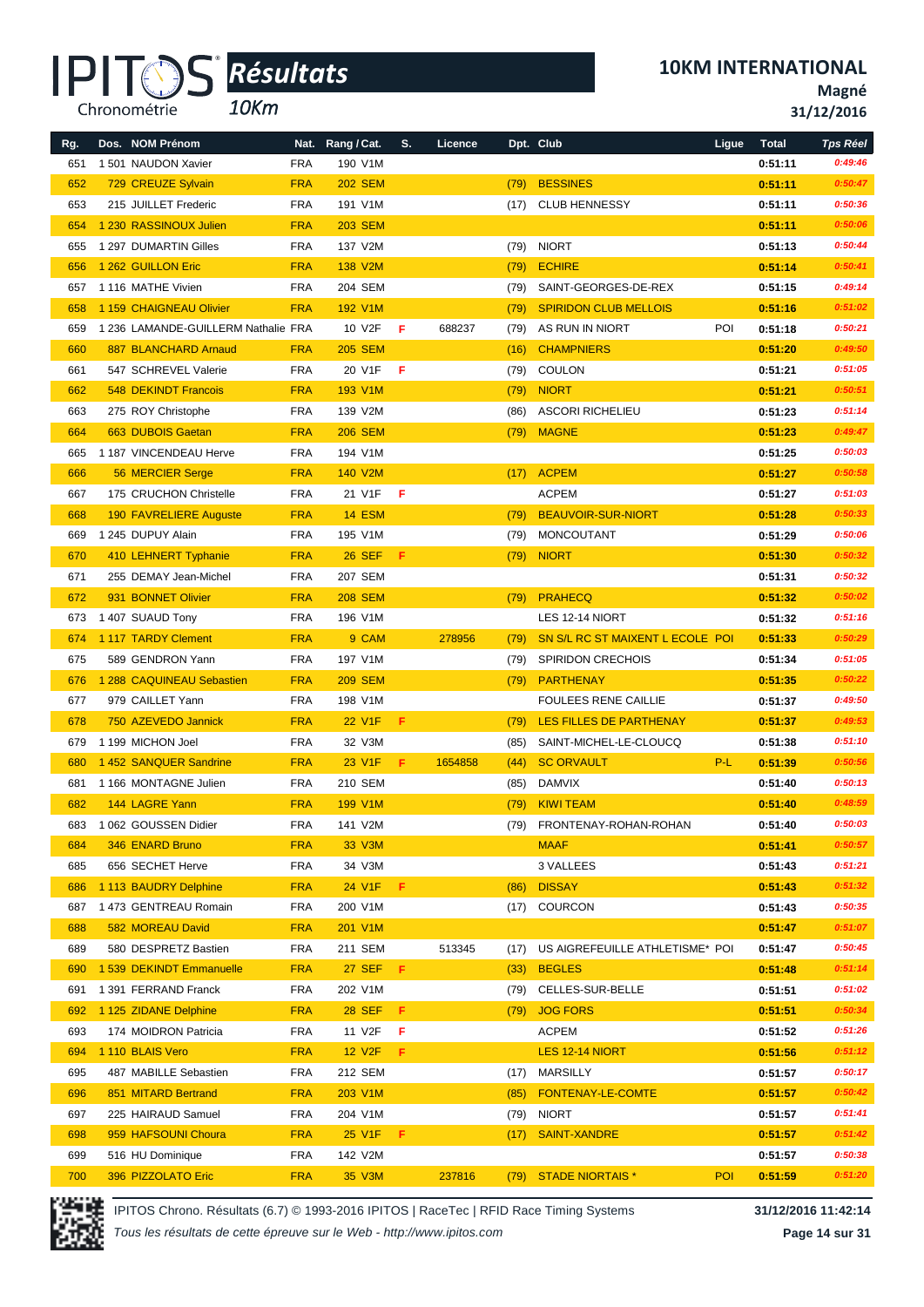*10Km*

**10KM INTERNATIONAL**

**Magné**

**31/12/2016**

| Rg. | Dos. NOM Prénom                |            | Nat. Rang / Cat.   | S.  | Licence |      | Dpt. Club                     | Ligue      | <b>Total</b> | <b>Tps Réel</b> |
|-----|--------------------------------|------------|--------------------|-----|---------|------|-------------------------------|------------|--------------|-----------------|
| 701 | 504 CHAGNAUD Valerie           | <b>FRA</b> | 26 V1F             | F   | 561053  | (92) | ATHLETIC CLUB DE COLOMBES I-F |            | 0:52:01      | 0:51:58         |
| 702 | 965 DELEPLANCQUE Patrice       | <b>FRA</b> | 143 V2M            |     |         | (17) | DOMPIERRE-SUR-MER             |            | 0:52:02      | 0:51:50         |
| 703 | 964 DELEPLANCQUE Isabelle      | <b>FRA</b> | 13 V2F             | F   |         | (17) | DOMPIERRE-SUR-MER             |            | 0:52:02      | 0:51:49         |
| 704 | 1 324 CHAUBENIT Romaric        | <b>FRA</b> | <b>213 SEM</b>     |     |         |      |                               |            | 0:52:05      | 0:50:53         |
| 705 | 779 PRADEAU Aurore             | <b>FRA</b> | 27 V1F             | -F  |         |      | LA ROCHELLE TRIATHLON         |            | 0:52:06      | 0:51:42         |
| 706 | 1 524 FOUILLAT Nicolas         | <b>FRA</b> | <b>214 SEM</b>     |     |         | (17) | <b>CRAMCHABAN</b>             |            | 0:52:09      | 0:50:48         |
| 707 | 613 PIOT Freddy                | <b>FRA</b> | 215 SEM            |     |         | (79) | <b>COULON</b>                 |            | 0:52:12      | 0:50:36         |
| 708 | 1 394 MARCHAND Emmanuel        | <b>FRA</b> | 144 V2M            |     |         | (79) | <b>NIORT</b>                  |            | 0:52:13      | 0:51:48         |
| 709 | 1421 BOUCHER Yvon              | <b>FRA</b> | 36 V3M             |     |         | (79) | <b>CANAQUE TEAM</b>           |            | 0:52:14      | 0:51:44         |
| 710 | 1 231 PINNA Achille            | <b>FRA</b> | 145 V2M            |     |         |      | <b>JOG FORS</b>               |            | 0:52:15      | 0:50:34         |
| 711 | 438 TALON Francis              | <b>FRA</b> | 37 V3M             |     |         |      | MAGNE                         |            | 0:52:15      | 0:51:46         |
| 712 | 927 DANIAUD Giovanni           | <b>FRA</b> | <b>216 SEM</b>     |     |         |      | <b>CHEMINEES POUJOULAT</b>    |            | 0:52:17      | 0:50:21         |
| 713 | 2057 MOREAU Antoine            | <b>FRA</b> | <b>15 ESM</b>      |     |         | (79) | <b>NIORT</b>                  |            | 0:52:18      | 0:51:30         |
| 714 | 298 JOUBERT Jean Marc          | <b>FRA</b> | 146 V2M            |     |         | (85) | SAINT-HILAIRE-DES-LOGES       |            | 0:52:19      | 0:51:20         |
| 715 | 312 ROCHE Cyril                | <b>FRA</b> | 205 V1M            |     |         |      |                               |            | 0:52:19      | 0:51:14         |
| 716 | 1 279 BRENET Florence          | <b>FRA</b> | 28 V1F             | -F. |         | (79) | <b>FRANCOIS</b>               |            | 0:52:19      | 0:51:25         |
|     | 717 1 398 L HOSPITALIER Yohann | <b>FRA</b> | 206 V1M            |     |         | (79) | <b>NIORT</b>                  |            | 0:52:20      | 0:50:25         |
| 718 | 899 QUINTARD Sebastien         | <b>FRA</b> | 207 V1M            |     |         |      | <b>FOOT LOISIR MAGNE</b>      |            | 0:52:21      | 0:50:13         |
| 719 | 177 GAMBIER Patrick            | <b>FRA</b> | 208 V1M            |     |         | (79) | VOUILLE                       |            | 0:52:21      | 0:51:57         |
| 720 | 1 589 DALLET Fabrice           | <b>FRA</b> | 147 V2M            |     |         | (79) | <b>NIORT</b>                  |            | 0:52:22      | 0:51:01         |
| 721 | 383 BEDEL Corinne              | <b>FRA</b> | 29 V1F             | F   | 1782828 | (79) | VO2 BESSINES                  | POI        | 0:52:26      | 0:51:45         |
| 722 | 865 BEAUVOIS Lise              | <b>FRA</b> | <b>29 SEF</b>      | F.  | 1436167 | (79) | <b>SEVRE BOCAGE AC</b>        | POI        | 0:52:29      | 0:51:24         |
| 723 | 302 LEONARD Pierre Yves        | <b>FRA</b> | 148 V2M            |     |         | (79) | LE TALLUD                     |            | 0:52:29      | 0:51:09         |
| 724 | 1 285 FRADIN Alain             | <b>FRA</b> | 209 V1M            |     |         | (85) | L ORBRIE                      |            | 0:52:31      | 0:51:18         |
| 725 | 1047 PINEAU David              | <b>FRA</b> | 210 V1M            |     |         | (79) | <b>BRESSUIRE</b>              |            | 0:52:31      | 0:51:28         |
| 726 | 676 LAURANT Christophe         | <b>FRA</b> | 211 V1M            |     |         |      |                               |            | 0:52:32      | 0:52:13         |
| 727 | 358 LIAUD Julien               | <b>FRA</b> | 217 SEM            |     | 1765558 |      | (79) SEVRE BOCAGE AC          | POI        | 0:52:32      | 0:52:14         |
| 728 | 1 592 CLERY Philippe           | <b>FRA</b> | 149 V2M            |     |         | (17) |                               |            | 0:52:33      | 0:51:03         |
| 729 | 1 178 BERTON Sebastien         | <b>FRA</b> | 218 SEM            |     |         |      |                               |            | 0:52:34      | 0:51:58         |
| 730 | 290 LABBAYE Liliane            | <b>FRA</b> | 14 V <sub>2F</sub> | F.  | 1737513 | (16) | <b>COGNAC AC</b>              | <b>POI</b> | 0:52:35      | 0:51:44         |
| 731 | 640 LEFEVRE Pascal             | <b>FRA</b> | 38 V3M             |     |         |      | <b>GROUPAMA</b>               |            | 0:52:35      | 0:51:38         |
| 732 | 1 124 ZIDANE Mehdi             | <b>FRA</b> | <b>219 SEM</b>     |     |         | (79) | SAINT-ETIENNE-LA-CIGOGNE      |            | 0:52:39      | 0:51:21         |
| 733 | 316 LOUSTAU Gerard             | <b>FRA</b> | 212 V1M            |     |         |      | MAAF                          |            | 0:52:40      | 0:51:15         |
| 734 | 1 565 BARBARIT Cyril           | <b>FRA</b> | 213 V1M            |     |         | (79) | <b>NIORT</b>                  |            | 0:52:40      | 0:51:15         |
| 735 | 369 LE GUEN Christelle         | <b>FRA</b> | 30 V1F             | F   |         |      | <b>MAGNE</b>                  |            | 0:52:40      | 0:52:26         |
| 736 | 238 SIMLER Cindy               | <b>FRA</b> | 30 SEF             | -F. |         | (79) | <b>MAGNE</b>                  |            | 0:52:41      | 0:50:59         |
| 737 | 371 ROSSINI Valentine          | <b>FRA</b> | 31 SEF             | - F |         | (79) | ARCAIS                        |            | 0:52:42      | 0:51:16         |
| 738 | 1482 GAUTRON Pierre-Antoine    | <b>FRA</b> | <b>220 SEM</b>     |     |         | (79) | <b>SAINTE-NEOMAYE</b>         |            | 0:52:42      | 0:50:56         |
| 739 | 1 507 MORALI Bruno             | <b>FRA</b> | 150 V2M            |     |         | (79) | RUGBY LOISIRS CRANES CHAUV    |            | 0:52:42      | 0:52:17         |
| 740 | 404 LESCAUX Geoffrey           | <b>FRA</b> | 214 V1M            |     |         | (27) | <b>BRETEUIL</b>               |            | 0:52:43      | 0:51:13         |
| 741 | 1 105 LETANG Jacky             | <b>FRA</b> | 39 V3M             |     |         |      |                               |            | 0:52:43      | 0:52:25         |
| 742 | 913 CORNUEAU Thomas            | <b>FRA</b> | 10 CAM             |     |         |      | <b>CHEMINEES POUJOULAT</b>    |            | 0:52:43      | 0:51:20         |
| 743 | 753 CORSET Antoine             | <b>FRA</b> | 221 SEM            |     |         |      | (79) MELLE                    |            | 0:52:43      | 0:52:02         |
| 744 | 1 152 TREBEAU Audrey           | <b>FRA</b> | <b>32 SEF</b>      | Æ.  |         |      |                               |            | 0:52:43      | 0:52:02         |
| 745 | 951 SAVIN Severine             | <b>FRA</b> | 33 SEF <b>F</b>    |     |         |      | CHEMINEES POUJOULAT           |            | 0:52:48      | 0:52:10         |
| 746 | 843 GUILBOT Fabien             | <b>FRA</b> | <b>222 SEM</b>     |     |         | (79) | TCG79                         |            | 0:52:48      | 0:51:59         |
| 747 | 842 MEUNIER Sebastien          | <b>FRA</b> | 215 V1M            |     |         |      | (79) TCG79                    |            | 0:52:48      | 0:51:59         |
| 748 | 1 349 RIOUALLON Marc           | <b>FRA</b> | 216 V1M            |     |         |      | <b>JOG FORS</b>               |            | 0:52:51      | 0:52:06         |
|     | 749 1 371 DAVID Dominique      | <b>FRA</b> | 40 V3M             |     |         |      | (79) SAINT-SYMPHORIEN         |            | 0:52:52      | 0:52:35         |
| 750 | 1 505 BOUTET Bouniaf           | <b>FRA</b> | 217 V1M            |     |         |      |                               |            | 0:52:53      | 0:52:35         |



IPITOS Chrono. Résultats (6.7) © 1993-2016 IPITOS | RaceTec | RFID Race Timing Systems **31/12/2016 11:42:14**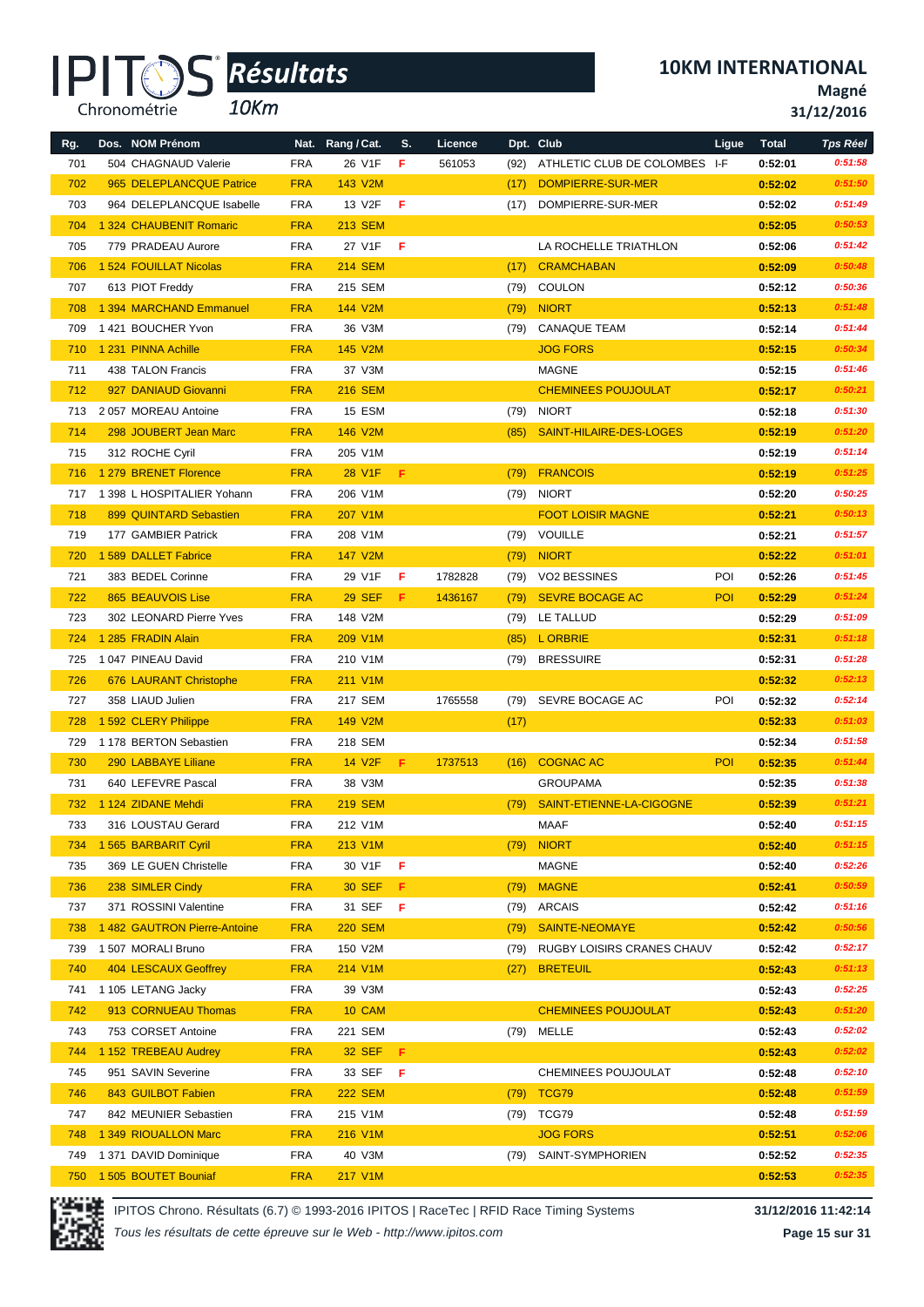*10Km*

**10KM INTERNATIONAL**

**Magné**

**31/12/2016**

| Rg. | Dos. NOM Prénom            |            | Nat. Rang / Cat. | S. | Licence |      | Dpt. Club                         | Ligue | <b>Total</b> | <b>Tps Réel</b> |
|-----|----------------------------|------------|------------------|----|---------|------|-----------------------------------|-------|--------------|-----------------|
| 751 | 1 365 LEOST Thierry        | <b>FRA</b> | 218 V1M          |    |         | (85) | SAINT-MARTIN-DE-FRAIGNEAU         |       | 0:52:53      | 0:52:20         |
| 752 | 1447 RUBBENS Emmanuel      | <b>FRA</b> | 152 V2M          |    | 1474617 | (79) | <b>SN S/L UAC BRIOUXAISE</b>      | POI   | 0:52:53      | 0:51:11         |
| 753 | 1450 CLISSON Robert        | <b>FRA</b> | 151 V2M          |    | 1220565 | (79) | SN S/L UAC BRIOUXAISE             | POI   | 0:52:53      | 0:51:11         |
| 754 | 2034 BRUNETEAU Frederic    | <b>FRA</b> | 219 V1M          |    | 1570591 | (79) | <b>SN S/L UAC BRIOUXAISE</b>      | POI   | 0:52:53      | 0:51:12         |
| 755 | 117 HUARD Renaud           | <b>FRA</b> | 220 V1M          |    |         | (79) | <b>TEAM MAIF</b>                  |       | 0:52:57      | 0:51:43         |
| 756 | 999 DRILLEAUD Cathy        | <b>FRA</b> | <b>15 V2F</b>    | F  | 1897627 | (79) | <b>TEAM MAIF</b>                  |       | 0:52:57      | 0:51:43         |
| 757 | 860 CHAVANT Michel         | <b>FRA</b> | 41 V3M           |    | 275925  |      | VO2 BESSINES                      |       | 0:52:57      | 0:51:37         |
| 758 | 447 KALDI Gilbert          | <b>FRA</b> | <b>42 V3M</b>    |    |         | (17) | <b>CHATELAILLON-PLAGE</b>         |       | 0:53:01      | 0:52:30         |
| 759 | 1 393 BERTHEREAU Jerome    | <b>FRA</b> | 221 V1M          |    |         | (79) | SAINT-SYMPHORIEN                  |       | 0:53:01      | 0:51:06         |
| 760 | 1 300 MORIN Celine         | <b>FRA</b> | 31 V1F           | F  |         | (79) | <b>ENSEMBLE UNE PLAINE D IDEE</b> |       | 0:53:03      | 0:51:19         |
| 761 | 1048 RAIMOND Alain         | <b>FRA</b> | 153 V2M          |    |         | (79) | ASSOC LES ANNEAUX DU MARA         |       | 0:53:03      | 0:51:21         |
| 762 | 264 JOUSSET Olivier        | <b>FRA</b> | <b>223 SEM</b>   |    |         | (35) | <b>JANZE</b>                      |       | 0:53:04      | 0:52:07         |
| 763 | 896 PUI Emmanuel           | <b>FRA</b> | 222 V1M          |    |         | (13) | <b>MARSEILLE</b>                  |       | 0:53:05      | 0:52:16         |
| 764 | 667 BODIN Antoine          | <b>FRA</b> | <b>224 SEM</b>   |    |         |      |                                   |       | 0:53:06      | 0:52:45         |
| 765 | 668 CHEVALLIER Mathilde    | <b>FRA</b> | 34 SEF           | F  |         |      |                                   |       | 0:53:06      | 0:52:45         |
| 766 | 402 CHABOSSEAU Cecile      | <b>FRA</b> | <b>35 SEF</b>    | F. |         | (79) | <b>MAGNE</b>                      |       | 0:53:06      | 0:52:15         |
| 767 | 1 290 BOURON Simon         | <b>FRA</b> | 154 V2M          |    |         |      | (79) NIORT                        |       | 0:53:07      | 0:52:09         |
| 768 | 877 ROMEIRA Cyril          | <b>FRA</b> | <b>225 SEM</b>   |    |         |      |                                   |       | 0:53:10      | 0:51:30         |
| 769 | 1496 LAIR Mariem           | <b>FRA</b> | 36 SEF           | -F |         | (79) | AMICALE COUREUR MACIF-ACM         |       | 0:53:12      | 0:51:39         |
| 770 | 1195 MOIDRON Bruno         | <b>FRA</b> | 43 V3M           |    |         | (75) | <b>PARIS</b>                      |       | 0:53:13      | 0:52:46         |
| 771 | 1521 BOINOT Dominique      | <b>FRA</b> | 16 V2F           | F  |         | (79) | LES 12-14 NIORT                   |       | 0:53:13      | 0:52:19         |
| 772 | 1451 SANQUER Stephane      | <b>FRA</b> | 223 V1M          |    | 1586720 | (44) | <b>SC ORVAULT</b>                 | P-L   | 0:53:16      | 0:52:31         |
| 773 | 1591 REGIMBEAU Karine      | <b>FRA</b> | 32 V1F           | F  |         | (17) |                                   |       | 0:53:20      | 0:51:50         |
| 774 | 1 440 PHELIPPEAU Stephanie | <b>FRA</b> | <b>37 SEF</b>    | F  | 1885201 | (85) | ATHLE BOCAGE VENDEE LA CH P-L     |       | 0:53:21      | 0:53:13         |
| 775 | 1 057 REGNIER Delphine     | <b>FRA</b> | 38 SEF           | -F | 1897608 | (79) | <b>TEAM MAIF</b>                  |       | 0:53:21      | 0:52:07         |
| 776 | 1 287 BERSEGEAY Gregory    | <b>FRA</b> | 224 V1M          |    |         | (79) | <b>TEAMMAIF</b>                   |       | 0:53:21      | 0:52:02         |
| 777 | 1 273 RICHARD Karine       | <b>FRA</b> | 33 V1F           | -F |         | (79) | <b>TEAM MAIF</b>                  |       | 0:53:21      | 0:52:07         |
| 778 | 694 NIVAULT Christophe     | <b>FRA</b> | 155 V2M          |    |         | (79) | <b>AIFFRES</b>                    |       | 0:53:22      | 0:52:38         |
| 779 | 939 GODARD Patrick         | <b>FRA</b> | 156 V2M          |    |         |      | CHEMINEES POUJOULAT               |       | 0:53:23      | 0:52:36         |
| 780 | 919 BOURDIN Raphael        | <b>FRA</b> | 225 V1M          |    |         |      | <b>CHEMINEES POUJOULAT</b>        |       | 0:53:23      | 0:52:36         |
| 781 | 958 VRIGNAUD Freddy        | <b>FRA</b> | 226 V1M          |    | 1884822 | (85) | ABV S/L AC CHANTONNAISIEN         | P-L   | 0:53:24      | 0:52:45         |
| 782 | 276 MASSE Alain            | <b>FRA</b> | 44 V3M           |    |         | (79) | SAINT-REMY                        |       | 0:53:24      | 0:53:00         |
| 783 | 451 CLEMOT Baptiste        | FRA        | 226 SEM          |    |         |      | (79) NIORT ENDURANCE              |       | 0:53:25      | 0:53:03         |
| 784 | 609 MAHLER Eric            | <b>FRA</b> | 157 V2M          |    |         | (79) | <b>AMICALE MACIF</b>              |       | 0:53:26      | 0:52:30         |
| 785 | 610 MAHLER Muriel          | <b>FRA</b> | 34 V1F           | F  |         |      | (79) AMICALE MACIF                |       | 0:53:27      | 0:52:30         |
| 786 | 1 232 MILLERAND Alexis     | <b>FRA</b> | 11 CAM           |    |         |      |                                   |       | 0:53:31      | 0:52:26         |
| 787 | 2061 LE HIR Robin          | <b>FRA</b> | 227 SEM          |    |         | (79) | <b>RUN IN NIORT</b>               |       | 0:53:34      | 0:51:55         |
| 788 | 1 181 PEROCHON Eric        | <b>FRA</b> | 227 V1M          |    |         |      | <b>AS MUTAVIE</b>                 |       | 0:53:35      | 0:53:15         |
| 789 | 320 PIED Stephanie         | <b>FRA</b> | 35 V1F           | F  |         |      | MAAF                              |       | 0:53:35      | 0:51:59         |
| 790 | 496 GEORGEON Bernard       | <b>FRA</b> | <b>45 V3M</b>    |    |         |      |                                   |       | 0:53:36      | 0:52:31         |
| 791 | 342 GEFFARD Sophie         | <b>FRA</b> | 36 V1F           | -F |         |      | MAAF                              |       | 0:53:37      | 0:53:03         |
| 792 | 1 123 BENOIS Loic          | <b>FRA</b> | <b>228 SEM</b>   |    |         | (79) | LA FOYE-MONJAULT                  |       | 0:53:37      | 0:52:33         |
| 793 | 376 MERCIER Yann           | <b>FRA</b> | 229 SEM          |    |         | (85) | XANTON-CHASSENON                  |       | 0:53:40      | 0:52:14         |
| 794 | 1 198 BELLIVIER Christophe | <b>FRA</b> | 228 V1M          |    |         | (79) | <b>CELLES-SUR-BELLE</b>           |       | 0:53:40      | 0:52:04         |
| 795 | 767 ESQUIROL Clement       | <b>FRA</b> | 230 SEM          |    |         |      |                                   |       | 0:53:43      | 0:52:16         |
| 796 | 909 MARC Yannick           | <b>FRA</b> | 158 V2M          |    |         |      |                                   |       | 0:53:47      | 0:52:02         |
| 797 | 362 PALLIER Regis          | <b>FRA</b> | 229 V1M          |    |         |      |                                   |       | 0:53:49      | 0:52:24         |
| 798 | 1 500 GOBIN Dominique      | <b>FRA</b> | <b>46 V3M</b>    |    |         |      | <b>JOG GATINE</b>                 |       | 0:53:54      | 0:53:33         |
| 799 | 756 FLEURET Claude         | <b>FRA</b> | 159 V2M          |    |         |      |                                   |       | 0:53:54      | 0:52:44         |
| 800 | 237 SIMLER Arnaud          | <b>FRA</b> | 230 V1M          |    |         |      | (79) MAGNE                        |       | 0:53:56      | 0:52:12         |



IPITOS Chrono. Résultats (6.7) © 1993-2016 IPITOS | RaceTec | RFID Race Timing Systems **31/12/2016 11:42:14**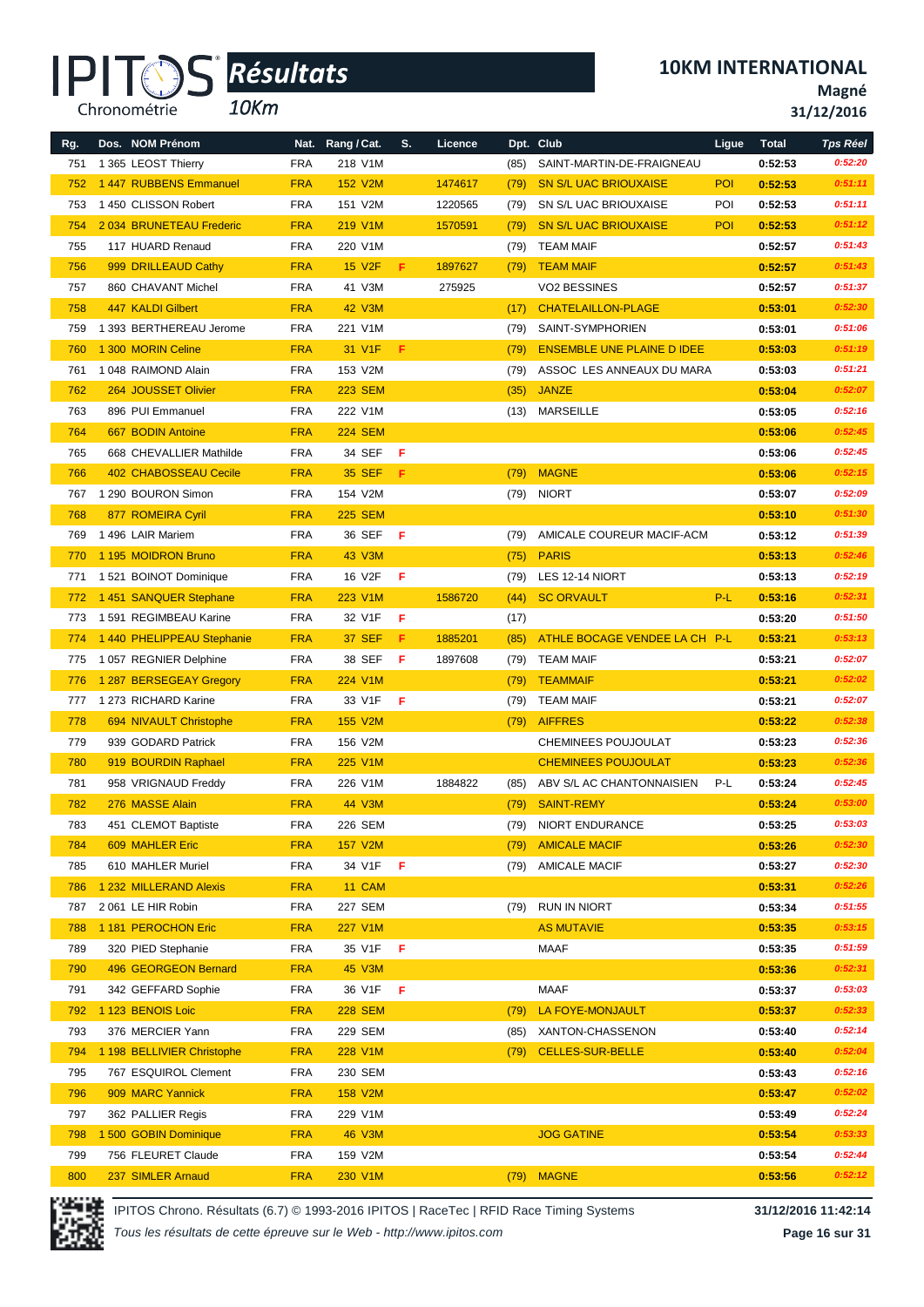

*10Km*

**10KM INTERNATIONAL**

**Magné**

**31/12/2016**

| Rg. | Dos. NOM Prénom              |            | Nat. Rang / Cat.    | S.  | Licence |      | Dpt. Club                         | Ligue | <b>Total</b> | <b>Tps Réel</b> |
|-----|------------------------------|------------|---------------------|-----|---------|------|-----------------------------------|-------|--------------|-----------------|
| 801 | 1 188 RAFFIN Maxime          | <b>FRA</b> | 160 V2M             |     |         |      |                                   |       | 0:53:57      | 0:52:41         |
| 802 | 2019 POSNIC Aurelien         | <b>FRA</b> | <b>231 SEM</b>      |     |         | (79) | <b>AIFFRES</b>                    |       | 0:53:58      | 0:53:42         |
| 803 | 761 DECOU Cedric             | <b>FRA</b> | 232 SEM             |     |         |      |                                   |       | 0:53:59      | 0:52:14         |
| 804 | 2020 BODIN Olivier           | <b>FRA</b> | $233 - M$           |     |         | (79) | <b>CHAURAY</b>                    |       | 0:53:59      | 0:53:41         |
| 805 | 400 PILLAUD Caroline         | <b>FRA</b> | 39 SEF              | -F  | 1903188 | (85) | ASV S/L SA FONTENAY-LE-COMT P-L   |       | 0:54:00      | 0:53:03         |
| 806 | 2064 DESCHAMPS Mickael       | <b>FRA</b> | 231 V1M             |     |         | (79) | <b>AIFFRES</b>                    |       | 0:54:01      | 0:53:40         |
| 807 | 280 GERBE Yohann             | <b>FRA</b> | 234 SEM             |     |         |      |                                   |       | 0:54:01      | 0:52:33         |
| 808 | <b>664 GAUTHIER Philippe</b> | <b>FRA</b> | 161 V2M             |     |         |      |                                   |       | 0:54:03      | 0:52:21         |
| 809 | 800 TERROBA Karine           | <b>FRA</b> | 37 V1F              | -F  | 1935035 | (79) | AS RUN IN NIORT                   | POI   | 0:54:03      | 0:53:13         |
| 810 | 677 LEGRIS Frederic          | <b>FRA</b> | <b>235 SEM</b>      |     |         |      | <b>SPIRIDON CRECHOIS</b>          |       | 0:54:04      | 0:52:37         |
| 811 | 1 129 LEVESQUE Anne          | <b>FRA</b> | 38 V1F              | F   |         | (79) | <b>NIORT</b>                      |       | 0:54:08      | 0:52:56         |
| 812 | 413 RICHAUDEAU Sabine        | <b>FRA</b> | 39 V1F              | F.  |         | (79) | <b>VALLANS</b>                    |       | 0:54:08      | 0:54:01         |
| 813 | 318 PENNEC Mickael           | <b>FRA</b> | 232 V1M             |     |         |      | <b>MAAF</b>                       |       | 0:54:09      | 0:52:42         |
| 814 | 1 566 BOUSSAU Matthieu       | <b>FRA</b> | 233 V1M             |     |         | (85) | <b>MERVENT</b>                    |       | 0:54:10      | 0:53:15         |
| 815 | 1515 NICOU Olivier           | <b>FRA</b> | 234 V1M             |     | 1441388 | (85) | ABV S/L A.B.V. POUZAUGES          | P-L   | 0:54:10      | 0:53:20         |
| 816 | 321 PIED Sebastien           | <b>FRA</b> | 235 V1M             |     |         |      | <b>MAAF</b>                       |       | 0:54:11      | 0:52:35         |
| 817 | 573 MOINET Sebastien         | <b>FRA</b> | 236 V1M             |     |         |      |                                   |       | 0:54:12      | 0:53:32         |
| 818 | 758 TALBOT Jean-Marie        | <b>FRA</b> | <b>47 V3M</b>       |     |         |      |                                   |       | 0:54:12      | 0:53:04         |
| 819 | 1 137 PORTEJOIE Pierre       | <b>FRA</b> | 2 V4M               |     |         |      |                                   |       | 0:54:13      | 0:53:55         |
| 820 | 985 HARRIT Cheriffa          | <b>FRA</b> | 17 V <sub>2</sub> F | F   |         |      | <b>NIORT ENDURANCE</b>            |       | 0:54:14      | 0:53:42         |
| 821 | 861 COUSSAUD Valerie         | <b>FRA</b> | 18 V2F              | F   |         |      | <b>MAGNE</b>                      |       | 0:54:14      | 0:53:42         |
| 822 | <b>385 CHAMINAUD Emilie</b>  | <b>FRA</b> | <b>40 SEF</b>       | -F. |         |      |                                   |       | 0:54:16      | 0:53:11         |
| 823 | 1 402 CHABOT Michel          | <b>FRA</b> | 237 V1M             |     |         |      |                                   |       | 0:54:16      | 0:53:58         |
| 824 | 448 BENOIST Brigitte         | <b>FRA</b> | 40 V1F              | F   |         | (17) | <b>COURIR EN PAYS MARANDAIS</b>   |       | 0:54:17      | 0:53:04         |
| 825 | 463 BELEAU Audrey            | <b>FRA</b> | 41 SEF              | F   |         |      | <b>SPIRIDON MELLOIS</b>           |       | 0:54:19      | 0:53:41         |
| 826 | 947 PARTAUD Daisy            | <b>FRA</b> | 41 V1F              | F.  |         |      | <b>CHEMINEES POUJOULAT</b>        |       | 0:54:20      | 0:53:54         |
| 827 | 206 ARHIMAN Loic             | <b>FRA</b> | 236 SEM             |     |         | (85) | FONTENAY TRIATHLON CLUB           |       | 0:54:21      | 0:53:05         |
| 828 | 2 036 DUQUESNOY Karl         | <b>FRA</b> | 238 V1M             |     |         | (79) | <b>NIORT</b>                      |       | 0:54:21      | 0:53:30         |
| 829 | 1 547 ONILLON Christophe     | <b>FRA</b> | 239 V1M             |     |         | (79) | LA PETITE-BOISSIERE               |       | 0:54:22      | 0:52:52         |
| 830 | 1 296 LE GUY Candice         | <b>FRA</b> | 42 V1F              | F.  |         | (79) | <b>NIORT</b>                      |       | 0:54:23      | 0:53:56         |
| 831 | 484 LE BRIS Christian        | <b>FRA</b> | 48 V3M              |     |         | (79) | <b>NIORT</b>                      |       | 0:54:25      | 0:53:19         |
| 832 | 1 351 MENORET Christophe     | <b>FRA</b> | 162 V2M             |     |         |      | <b>LES LENTS DE GRANZAY GRIPT</b> |       | 0:54:25      | 0:53:37         |
| 833 | 647 TALBOT Isabelle          | <b>FRA</b> | 43 V1F F            |     |         |      | <b>GROUPAMA</b>                   |       | 0:54:25      | 0:53:47         |
| 834 | 648 PEYROT Joris             | <b>FRA</b> | 240 V1M             |     |         |      | <b>GROUPAMA</b>                   |       | 0:54:26      | 0:53:44         |
| 835 | 1 216 SABIN Marjorie         | <b>FRA</b> | 42 SEF              | - F |         | (86) | <b>NAINTRE</b>                    |       | 0:54:28      | 0:52:39         |
| 836 | 1 217 RICHTER Philippe       | <b>FRA</b> | 163 V2M             |     |         | (86) | <b>NAINTRE</b>                    |       | 0:54:28      | 0:52:39         |
| 837 | 2 050 ROUSSEAU Julie         | <b>FRA</b> | 43 SEF              | F   | 1189878 | (79) | AS RUN IN NIORT                   | POI   | 0:54:28      | 0:53:28         |
| 838 | 416 MARINECHE Fanny          | <b>FRA</b> | <b>44 SEF</b>       | F.  |         | (17) | <b>COURIR EN PAYS MARANDAIS</b>   |       | 0:54:28      | 0:53:16         |
| 839 | 426 DUVIGNEAU Alain          | <b>FRA</b> | 241 V1M             |     | 410112  | (47) | ASPTT AGEN                        | AQU   | 0:54:28      | 0:53:15         |
| 840 | 1 138 BABIN Valentin         | <b>FRA</b> | 164 V2M             |     |         |      |                                   |       | 0:54:31      | 0:53:47         |
| 841 | 464 GIRAUD Jean-Louis        | <b>FRA</b> | 49 V3M              |     |         |      |                                   |       | 0:54:32      | 0:53:27         |
| 842 | 195 CLOPEAU Jean             | <b>FRA</b> | 50 V3M              |     |         |      | <b>COURS TOUJOURS</b>             |       | 0:54:33      | 0:53:27         |
| 843 | 1 022 GUICHARD Sebastien     | <b>FRA</b> | 242 V1M             |     |         |      | CASC ROUTE 79                     |       | 0:54:33      | 0:53:17         |
| 844 | 1 569 MARCHAY Corinne        | <b>FRA</b> | <b>45 SEF</b>       | F.  |         | (79) | <b>CRENSOA SAINT MAIXENT</b>      |       | 0:54:35      | 0:53:59         |
| 845 | 160 PIZZOLATO Celine         | <b>FRA</b> | 46 SEF              | - F |         | (33) | VAYRES                            |       | 0:54:35      | 0:53:59         |
| 846 | 455 CORDONIN Didier          | <b>FRA</b> | 243 V1M             |     |         | (79) | <b>COULON</b>                     |       | 0:54:36      | 0:53:42         |
| 847 | 2039 JACOMET Sylvie          | <b>FRA</b> | 44 V1F              | F   |         | (79) | MAGNE                             |       | 0:54:38      | 0:54:26         |
| 848 | 1 535 FOURRIER Corinne       | <b>FRA</b> | <b>19 V2F</b>       | F.  | 1461837 | (17) | AALRA S/L ASPTT LA ROCHELLE POI   |       | 0:54:40      | 0:54:23         |
| 849 | 1 368 PINEAU Christian       | <b>FRA</b> | 165 V2M             |     |         |      | <b>ASCL HOPITAL</b>               |       | 0:54:40      | 0:54:01         |
| 850 | 658 DUTOIS Germain           | <b>FRA</b> | <b>237 SEM</b>      |     |         |      |                                   |       | 0:54:40      | 0:54:10         |

IPITOS Chrono. Résultats (6.7) © 1993-2016 IPITOS | RaceTec | RFID Race Timing Systems **31/12/2016 11:42:15** *Tous les résultats de cette épreuve sur le Web - http://www.ipitos.com*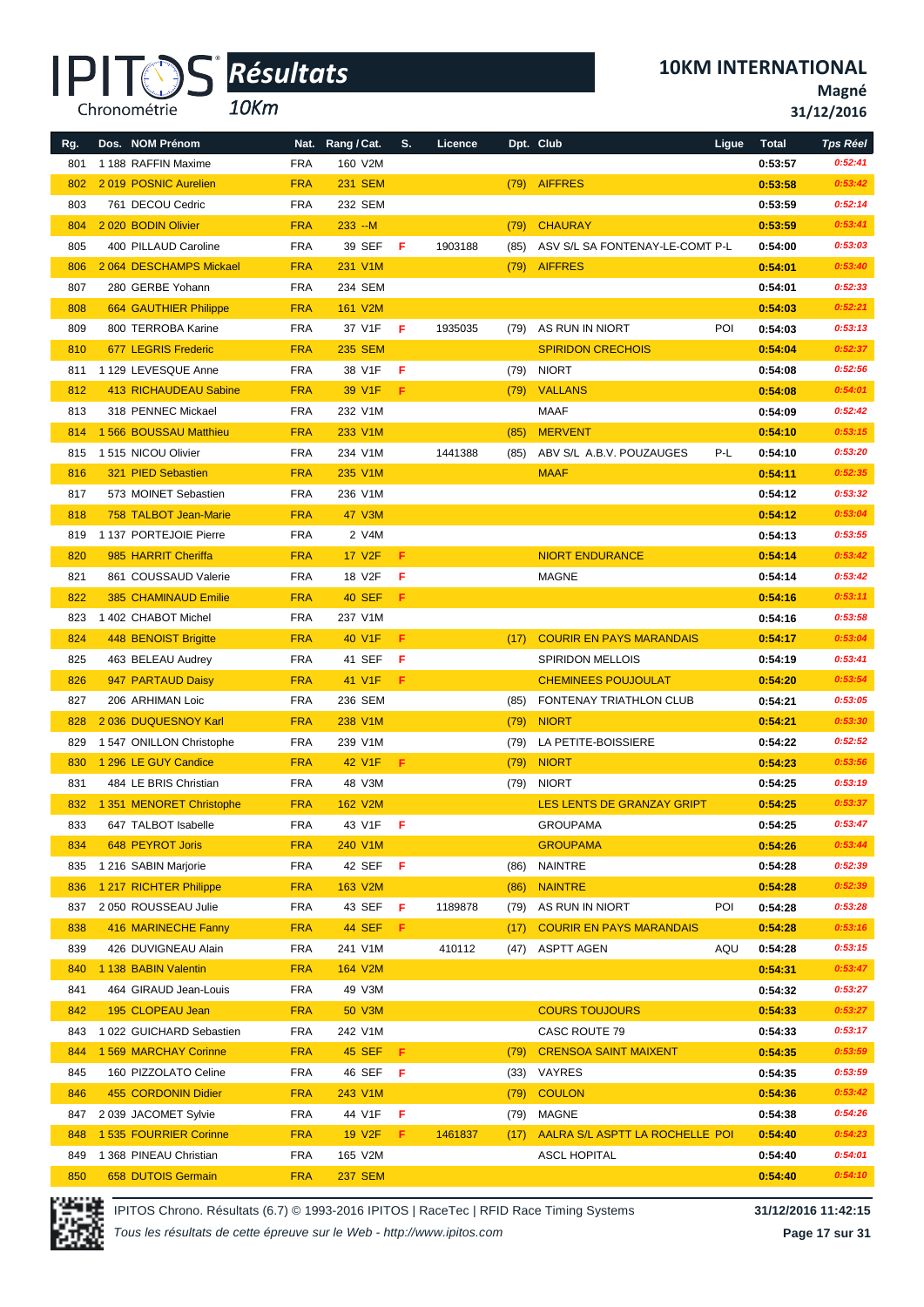*10Km*

**Magné**

**31/12/2016**

| Rg. | Dos. NOM Prénom               |            | Nat. Rang / Cat.    | S.  | Licence |      | Dpt. Club                       | Ligue      | <b>Total</b> | <b>Tps Réel</b> |
|-----|-------------------------------|------------|---------------------|-----|---------|------|---------------------------------|------------|--------------|-----------------|
| 851 | 1 239 PIGEAUD-BOUTET Murielle | <b>FRA</b> | 20 V2F              | F   | 1536649 |      | (79) AS RUN IN NIORT            | POI        | 0:54:42      | 0:53:51         |
| 852 | 370 RICATEAU Marylene         | <b>FRA</b> | 45 V1F              | F.  |         |      |                                 |            | 0:54:43      | 0:54:27         |
| 853 | 1017 COURTOIS Stephane        | <b>FRA</b> | 238 SEM             |     |         | (85) | L ILE-D ELLE                    |            | 0:54:43      | 0:53:55         |
| 854 | 440 MALLET Daniel             | <b>FRA</b> | 51 V3M              |     |         | (17) | <b>SANTORUN</b>                 |            | 0:54:43      | 0:54:11         |
| 855 | 657 COURJAUD Virginie         | <b>FRA</b> | 47 SEF              | -F  |         |      |                                 |            | 0:54:44      | 0:54:13         |
| 856 | 528 SIMONNEAU Joel            | <b>FRA</b> | 3 V4M               |     |         | (17) | <b>LA JARRIE</b>                |            | 0:54:45      | 0:54:35         |
| 857 | 444 PLISSON Amandine          | <b>FRA</b> | 48 SEF              | -F. | 1782835 | (79) | <b>VO2 BESSINES</b>             | POI        | 0:54:45      | 0:54:38         |
| 858 | 616 ROY Lucille               | <b>FRA</b> | <b>49 SEF</b>       | F   |         | (85) | <b>LUCON</b>                    |            | 0:54:46      | 0:54:46         |
| 859 | 553 NORMAND Jean-Michel       | <b>FRA</b> | 52 V3M              |     |         | (17) | MARSILLY                        |            | 0:54:50      | 0:54:20         |
| 860 | 2035 QUEINNEC Vincent         | <b>FRA</b> | 166 V2M             |     |         | (17) | <b>FERRIERES</b>                |            | 0:54:50      | 0:53:17         |
| 861 | 771 VANDEVYVERE Mickael       | <b>FRA</b> | 244 V1M             |     |         |      |                                 |            | 0:54:51      | 0:53:52         |
| 862 | 991 KIRIE Anne                | <b>FRA</b> | 21 V <sub>2</sub> F | F.  |         | (79) | <b>NIORT</b>                    |            | 0:54:52      | 0:53:22         |
| 863 | 1 572 BRILLOUX Clement        | <b>FRA</b> | 239 SEM             |     |         | (79) | AR CHERVEUX                     |            | 0:54:52      | 0:53:57         |
| 864 | 1 319 TRILLAUD Caroline       | <b>FRA</b> | 46 V1F              | F   |         |      | SAINT-PIERRE-LE-VIEUX           |            |              | 0:54:06         |
|     |                               | <b>FRA</b> |                     |     |         | (85) | TKD HKD DU MARAIS               |            | 0:54:52      | 0:53:13         |
| 865 | 217 CLERFEUILLE Arthur        |            | 240 SEM             |     |         |      |                                 |            | 0:54:52      |                 |
| 866 | 704 LORTION Mederic           | <b>FRA</b> | <b>16 ESM</b>       |     |         | (79) | <b>MAGNE</b>                    |            | 0:54:52      | 0:53:26         |
| 867 | 621 AUCOUTURIER Pierre        | <b>FRA</b> | 17 ESM              |     |         | (79) | TKD HKD DU MARAIS               |            | 0:54:52      | 0:53:26         |
| 868 | 1 571 BRILLOUX Patrick        | <b>FRA</b> | 167 V2M             |     |         | (79) | <b>AR CHERVEUX</b>              |            | 0:54:53      | 0:53:59         |
| 869 | 1 570 BRILLOUX Antoine        | <b>FRA</b> | 241 SEM             |     |         | (79) | AR CHERVEUX                     |            | 0:54:53      | 0:53:59         |
| 870 | 1510 AIT-ABDEDAIM Malika      | <b>FRA</b> | 22 V <sub>2</sub> F | F.  | 1324495 | (79) | <b>AS RUN IN NIORT</b>          | <b>POI</b> | 0:54:58      | 0:54:17         |
| 871 | 885 DUCHESNE Denis            | <b>FRA</b> | 168 V2M             |     |         |      | PIERRE GUERIN                   |            | 0:55:02      | 0:53:41         |
| 872 | 1 024 GOURIER Frederic        | <b>FRA</b> | 245 V1M             |     |         |      | <b>CASC ROUTE 79</b>            |            | 0:55:04      | 0:54:50         |
| 873 | 1023 GOURIER Florence         | <b>FRA</b> | 50 SEF              | -F  |         |      | CASC ROUTE 79                   |            | 0:55:04      | 0:54:50         |
| 874 | <b>770 DEBOURNEUF Vincent</b> | <b>FRA</b> | <b>242 SEM</b>      |     |         |      | <b>STADE NIORTAIS TRIATHLON</b> |            | 0:55:04      | 0:53:47         |
| 875 | 518 MOULIS Jean-Louis         | <b>FRA</b> | 53 V3M              |     | 389552  | (17) | AUNIS A. LA ROCHELLE AYTRE* POI |            | 0:55:04      | 0:54:33         |
| 876 | 630 FOUET Mike                | <b>FRA</b> | <b>243 SEM</b>      |     |         |      | <b>GROUPAMA</b>                 |            | 0:55:04      | 0:52:50         |
| 877 | 519 PASSERON Annie            | FRA        | 5 V3F               | F.  | 1144920 | (17) | AUNIS A. LA ROCHELLE AYTRE* POI |            | 0:55:05      | 0:54:34         |
| 878 | 746 ELIE Alexandre            | <b>FRA</b> | <b>244 SEM</b>      |     |         | (79) | <b>RUNNING CLUB DE GUILBEAU</b> |            | 0:55:05      | 0:53:48         |
| 879 | 407 MOREAU Jacky              | <b>FRA</b> | 54 V3M              |     |         | (85) | LE BOUPERE                      |            | 0:55:07      | 0:53:49         |
| 880 | 1 381 HUSSENET Laurent        | <b>FRA</b> | 169 V2M             |     |         |      |                                 |            | 0:55:07      | 0:53:53         |
| 881 | 600 ETIEN Francette           | <b>FRA</b> | 6 V3F               | -F  |         |      |                                 |            | 0:55:07      | 0:53:36         |
| 882 | 2056 BOUET Laurent            | <b>FRA</b> | 246 V1M             |     |         | (79) | <b>CHAURAY</b>                  |            | 0:55:08      | 0:52:34         |
|     | 883 1 051 CHAIGNE Richard     | FRA        | 247 V1M             |     |         | (79) |                                 |            | 0:55:09      | 0:53:20         |
| 884 | 633 CHAIGNE Nathalie          | <b>FRA</b> | <b>51 SEF</b>       | Æ.  |         |      | <b>GROUPAMA</b>                 |            | 0:55:10      | 0:53:21         |
| 885 | 1 369 TEXIER Christian        | <b>FRA</b> | 170 V2M             |     |         |      |                                 |            | 0:55:10      | 0:54:02         |
| 886 | 662 ENAULT Maxime             | <b>FRA</b> | <b>245 SEM</b>      |     |         | (79) | <b>CS VENISE VERTE</b>          |            | 0:55:11      | 0:53:35         |
| 887 | 55 ROY Jean-Camille           | <b>FRA</b> | 171 V2M             |     |         |      | MENEUR D ALLURE 55              |            | 0:55:11      | 0:54:55         |
| 888 | 491 BLANCHARD Anthony         | <b>FRA</b> | 248 V1M             |     | 1380942 | (79) | <b>SN S/L UAC BRIOUXAISE</b>    | <b>POI</b> | 0:55:12      | 0:54:56         |
| 889 | 490 BLANCHARD Corinne         | FRA        | 47 V1F              | F.  |         | (79) | CELLES-SUR-BELLE                |            | 0:55:12      | 0:54:59         |
| 890 | 1 167 AZEVEDO Emilie          | <b>FRA</b> | 48 V1F              | F.  |         |      | <b>FOULEES RENE CAILLIE</b>     |            | 0:55:14      | 0:53:20         |
| 891 | 1 169 AZEVEDO Adelino         | <b>FRA</b> | 249 V1M             |     |         |      | ALUCEA                          |            | 0:55:15      | 0:53:20         |
| 892 | 159 BEZARD Alain              | <b>FRA</b> | 55 V3M              |     |         | (50) | <b>AVRANCHES LOISIRS</b>        |            | 0:55:15      | 0:54:51         |
| 893 | 1 224 CAILLON Julien          | FRA        | 246 SEM             |     |         | (79) | SAINT-POMPAIN                   |            | 0:55:16      | 0:53:48         |
| 894 | 1 378 PUPIN Damien            | <b>FRA</b> | 250 V1M             |     |         | (79) | <b>SAINT-SYMPHORIEN</b>         |            | 0:55:16      | 0:54:16         |
| 895 | 274 RICOLLEAU Herve           | <b>FRA</b> | 251 V1M             |     |         | (79) | <b>NIORT</b>                    |            | 0:55:16      | 0:53:43         |
| 896 | 801 LABIDOURIE Michel         | <b>FRA</b> | 172 V2M             |     |         |      |                                 |            | 0:55:21      | 0:55:15         |
| 897 | 331 BINOIS Aurore             | <b>FRA</b> | 52 SEF <b>F</b>     |     |         |      | MAAF                            |            | 0:55:21      | 0:53:56         |
| 898 | 1 361 SERGENT Matthieu        | <b>FRA</b> | 252 V1M             |     |         | (47) | <b>AGEN</b>                     |            | 0:55:22      | 0:53:31         |
| 899 | 1 347 FABRE Matthieu          | <b>FRA</b> | 253 V1M             |     |         | (47) | LES VETERANS ANONYMES           |            | 0:55:23      | 0:53:32         |
| 900 | 2054 PIERRARD Armand          | <b>FRA</b> | 12 CAM              |     |         | (79) | <b>MES CHAUSSURES ET MOI</b>    |            | 0:55:23      | 0:54:44         |



IPITOS Chrono. Résultats (6.7) © 1993-2016 IPITOS | RaceTec | RFID Race Timing Systems **31/12/2016 11:42:15**

**Page 18 sur 31**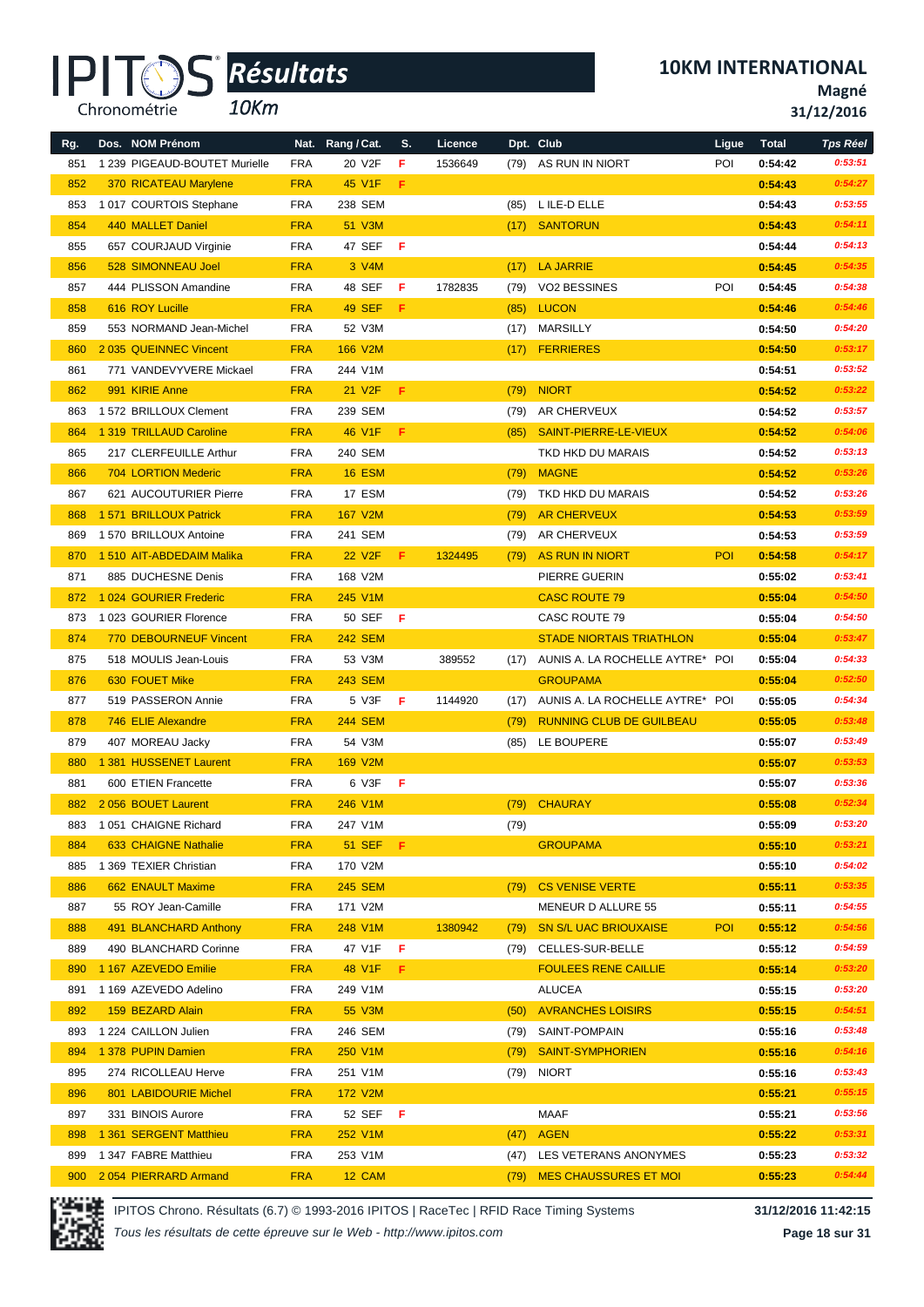

*10Km*

**10KM INTERNATIONAL**

**Magné**

**31/12/2016**

| Rg. | Dos. NOM Prénom              |            | Nat. Rang / Cat.   | S.  | Licence |      | Dpt. Club                       | Ligue | <b>Total</b> | <b>Tps Réel</b> |
|-----|------------------------------|------------|--------------------|-----|---------|------|---------------------------------|-------|--------------|-----------------|
| 901 | 1555 CANT Amelie             | <b>FRA</b> | 53 SEF             | F   |         | (79) | <b>GRANZAY-GRIPT</b>            |       | 0:55:23      | 0:55:12         |
| 902 | 1 282 QUERE Bastian          | <b>FRA</b> | 254 V1M            |     |         | (79) | <b>CHAURAY</b>                  |       | 0:55:24      | 0:54:41         |
| 903 | 785 METAY Bruno              | <b>FRA</b> | 174 V2M            |     |         |      |                                 |       | 0:55:24      | 0:54:06         |
| 904 | 511 AUDOUIN Jean-Luc         | <b>FRA</b> | 173 V2M            |     |         |      |                                 |       | 0:55:24      | 0:54:42         |
| 905 | 1010 PREAU Yannick           | <b>FRA</b> | 255 V1M            |     |         |      |                                 |       | 0:55:25      | 0:54:56         |
| 906 | 741 PINEAU Philippe          | <b>FRA</b> | 175 V2M            |     | 1848871 | (79) | <b>CA PARTHENAY</b>             | POI   | 0:55:25      | 0:55:00         |
| 907 | 742 PINEAU Valerie           | <b>FRA</b> | 49 V1F             | F   | 1547242 | (79) | <b>CA PARTHENAY</b>             | POI   | 0:55:25      | 0:55:02         |
| 908 | 1 270 PREVOST Sylvain        | <b>FRA</b> | <b>247 SEM</b>     |     |         | (47) | <b>AGEN</b>                     |       | 0:55:25      | 0:53:34         |
| 909 | 235 CHABANE Emma             | <b>FRA</b> | 1 CAF              | - F |         | (16) | COGNAC                          |       | 0:55:25      | 0:54:53         |
| 910 | 234 CHABANE Stephane         | <b>FRA</b> | 176 V2M            |     |         |      | (16) COGNAC                     |       | 0:55:25      | 0:54:53         |
| 911 | 211 MINUIT Cedric            | <b>FRA</b> | 256 V1M            |     |         |      |                                 |       | 0:55:28      | 0:54:32         |
| 912 | 1 301 GOUTEREDONDE Carine    | <b>FRA</b> | <b>54 SEF</b>      | F.  |         | (79) | <b>CHAURAY</b>                  |       | 0:55:29      | 0:54:49         |
| 913 | 372 MARQUART Jason           | <b>FRA</b> | 248 SEM            |     |         | (79) | <b>ARCAIS</b>                   |       | 0:55:30      | 0:54:03         |
| 914 | 841 PEYROT Pascal            | <b>FRA</b> | <b>177 V2M</b>     |     | 488082  | (79) | AS RUN IN NIORT                 | POI   | 0:55:31      | 0:54:10         |
| 915 | 551 GUEDON Gwenael           | <b>FRA</b> | 249 SEM            |     |         | (94) | CHARENTON-LE-PONT               |       | 0:55:33      | 0:55:02         |
| 916 | 1 318 PETIT Patrick          | <b>FRA</b> | 257 V1M            |     |         | (85) | SAINT-PIERRE-LE-VIEUX           |       | 0:55:37      | 0:54:51         |
| 917 | 1 261 SPIESSER Thibault      | <b>FRA</b> | 258 V1M            |     |         |      | (79) NIORT                      |       | 0:55:38      | 0:53:48         |
| 918 | 1 006 AIME Malvina           | <b>FRA</b> | 2 ESF              | F   |         |      |                                 |       | 0:55:38      | 0:55:10         |
| 919 | 207 LARGEAU Christine        | <b>FRA</b> | 23 V2F             | F   |         | (79) | <b>MACIF AMCF</b>               |       | 0:55:40      | 0:55:01         |
| 920 | 784 GRELIER Vincent          | <b>FRA</b> | 259 V1M            |     |         |      |                                 |       | 0:55:43      | 0:54:26         |
| 921 | 938 GOBIN Angelique          | <b>FRA</b> | 55 SEF             | F   |         |      | CHEMINEES POUJOULAT             |       | 0:55:44      | 0:54:36         |
| 922 | 907 LEGRAND Camille          | <b>FRA</b> | <b>56 SEF</b>      | F   |         |      | <b>NIORT ENDURANCE</b>          |       | 0:55:44      | 0:54:36         |
| 923 | 683 ANDRE Guillaume          | <b>FRA</b> | 250 SEM            |     |         |      |                                 |       | 0:55:46      | 0:54:46         |
| 924 | 684 ANDRE Bernard            | <b>FRA</b> | 4 V4M              |     |         |      |                                 |       | 0:55:47      | 0:54:48         |
| 925 | 1 009 AIME Frederic          | <b>FRA</b> | 251 SEM            |     |         |      |                                 |       | 0:55:48      | 0:55:20         |
| 926 | 1 405 BETHANIS Nathalie      | <b>FRA</b> | 24 V <sub>2F</sub> | F.  |         |      |                                 |       | 0:55:53      | 0:54:19         |
| 927 | 695 TARDY Frederic           | <b>FRA</b> | 260 V1M            |     |         |      | (79) COULON                     |       | 0:55:53      | 0:54:37         |
| 928 | 265 LAURIER Nathalie         | <b>FRA</b> | 50 V1F             | F   |         |      | <b>STADE NIORTAIS TRIATHLON</b> |       | 0:55:58      | 0:54:52         |
| 929 | 162 BERTIN Michael           | <b>FRA</b> | 252 SEM            |     |         | (79) | <b>NIORT</b>                    |       | 0:55:59      | 0:54:18         |
| 930 | 345 MAIXANDEAU Charlotte     | <b>FRA</b> | <b>57 SEF</b>      | F.  | 1687637 | (79) | AS RUN IN NIORT                 | POI   | 0:56:04      | 0:55:38         |
| 931 | 1 331 NIVAIGNE Yannick       | <b>FRA</b> | 261 V1M            |     |         |      | (79) LA CRECHE                  |       | 0:56:05      | 0:54:30         |
| 932 | 929 DAVID Marion             | <b>FRA</b> | <b>58 SEF</b>      | -F  |         |      | <b>CHEMINEES POUJOULAT</b>      |       | 0:56:12      | 0:54:16         |
|     | 933 1 184 GENDRON Jean       | <b>FRA</b> | 5 V4M              |     |         |      |                                 |       | 0:56:14      | 0:55:52         |
| 934 | <b>158 FEUILLET Marylene</b> | <b>FRA</b> | 25 V2F             | F   |         | (79) | <b>AIFFRES</b>                  |       | 0:56:17      | 0:56:06         |
| 935 | 1 317 HERVE Delphine         | <b>FRA</b> | 51 V1F             | F   |         |      | (17) RUN ACCUEIL                |       | 0:56:18      | 0:55:03         |
| 936 | 628 FOUIN Nicole             | <b>FRA</b> | 7 V3F              | F   |         |      |                                 |       | 0:56:27      | 0:55:12         |
| 937 | 344 GOURMAUD Beatrice        | <b>FRA</b> | 26 V2F             | F   |         |      | MAAF                            |       | 0:56:28      | 0:56:16         |
| 938 | 1517 HUBERT Bruno            | <b>FRA</b> | 178 V2M            |     |         | (79) | LA CRECHE                       |       | 0:56:31      | 0:54:46         |
| 939 | 319 PENNEC Virginie          | <b>FRA</b> | 59 SEF             | F   |         |      | MAAF                            |       | 0:56:31      | 0:55:05         |
| 940 | 733 LUCAS Nathalie           | <b>FRA</b> | <b>60 SEF</b>      | F.  |         | (17) | SAINTE-SOULLE                   |       | 0:56:34      | 0:55:39         |
| 941 | 1 180 BERTON Ingrid          | <b>FRA</b> | 61 SEF             | -F  |         |      | SPIRIDON 16                     |       | 0:56:34      | 0:55:55         |
| 942 | 1576 LEMAITRE Philippe       | <b>FRA</b> | <b>179 V2M</b>     |     |         | (79) | <b>MES CHAUSSURES ET MOI</b>    |       | 0:56:35      | 0:55:25         |
| 943 | 558 POUZET Peggy             | <b>FRA</b> | 52 V1F             | F   |         | (79) | <b>NIORT</b>                    |       | 0:56:36      | 0:55:09         |
| 944 | 284 VENDE Baptiste           | <b>FRA</b> | <b>253 SEM</b>     |     |         | (79) | <b>CHAURAY</b>                  |       | 0:56:37      | 0:55:03         |
| 945 | 2 062 BLANCHARD Charly       | <b>FRA</b> | 180 V2M            |     |         | (79) | <b>VETERANS DE GATINE</b>       |       | 0:56:37      | 0:55:26         |
| 946 | 1 424 LAURENTIN Christine    | <b>FRA</b> | 8 V3F              | F   |         | (79) | FAT 79600 AIRVAULT              |       | 0:56:38      | 0:56:19         |
| 947 | 723 RENAULT Francis          | <b>FRA</b> | 56 V3M             |     | T198687 |      | (79) FATAIRVAULT                |       | 0:56:39      | 0:55:54         |
| 948 | 832 PELTIER Denis            | <b>FRA</b> | 181 V2M            |     |         |      |                                 |       | 0:56:40      | 0:56:23         |
| 949 | 1 142 ROCHE Sandrine         | <b>FRA</b> | 62 SEF <b>F</b>    |     |         |      | (79) NIORT                      |       | 0:56:40      | 0:55:11         |
| 950 | 477 GRIPPON Lydie            | <b>FRA</b> | 53 V1F             | -F. |         | (79) | <b>NIORT</b>                    |       | 0:56:43      | 0:56:09         |



IPITOS Chrono. Résultats (6.7) © 1993-2016 IPITOS | RaceTec | RFID Race Timing Systems **31/12/2016 11:42:15**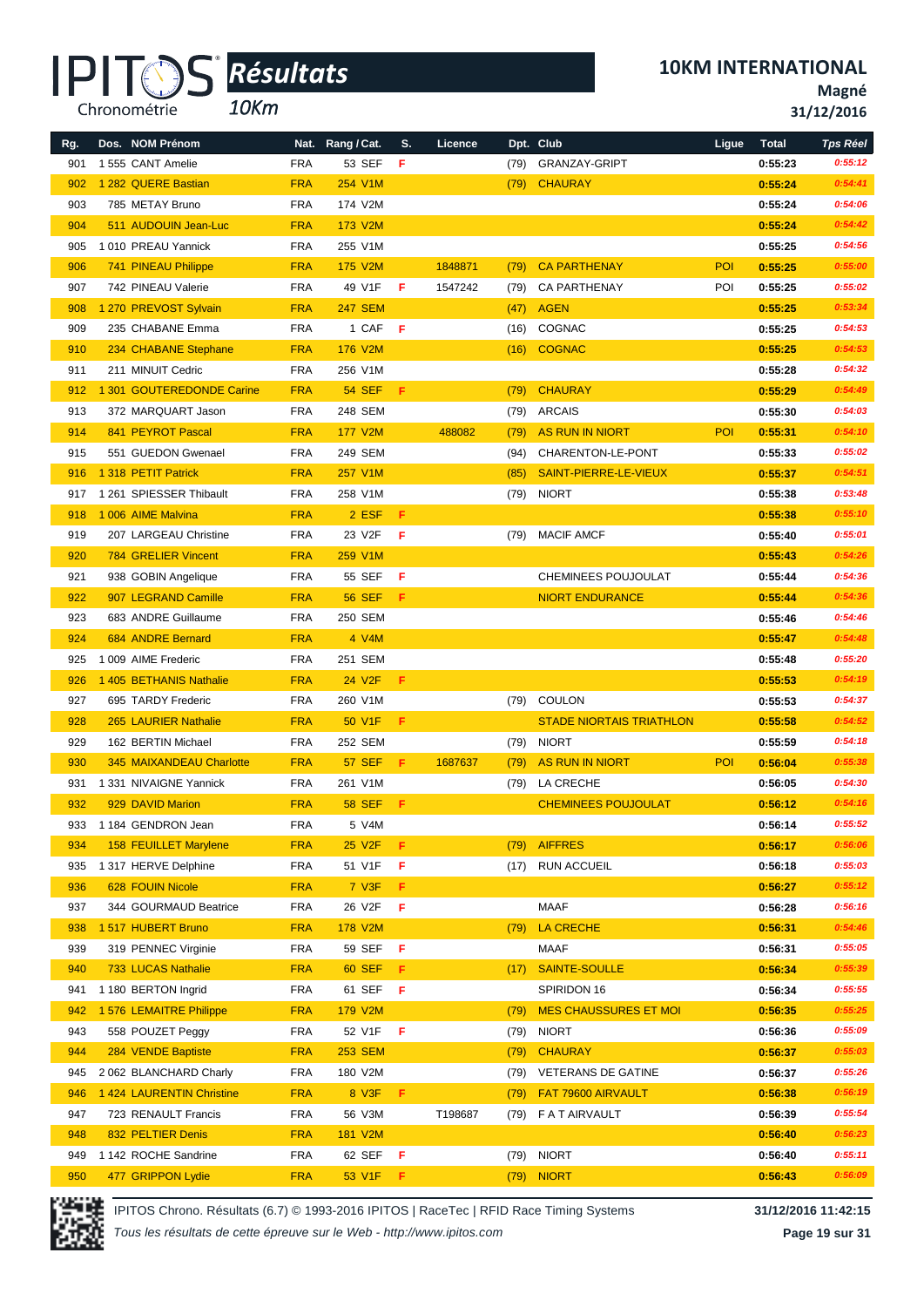#### IPI<sup>-</sup> Chronométrie

*10Km Résultats* **®**

**10KM INTERNATIONAL**

**Magné**

**31/12/2016**

| Rg.     | Dos. NOM Prénom                  |            | Nat. Rang / Cat.    | S.  | Licence |      | Dpt. Club                        | Ligue      | <b>Total</b>       | <b>Tps Réel</b> |
|---------|----------------------------------|------------|---------------------|-----|---------|------|----------------------------------|------------|--------------------|-----------------|
| 951     | 476 GRIPPON Thierry              | <b>FRA</b> | 182 V2M             |     |         | (79) | <b>NIORT</b>                     |            | 0:56:43            | 0:56:09         |
| 952     | 1 004 DUBOIS Benjamin            | <b>FRA</b> | <b>18 ESM</b>       |     |         |      | <b>MAGNE</b>                     |            | 0:56:44            | 0:56:35         |
| 953     | 1013 BROUSSEAU Karine            | <b>FRA</b> | 54 V1F              | F.  |         | (17) | SAINTE-SOULLE                    |            | 0:56:47            | 0:56:23         |
| 954     | <b>854 NAULET Nicolas</b>        | <b>FRA</b> | <b>254 SEM</b>      |     |         | (33) | <b>SAINT-DENIS-DE-PILE</b>       |            | 0:56:51            | 0:55:50         |
| 955     | 531 MOURALI Faouzi               | <b>FRA</b> | 57 V3M              |     |         | (79) | FRONTENAY-ROHAN-ROHAN            |            | 0:56:52            | 0:56:27         |
| 956     | 549 FRADET Cecile                | <b>FRA</b> | 55 V1F              | F   |         | (79) | <b>ALSCEM MAIF</b>               |            | 0:56:52            | 0:56:03         |
| 957     | 1 380 VALET Maurice              | <b>FRA</b> | 183 V2M             |     |         |      | <b>MAGNE</b>                     |            | 0:56:53            | 0:56:26         |
| 958     | 53 NOIRAULT Julien               | <b>FRA</b> | <b>255 SEM</b>      |     | 1376456 | (79) | <b>SN S/L UAC BRIOUXAISE</b>     | <b>POI</b> | 0:56:54            | 0:55:54         |
| 959     | 1 531 RENAULT Marie              | <b>FRA</b> | 63 SEF              | - F |         |      | <b>MAGNE</b>                     |            | 0:56:56            | 0:55:32         |
| 960     | <b>379 BOUBIEN Yvette</b>        | <b>FRA</b> | 9 V3F               | F   |         | (79) | MAZIERES-EN-GATINE               |            | 0:56:57            | 0:55:59         |
| 961     | 378 BOUBIEN Yves                 | <b>FRA</b> | 58 V3M              |     |         | (79) | MAZIERES-EN-GATINE               |            | 0:56:57            | 0:55:59         |
| 962     | 1 289 PUBERT Ingrid              | <b>FRA</b> | 56 V1F              | F.  |         | (79) | <b>SPIRIDON CRECHOIS</b>         |            | 0:56:59            | 0:55:49         |
| 963     | 1 360 CLAVERO RIPPE Virginie     | <b>FRA</b> | 57 V1F              | F.  |         | (79) | VOUILLE                          |            | 0:56:59            | 0:55:49         |
| 964     | 1 340 PUAUD Marlene              | <b>FRA</b> | 64 SEF              | Æ   |         | (79) | <b>VOUILLE</b>                   |            | 0:56:59            | 0:55:49         |
| 965     | 963 BARATANGE Benoit             | <b>FRA</b> | 256 SEM             |     |         | (79) | <b>NIORT</b>                     |            | 0:57:01            | 0:55:33         |
| 966     | 1 118 TARDY Fabien               | <b>FRA</b> | 262 V1M             |     |         | (79) | <b>RUNNING CLUB ST MAIXENT</b>   |            | 0:57:01            | 0:55:52         |
| 967     | 2047 FIARD Dominique             | <b>FRA</b> | 184 V2M             |     |         | (79) | <b>NIORT</b>                     |            | 0:57:05            | 0:56:31         |
| 968     | 198 GUEDON Vanessa               | <b>FRA</b> | 58 V1F              | -F. |         | (79) | <b>NIORT</b>                     |            | 0:57:06            | 0:56:35         |
| 969     | 597 MOINARD Claude Alain         | <b>FRA</b> | 185 V2M             |     |         |      |                                  |            | 0:57:06            | 0:56:36         |
| 970     | 598 MOINARD Geraldine            | <b>FRA</b> | 27 V <sub>2</sub> F | F   | 1444415 | (17) | US AIGREFEUILLE ATHLETISME* POI  |            | 0:57:06            | 0:56:36         |
| 971     | 581 DESPRETZ Christelle          | <b>FRA</b> | 65 SEF              | F.  | 1862708 | (17) | US AIGREFEUILLE ATHLETISME* POI  |            | 0:57:07            | 0:56:07         |
| 972     | 1018 ROBICHON Philippe           | <b>FRA</b> | <b>186 V2M</b>      |     |         | (17) | <b>TEPREI</b>                    |            | 0:57:07            | 0:56:07         |
| 973     | 873 JACOPIT Marie-Helene         | <b>FRA</b> | 10 V3F              | -F. |         |      |                                  |            | 0:57:07            | 0:56:14         |
| 974     | 869 GUILLEMET BAUDOUIN Evely FRA |            | 11 V3F              | F.  | 316590  | (85) | ASV S/L SA FONTENAY-LE-COMT P-L  |            | 0:57:13            | 0:56:06         |
| 975     | 1 161 BILLON Yvon                | <b>FRA</b> | 187 V2M             |     |         | (79) | <b>FOULEE RENE CAILLE</b>        |            | 0:57:15            | 0:55:25         |
| 976     | 674 FRAIGNEAUD Jean Emmanuel FRA |            | 188 V2M             |     |         | (79) | PAIZAY-LE-CHAPT                  |            | 0:57:17            | 0:55:51         |
| 977     | 218 BASCOUL Corine               | <b>FRA</b> | 28 V2F              | -F. |         | (79) | LES 12-14 NIORT                  |            | 0:57:17            | 0:56:02         |
| 978     | 813 POGET Olivier                | <b>FRA</b> | 189 V2M             |     | 1328117 | (79) | <b>AS RUN IN NIORT</b>           | POI        | 0:57:20            | 0:57:09         |
| 979     | 500 FORTIN Christian             | <b>FRA</b> | 59 V3M              |     | 703041  |      | ABV S/L A.B.V. POUZAUGES         | P-L        | 0:57:21            | 0:56:02         |
| 980     | 1 071 MENANTEAU Philippe         | <b>FRA</b> | 263 V1M             |     |         | (85) | SAINT-JOUIN-DE-MILLY             |            | 0:57:21            | 0:55:59         |
| 981     | 1484 GILLES Patrick              | <b>FRA</b> | 190 V2M             |     |         | (79) | SAINT-REMY                       |            |                    | 0:56:01         |
| 982     | 1033 ROGIER Christine            | <b>FRA</b> | <b>12 V3F</b>       | F.  | 390327  |      | AS17 S/L ATHLETIC CLUB DE ST POI |            | 0:57:21<br>0:57:22 | 0:56:39         |
|         |                                  |            |                     |     |         | (17) |                                  |            |                    | 0:56:03         |
|         | 983 1 050 GILLES Vincent         | <b>FRA</b> | 264 V1M             |     |         |      | (79) MONCOUTANT                  |            | 0:57:24            |                 |
| 984     | 1548 PHILIPPART Vincent          | <b>FRA</b> | <b>257 SEM</b>      |     |         | (79) | <b>CELLES-SUR-BELLE</b>          |            | 0:57:25            | 0:55:53         |
| 985     | 912 THOMAS Stephane              | <b>FRA</b> | 191 V2M             |     |         |      | MAGNE - CHEMINEES POUJOUL        |            | 0:57:26            | 0:56:02         |
| 986     | 1 492 ROGEON Stephanie           | <b>FRA</b> | <b>66 SEF</b>       | F.  |         | (79) | <b>FORS</b>                      |            | 0:57:28            | 0:57:01         |
| 987     | 1491 ROGEON Jean Francois        | <b>FRA</b> | 258 SEM             |     |         | (79) | <b>JOG FORS</b>                  |            | 0:57:28            | 0:57:00         |
| 988     | 324 GARCIN Jerome                | <b>FRA</b> | 192 V2M             |     |         |      | <b>MAAF</b>                      |            | 0:57:28            | 0:56:18         |
| 989     | 678 DUGLEUX Stephanie            | <b>FRA</b> | 59 V1F              | F   |         |      | <b>FOULEES RENE CAILLIE</b>      |            | 0:57:29            | 0:56:42         |
| 990     | 1 534 PAILLAUD Bertrand          | <b>FRA</b> | <b>259 SEM</b>      |     |         | (79) | <b>MAISONNAY</b>                 |            | 0:57:29            | 0:56:13         |
| 991     | 1041 MERCIER Beatrice            | <b>FRA</b> | 67 SEF              | - F |         | (85) | <b>SERIGNE</b>                   |            | 0:57:31            | 0:56:01         |
| 992     | 454 PETORIN Jennyfer             | <b>FRA</b> | <b>68 SEF</b>       | F   | 721855  | (17) | AS17 S/L ATHLETIC CLUB ANGE POI  |            | 0:57:34            | 0:57:02         |
| 993     | 436 DROCHON Laetitia             | <b>FRA</b> | 60 V1F              | F   | 1755287 | (17) | AS17 S/L ATHLETIC CLUB ANGE POI  |            | 0:57:34            | 0:57:03         |
| 994     | 2048 BEN AKOUCHE Ordia           | <b>FRA</b> | 29 V2F              | F.  |         | (79) | <b>NIORT</b>                     |            | 0:57:35            | 0:57:28         |
| 995     | 1449 RAIMOND Patrick             | <b>FRA</b> | 193 V2M             |     | 1655120 | (79) | SN S/L UAC BRIOUXAISE            | POI        | 0:57:40            | 0:55:58         |
| 996     | 1014 FOURRE Manoelle             | <b>FRA</b> | 61 V1F              | F   |         | (79) | <b>SAINT-REMY</b>                |            | 0:57:42            | 0:56:25         |
| 997     | 1 165 GAUVIN Antony              | FRA        | 265 V1M             |     |         | (79) | SAINT-REMY                       |            | 0:57:42            | 0:56:27         |
| 998     | 1 164 GAUVIN Marie-Beatrice      | <b>FRA</b> | 62 V1F              | F   |         | (79) | <b>SAINT-REMY</b>                |            | 0:57:42            | 0:56:26         |
| 999     | 635 RAMBAUD Stephane             | <b>FRA</b> | 266 V1M             |     |         |      | <b>GROUPAMA</b>                  |            | 0:57:44            | 0:55:55         |
| 1 0 0 0 | 565 GOBIN Emma                   | <b>FRA</b> | 3 ESF               | -F  |         |      |                                  |            | 0:57:44            | 0:56:22         |



IPITOS Chrono. Résultats (6.7) © 1993-2016 IPITOS | RaceTec | RFID Race Timing Systems **31/12/2016 11:42:15**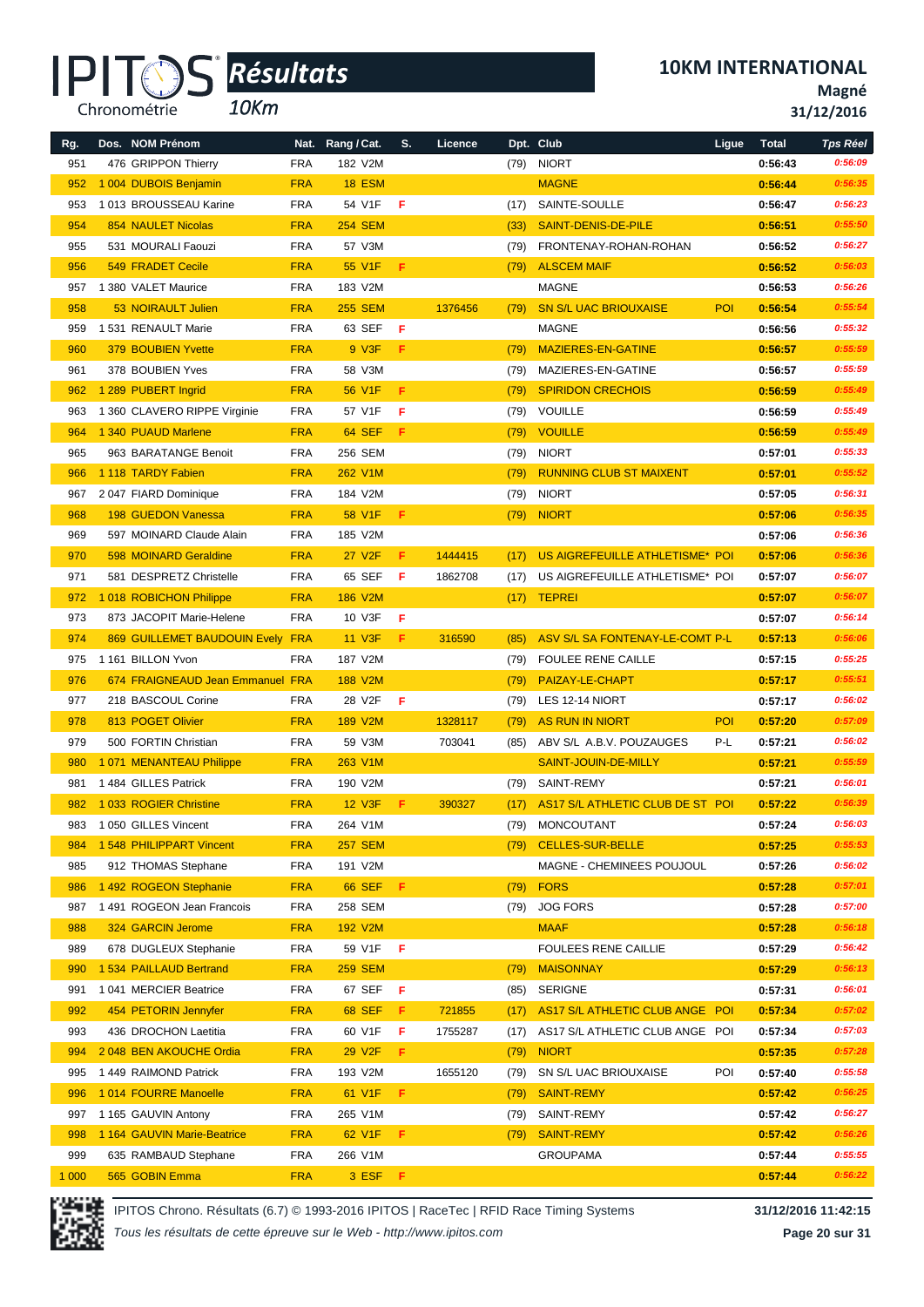# Chronométrie

# *Résultats* **®**

*10Km*

**10KM INTERNATIONAL**

**Magné**

**31/12/2016**

| Rg.     | Dos. NOM Prénom            | Nat.       | Rang / Cat.         | S.  | Licence |      | Dpt. Club                        | Ligue | <b>Total</b> | <b>Tps Réel</b> |
|---------|----------------------------|------------|---------------------|-----|---------|------|----------------------------------|-------|--------------|-----------------|
| 1 0 0 1 | 564 GOBIN Gerard           | <b>FRA</b> | 60 V3M              |     |         |      |                                  |       | 0:57:45      | 0:56:22         |
| 1 0 0 2 | 1 356 SALES Daniel         | <b>FRA</b> | 61 V3M              |     |         |      |                                  |       | 0:57:46      | 0:57:05         |
| 1 0 0 3 | 209 PRIEUR Sylvie          | <b>FRA</b> | 63 V1F              | F   | 1852921 | (86) | <b>ENTENTE POITIERS ATHLE 86</b> | POI   | 0:57:47      | 0:57:21         |
| 1 0 0 4 | 208 LOUARN Jean-Yves       | <b>FRA</b> | 194 V2M             |     | 704156  | (86) | <b>ENTENTE POITIERS ATHLE 86</b> | POI   | 0:57:48      | 0:57:21         |
| 1 0 0 5 | 1538 JAUMIER Sebastien     | <b>FRA</b> | 260 SEM             |     |         | (79) | <b>NIORT</b>                     |       | 0:57:48      | 0:56:50         |
| 1 0 0 6 | 1 141 PACREAU Benoist      | <b>FRA</b> | 195 V2M             |     |         |      |                                  |       | 0:57:50      | 0:56:42         |
| 1 0 0 7 | 1561 TROUVE Carole         | <b>FRA</b> | 64 V1F              | F   |         | (92) | ISSY-LES-MOULINEAUX              |       | 0:57:52      | 0:56:31         |
| 1 0 0 8 | 1 327 BISSON Magaly        | <b>FRA</b> | 65 V1F              | F   |         |      |                                  |       | 0:57:52      | 0:56:31         |
| 1 0 0 9 | 1 326 BISSON Jean-Marc     | <b>FRA</b> | 267 V1M             |     |         |      |                                  |       | 0:57:53      | 0:56:31         |
| 1 0 1 0 | 1 562 TROUVE Antoine       | <b>FRA</b> | 268 V1M             |     |         | (92) | <b>ISSY-LES-MOULINEAUX</b>       |       | 0:57:53      | 0:56:32         |
| 1011    | 2017 DEVAUCHELLES Aurore   | <b>FRA</b> | 69 SEF              | -F  |         | (79) | ST ROMANS DES CHAMPS             |       | 0:57:55      | 0:56:22         |
| 1 0 1 2 | 1460 POITOU Anthony        | <b>FRA</b> | <b>262 SEM</b>      |     | 1865280 | (79) | <b>VO2 BESSINES</b>              | POI   | 0:57:55      | 0:56:23         |
| 1013    | 857 DEVAUCHELLES Arnaud    | <b>FRA</b> | 261 SEM             |     |         |      | CASC ROUTE 79                    |       | 0:57:55      | 0:56:23         |
| 1 0 1 4 | 1 235 PUAUT Antoine        | <b>FRA</b> | <b>263 SEM</b>      |     |         |      |                                  |       | 0:57:55      | 0:57:08         |
| 1015    | 201 OLIVIER Guy            | <b>FRA</b> | 62 V3M              |     |         |      |                                  |       | 0:57:55      | 0:57:51         |
| 1016    | 537 PHIMMAHA Valoun        | <b>FRA</b> | 63 V3M              |     |         |      | <b>CASC</b>                      |       | 0:57:56      | 0:57:20         |
| 1017    | 1543 BIRAUD Stephane       | <b>FRA</b> | 269 V1M             |     |         | (79) | SAINT-MAXIRE                     |       | 0:57:56      | 0:56:00         |
| 1 0 18  | 1549 CROISE Philippe       | <b>FRA</b> | 270 V1M             |     | 1315227 | (85) | <b>ENTENTE SEVRE</b>             | P-L   | 0:57:57      | 0:56:00         |
| 1019    | 213 BONNIN Marie Christine | <b>FRA</b> | 30 V2F              | Æ   |         | (79) | GOURNAY-LOIZE                    |       | 0:57:57      | 0:57:49         |
| 1 0 20  | 1 298 ROY Mailys           | <b>FRA</b> | <b>70 SEF</b>       | F   |         |      |                                  |       | 0:57:57      | 0:57:46         |
| 1 0 2 1 | 1 291 PERCOT Juliette      | <b>FRA</b> | 71 SEF              | F   |         | (79) | <b>NIORT</b>                     |       | 0:57:58      | 0:57:47         |
| 1 0 2 2 | 643 RICHARD Arnaud         | <b>FRA</b> | 271 V1M             |     |         |      | <b>GROUPAMA</b>                  |       | 0:57:59      | 0:56:18         |
| 1 0 2 3 | 1030 GERMAIN Bernard       | <b>FRA</b> | 64 V3M              |     |         |      | CASC ROUTE 79                    |       | 0:58:00      | 0:57:10         |
| 1024    | 644 RICHARD Muriel         | <b>FRA</b> | 66 V1F              | -F. |         |      | <b>GROUPAMA</b>                  |       | 0:58:00      | 0:56:18         |
| 1 0 2 5 | 900 GOUGNARD Mathieu       | <b>FRA</b> | 264 SEM             |     |         |      |                                  |       | 0:58:00      | 0:57:10         |
| 1 0 26  | 1055 DENIS Marine          | <b>FRA</b> | <b>72 SEF</b>       | F   |         | (79) | <b>NIORT ENDURANCE</b>           |       | 0:58:00      | 0:56:36         |
| 1 0 2 7 | 1 103 GRILLET Laetitia     | <b>FRA</b> | 67 V1F              | F.  |         |      |                                  |       | 0:58:02      | 0:57:12         |
| 1 0 28  | 1 102 SOULARD Serge        | <b>FRA</b> | 272 V1M             |     |         |      |                                  |       | 0:58:03      | 0:57:12         |
| 1 0 2 9 | 1092 VANDE Patrick         | <b>FRA</b> | 196 V2M             |     |         | (79) | <b>NIORT</b>                     |       | 0:58:03      | 0:56:27         |
| 1 0 3 0 | 636 CHALOINE Arnaud        | <b>FRA</b> | 273 V1M             |     |         |      | <b>GROUPAMA</b>                  |       | 0:58:10      | 0:57:55         |
| 1 0 3 1 | 946 MICHAUD Laurent        | <b>FRA</b> | 197 V2M             |     |         |      | CHEMINEES POUJOULAT              |       | 0:58:10      | 0:56:33         |
| 1 0 3 2 | 1 101 BOCHER Dominique     | <b>FRA</b> | 274 V1M             |     |         |      |                                  |       | 0:58:11      | 0:57:22         |
| 1 0 3 3 | 638 DUBOUIS Corinne        | <b>FRA</b> | 68 V1F <b>F</b>     |     |         |      | <b>GROUPAMA</b>                  |       | 0:58:13      | 0:56:48         |
| 1 0 3 4 | 337 MARTIN Claudie         | <b>FRA</b> | 31 V <sub>2</sub> F | -F. |         |      | <b>MAAF</b>                      |       | 0:58:13      | 0:58:02         |
| 1 0 3 5 | 928 DAVID Jean-Yves        | <b>FRA</b> | 198 V2M             |     |         |      | CHEMINEES POUJOULAT              |       | 0:58:16      | 0:56:20         |
| 1 0 3 6 | 1 257 BROSSARD Martine     | <b>FRA</b> | 69 V1F              | F.  |         | (79) | <b>ECHIRE</b>                    |       | 0:58:17      | 0:57:56         |
| 1 0 3 7 | 418 FONTENEAU Nicolas      | <b>FRA</b> | 265 SEM             |     |         | (79) | SAINT-LAURS                      |       | 0:58:19      | 0:56:50         |
| 1 0 38  | 224 HUBERT Cedric          | <b>FRA</b> | 275 V1M             |     |         | (79) | <b>SNT</b>                       |       | 0:58:22      | 0:57:30         |
| 1 0 3 9 | 294 BODIN David            | <b>FRA</b> | 276 V1M             |     |         | (79) | <b>NIORT</b>                     |       | 0:58:22      | 0:57:29         |
| 1 0 4 0 | 1 099 GOULARD Valerie      | <b>FRA</b> | 70 V1F              | Æ.  |         | (79) | <b>SAINT-POMPAIN</b>             |       | 0:58:22      | 0:57:51         |
| 1 0 4 1 | 188 THUL GAUDIN Odile      | <b>FRA</b> | 32 V2F              | -F. |         | (79) | BEAUVOIR-SUR-NIORT               |       | 0:58:22      | 0:57:27         |
| 1 0 4 2 | 522 EVANGELISTA Sophie     | <b>FRA</b> | <b>73 SEF</b>       | -F  |         | (79) | <b>TEAM WICKED</b>               |       | 0:58:22      | 0:57:30         |
| 1 0 4 3 | 757 GARNIER Pascal         | <b>FRA</b> | 277 V1M             |     |         |      |                                  |       | 0:58:25      | 0:57:14         |
| 1 0 4 4 | 212 AVRIT Raynald          | <b>FRA</b> | 278 V1M             |     |         | (85) | SAINT-MARTIN-DES-NOYERS          |       | 0:58:26      | 0:58:08         |
| 1 0 4 5 | 204 AVRIT Mickael          | <b>FRA</b> | 279 V1M             |     |         |      |                                  |       | 0:58:26      | 0:58:07         |
| 1 0 4 6 | 390 BOBINEAU Valerie       | <b>FRA</b> | 71 V1F              | F.  |         | (85) | <b>NIEUL-SUR-L AUTISE</b>        |       | 0:58:26      | 0:57:19         |
| 1 0 4 7 | 306 GABORIEAU Claire       | <b>FRA</b> | 74 SEF              | Æ   |         | (79) | <b>NIORT</b>                     |       | 0:58:26      | 0:57:57         |
| 1 0 4 8 | 982 JOLIVOT Faustine       | <b>FRA</b> | 2 JUF               | F   |         |      |                                  |       | 0:58:27      | 0:56:53         |
| 1 0 4 9 | 878 PERRIN Thierry         | <b>FRA</b> | 199 V2M             |     |         |      | <b>CS HENNESSY</b>               |       | 0:58:27      | 0:57:51         |
| 1 0 5 0 | 874 PILLOT Annick          | <b>FRA</b> | $1$ V4F F           |     | 1536669 | (79) | AS RUN IN NIORT                  | POI   | 0:58:28      | 0:57:48         |
|         |                            |            |                     |     |         |      |                                  |       |              |                 |



IPITOS Chrono. Résultats (6.7) © 1993-2016 IPITOS | RaceTec | RFID Race Timing Systems **31/12/2016 11:42:16**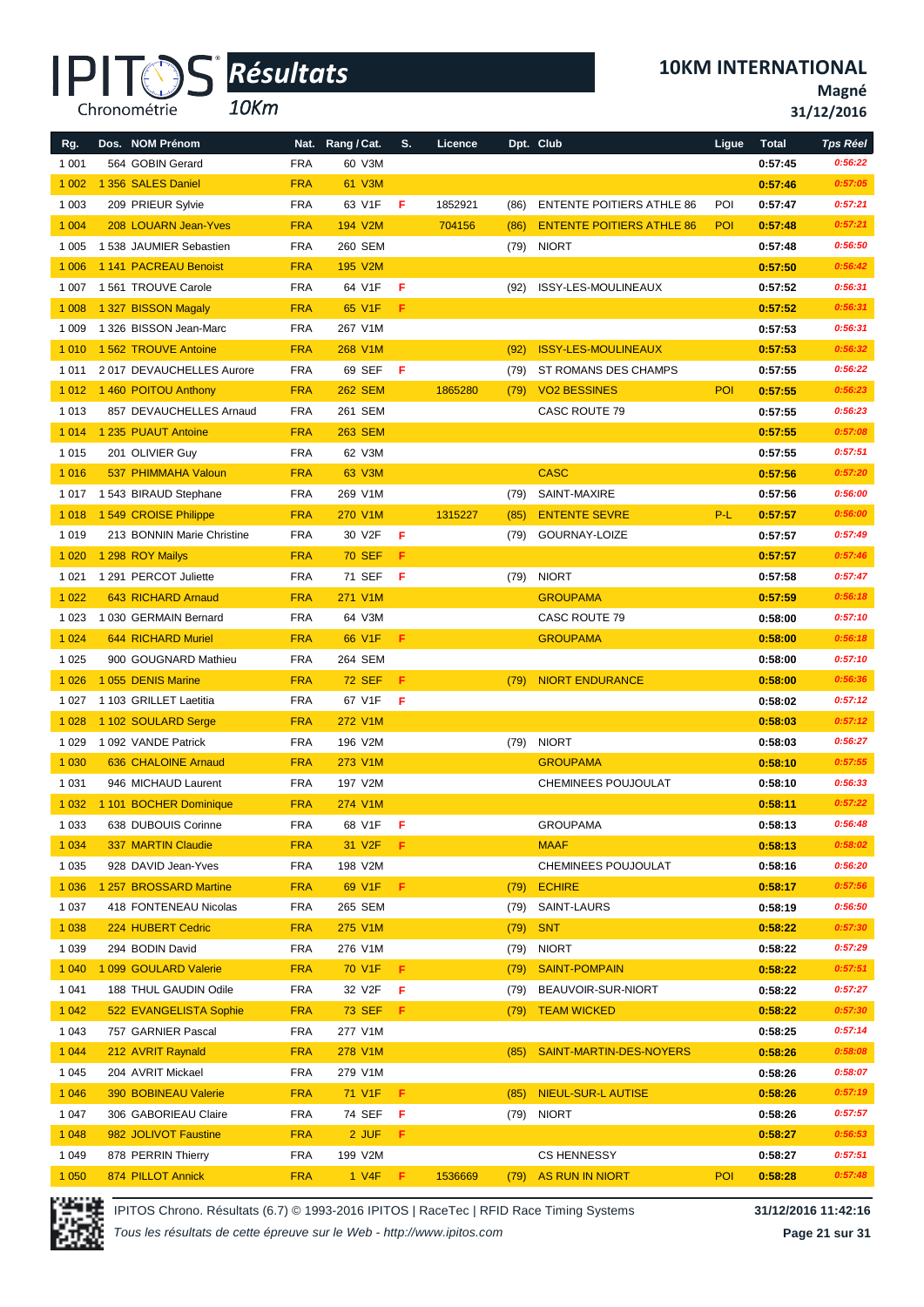*10Km*

**10KM INTERNATIONAL**

**Magné**

**31/12/2016**

| 13 JUM<br>0:58:28<br>0:56:47<br>1 0 5 1<br>1584 IDIER Simon<br><b>FRA</b><br>1 0 5 2<br>263 BOYER Christian<br><b>FRA</b><br>200 V2M<br><b>LA ROCHENARD</b><br>0:57:43<br>(79)<br>0:58:30<br>1 0 5 3<br>415 BUSSON Stephane<br><b>FRA</b><br>280 V1M<br><b>NIORT</b><br>0:56:56<br>(79)<br>0:58:30<br>1 0 5 4<br><b>75 SEF</b><br>F<br><b>NIORT ENDURANCE</b><br>0:58:32<br>0:57:10<br>539 TARAUD Agnes<br><b>FRA</b><br>1 0 5 5<br>2052 MORVAN Ludovic<br><b>FRA</b><br>281 V1M<br>MES CHAUSSURES ET MOI<br>0:58:34<br>0:57:09<br>(79)<br>1 0 5 6<br>1 309 SAMSON Laurence<br><b>FRA</b><br>72 V1F<br>F<br><b>MES CHAUSSURES ET MOI</b><br>0:57:27<br>0:58:34<br>(79)<br>1 268 BERTRAND Guillaume<br><b>FRA</b><br>266 SEM<br>(79)<br><b>NIORT</b><br>0:57:59<br>1 0 5 7<br>0:58:37<br>1 0 5 8<br>0:58:45<br>0:58:04<br>507 GAUTRONNEAU Jean-Paul<br><b>FRA</b><br>6 V4M<br>76 SEF<br>- F<br>0:57:00<br>1 0 5 9<br>1 263 CHARPENTIER Marine<br><b>FRA</b><br>SAINT-MAXIRE<br>0:58:48<br>(79)<br>1 0 6 0<br>926 CORNUEAU Fabrice<br><b>FRA</b><br>282 V1M<br><b>CHEMINEES POUJOULAT</b><br>0:57:26<br>0:58:49<br>F<br>0:57:49<br>1 0 6 1<br>853 GREMBO Karine<br><b>FRA</b><br>33 V2F<br>COGNAC<br>(16)<br>0:58:50<br>F<br>0:58:32<br>1 0 6 2<br>1 127 SAHLI Zakia<br><b>FRA</b><br>34 V2F<br><b>JOG FORS</b><br>0:58:50<br>1 0 6 3<br>820 BAYLE Valerie<br><b>FRA</b><br>73 V1F<br>F<br>MILLE PATTES SURGERES<br>0:58:51<br>0:57:45<br>F<br>0:57:21<br>1 0 6 4<br>1 247 GRIMAUD Patricia<br><b>FRA</b><br>74 V1F<br>(85)<br>0:58:51<br>1 0 6 5<br><b>FRA</b><br>75 V1F<br>F<br>1782847<br>0:58:45<br>924 CHARNOLE Valerie<br>CHEMINEES POUJOULAT<br>0:58:52<br>2023 MERCIER Axel<br><b>FRA</b><br>13 CAM<br>0:58:52<br>0:58:43<br>1 0 6 6<br>201 V2M<br>1 0 6 7<br>533 BOURDIN Gerard<br><b>FRA</b><br>0:58:53<br>0:58:02<br>1 0 6 8<br>2024 MERCIER Ludovic<br><b>FRA</b><br>283 V1M<br>0:58:54<br>0:58:43<br><b>NIORT</b><br>1 0 6 9<br>1587 BOSSUET Frederic<br><b>FRA</b><br>202 V2M<br>(79)<br>0:58:56<br>0:57:57<br>1 0 7 0<br>0:56:58<br>976 LOUIS Pascal<br><b>FRA</b><br>284 V1M<br>0:58:56<br>1 0 7 1<br><b>FRA</b><br>76 V1F<br>-F<br><b>CA PARTHENAY</b><br>POI<br>994 PETRAULT Stephanie<br>1918131<br>(79)<br>0:58:56<br>0:58:56<br>1 120 TERRASSON Franck<br>0:58:56<br>1 0 7 2<br><b>FRA</b><br>285 V1M<br><b>NIORT</b><br>0:57:56<br>(79)<br><b>FRA</b><br>0:57:57<br>1 0 7 3<br>1119 MORIN Eloise<br>77 SEF<br>-F<br>(79)<br><b>NIORT</b><br>0:58:56<br>1 0 7 4<br>534 BOURDIN Christine<br><b>FRA</b><br>35 V2F<br>F.<br>1941276<br>AS17 S/L ATHLETIC CLUB ANGE POI<br>0:58:57<br>0:58:06<br>(17)<br>1 0 7 5<br><b>FRA</b><br>0:58:05<br>401 CHABOSSEAU Cedric<br>286 V1M<br>MAGNE<br>0:58:57<br>(79)<br>1 0 7 6<br>F<br><b>COURS TOUJOURS</b><br>0:58:05<br>908 GEFFARD Amandine<br><b>FRA</b><br><b>78 SEF</b><br>0:58:57<br>1 0 7 7<br>626 GILLIER Pascal<br><b>FRA</b><br>287 V1M<br>MAGNE<br>0:57:00<br>0:58:58<br>F<br>1 0 7 8<br>36 V2F<br>0:57:12<br>649 VULLIET Brigitte<br><b>FRA</b><br><b>GROUPAMA</b><br>0:58:59<br>1 0 7 9<br>650 VULLIET Laurent<br><b>FRA</b><br>203 V2M<br><b>GROUPAMA</b><br>0:58:59<br>0:57:11<br>0:58:14<br>1 0 8 0<br>782 SIMON Jean-Luc<br><b>FRA</b><br>204 V2M<br>0:59:00<br>1 0 8 1<br>702 AIME Francis<br><b>FRA</b><br>205 V2M<br>SAINT-HILAIRE-DES-LOGES<br>(85)<br>0:59:01<br>0:57:33<br>1 0 8 2<br>703 AIME Patricia<br><b>FRA</b><br>37 V2F<br>F.<br><b>PARIS</b><br>0:59:01<br>0:57:34<br>(75)<br><b>FRA</b><br>206 V2M<br>(17) SAINT-PIERRE-D AMILLY<br>0:58:11<br>1 0 8 3<br>260 ARNAULT Francois<br>0:59:01<br>0:57:22<br>1 0 8 4<br>724 BOISSELET Mickael<br><b>FRA</b><br><b>267 SEM</b><br><b>NIORT</b><br>0:59:02<br>(79)<br>1 0 8 5<br>787 NEAU Christelle<br><b>FRA</b><br>77 V1F<br>- F<br>0:58:09<br>(85)<br>SAINT-GEORGES-DE-POINTINDO<br>0:59:03<br>1 0 8 6<br>1 433 MUREAU Julien<br><b>268 SEM</b><br>0:59:03<br>0:57:23<br><b>FRA</b><br>(17)<br><b>LAGORD</b><br>0:57:57<br>1 0 8 7<br>1 455 SAMSON Justine<br><b>FRA</b><br>2 CAF F<br>1931519<br>MES CHAUSSURES ET MOI<br>0:59:04<br>(79)<br>0:58:05<br>1 0 8 8<br><b>FRA</b><br>0:59:04<br>791 PETROWISTE Tony<br>288 V1M<br>1 0 8 9<br><b>FRESSINES</b><br>744 PELTIER Samuel<br><b>FRA</b><br>289 V1M<br>0:57:06<br>(79)<br>0:59:04<br>1 0 9 0<br><b>FRESSINES</b><br>0:59:05<br>1 131 CAILLAUD Vincent<br><b>FRA</b><br>290 V1M<br>(79)<br>0:57:06<br>0:58:12<br>1 0 9 1<br>872 GUILLEMET Alain<br><b>FRA</b><br>207 V2M<br>0:59:05<br>1 0 9 2<br>78 V1F<br>F.<br>0:59:06<br>0:57:58<br>2033 CITERNE Anne<br><b>FRA</b><br>1 0 9 3<br>830 FLOZE Laura<br><b>FRA</b><br>4 ESF<br>Æ<br>0:57:50<br>0:59:06<br>1 0 9 4<br>607 BAIZEAU Jean Paul<br><b>FRA</b><br>65 V3M<br>SAINT-VINCENT-STERLANGES<br>0:59:07<br>0:57:51<br>(85)<br>1 0 9 5<br>79 V1F<br>0:57:50<br>829 FLOZE Stephanie<br><b>FRA</b><br>F<br>FONTENAY TRIATHLON CLUB<br>0:59:07<br>1 0 9 6<br>0:58:05<br>1 064 ROUILLIER Alain<br><b>FRA</b><br>66 V3M<br><b>NIORT</b><br>0:59:09<br>(79)<br><b>FRA</b><br>0:57:12<br>1 0 9 7<br>2 001 BRETON Frederic<br>291 V1M<br>0:59:09<br>1 0 9 8<br><b>FRA</b><br>0:56:55<br>465 BEGET Patrick<br>208 V2M<br>0:59:10<br>1 0 9 9<br>740 MOREAU Mickael<br><b>FRA</b><br>269 SEM<br>AC ECHIRE<br>0:58:46<br>(79)<br>0:59:10 | Rg.   | Dos. NOM Prénom    | Nat.       | Rang / Cat. | S. | Licence |      | Dpt. Club    | Ligue | <b>Total</b> | <b>Tps Réel</b> |
|---------------------------------------------------------------------------------------------------------------------------------------------------------------------------------------------------------------------------------------------------------------------------------------------------------------------------------------------------------------------------------------------------------------------------------------------------------------------------------------------------------------------------------------------------------------------------------------------------------------------------------------------------------------------------------------------------------------------------------------------------------------------------------------------------------------------------------------------------------------------------------------------------------------------------------------------------------------------------------------------------------------------------------------------------------------------------------------------------------------------------------------------------------------------------------------------------------------------------------------------------------------------------------------------------------------------------------------------------------------------------------------------------------------------------------------------------------------------------------------------------------------------------------------------------------------------------------------------------------------------------------------------------------------------------------------------------------------------------------------------------------------------------------------------------------------------------------------------------------------------------------------------------------------------------------------------------------------------------------------------------------------------------------------------------------------------------------------------------------------------------------------------------------------------------------------------------------------------------------------------------------------------------------------------------------------------------------------------------------------------------------------------------------------------------------------------------------------------------------------------------------------------------------------------------------------------------------------------------------------------------------------------------------------------------------------------------------------------------------------------------------------------------------------------------------------------------------------------------------------------------------------------------------------------------------------------------------------------------------------------------------------------------------------------------------------------------------------------------------------------------------------------------------------------------------------------------------------------------------------------------------------------------------------------------------------------------------------------------------------------------------------------------------------------------------------------------------------------------------------------------------------------------------------------------------------------------------------------------------------------------------------------------------------------------------------------------------------------------------------------------------------------------------------------------------------------------------------------------------------------------------------------------------------------------------------------------------------------------------------------------------------------------------------------------------------------------------------------------------------------------------------------------------------------------------------------------------------------------------------------------------------------------------------------------------------------------------------------------------------------------------------------------------------------------------------------------------------------------------------------------------------------------------------------------------------------------------------------------------------------------------------------------------------------------------------------------------------------------------------------------------------------------------------------------------------------------------------------------------------------------------------------------------------------------------------------------------------------------------------------------------------------------------------------------------------------------------------------------------------------------------------------------------------------------------------------------------------------------------------------------------------------------|-------|--------------------|------------|-------------|----|---------|------|--------------|-------|--------------|-----------------|
|                                                                                                                                                                                                                                                                                                                                                                                                                                                                                                                                                                                                                                                                                                                                                                                                                                                                                                                                                                                                                                                                                                                                                                                                                                                                                                                                                                                                                                                                                                                                                                                                                                                                                                                                                                                                                                                                                                                                                                                                                                                                                                                                                                                                                                                                                                                                                                                                                                                                                                                                                                                                                                                                                                                                                                                                                                                                                                                                                                                                                                                                                                                                                                                                                                                                                                                                                                                                                                                                                                                                                                                                                                                                                                                                                                                                                                                                                                                                                                                                                                                                                                                                                                                                                                                                                                                                                                                                                                                                                                                                                                                                                                                                                                                                                                                                                                                                                                                                                                                                                                                                                                                                                                                                                                                                           |       |                    |            |             |    |         |      |              |       |              |                 |
|                                                                                                                                                                                                                                                                                                                                                                                                                                                                                                                                                                                                                                                                                                                                                                                                                                                                                                                                                                                                                                                                                                                                                                                                                                                                                                                                                                                                                                                                                                                                                                                                                                                                                                                                                                                                                                                                                                                                                                                                                                                                                                                                                                                                                                                                                                                                                                                                                                                                                                                                                                                                                                                                                                                                                                                                                                                                                                                                                                                                                                                                                                                                                                                                                                                                                                                                                                                                                                                                                                                                                                                                                                                                                                                                                                                                                                                                                                                                                                                                                                                                                                                                                                                                                                                                                                                                                                                                                                                                                                                                                                                                                                                                                                                                                                                                                                                                                                                                                                                                                                                                                                                                                                                                                                                                           |       |                    |            |             |    |         |      |              |       |              |                 |
|                                                                                                                                                                                                                                                                                                                                                                                                                                                                                                                                                                                                                                                                                                                                                                                                                                                                                                                                                                                                                                                                                                                                                                                                                                                                                                                                                                                                                                                                                                                                                                                                                                                                                                                                                                                                                                                                                                                                                                                                                                                                                                                                                                                                                                                                                                                                                                                                                                                                                                                                                                                                                                                                                                                                                                                                                                                                                                                                                                                                                                                                                                                                                                                                                                                                                                                                                                                                                                                                                                                                                                                                                                                                                                                                                                                                                                                                                                                                                                                                                                                                                                                                                                                                                                                                                                                                                                                                                                                                                                                                                                                                                                                                                                                                                                                                                                                                                                                                                                                                                                                                                                                                                                                                                                                                           |       |                    |            |             |    |         |      |              |       |              |                 |
|                                                                                                                                                                                                                                                                                                                                                                                                                                                                                                                                                                                                                                                                                                                                                                                                                                                                                                                                                                                                                                                                                                                                                                                                                                                                                                                                                                                                                                                                                                                                                                                                                                                                                                                                                                                                                                                                                                                                                                                                                                                                                                                                                                                                                                                                                                                                                                                                                                                                                                                                                                                                                                                                                                                                                                                                                                                                                                                                                                                                                                                                                                                                                                                                                                                                                                                                                                                                                                                                                                                                                                                                                                                                                                                                                                                                                                                                                                                                                                                                                                                                                                                                                                                                                                                                                                                                                                                                                                                                                                                                                                                                                                                                                                                                                                                                                                                                                                                                                                                                                                                                                                                                                                                                                                                                           |       |                    |            |             |    |         |      |              |       |              |                 |
|                                                                                                                                                                                                                                                                                                                                                                                                                                                                                                                                                                                                                                                                                                                                                                                                                                                                                                                                                                                                                                                                                                                                                                                                                                                                                                                                                                                                                                                                                                                                                                                                                                                                                                                                                                                                                                                                                                                                                                                                                                                                                                                                                                                                                                                                                                                                                                                                                                                                                                                                                                                                                                                                                                                                                                                                                                                                                                                                                                                                                                                                                                                                                                                                                                                                                                                                                                                                                                                                                                                                                                                                                                                                                                                                                                                                                                                                                                                                                                                                                                                                                                                                                                                                                                                                                                                                                                                                                                                                                                                                                                                                                                                                                                                                                                                                                                                                                                                                                                                                                                                                                                                                                                                                                                                                           |       |                    |            |             |    |         |      |              |       |              |                 |
|                                                                                                                                                                                                                                                                                                                                                                                                                                                                                                                                                                                                                                                                                                                                                                                                                                                                                                                                                                                                                                                                                                                                                                                                                                                                                                                                                                                                                                                                                                                                                                                                                                                                                                                                                                                                                                                                                                                                                                                                                                                                                                                                                                                                                                                                                                                                                                                                                                                                                                                                                                                                                                                                                                                                                                                                                                                                                                                                                                                                                                                                                                                                                                                                                                                                                                                                                                                                                                                                                                                                                                                                                                                                                                                                                                                                                                                                                                                                                                                                                                                                                                                                                                                                                                                                                                                                                                                                                                                                                                                                                                                                                                                                                                                                                                                                                                                                                                                                                                                                                                                                                                                                                                                                                                                                           |       |                    |            |             |    |         |      |              |       |              |                 |
|                                                                                                                                                                                                                                                                                                                                                                                                                                                                                                                                                                                                                                                                                                                                                                                                                                                                                                                                                                                                                                                                                                                                                                                                                                                                                                                                                                                                                                                                                                                                                                                                                                                                                                                                                                                                                                                                                                                                                                                                                                                                                                                                                                                                                                                                                                                                                                                                                                                                                                                                                                                                                                                                                                                                                                                                                                                                                                                                                                                                                                                                                                                                                                                                                                                                                                                                                                                                                                                                                                                                                                                                                                                                                                                                                                                                                                                                                                                                                                                                                                                                                                                                                                                                                                                                                                                                                                                                                                                                                                                                                                                                                                                                                                                                                                                                                                                                                                                                                                                                                                                                                                                                                                                                                                                                           |       |                    |            |             |    |         |      |              |       |              |                 |
|                                                                                                                                                                                                                                                                                                                                                                                                                                                                                                                                                                                                                                                                                                                                                                                                                                                                                                                                                                                                                                                                                                                                                                                                                                                                                                                                                                                                                                                                                                                                                                                                                                                                                                                                                                                                                                                                                                                                                                                                                                                                                                                                                                                                                                                                                                                                                                                                                                                                                                                                                                                                                                                                                                                                                                                                                                                                                                                                                                                                                                                                                                                                                                                                                                                                                                                                                                                                                                                                                                                                                                                                                                                                                                                                                                                                                                                                                                                                                                                                                                                                                                                                                                                                                                                                                                                                                                                                                                                                                                                                                                                                                                                                                                                                                                                                                                                                                                                                                                                                                                                                                                                                                                                                                                                                           |       |                    |            |             |    |         |      |              |       |              |                 |
|                                                                                                                                                                                                                                                                                                                                                                                                                                                                                                                                                                                                                                                                                                                                                                                                                                                                                                                                                                                                                                                                                                                                                                                                                                                                                                                                                                                                                                                                                                                                                                                                                                                                                                                                                                                                                                                                                                                                                                                                                                                                                                                                                                                                                                                                                                                                                                                                                                                                                                                                                                                                                                                                                                                                                                                                                                                                                                                                                                                                                                                                                                                                                                                                                                                                                                                                                                                                                                                                                                                                                                                                                                                                                                                                                                                                                                                                                                                                                                                                                                                                                                                                                                                                                                                                                                                                                                                                                                                                                                                                                                                                                                                                                                                                                                                                                                                                                                                                                                                                                                                                                                                                                                                                                                                                           |       |                    |            |             |    |         |      |              |       |              |                 |
|                                                                                                                                                                                                                                                                                                                                                                                                                                                                                                                                                                                                                                                                                                                                                                                                                                                                                                                                                                                                                                                                                                                                                                                                                                                                                                                                                                                                                                                                                                                                                                                                                                                                                                                                                                                                                                                                                                                                                                                                                                                                                                                                                                                                                                                                                                                                                                                                                                                                                                                                                                                                                                                                                                                                                                                                                                                                                                                                                                                                                                                                                                                                                                                                                                                                                                                                                                                                                                                                                                                                                                                                                                                                                                                                                                                                                                                                                                                                                                                                                                                                                                                                                                                                                                                                                                                                                                                                                                                                                                                                                                                                                                                                                                                                                                                                                                                                                                                                                                                                                                                                                                                                                                                                                                                                           |       |                    |            |             |    |         |      |              |       |              |                 |
|                                                                                                                                                                                                                                                                                                                                                                                                                                                                                                                                                                                                                                                                                                                                                                                                                                                                                                                                                                                                                                                                                                                                                                                                                                                                                                                                                                                                                                                                                                                                                                                                                                                                                                                                                                                                                                                                                                                                                                                                                                                                                                                                                                                                                                                                                                                                                                                                                                                                                                                                                                                                                                                                                                                                                                                                                                                                                                                                                                                                                                                                                                                                                                                                                                                                                                                                                                                                                                                                                                                                                                                                                                                                                                                                                                                                                                                                                                                                                                                                                                                                                                                                                                                                                                                                                                                                                                                                                                                                                                                                                                                                                                                                                                                                                                                                                                                                                                                                                                                                                                                                                                                                                                                                                                                                           |       |                    |            |             |    |         |      |              |       |              |                 |
|                                                                                                                                                                                                                                                                                                                                                                                                                                                                                                                                                                                                                                                                                                                                                                                                                                                                                                                                                                                                                                                                                                                                                                                                                                                                                                                                                                                                                                                                                                                                                                                                                                                                                                                                                                                                                                                                                                                                                                                                                                                                                                                                                                                                                                                                                                                                                                                                                                                                                                                                                                                                                                                                                                                                                                                                                                                                                                                                                                                                                                                                                                                                                                                                                                                                                                                                                                                                                                                                                                                                                                                                                                                                                                                                                                                                                                                                                                                                                                                                                                                                                                                                                                                                                                                                                                                                                                                                                                                                                                                                                                                                                                                                                                                                                                                                                                                                                                                                                                                                                                                                                                                                                                                                                                                                           |       |                    |            |             |    |         |      |              |       |              |                 |
|                                                                                                                                                                                                                                                                                                                                                                                                                                                                                                                                                                                                                                                                                                                                                                                                                                                                                                                                                                                                                                                                                                                                                                                                                                                                                                                                                                                                                                                                                                                                                                                                                                                                                                                                                                                                                                                                                                                                                                                                                                                                                                                                                                                                                                                                                                                                                                                                                                                                                                                                                                                                                                                                                                                                                                                                                                                                                                                                                                                                                                                                                                                                                                                                                                                                                                                                                                                                                                                                                                                                                                                                                                                                                                                                                                                                                                                                                                                                                                                                                                                                                                                                                                                                                                                                                                                                                                                                                                                                                                                                                                                                                                                                                                                                                                                                                                                                                                                                                                                                                                                                                                                                                                                                                                                                           |       |                    |            |             |    |         |      |              |       |              |                 |
|                                                                                                                                                                                                                                                                                                                                                                                                                                                                                                                                                                                                                                                                                                                                                                                                                                                                                                                                                                                                                                                                                                                                                                                                                                                                                                                                                                                                                                                                                                                                                                                                                                                                                                                                                                                                                                                                                                                                                                                                                                                                                                                                                                                                                                                                                                                                                                                                                                                                                                                                                                                                                                                                                                                                                                                                                                                                                                                                                                                                                                                                                                                                                                                                                                                                                                                                                                                                                                                                                                                                                                                                                                                                                                                                                                                                                                                                                                                                                                                                                                                                                                                                                                                                                                                                                                                                                                                                                                                                                                                                                                                                                                                                                                                                                                                                                                                                                                                                                                                                                                                                                                                                                                                                                                                                           |       |                    |            |             |    |         |      |              |       |              |                 |
|                                                                                                                                                                                                                                                                                                                                                                                                                                                                                                                                                                                                                                                                                                                                                                                                                                                                                                                                                                                                                                                                                                                                                                                                                                                                                                                                                                                                                                                                                                                                                                                                                                                                                                                                                                                                                                                                                                                                                                                                                                                                                                                                                                                                                                                                                                                                                                                                                                                                                                                                                                                                                                                                                                                                                                                                                                                                                                                                                                                                                                                                                                                                                                                                                                                                                                                                                                                                                                                                                                                                                                                                                                                                                                                                                                                                                                                                                                                                                                                                                                                                                                                                                                                                                                                                                                                                                                                                                                                                                                                                                                                                                                                                                                                                                                                                                                                                                                                                                                                                                                                                                                                                                                                                                                                                           |       |                    |            |             |    |         |      |              |       |              |                 |
|                                                                                                                                                                                                                                                                                                                                                                                                                                                                                                                                                                                                                                                                                                                                                                                                                                                                                                                                                                                                                                                                                                                                                                                                                                                                                                                                                                                                                                                                                                                                                                                                                                                                                                                                                                                                                                                                                                                                                                                                                                                                                                                                                                                                                                                                                                                                                                                                                                                                                                                                                                                                                                                                                                                                                                                                                                                                                                                                                                                                                                                                                                                                                                                                                                                                                                                                                                                                                                                                                                                                                                                                                                                                                                                                                                                                                                                                                                                                                                                                                                                                                                                                                                                                                                                                                                                                                                                                                                                                                                                                                                                                                                                                                                                                                                                                                                                                                                                                                                                                                                                                                                                                                                                                                                                                           |       |                    |            |             |    |         |      |              |       |              |                 |
|                                                                                                                                                                                                                                                                                                                                                                                                                                                                                                                                                                                                                                                                                                                                                                                                                                                                                                                                                                                                                                                                                                                                                                                                                                                                                                                                                                                                                                                                                                                                                                                                                                                                                                                                                                                                                                                                                                                                                                                                                                                                                                                                                                                                                                                                                                                                                                                                                                                                                                                                                                                                                                                                                                                                                                                                                                                                                                                                                                                                                                                                                                                                                                                                                                                                                                                                                                                                                                                                                                                                                                                                                                                                                                                                                                                                                                                                                                                                                                                                                                                                                                                                                                                                                                                                                                                                                                                                                                                                                                                                                                                                                                                                                                                                                                                                                                                                                                                                                                                                                                                                                                                                                                                                                                                                           |       |                    |            |             |    |         |      |              |       |              |                 |
|                                                                                                                                                                                                                                                                                                                                                                                                                                                                                                                                                                                                                                                                                                                                                                                                                                                                                                                                                                                                                                                                                                                                                                                                                                                                                                                                                                                                                                                                                                                                                                                                                                                                                                                                                                                                                                                                                                                                                                                                                                                                                                                                                                                                                                                                                                                                                                                                                                                                                                                                                                                                                                                                                                                                                                                                                                                                                                                                                                                                                                                                                                                                                                                                                                                                                                                                                                                                                                                                                                                                                                                                                                                                                                                                                                                                                                                                                                                                                                                                                                                                                                                                                                                                                                                                                                                                                                                                                                                                                                                                                                                                                                                                                                                                                                                                                                                                                                                                                                                                                                                                                                                                                                                                                                                                           |       |                    |            |             |    |         |      |              |       |              |                 |
|                                                                                                                                                                                                                                                                                                                                                                                                                                                                                                                                                                                                                                                                                                                                                                                                                                                                                                                                                                                                                                                                                                                                                                                                                                                                                                                                                                                                                                                                                                                                                                                                                                                                                                                                                                                                                                                                                                                                                                                                                                                                                                                                                                                                                                                                                                                                                                                                                                                                                                                                                                                                                                                                                                                                                                                                                                                                                                                                                                                                                                                                                                                                                                                                                                                                                                                                                                                                                                                                                                                                                                                                                                                                                                                                                                                                                                                                                                                                                                                                                                                                                                                                                                                                                                                                                                                                                                                                                                                                                                                                                                                                                                                                                                                                                                                                                                                                                                                                                                                                                                                                                                                                                                                                                                                                           |       |                    |            |             |    |         |      |              |       |              |                 |
|                                                                                                                                                                                                                                                                                                                                                                                                                                                                                                                                                                                                                                                                                                                                                                                                                                                                                                                                                                                                                                                                                                                                                                                                                                                                                                                                                                                                                                                                                                                                                                                                                                                                                                                                                                                                                                                                                                                                                                                                                                                                                                                                                                                                                                                                                                                                                                                                                                                                                                                                                                                                                                                                                                                                                                                                                                                                                                                                                                                                                                                                                                                                                                                                                                                                                                                                                                                                                                                                                                                                                                                                                                                                                                                                                                                                                                                                                                                                                                                                                                                                                                                                                                                                                                                                                                                                                                                                                                                                                                                                                                                                                                                                                                                                                                                                                                                                                                                                                                                                                                                                                                                                                                                                                                                                           |       |                    |            |             |    |         |      |              |       |              |                 |
|                                                                                                                                                                                                                                                                                                                                                                                                                                                                                                                                                                                                                                                                                                                                                                                                                                                                                                                                                                                                                                                                                                                                                                                                                                                                                                                                                                                                                                                                                                                                                                                                                                                                                                                                                                                                                                                                                                                                                                                                                                                                                                                                                                                                                                                                                                                                                                                                                                                                                                                                                                                                                                                                                                                                                                                                                                                                                                                                                                                                                                                                                                                                                                                                                                                                                                                                                                                                                                                                                                                                                                                                                                                                                                                                                                                                                                                                                                                                                                                                                                                                                                                                                                                                                                                                                                                                                                                                                                                                                                                                                                                                                                                                                                                                                                                                                                                                                                                                                                                                                                                                                                                                                                                                                                                                           |       |                    |            |             |    |         |      |              |       |              |                 |
|                                                                                                                                                                                                                                                                                                                                                                                                                                                                                                                                                                                                                                                                                                                                                                                                                                                                                                                                                                                                                                                                                                                                                                                                                                                                                                                                                                                                                                                                                                                                                                                                                                                                                                                                                                                                                                                                                                                                                                                                                                                                                                                                                                                                                                                                                                                                                                                                                                                                                                                                                                                                                                                                                                                                                                                                                                                                                                                                                                                                                                                                                                                                                                                                                                                                                                                                                                                                                                                                                                                                                                                                                                                                                                                                                                                                                                                                                                                                                                                                                                                                                                                                                                                                                                                                                                                                                                                                                                                                                                                                                                                                                                                                                                                                                                                                                                                                                                                                                                                                                                                                                                                                                                                                                                                                           |       |                    |            |             |    |         |      |              |       |              |                 |
|                                                                                                                                                                                                                                                                                                                                                                                                                                                                                                                                                                                                                                                                                                                                                                                                                                                                                                                                                                                                                                                                                                                                                                                                                                                                                                                                                                                                                                                                                                                                                                                                                                                                                                                                                                                                                                                                                                                                                                                                                                                                                                                                                                                                                                                                                                                                                                                                                                                                                                                                                                                                                                                                                                                                                                                                                                                                                                                                                                                                                                                                                                                                                                                                                                                                                                                                                                                                                                                                                                                                                                                                                                                                                                                                                                                                                                                                                                                                                                                                                                                                                                                                                                                                                                                                                                                                                                                                                                                                                                                                                                                                                                                                                                                                                                                                                                                                                                                                                                                                                                                                                                                                                                                                                                                                           |       |                    |            |             |    |         |      |              |       |              |                 |
|                                                                                                                                                                                                                                                                                                                                                                                                                                                                                                                                                                                                                                                                                                                                                                                                                                                                                                                                                                                                                                                                                                                                                                                                                                                                                                                                                                                                                                                                                                                                                                                                                                                                                                                                                                                                                                                                                                                                                                                                                                                                                                                                                                                                                                                                                                                                                                                                                                                                                                                                                                                                                                                                                                                                                                                                                                                                                                                                                                                                                                                                                                                                                                                                                                                                                                                                                                                                                                                                                                                                                                                                                                                                                                                                                                                                                                                                                                                                                                                                                                                                                                                                                                                                                                                                                                                                                                                                                                                                                                                                                                                                                                                                                                                                                                                                                                                                                                                                                                                                                                                                                                                                                                                                                                                                           |       |                    |            |             |    |         |      |              |       |              |                 |
|                                                                                                                                                                                                                                                                                                                                                                                                                                                                                                                                                                                                                                                                                                                                                                                                                                                                                                                                                                                                                                                                                                                                                                                                                                                                                                                                                                                                                                                                                                                                                                                                                                                                                                                                                                                                                                                                                                                                                                                                                                                                                                                                                                                                                                                                                                                                                                                                                                                                                                                                                                                                                                                                                                                                                                                                                                                                                                                                                                                                                                                                                                                                                                                                                                                                                                                                                                                                                                                                                                                                                                                                                                                                                                                                                                                                                                                                                                                                                                                                                                                                                                                                                                                                                                                                                                                                                                                                                                                                                                                                                                                                                                                                                                                                                                                                                                                                                                                                                                                                                                                                                                                                                                                                                                                                           |       |                    |            |             |    |         |      |              |       |              |                 |
|                                                                                                                                                                                                                                                                                                                                                                                                                                                                                                                                                                                                                                                                                                                                                                                                                                                                                                                                                                                                                                                                                                                                                                                                                                                                                                                                                                                                                                                                                                                                                                                                                                                                                                                                                                                                                                                                                                                                                                                                                                                                                                                                                                                                                                                                                                                                                                                                                                                                                                                                                                                                                                                                                                                                                                                                                                                                                                                                                                                                                                                                                                                                                                                                                                                                                                                                                                                                                                                                                                                                                                                                                                                                                                                                                                                                                                                                                                                                                                                                                                                                                                                                                                                                                                                                                                                                                                                                                                                                                                                                                                                                                                                                                                                                                                                                                                                                                                                                                                                                                                                                                                                                                                                                                                                                           |       |                    |            |             |    |         |      |              |       |              |                 |
|                                                                                                                                                                                                                                                                                                                                                                                                                                                                                                                                                                                                                                                                                                                                                                                                                                                                                                                                                                                                                                                                                                                                                                                                                                                                                                                                                                                                                                                                                                                                                                                                                                                                                                                                                                                                                                                                                                                                                                                                                                                                                                                                                                                                                                                                                                                                                                                                                                                                                                                                                                                                                                                                                                                                                                                                                                                                                                                                                                                                                                                                                                                                                                                                                                                                                                                                                                                                                                                                                                                                                                                                                                                                                                                                                                                                                                                                                                                                                                                                                                                                                                                                                                                                                                                                                                                                                                                                                                                                                                                                                                                                                                                                                                                                                                                                                                                                                                                                                                                                                                                                                                                                                                                                                                                                           |       |                    |            |             |    |         |      |              |       |              |                 |
|                                                                                                                                                                                                                                                                                                                                                                                                                                                                                                                                                                                                                                                                                                                                                                                                                                                                                                                                                                                                                                                                                                                                                                                                                                                                                                                                                                                                                                                                                                                                                                                                                                                                                                                                                                                                                                                                                                                                                                                                                                                                                                                                                                                                                                                                                                                                                                                                                                                                                                                                                                                                                                                                                                                                                                                                                                                                                                                                                                                                                                                                                                                                                                                                                                                                                                                                                                                                                                                                                                                                                                                                                                                                                                                                                                                                                                                                                                                                                                                                                                                                                                                                                                                                                                                                                                                                                                                                                                                                                                                                                                                                                                                                                                                                                                                                                                                                                                                                                                                                                                                                                                                                                                                                                                                                           |       |                    |            |             |    |         |      |              |       |              |                 |
|                                                                                                                                                                                                                                                                                                                                                                                                                                                                                                                                                                                                                                                                                                                                                                                                                                                                                                                                                                                                                                                                                                                                                                                                                                                                                                                                                                                                                                                                                                                                                                                                                                                                                                                                                                                                                                                                                                                                                                                                                                                                                                                                                                                                                                                                                                                                                                                                                                                                                                                                                                                                                                                                                                                                                                                                                                                                                                                                                                                                                                                                                                                                                                                                                                                                                                                                                                                                                                                                                                                                                                                                                                                                                                                                                                                                                                                                                                                                                                                                                                                                                                                                                                                                                                                                                                                                                                                                                                                                                                                                                                                                                                                                                                                                                                                                                                                                                                                                                                                                                                                                                                                                                                                                                                                                           |       |                    |            |             |    |         |      |              |       |              |                 |
|                                                                                                                                                                                                                                                                                                                                                                                                                                                                                                                                                                                                                                                                                                                                                                                                                                                                                                                                                                                                                                                                                                                                                                                                                                                                                                                                                                                                                                                                                                                                                                                                                                                                                                                                                                                                                                                                                                                                                                                                                                                                                                                                                                                                                                                                                                                                                                                                                                                                                                                                                                                                                                                                                                                                                                                                                                                                                                                                                                                                                                                                                                                                                                                                                                                                                                                                                                                                                                                                                                                                                                                                                                                                                                                                                                                                                                                                                                                                                                                                                                                                                                                                                                                                                                                                                                                                                                                                                                                                                                                                                                                                                                                                                                                                                                                                                                                                                                                                                                                                                                                                                                                                                                                                                                                                           |       |                    |            |             |    |         |      |              |       |              |                 |
|                                                                                                                                                                                                                                                                                                                                                                                                                                                                                                                                                                                                                                                                                                                                                                                                                                                                                                                                                                                                                                                                                                                                                                                                                                                                                                                                                                                                                                                                                                                                                                                                                                                                                                                                                                                                                                                                                                                                                                                                                                                                                                                                                                                                                                                                                                                                                                                                                                                                                                                                                                                                                                                                                                                                                                                                                                                                                                                                                                                                                                                                                                                                                                                                                                                                                                                                                                                                                                                                                                                                                                                                                                                                                                                                                                                                                                                                                                                                                                                                                                                                                                                                                                                                                                                                                                                                                                                                                                                                                                                                                                                                                                                                                                                                                                                                                                                                                                                                                                                                                                                                                                                                                                                                                                                                           |       |                    |            |             |    |         |      |              |       |              |                 |
|                                                                                                                                                                                                                                                                                                                                                                                                                                                                                                                                                                                                                                                                                                                                                                                                                                                                                                                                                                                                                                                                                                                                                                                                                                                                                                                                                                                                                                                                                                                                                                                                                                                                                                                                                                                                                                                                                                                                                                                                                                                                                                                                                                                                                                                                                                                                                                                                                                                                                                                                                                                                                                                                                                                                                                                                                                                                                                                                                                                                                                                                                                                                                                                                                                                                                                                                                                                                                                                                                                                                                                                                                                                                                                                                                                                                                                                                                                                                                                                                                                                                                                                                                                                                                                                                                                                                                                                                                                                                                                                                                                                                                                                                                                                                                                                                                                                                                                                                                                                                                                                                                                                                                                                                                                                                           |       |                    |            |             |    |         |      |              |       |              |                 |
|                                                                                                                                                                                                                                                                                                                                                                                                                                                                                                                                                                                                                                                                                                                                                                                                                                                                                                                                                                                                                                                                                                                                                                                                                                                                                                                                                                                                                                                                                                                                                                                                                                                                                                                                                                                                                                                                                                                                                                                                                                                                                                                                                                                                                                                                                                                                                                                                                                                                                                                                                                                                                                                                                                                                                                                                                                                                                                                                                                                                                                                                                                                                                                                                                                                                                                                                                                                                                                                                                                                                                                                                                                                                                                                                                                                                                                                                                                                                                                                                                                                                                                                                                                                                                                                                                                                                                                                                                                                                                                                                                                                                                                                                                                                                                                                                                                                                                                                                                                                                                                                                                                                                                                                                                                                                           |       |                    |            |             |    |         |      |              |       |              |                 |
|                                                                                                                                                                                                                                                                                                                                                                                                                                                                                                                                                                                                                                                                                                                                                                                                                                                                                                                                                                                                                                                                                                                                                                                                                                                                                                                                                                                                                                                                                                                                                                                                                                                                                                                                                                                                                                                                                                                                                                                                                                                                                                                                                                                                                                                                                                                                                                                                                                                                                                                                                                                                                                                                                                                                                                                                                                                                                                                                                                                                                                                                                                                                                                                                                                                                                                                                                                                                                                                                                                                                                                                                                                                                                                                                                                                                                                                                                                                                                                                                                                                                                                                                                                                                                                                                                                                                                                                                                                                                                                                                                                                                                                                                                                                                                                                                                                                                                                                                                                                                                                                                                                                                                                                                                                                                           |       |                    |            |             |    |         |      |              |       |              |                 |
|                                                                                                                                                                                                                                                                                                                                                                                                                                                                                                                                                                                                                                                                                                                                                                                                                                                                                                                                                                                                                                                                                                                                                                                                                                                                                                                                                                                                                                                                                                                                                                                                                                                                                                                                                                                                                                                                                                                                                                                                                                                                                                                                                                                                                                                                                                                                                                                                                                                                                                                                                                                                                                                                                                                                                                                                                                                                                                                                                                                                                                                                                                                                                                                                                                                                                                                                                                                                                                                                                                                                                                                                                                                                                                                                                                                                                                                                                                                                                                                                                                                                                                                                                                                                                                                                                                                                                                                                                                                                                                                                                                                                                                                                                                                                                                                                                                                                                                                                                                                                                                                                                                                                                                                                                                                                           |       |                    |            |             |    |         |      |              |       |              |                 |
|                                                                                                                                                                                                                                                                                                                                                                                                                                                                                                                                                                                                                                                                                                                                                                                                                                                                                                                                                                                                                                                                                                                                                                                                                                                                                                                                                                                                                                                                                                                                                                                                                                                                                                                                                                                                                                                                                                                                                                                                                                                                                                                                                                                                                                                                                                                                                                                                                                                                                                                                                                                                                                                                                                                                                                                                                                                                                                                                                                                                                                                                                                                                                                                                                                                                                                                                                                                                                                                                                                                                                                                                                                                                                                                                                                                                                                                                                                                                                                                                                                                                                                                                                                                                                                                                                                                                                                                                                                                                                                                                                                                                                                                                                                                                                                                                                                                                                                                                                                                                                                                                                                                                                                                                                                                                           |       |                    |            |             |    |         |      |              |       |              |                 |
|                                                                                                                                                                                                                                                                                                                                                                                                                                                                                                                                                                                                                                                                                                                                                                                                                                                                                                                                                                                                                                                                                                                                                                                                                                                                                                                                                                                                                                                                                                                                                                                                                                                                                                                                                                                                                                                                                                                                                                                                                                                                                                                                                                                                                                                                                                                                                                                                                                                                                                                                                                                                                                                                                                                                                                                                                                                                                                                                                                                                                                                                                                                                                                                                                                                                                                                                                                                                                                                                                                                                                                                                                                                                                                                                                                                                                                                                                                                                                                                                                                                                                                                                                                                                                                                                                                                                                                                                                                                                                                                                                                                                                                                                                                                                                                                                                                                                                                                                                                                                                                                                                                                                                                                                                                                                           |       |                    |            |             |    |         |      |              |       |              |                 |
|                                                                                                                                                                                                                                                                                                                                                                                                                                                                                                                                                                                                                                                                                                                                                                                                                                                                                                                                                                                                                                                                                                                                                                                                                                                                                                                                                                                                                                                                                                                                                                                                                                                                                                                                                                                                                                                                                                                                                                                                                                                                                                                                                                                                                                                                                                                                                                                                                                                                                                                                                                                                                                                                                                                                                                                                                                                                                                                                                                                                                                                                                                                                                                                                                                                                                                                                                                                                                                                                                                                                                                                                                                                                                                                                                                                                                                                                                                                                                                                                                                                                                                                                                                                                                                                                                                                                                                                                                                                                                                                                                                                                                                                                                                                                                                                                                                                                                                                                                                                                                                                                                                                                                                                                                                                                           |       |                    |            |             |    |         |      |              |       |              |                 |
|                                                                                                                                                                                                                                                                                                                                                                                                                                                                                                                                                                                                                                                                                                                                                                                                                                                                                                                                                                                                                                                                                                                                                                                                                                                                                                                                                                                                                                                                                                                                                                                                                                                                                                                                                                                                                                                                                                                                                                                                                                                                                                                                                                                                                                                                                                                                                                                                                                                                                                                                                                                                                                                                                                                                                                                                                                                                                                                                                                                                                                                                                                                                                                                                                                                                                                                                                                                                                                                                                                                                                                                                                                                                                                                                                                                                                                                                                                                                                                                                                                                                                                                                                                                                                                                                                                                                                                                                                                                                                                                                                                                                                                                                                                                                                                                                                                                                                                                                                                                                                                                                                                                                                                                                                                                                           |       |                    |            |             |    |         |      |              |       |              |                 |
|                                                                                                                                                                                                                                                                                                                                                                                                                                                                                                                                                                                                                                                                                                                                                                                                                                                                                                                                                                                                                                                                                                                                                                                                                                                                                                                                                                                                                                                                                                                                                                                                                                                                                                                                                                                                                                                                                                                                                                                                                                                                                                                                                                                                                                                                                                                                                                                                                                                                                                                                                                                                                                                                                                                                                                                                                                                                                                                                                                                                                                                                                                                                                                                                                                                                                                                                                                                                                                                                                                                                                                                                                                                                                                                                                                                                                                                                                                                                                                                                                                                                                                                                                                                                                                                                                                                                                                                                                                                                                                                                                                                                                                                                                                                                                                                                                                                                                                                                                                                                                                                                                                                                                                                                                                                                           |       |                    |            |             |    |         |      |              |       |              |                 |
|                                                                                                                                                                                                                                                                                                                                                                                                                                                                                                                                                                                                                                                                                                                                                                                                                                                                                                                                                                                                                                                                                                                                                                                                                                                                                                                                                                                                                                                                                                                                                                                                                                                                                                                                                                                                                                                                                                                                                                                                                                                                                                                                                                                                                                                                                                                                                                                                                                                                                                                                                                                                                                                                                                                                                                                                                                                                                                                                                                                                                                                                                                                                                                                                                                                                                                                                                                                                                                                                                                                                                                                                                                                                                                                                                                                                                                                                                                                                                                                                                                                                                                                                                                                                                                                                                                                                                                                                                                                                                                                                                                                                                                                                                                                                                                                                                                                                                                                                                                                                                                                                                                                                                                                                                                                                           |       |                    |            |             |    |         |      |              |       |              |                 |
|                                                                                                                                                                                                                                                                                                                                                                                                                                                                                                                                                                                                                                                                                                                                                                                                                                                                                                                                                                                                                                                                                                                                                                                                                                                                                                                                                                                                                                                                                                                                                                                                                                                                                                                                                                                                                                                                                                                                                                                                                                                                                                                                                                                                                                                                                                                                                                                                                                                                                                                                                                                                                                                                                                                                                                                                                                                                                                                                                                                                                                                                                                                                                                                                                                                                                                                                                                                                                                                                                                                                                                                                                                                                                                                                                                                                                                                                                                                                                                                                                                                                                                                                                                                                                                                                                                                                                                                                                                                                                                                                                                                                                                                                                                                                                                                                                                                                                                                                                                                                                                                                                                                                                                                                                                                                           |       |                    |            |             |    |         |      |              |       |              |                 |
|                                                                                                                                                                                                                                                                                                                                                                                                                                                                                                                                                                                                                                                                                                                                                                                                                                                                                                                                                                                                                                                                                                                                                                                                                                                                                                                                                                                                                                                                                                                                                                                                                                                                                                                                                                                                                                                                                                                                                                                                                                                                                                                                                                                                                                                                                                                                                                                                                                                                                                                                                                                                                                                                                                                                                                                                                                                                                                                                                                                                                                                                                                                                                                                                                                                                                                                                                                                                                                                                                                                                                                                                                                                                                                                                                                                                                                                                                                                                                                                                                                                                                                                                                                                                                                                                                                                                                                                                                                                                                                                                                                                                                                                                                                                                                                                                                                                                                                                                                                                                                                                                                                                                                                                                                                                                           |       |                    |            |             |    |         |      |              |       |              |                 |
|                                                                                                                                                                                                                                                                                                                                                                                                                                                                                                                                                                                                                                                                                                                                                                                                                                                                                                                                                                                                                                                                                                                                                                                                                                                                                                                                                                                                                                                                                                                                                                                                                                                                                                                                                                                                                                                                                                                                                                                                                                                                                                                                                                                                                                                                                                                                                                                                                                                                                                                                                                                                                                                                                                                                                                                                                                                                                                                                                                                                                                                                                                                                                                                                                                                                                                                                                                                                                                                                                                                                                                                                                                                                                                                                                                                                                                                                                                                                                                                                                                                                                                                                                                                                                                                                                                                                                                                                                                                                                                                                                                                                                                                                                                                                                                                                                                                                                                                                                                                                                                                                                                                                                                                                                                                                           |       |                    |            |             |    |         |      |              |       |              |                 |
|                                                                                                                                                                                                                                                                                                                                                                                                                                                                                                                                                                                                                                                                                                                                                                                                                                                                                                                                                                                                                                                                                                                                                                                                                                                                                                                                                                                                                                                                                                                                                                                                                                                                                                                                                                                                                                                                                                                                                                                                                                                                                                                                                                                                                                                                                                                                                                                                                                                                                                                                                                                                                                                                                                                                                                                                                                                                                                                                                                                                                                                                                                                                                                                                                                                                                                                                                                                                                                                                                                                                                                                                                                                                                                                                                                                                                                                                                                                                                                                                                                                                                                                                                                                                                                                                                                                                                                                                                                                                                                                                                                                                                                                                                                                                                                                                                                                                                                                                                                                                                                                                                                                                                                                                                                                                           |       |                    |            |             |    |         |      |              |       |              |                 |
|                                                                                                                                                                                                                                                                                                                                                                                                                                                                                                                                                                                                                                                                                                                                                                                                                                                                                                                                                                                                                                                                                                                                                                                                                                                                                                                                                                                                                                                                                                                                                                                                                                                                                                                                                                                                                                                                                                                                                                                                                                                                                                                                                                                                                                                                                                                                                                                                                                                                                                                                                                                                                                                                                                                                                                                                                                                                                                                                                                                                                                                                                                                                                                                                                                                                                                                                                                                                                                                                                                                                                                                                                                                                                                                                                                                                                                                                                                                                                                                                                                                                                                                                                                                                                                                                                                                                                                                                                                                                                                                                                                                                                                                                                                                                                                                                                                                                                                                                                                                                                                                                                                                                                                                                                                                                           |       |                    |            |             |    |         |      |              |       |              |                 |
|                                                                                                                                                                                                                                                                                                                                                                                                                                                                                                                                                                                                                                                                                                                                                                                                                                                                                                                                                                                                                                                                                                                                                                                                                                                                                                                                                                                                                                                                                                                                                                                                                                                                                                                                                                                                                                                                                                                                                                                                                                                                                                                                                                                                                                                                                                                                                                                                                                                                                                                                                                                                                                                                                                                                                                                                                                                                                                                                                                                                                                                                                                                                                                                                                                                                                                                                                                                                                                                                                                                                                                                                                                                                                                                                                                                                                                                                                                                                                                                                                                                                                                                                                                                                                                                                                                                                                                                                                                                                                                                                                                                                                                                                                                                                                                                                                                                                                                                                                                                                                                                                                                                                                                                                                                                                           |       |                    |            |             |    |         |      |              |       |              |                 |
|                                                                                                                                                                                                                                                                                                                                                                                                                                                                                                                                                                                                                                                                                                                                                                                                                                                                                                                                                                                                                                                                                                                                                                                                                                                                                                                                                                                                                                                                                                                                                                                                                                                                                                                                                                                                                                                                                                                                                                                                                                                                                                                                                                                                                                                                                                                                                                                                                                                                                                                                                                                                                                                                                                                                                                                                                                                                                                                                                                                                                                                                                                                                                                                                                                                                                                                                                                                                                                                                                                                                                                                                                                                                                                                                                                                                                                                                                                                                                                                                                                                                                                                                                                                                                                                                                                                                                                                                                                                                                                                                                                                                                                                                                                                                                                                                                                                                                                                                                                                                                                                                                                                                                                                                                                                                           |       |                    |            |             |    |         |      |              |       |              |                 |
|                                                                                                                                                                                                                                                                                                                                                                                                                                                                                                                                                                                                                                                                                                                                                                                                                                                                                                                                                                                                                                                                                                                                                                                                                                                                                                                                                                                                                                                                                                                                                                                                                                                                                                                                                                                                                                                                                                                                                                                                                                                                                                                                                                                                                                                                                                                                                                                                                                                                                                                                                                                                                                                                                                                                                                                                                                                                                                                                                                                                                                                                                                                                                                                                                                                                                                                                                                                                                                                                                                                                                                                                                                                                                                                                                                                                                                                                                                                                                                                                                                                                                                                                                                                                                                                                                                                                                                                                                                                                                                                                                                                                                                                                                                                                                                                                                                                                                                                                                                                                                                                                                                                                                                                                                                                                           |       |                    |            |             |    |         |      |              |       |              |                 |
|                                                                                                                                                                                                                                                                                                                                                                                                                                                                                                                                                                                                                                                                                                                                                                                                                                                                                                                                                                                                                                                                                                                                                                                                                                                                                                                                                                                                                                                                                                                                                                                                                                                                                                                                                                                                                                                                                                                                                                                                                                                                                                                                                                                                                                                                                                                                                                                                                                                                                                                                                                                                                                                                                                                                                                                                                                                                                                                                                                                                                                                                                                                                                                                                                                                                                                                                                                                                                                                                                                                                                                                                                                                                                                                                                                                                                                                                                                                                                                                                                                                                                                                                                                                                                                                                                                                                                                                                                                                                                                                                                                                                                                                                                                                                                                                                                                                                                                                                                                                                                                                                                                                                                                                                                                                                           | 1 100 | 288 GRANGER Cecile | <b>FRA</b> | 79 SEF F    |    |         | (85) | <b>BENET</b> |       | 0:59:12      | 0:57:53         |



IPITOS Chrono. Résultats (6.7) © 1993-2016 IPITOS | RaceTec | RFID Race Timing Systems **31/12/2016 11:42:16**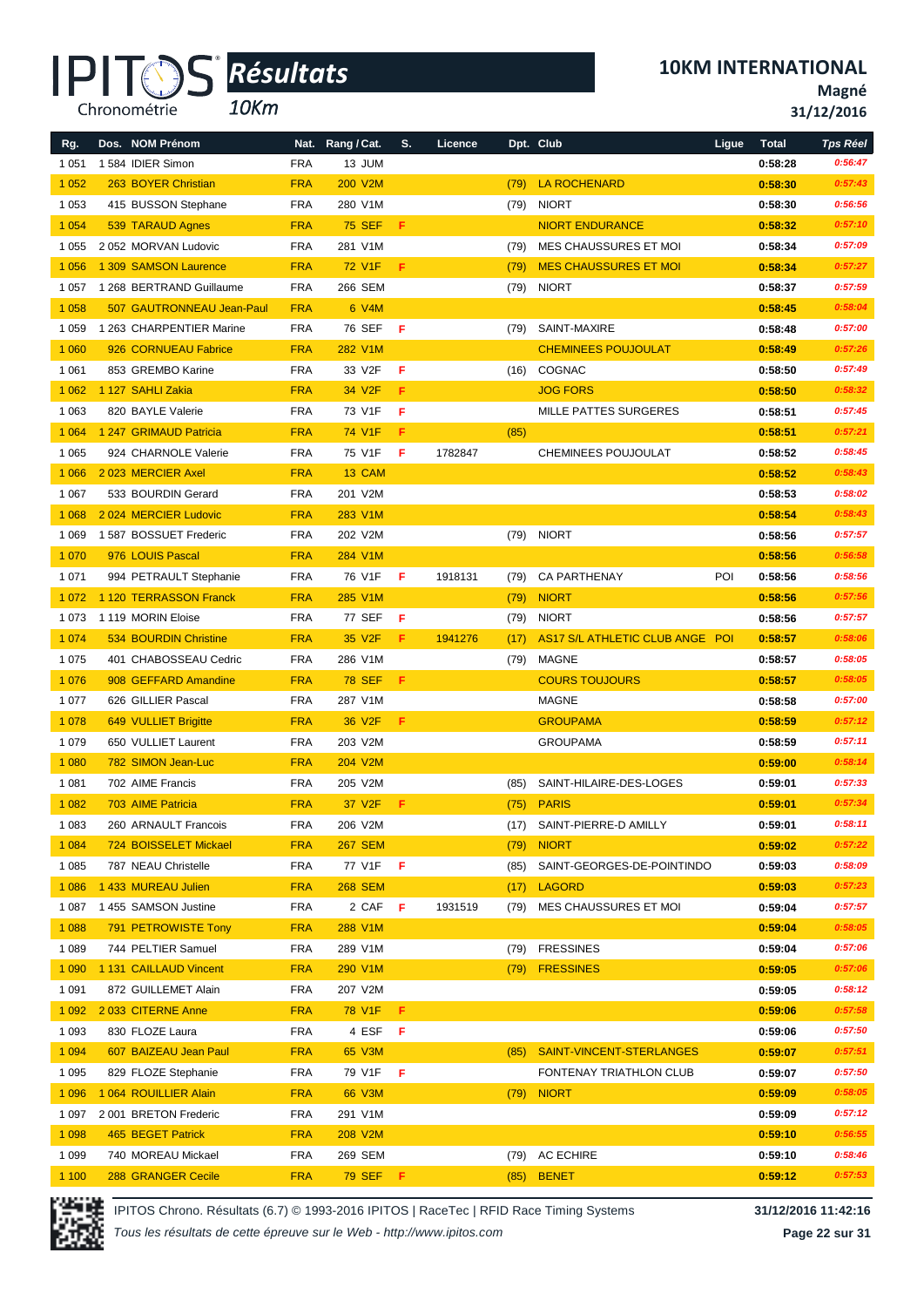

*10Km*

**10KM INTERNATIONAL**

**Magné**

|  |  | 31/12/2016 |
|--|--|------------|
|--|--|------------|

| Rg.     | Dos. NOM Prénom                   |                          | Nat. Rang / Cat.   | S.  | Licence |      | Dpt. Club                       | Ligue | <b>Total</b> | <b>Tps Réel</b> |
|---------|-----------------------------------|--------------------------|--------------------|-----|---------|------|---------------------------------|-------|--------------|-----------------|
| 1 1 0 1 | 1091 LIBOT Solene                 | <b>FRA</b>               | 80 SEF             | F   |         | (85) | LIEZ                            |       | 0:59:13      | 0:57:54         |
| 1 1 0 2 | 1088 KAMMER Carine                | <b>FRA</b>               | 81 SEF             | F   |         | (85) | <b>BENET</b>                    |       | 0:59:13      | 0:57:54         |
| 1 1 0 3 | 1 254 PRADIER Joel                | <b>FRA</b>               | 292 V1M            |     |         | (79) | SAINT-GELAIS                    |       | 0:59:15      | 0:57:34         |
| 1 1 0 4 | 1 255 PRADIER GAILLARD Carole     | <b>FRA</b>               | 80 V1F             | F.  |         | (79) | <b>SAINT-GELAIS</b>             |       | 0:59:15      | 0:57:32         |
| 1 1 0 5 | 1 253 LAPOUGE Sahra               | <b>FRA</b>               | 81 V1F             | F   |         | (79) | SAINT-GELAIS                    |       | 0:59:15      | 0:57:33         |
| 1 1 0 6 | 214 MORIN Sonia                   | <b>FRA</b>               | <b>82 SEF</b>      | F.  |         |      | <b>JOG FORS</b>                 |       | 0:59:15      | 0:57:45         |
| 1 107   | 1 219 PAILLAUD Philippe           | <b>FRA</b>               | 67 V3M             |     |         | (79) | <b>GERMOND-ROUVRE</b>           |       | 0:59:16      | 0:58:26         |
| 1 1 0 8 | 1429 LEFEBVRE Sandra              | <b>FRA</b>               | 82 V1F             | F.  |         | (17) | <b>COURIR EN PAYS MARANDAIS</b> |       | 0:59:17      | 0:58:05         |
| 1 1 0 9 | 199 RAMAYE Katty                  | <b>FRA</b>               | 83 V1F             | -F  |         | (86) | <b>VIVONNE LOISIRS</b>          |       | 0:59:17      | 0:57:45         |
| 1 1 1 0 | 713 ROUX Eric                     | <b>FRA</b>               | 293 V1M            |     |         | (85) | <b>COURIR EN PAYS MARANDAIS</b> |       | 0:59:17      | 0:58:04         |
| 1 1 1 1 | 910 MARC Sophia                   | <b>FRA</b>               | 84 V1F             | F   |         |      |                                 |       | 0:59:17      | 0:57:31         |
| 1 1 1 2 | 989 JAFFRY Aurelien               | <b>FRA</b>               | <b>270 SEM</b>     |     |         |      |                                 |       | 0:59:17      | 0:57:31         |
| 1 1 1 3 | 1 310 PERLADE Alexis              | <b>FRA</b>               | 271 SEM            |     |         |      | (79) EPANNES                    |       | 0:59:18      | 0:57:20         |
| 1 1 1 4 | 659 BECARD DUCROS Nathalie        | <b>FRA</b>               | 38 V <sub>2F</sub> | F.  |         |      |                                 |       | 0:59:18      | 0:58:27         |
| 1 1 1 5 | 1 148 FAVRIOU Charline            | <b>FRA</b>               | 83 SEF             | F   |         |      |                                 |       | 0:59:19      | 0:58:33         |
| 1 1 1 6 | 244 MEBREK Eric                   | <b>FRA</b>               | 209 V2M            |     |         |      | <b>VO2 BESSINES</b>             |       | 0:59:21      | 0:58:34         |
| 1 1 1 7 | 267 CAMUS Nicolas                 | <b>FRA</b>               | 294 V1M            |     |         |      |                                 |       | 0:59:25      | 0:58:08         |
| 1 1 1 8 | 1 362 CHARGE Aurelie              | <b>FRA</b>               | 84 SEF             | - F |         |      | (79) MAUZE-SUR-LE-MIGNON        |       | 0:59:27      | 0:58:03         |
| 1 1 1 9 | 2003 GILBERT Aurelien             | <b>FRA</b>               | 272 SEM            |     |         |      |                                 |       | 0:59:27      | 0:57:31         |
| 1 1 2 0 | 604 MICHELET Suzette              | <b>FRA</b>               | 13 V3F             | F.  |         |      | <b>MILLE PATTES SURGERES</b>    |       | 0:59:31      | 0:59:05         |
| 1 1 2 1 | 1 225 SACRE Charlene              | <b>FRA</b>               | 3 CAF              | - F |         |      | (79) VILLIERS-EN-PLAINE         |       | 0:59:34      | 0:58:23         |
| 1 1 2 2 | 1498 DONY Claude                  | <b>FRA</b>               | 210 V2M            |     |         |      |                                 |       | 0:59:44      | 0:58:24         |
| 1 1 2 3 | 1 194 BERTHON Samuel              | <b>FRA</b>               | 273 SEM            |     |         |      | (79) FRANCOIS                   |       | 0:59:44      | 0:58:25         |
| 1 1 2 4 | 1 193 DONY Elodie                 | <b>FRA</b>               | <b>85 SEF</b>      | F.  |         | (79) | <b>FRANCOIS</b>                 |       | 0:59:45      | 0:58:25         |
| 1 1 2 5 | 333 GUSTIN BOURDIN Lucile         | <b>FRA</b>               | 85 V1F             | F   |         |      | MAAF                            |       | 0:59:45      | 0:58:35         |
| 1 1 2 6 | 1 552 MENANTEAU Elisabeth         | <b>FRA</b>               | 86 V1F             | F.  |         | (79) | <b>NIORT</b>                    |       | 0:59:45      | 0:58:34         |
| 1 1 2 7 | 323 JOLY Sandrine                 | <b>FRA</b>               | 87 V1F             | -F  |         |      | MAAF                            |       | 0:59:45      | 0:58:36         |
| 1 1 2 8 | 641 RAVARD Philippe               | <b>FRA</b>               | 211 V2M            |     |         |      | <b>GROUPAMA</b>                 |       | 0:59:47      | 0:59:01         |
| 1 1 2 9 | 1 250 PETIT Louis                 | <b>FRA</b>               | 274 SEM            |     |         | (79) | LA CRECHE                       |       | 0:59:47      | 0:58:28         |
| 1 1 3 0 | 1 308 MORIN Isabelle              | <b>FRA</b>               | 14 V3F             | F   |         | (79) | <b>JOG GATINE</b>               |       | 0:59:50      | 0:58:51         |
| 1 1 3 1 | 1 237 GUICHARD Xavier             | FRA                      | 295 V1M            |     |         |      |                                 |       | 0:59:52      | 0:59:00         |
| 1 1 3 2 | 1512 ECALLE Kevin                 | <b>FRA</b>               | <b>275 SEM</b>     |     |         |      | <b>SAINT-SYMPHORIEN</b>         |       | 0:59:53      | 0:59:29         |
|         | 1 133 1 488 LABARRE Damien        | <b>FRA</b>               | 276 SEM            |     |         |      | (79) NIORT                      |       | 0:59:54      | 0:58:57         |
|         | 1 134 1 506 GAUTREAU Jean-Charles | <b>FRA</b>               | <b>277 SEM</b>     |     |         |      | (17) LA ROCHELLE                |       | 0:59:54      | 0:58:57         |
| 1 1 3 5 | 1489 LOPES Samuel                 | <b>FRA</b>               | 278 SEM            |     |         |      | (79) NIORT                      |       | 0:59:54      | 0:58:58         |
| 1 1 3 6 | 1487 LABARRE Yannick              | <b>FRA</b>               | <b>279 SEM</b>     |     |         |      | (17) LA ROCHELLE                |       | 0:59:55      | 0:58:58         |
|         | 1 137 1 432 CHATEAU Sandrine      | <b>FRA</b>               | 88 V1F             | F   |         |      | (79) NIORT                      |       | 0:59:55      | 0:58:09         |
| 1 1 3 8 | 1 130 RENAUDET Veronique          | <b>FRA</b>               | 89 V1F             | F.  |         |      | $(79)$ NIORT                    |       | 0:59:56      | 0:58:10         |
| 1 1 3 9 | 60 ZERBIB Christine               | <b>FRA</b>               | 39 V2F             | F   |         |      | MENEUSE D ALLURE 60             |       | 0:59:56      | 0:59:26         |
| 1 1 4 0 | 1 090 PROU Guillaume              | <b>FRA</b>               | <b>280 SEM</b>     |     |         | (79) | <b>NIORT</b>                    |       | 0:59:57      | 0:58:12         |
| 1 141   | 1 323 CARDINAUD Floriane          | <b>FRA</b>               | 86 SEF <b>F</b>    |     |         |      |                                 |       | 0:59:59      | 0:58:23         |
| 1 1 4 2 | 1016 MICHAUD Camille              | <b>FRA</b>               | <b>87 SEF</b>      | F.  |         |      | (79) SAINT-GELAIS               |       | 1:00:04      | 0:59:52         |
| 1 1 4 3 | 819 FLORET Claire                 | <b>FRA</b>               | 90 V1F             | F   |         |      | LA ROCHELLE TRIATHLON           |       | 1:00:07      | 0:59:45         |
| 1 1 4 4 | 1172 HIVELIN Florence             | <b>FRA</b>               | 91 V1F             | F.  |         | (79) | <b>RUNNING CLUB ST MAIXENT</b>  |       | 1:00:10      | 0:59:19         |
| 1 1 4 5 | 1516 REY Stephane                 | <b>FRA</b>               | 296 V1M            |     |         |      | $(79)$ NIORT                    |       | 1:00:11      | 0:59:19         |
| 1 1 4 6 | 990 NAUDON Jean-Luc               |                          | 297 V1M            |     |         |      |                                 |       | 1:00:13      | 0:58:49         |
| 1 1 4 7 |                                   | <b>FRA</b><br><b>FRA</b> | 281 SEM            |     |         |      | SAINT-CHRISTOPHE-SUR-ROC        |       |              | 0:58:50         |
|         | 236 PRUD HOMME Frederic           |                          |                    |     |         | (79) |                                 |       | 1:00:13      | 0:59:22         |
| 1 1 4 8 | 1 390 YAS Olivier                 | <b>FRA</b>               | <b>282 SEM</b>     |     |         | (79) | <b>CHAURAY</b><br>(79) AIFFRES  |       | 1:00:19      | 0:58:40         |
| 1 1 4 9 | 852 LAVAUD Alexandre              | <b>FRA</b>               | 283 SEM            |     |         |      |                                 |       | 1:00:20      |                 |
| 1 1 5 0 | 1446 BODU Stephanie               | <b>FRA</b>               | 92 V1F F           |     | 1843637 | (17) | USAA S/L ATHLETIQUE CLUB AU POI |       | 1:00:20      | 0:59:13         |

IPITOS Chrono. Résultats (6.7) © 1993-2016 IPITOS | RaceTec | RFID Race Timing Systems **31/12/2016 11:42:16**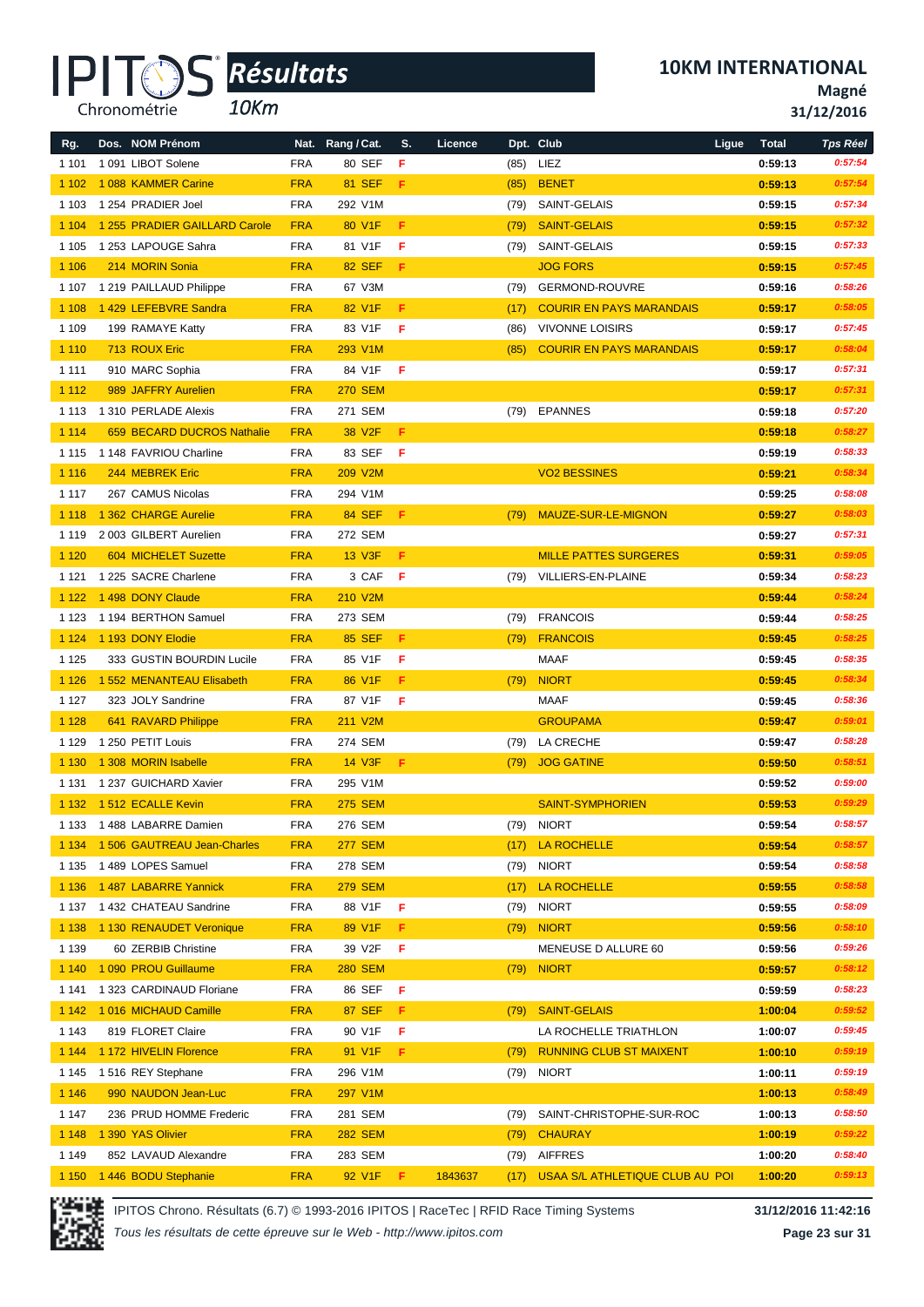*10Km*

**10KM INTERNATIONAL**

**Magné**

**31/12/2016**

| Rg.     | Dos. NOM Prénom               | Nat.       | Rang / Cat.        | S.   | Licence |      | Dpt. Club                       | Ligue | <b>Total</b> | <b>Tps Réel</b> |
|---------|-------------------------------|------------|--------------------|------|---------|------|---------------------------------|-------|--------------|-----------------|
| 1 1 5 1 | 514 MALLAY Lionel             | <b>FRA</b> | 212 V2M            |      |         |      | <b>FOOTING MOUGON</b>           |       | 1:00:20      | 0:59:44         |
| 1 1 5 2 | 1 392 ADAM Marc               | <b>FRA</b> | 213 V2M            |      |         |      |                                 |       | 1:00:21      | 1:00:06         |
| 1 1 5 3 | 864 SABIN Rachel              | <b>FRA</b> | 93 V1F             | F    |         |      |                                 |       | 1:00:21      | 1:00:06         |
| 1 1 5 4 | 219 BENARD Christel           | <b>FRA</b> | 94 V1F             | F.   |         | (79) | <b>NIORT</b>                    |       | 1:00:22      | 0:58:34         |
| 1 1 5 5 | 624 DESCHAMPS Liliane         | <b>FRA</b> | 15 V3F             | F    |         |      | <b>GYM VOLONTAIRE</b>           |       | 1:00:23      | 0:59:35         |
| 1 1 5 6 | 1 029 DESMIER Stephanie       | <b>FRA</b> | 95 V1F             | F    |         |      | <b>CASC ROUTE 79</b>            |       | 1:00:26      | 0:59:16         |
| 1 1 5 7 | 1 028 ROUFFAUD Gregory        | <b>FRA</b> | 298 V1M            |      |         |      | CASC ROUTE 79                   |       | 1:00:26      | 0:59:16         |
| 1 1 5 8 | 535 EPINOUX Francine          | <b>FRA</b> | <b>16 V3F</b>      | F.   | 1370243 | (79) | <b>SN S/L SA MELLOISE</b>       | POI   | 1:00:26      | 0:59:42         |
| 1 1 5 9 | 467 LE GUILLOU Annie          | <b>FRA</b> | 40 V2F             | F    |         |      |                                 |       | 1:00:27      | 0:59:42         |
| 1 1 6 0 | 1 000 CARRE Celia             | <b>FRA</b> | <b>88 SEF</b>      | F    | 1935721 | (79) | <b>VO2 BESSINES</b>             | POI   | 1:00:28      | 0:59:47         |
| 1 1 6 1 | 634 ROUSSEAU Eric             | <b>FRA</b> | 299 V1M            |      |         | (79) | AZAY-LE-BRULE                   |       | 1:00:31      | 0:58:40         |
| 1 1 6 2 | 711 TURPEAU Xavier            | <b>FRA</b> | <b>284 SEM</b>     |      | 1774549 | (79) | <b>AS RUN IN NIORT</b>          | POI   | 1:00:33      | 0:58:53         |
| 1 1 6 3 | 1 281 BABIN Marylise          | <b>FRA</b> | 89 SEF             | F    |         | (79) | CHAMPDENIERS-SAINT-DENIS        |       | 1:00:34      | 0:58:56         |
| 1 1 6 4 | <b>769 GAUFRETEAU Richard</b> | <b>FRA</b> | 300 V1M            |      |         |      |                                 |       | 1:00:34      | 0:59:38         |
| 1 1 6 5 | 987 APERCE Stephane           | <b>FRA</b> | 214 V2M            |      |         |      | NIORT ENDURANCE                 |       | 1:00:36      | 1:00:01         |
| 1 1 6 6 | 975 TABUTEAU Romain           | <b>FRA</b> | <b>285 SEM</b>     |      |         |      |                                 |       | 1:00:41      | 0:59:39         |
| 1 1 6 7 | 473 SARAZIN Jerome            | <b>FRA</b> | 301 V1M            |      |         |      |                                 |       | 1:00:43      | 0:59:10         |
| 1 1 6 8 | 586 GENAUZEAU Carine          | <b>FRA</b> | 96 V1F             | F.   | 1851139 | (17) | AS17 S/L ATHLETIC CLUB ANGE POI |       | 1:00:49      | 0:59:15         |
| 1 1 6 9 | 592 NICOLAS Claude            | <b>FRA</b> | 68 V3M             |      |         |      | <b>SPIRIDON MELLOIS</b>         |       | 1:00:54      | 1:00:38         |
| 1 1 7 0 | 1 218 UGUEN Joanna            | <b>FRA</b> | <b>90 SEF</b>      | F    |         | (79) | <b>CHAURAY</b>                  |       | 1:00:54      | 0:59:51         |
| 1 1 7 1 | 1 364 MARCHAL Virginie        | <b>FRA</b> | 97 V1F             | F    |         | (79) | SAINT-REMY                      |       | 1:00:55      | 1:00:28         |
| 1 1 7 2 | 1466 PERSIGANT Eliot          | <b>FRA</b> | <b>286 SEM</b>     |      |         | (17) | <b>LA ROCHELLE</b>              |       | 1:01:01      | 0:59:25         |
| 1 1 7 3 | 876 CARDINEAUD Brigitte       | <b>FRA</b> | 41 V2F             | F    |         |      | RUN ACCUEIL LA ROCHELLE         |       | 1:01:01      | 0:59:25         |
| 1 1 7 4 | 1 464 GUEUDRY Pauline         | <b>FRA</b> | 91 SEF             | F    |         |      | <b>NANTES</b>                   |       | 1:01:01      | 0:59:25         |
|         |                               |            |                    |      |         | (44) |                                 |       |              |                 |
| 1 1 7 5 | 584 PATINET Emmanuelle        | <b>FRA</b> | 42 V2F             | F    |         |      | 1000 PATTES SURGERES            |       | 1:01:05      | 1:00:40         |
| 1 1 7 6 | 603 MICHEL Genevieve          | <b>FRA</b> | 43 V <sub>2F</sub> | F    |         |      | <b>MILLE PATTES SURGERES</b>    |       | 1:01:05      | 1:00:39         |
| 1 1 7 7 | 367 AUGUSTIN Melanie          | <b>FRA</b> | 92 SEF             | F    | 1559999 |      | (79) AS RUN IN NIORT            | POI   | 1:01:06      | 1:00:25         |
| 1 1 7 8 | 1 185 BROTON Anthony          | <b>FRA</b> | <b>287 SEM</b>     |      |         |      |                                 |       | 1:01:09      | 0:59:11         |
| 1 1 7 9 | 689 ROSE Beatrice             | <b>FRA</b> | 44 V2F             | -F   |         | (17) | BERNAY-SAINT-MARTIN             |       | 1:01:10      | 1:00:39         |
| 1 1 8 0 | 2027 MICHEAU Franck           | <b>FRA</b> | 302 V1M            |      |         | (79) | <b>NIORT</b>                    |       | 1:01:14      | 0:59:09         |
| 1 1 8 1 | 1 503 OLIVIER Fabienne        | <b>FRA</b> | 93 SEF             | F.   |         |      |                                 |       | 1:01:15      | 1:00:39         |
| 1 1 8 2 | 1 008 RENAULT Olivier         | <b>FRA</b> | 215 V2M            |      |         |      | <b>MAGNE</b>                    |       | 1:01:15      | 1:00:38         |
| 1 1 8 3 | 627 BOISSELET David           | <b>FRA</b> | 303 V1M            |      |         |      | (79) AZAY-LE-BRULE              |       | 1:01:20      | 0:59:29         |
| 1 1 8 4 | 762 GOUSSEAU Jean-Francois    | <b>FRA</b> | 216 V2M            |      |         |      |                                 |       | 1:01:21      | 1:00:09         |
| 1 1 8 5 | 92 GAURY Matthieu             | FRA        | 288 SEM            |      | 1898249 | (76) | CLUB ATHLETIQUE QUEVILLAIS H-N  |       | 1:01:22      | 0:59:47         |
| 1 1 8 6 | 2015 PLISSON Virginie         | <b>FRA</b> | <b>94 SEF</b>      | - F. |         |      |                                 |       | 1:01:23      | 0:59:24         |
| 1 1 8 7 | 1 089 GUICHET Sebastien       | <b>FRA</b> | 304 V1M            |      |         |      | (17) ECHILLAIS                  |       | 1:01:27      | 1:01:11         |
| 1 1 8 8 | 859 ETIEN Nadege              | <b>FRA</b> | 98 V1F             | -F   |         |      | <b>CASC ROUTE 79</b>            |       | 1:01:28      | 0:59:56         |
| 1 1 8 9 | 1 096 AUBERT THINOT Viviane   | <b>FRA</b> | 95 SEF             | F    |         | (85) | BOUILLE-COURDAULT               |       | 1:01:28      | 1:00:09         |
| 1 1 9 0 | 858 ETIEN Stephane            | <b>FRA</b> | 305 V1M            |      |         |      | <b>CASC ROUTE 79</b>            |       | 1:01:28      | 0:59:56         |
| 1 1 9 1 | 1 149 ROTIVAL Stephanie       | <b>FRA</b> | 99 V1F             | F    |         |      | <b>JOG FORS</b>                 |       | 1:01:30      | 1:00:09         |
| 1 1 9 2 | 935 DEBORDE Sabine            | <b>FRA</b> | 100 V1F            | F    |         |      | <b>CHEMINEES POUJOULAT</b>      |       | 1:01:30      | 1:01:04         |
| 1 1 9 3 | 576 GUIGNET Lionel            | <b>FRA</b> | 69 V3M             |      | 1655278 | (17) | AS17 S/L ATHLETIC CLUB ANGE POI |       | 1:01:33      | 0:59:58         |
| 1 1 9 4 | 1 241 PAPOT Franck            | <b>FRA</b> | 306 V1M            |      |         |      |                                 |       | 1:01:41      | 1:00:38         |
| 1 1 9 5 | 2071 VAUTIER Thomas           | <b>FRA</b> | 289 SEM            |      |         |      | LA LEGRAYS CLUB                 |       | 1:01:42      | 1:00:47         |
| 1 1 9 6 | 489 GRELIER Sylvain           | <b>FRA</b> | <b>290 SEM</b>     |      |         | (79) | <b>VILLIERS-EN-PLAINE</b>       |       | 1:01:42      | 1:00:46         |
| 1 1 9 7 | 879 SIONNEAU Patrice          | <b>FRA</b> | 217 V2M            |      |         |      | PIERRE GUERIN                   |       | 1:01:45      | 1:00:32         |
| 1 1 9 8 | 479 BARDON Monique            | <b>FRA</b> | 17 V3F             | F.   |         | (17) | <b>1000 PATTES SURGERES</b>     |       | 1:01:46      | 1:01:18         |
| 1 1 9 9 | 348 MICHAUD Laura             | <b>FRA</b> | 96 SEF             | F    |         |      | MAAF                            |       | 1:01:47      | 1:00:20         |
| 1 200   | 1 068 BOUNIOT Cathy           | <b>FRA</b> | 101 V1F            | F.   |         | (79) | <b>ARDIN</b>                    |       | 1:01:48      | 1:00:29         |



IPITOS Chrono. Résultats (6.7) © 1993-2016 IPITOS | RaceTec | RFID Race Timing Systems **31/12/2016 11:42:17**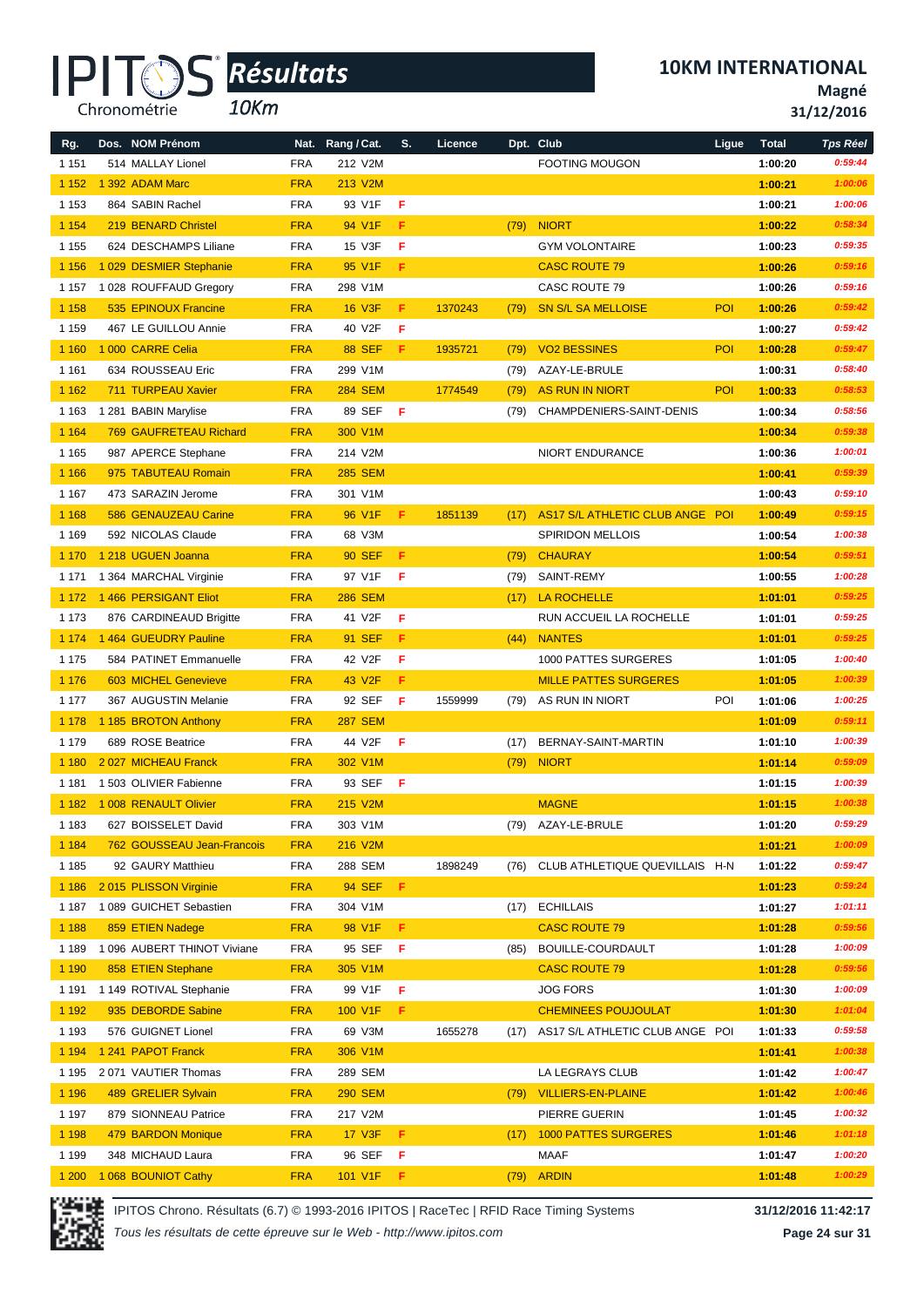*10Km*

**Magné**

| 31/12/2016 |  |  |  |
|------------|--|--|--|
|------------|--|--|--|

| Rg.     | Dos. NOM Prénom              |            | Nat. Rang / Cat. | S.  | Licence |      | Dpt. Club                  | Ligue | <b>Total</b> | <b>Tps Réel</b> |
|---------|------------------------------|------------|------------------|-----|---------|------|----------------------------|-------|--------------|-----------------|
| 1 2 0 1 | 956 ZIEGLER Cecile           | <b>FRA</b> | 102 V1F          | F   |         | (79) | SAINT-REMY                 |       | 1:01:53      | 1:00:35         |
| 1 2 0 2 | <b>536 GAUTHIER Eric</b>     | <b>FRA</b> | 218 V2M          |     |         |      |                            |       | 1:01:53      | 1:01:17         |
| 1 2 0 3 | 574 JARDET Lea               | <b>FRA</b> | 4 CAF            | - F |         |      |                            |       | 1:01:54      | 1:01:07         |
| 1 2 0 4 | 575 JARDET Fabrice           | <b>FRA</b> | 307 V1M          |     |         |      |                            |       | 1:01:54      | 1:01:07         |
| 1 2 0 5 | 725 MERIAU Gerard            | <b>FRA</b> | 70 V3M           |     |         | (85) | <b>COURS TOUJOURS 85</b>   |       | 1:01:56      | 1:00:50         |
| 1 2 0 6 | 1 108 BOINOT BERNARD Celine  | <b>FRA</b> | 103 V1F          | F.  |         |      |                            |       | 1:02:00      | 1:00:12         |
| 1 207   | 1414 QUINAULT Sebastien      | <b>FRA</b> | 291 SEM          |     |         |      | (79) AMCF                  |       | 1:02:02      | 1:00:25         |
| 1 2 0 8 | 157 BOBIN Melisa             | <b>FRA</b> | 104 V1F          | F   |         | (85) | <b>BENET</b>               |       | 1:02:04      | 1:01:40         |
| 1 2 0 9 | 526 LE MOAL Bruno            | <b>FRA</b> | 219 V2M          |     |         | (79) | AS MACIF MUTAVIE           |       | 1:02:05      | 1:01:41         |
| 1 2 1 0 | 1 320 JOYET Benjamin         | <b>FRA</b> | <b>292 SEM</b>   |     |         |      |                            |       | 1:02:09      | 1:00:33         |
| 1 2 1 1 | 197 LOOSEN Magalie           | <b>FRA</b> | 97 SEF           | F   |         | (17) | APJJS                      |       | 1:02:12      | 1:00:28         |
| 1 2 1 2 | 932 DA COSTA Beatrice        | <b>FRA</b> | 105 V1F          | F   |         | (34) | <b>APJJS</b>               |       | 1:02:12      | 1:00:25         |
| 1 2 1 3 | 1 244 GUEHL Stephanie        | <b>FRA</b> | 106 V1F          | F   | 1759871 | (79) | AS RUN IN NIORT            | POI   | 1:02:17      | 1:01:00         |
| 1 2 1 4 | 538 RIMBEAU Jean-Marc        | <b>FRA</b> | 220 V2M          |     |         |      | <b>L EGRAY S CLUB</b>      |       | 1:02:21      | 1:01:19         |
| 1 2 1 5 | 1 329 POUPEAU Berengere      | <b>FRA</b> | 98 SEF           | F   |         | (85) | <b>DOIX</b>                |       | 1:02:21      | 1:01:34         |
| 1 2 1 6 | 719 CORNU Jerome             | <b>FRA</b> | <b>294 SEM</b>   |     |         | (79) | <b>MAGNE</b>               |       | 1:02:22      | 1:01:11         |
| 1 2 1 7 | 273 MORIN Jerome             | <b>FRA</b> | 293 SEM          |     |         | (85) | <b>BENET</b>               |       | 1:02:22      | 1:01:10         |
| 1 2 1 8 | 261 REGEREAU Fabrice         | <b>FRA</b> | 308 V1M          |     |         | (79) | <b>MAGNE</b>               |       | 1:02:22      | 1:01:11         |
| 1 2 1 9 | 868 BRENET Karine            | <b>FRA</b> | 99 SEF           | F   |         |      |                            |       | 1:02:26      | 1:00:41         |
| 1 2 2 0 | 666 GIRARD Christophe        | <b>FRA</b> | 221 V2M          |     |         |      |                            |       | 1:02:26      | 1:01:51         |
| 1 2 2 1 | 1 069 AIRAULT Sophie         | <b>FRA</b> | 107 V1F          | F   |         | (79) | LA CRECHE                  |       | 1:02:27      | 1:01:52         |
| 1 2 2 2 | 651 BLANCHE Magali           | <b>FRA</b> | 108 V1F          | F.  | 1915783 | (79) | AS RUN IN NIORT            | POI   | 1:02:27      | 1:01:53         |
| 1 2 2 3 | 1 070 AIRAULT Jerome         | <b>FRA</b> | 309 V1M          |     |         |      | (79) LA CRECHE             |       | 1:02:28      | 1:01:52         |
| 1 2 2 4 | 920 BREFEL Emilie            | <b>FRA</b> | <b>100 SEF</b>   | F   |         |      | <b>CHEMINEES POUJOULAT</b> |       | 1:02:35      | 1:01:12         |
| 1 2 2 5 | 950 REDIER Stephane          | <b>FRA</b> | 310 V1M          |     |         |      | <b>CHEMINEES POUJOULAT</b> |       | 1:02:35      | 1:01:12         |
| 1 2 2 6 | 1 374 BOCHE Delphine         | <b>FRA</b> | <b>101 SEF</b>   | F   |         |      | <b>LES FESTIFS</b>         |       | 1:02:36      | 1:02:15         |
| 1 2 2 7 | 36 PATARIN David             | <b>FRA</b> | 311 V1M          |     |         | (79) | ADOPTONRUNNER COM          |       | 1:02:36      | 1:02:16         |
| 1 2 2 8 | 1478 GENTREAU Carole         | <b>FRA</b> | 109 V1F          | F   |         | (17) | <b>COURCON</b>             |       | 1:02:42      | 1:01:35         |
| 1 2 2 9 | 839 PEREIRA Henri            | <b>FRA</b> | 1 V5M            |     |         |      |                            |       | 1:02:46      | 1:01:53         |
| 1 2 3 0 | 888 LAUROY Johnny            | <b>FRA</b> | <b>222 V2M</b>   |     |         | (79) | <b>COULON</b>              |       | 1:02:47      | 1:01:47         |
| 1 2 3 1 | 1 272 AUZANNEAU Carole       | <b>FRA</b> | 110 V1F          | F   |         |      | <b>JOG FORS</b>            |       | 1:02:51      | 1:01:07         |
| 1 2 3 2 | 1 271 AUZANNEAU Fabrice      | <b>FRA</b> | 223 V2M          |     |         |      | <b>JOG FORS</b>            |       | 1:02:51      | 1:01:08         |
| 1 2 3 3 | 471 LAMBERT Bruno            | FRA        | 224 V2M          |     |         |      |                            |       | 1:02:56      | 1:01:25         |
| 1 2 3 4 | <b>468 PRIMAULT Philippe</b> | <b>FRA</b> | 225 V2M          |     |         |      |                            |       | 1:02:58      | 1:01:19         |
| 1 2 3 5 | 232 FRAPPIER Nadia           | <b>FRA</b> | 111 V1F          | -F  |         | (79) | <b>NIORT</b>               |       | 1:02:58      | 1:01:20         |
| 1 2 3 6 | 1 475 MAGNERON Alain         | <b>FRA</b> | 71 V3M           |     |         | (79) | <b>ENSIGNE</b>             |       | 1:02:58      | 1:02:06         |
| 1 2 3 7 | 1 463 PAJOT Josephine        | <b>FRA</b> | 102 SEF          | F   |         | (85) | SAINT-MARTIN-DE-FRAIGNEAU  |       | 1:03:00      | 1:01:19         |
| 1 2 3 8 | 930 QUERRIOUX Melanie        | <b>FRA</b> | 112 V1F          | F.  |         | (86) | <b>CURZAY-SUR-VONNE</b>    |       | 1:03:07      | 1:01:13         |
| 1 2 3 9 | 151 BOULARD Bruno            | <b>FRA</b> | 226 V2M          |     |         | (86) | SAINT-JULIEN-L ARS         |       | 1:03:07      | 1:01:13         |
| 1 2 4 0 | 705 TASSIER Melanie          | <b>FRA</b> | 103 SEF          | -F. |         | (86) | <b>SAULGE</b>              |       | 1:03:07      | 1:01:13         |
| 1 2 4 1 | 266 PUISSESSEAU Laurent      | <b>FRA</b> | 312 V1M          |     |         | (79) | COULONGES-SUR-L AUTIZE     |       | 1:03:29      | 1:01:55         |
| 1 2 4 2 | 363 LAVENOT Mathias          | <b>FRA</b> | 313 V1M          |     |         |      |                            |       | 1:03:29      | 1:01:57         |
| 1 2 4 3 | 325 POUPET Nicolas           | <b>FRA</b> | 314 V1M          |     |         |      | MAAF                       |       | 1:03:29      | 1:01:56         |
| 1 2 4 4 | 420 POUVREAU Cyrille         | <b>FRA</b> | 315 V1M          |     |         | (79) | <b>COULON</b>              |       | 1:03:29      | 1:01:57         |
| 1 2 4 5 | 326 POUPET Laetitia          | <b>FRA</b> | 113 V1F          | F   |         |      | MAAF                       |       | 1:03:29      | 1:01:55         |
| 1 2 4 6 | 619 ROBIN Danielle           | <b>FRA</b> | 114 V1F          | F.  |         | (79) | <b>SAINTE-NEOMAYE</b>      |       | 1:03:30      | 1:03:08         |
| 1 247   | 1 173 GONTIER Raphaele       | <b>FRA</b> | 115 V1F          | F   |         | (79) | VILLIERS-EN-PLAINE         |       | 1:03:31      | 1:01:49         |
| 1 2 4 8 | 1 082 SACRE Sabine           | <b>FRA</b> | 116 V1F          | F.  |         | (79) | <b>VILLIERS-EN-PLAINE</b>  |       | 1:03:32      | 1:01:50         |
| 1 2 4 9 | 672 LAVOCAT Florence         | <b>FRA</b> | 45 V2F           | F   |         | (79) | CHERVEUX                   |       | 1:03:35      | 1:02:10         |
| 1 2 5 0 | 673 TERRASSON Eric           | <b>FRA</b> | 227 V2M          |     |         |      | (79) CHERVEUX              |       | 1:03:36      | 1:02:10         |



IPITOS Chrono. Résultats (6.7) © 1993-2016 IPITOS | RaceTec | RFID Race Timing Systems **31/12/2016 11:42:17**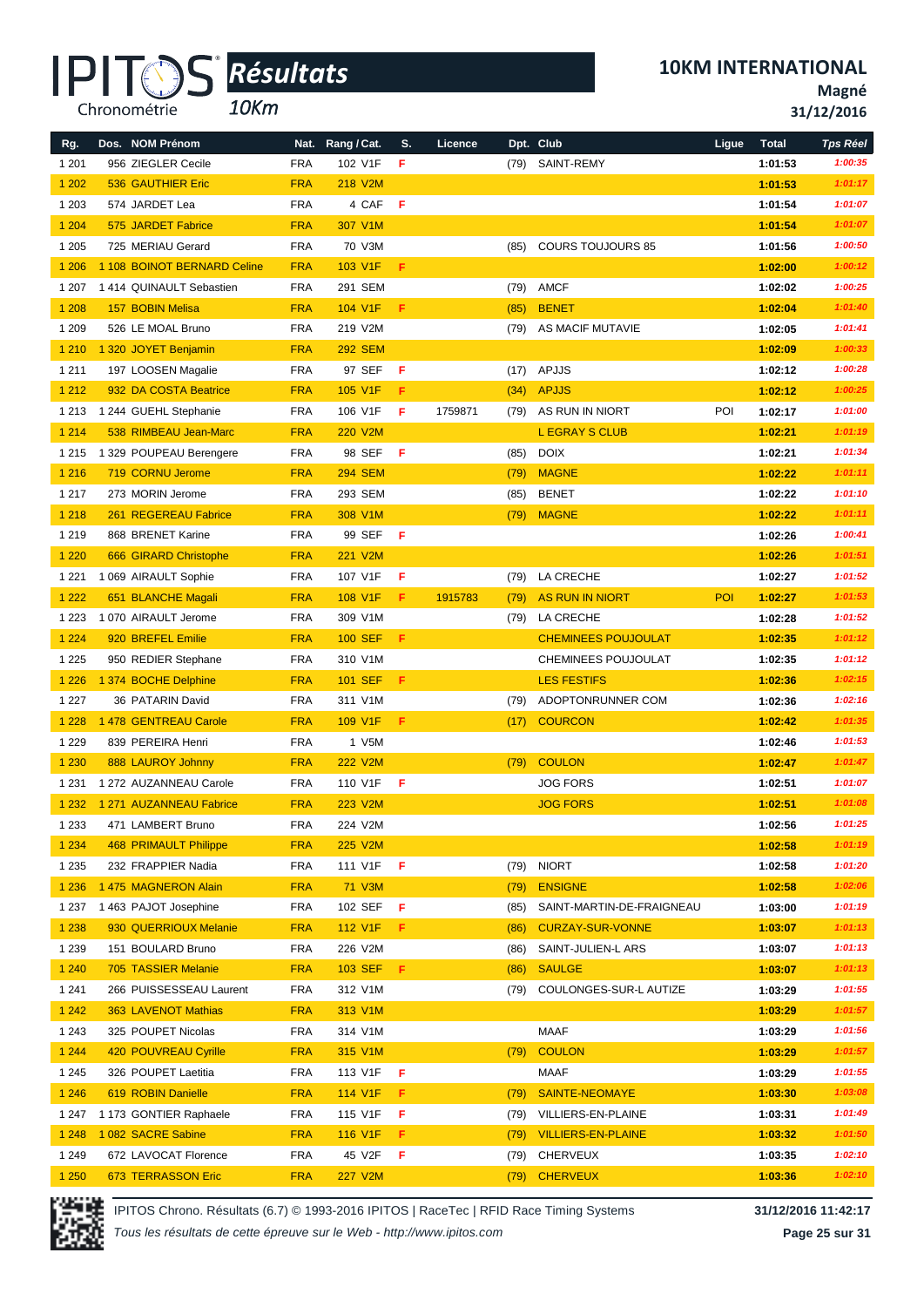*10Km*

**Magné**

**31/12/2016**

| Rg.     | Dos. NOM Prénom                    |            | Nat. Rang / Cat. | S. | Licence |      | Dpt. Club                        | Ligue      | <b>Total</b> | <b>Tps Réel</b> |
|---------|------------------------------------|------------|------------------|----|---------|------|----------------------------------|------------|--------------|-----------------|
| 1 2 5 1 | 1 332 LEMAISTRE Michel             | <b>FRA</b> | 316 V1M          |    |         | (79) | <b>AIFFRES</b>                   |            | 1:03:38      | 1:01:50         |
| 1 2 5 2 | 1 163 DENEPOUX-BATARD Christop FRA |            | 317 V1M          |    |         | (79) | <b>AIFFRES</b>                   |            | 1:03:38      | 1:01:50         |
| 1 2 5 3 | 1 175 BUNA Thierry                 | <b>FRA</b> | 228 V2M          |    |         |      |                                  |            | 1:03:39      | 1:02:38         |
| 1 2 5 4 | 1 567 BOUSSAU Corinne              | <b>FRA</b> | 117 V1F          | F  |         | (85) | <b>MERVENT</b>                   |            | 1:03:44      | 1:02:50         |
| 1 2 5 5 | 287 BACHELIER Bruno                | <b>FRA</b> | 229 V2M          |    |         | (79) | <b>NIORT</b>                     |            | 1:03:49      | 1:03:49         |
| 1 2 5 6 | 1 494 GARNIER Vanessa              | <b>FRA</b> | 118 V1F          | F  |         | (44) | <b>VERTOU</b>                    |            | 1:03:49      | 1:02:34         |
| 1 2 5 7 | 717 ETOURNEAU Maelle               | <b>FRA</b> | 104 SEF          | F  |         | (76) | LE HAVRE                         |            | 1:03:49      | 1:02:35         |
| 1 2 5 8 | <b>450 GAIGNE Camille</b>          | <b>FRA</b> | <b>105 SEF</b>   | F  |         | (79) | <b>NIORT ENDURANCE</b>           |            | 1:03:50      | 1:03:17         |
| 1 2 5 9 | 449 GAIGNE Nathalie                | <b>FRA</b> | 46 V2F           | F  |         | (79) | <b>NIORT ENDURANCE</b>           |            | 1:03:50      | 1:03:17         |
| 1 2 6 0 | 563 JACQUEMART Chantal             | <b>FRA</b> | <b>18 V3F</b>    | F. |         | (79) | <b>NIORT ENDURANCE</b>           |            | 1:03:50      | 1:03:17         |
| 1 2 6 1 | 227 JAUNET POIRIER Maryvonne       | <b>FRA</b> | 19 V3F           | F  |         |      |                                  |            | 1:03:52      | 1:02:58         |
| 1 2 6 2 | 1 525 GARREAU Nicolas              | <b>FRA</b> | <b>295 SEM</b>   |    |         | (85) | <b>MAILLEZAIS</b>                |            | 1:03:56      | 1:02:30         |
| 1 2 6 3 | 1 328 POUPEAU Nicolas              | <b>FRA</b> | 318 V1M          |    |         | (85) | <b>DOIX</b>                      |            | 1:03:57      | 1:03:12         |
| 1 2 6 4 | 1 044 SARRAZIN Louisette           | <b>FRA</b> | 20 V3F           | F. | 701355  | (17) | AS17 S/L ATHLETIC CLUB DE ST POI |            | 1:04:03      | 1:03:21         |
| 1 2 6 5 | 1 486 IMENEZ Dominique             | <b>FRA</b> | 72 V3M           |    |         | (79) | SAINT-SYMPHORIEN                 |            | 1:04:08      | 1:03:18         |
| 1 2 6 6 | <b>310 ANDRY VERGNOL Joelle</b>    | <b>FRA</b> | 21 V3F           | F  |         |      |                                  |            | 1:04:12      | 1:02:19         |
| 1 2 6 7 | 309 MALAGA Brigitte                | <b>FRA</b> | 47 V2F           | F  |         |      |                                  |            | 1:04:12      | 1:02:20         |
| 1 2 6 8 | 311 DEYSSE Annie                   | <b>FRA</b> | 48 V2F           | F. |         |      |                                  |            | 1:04:13      | 1:02:21         |
| 1 2 6 9 | 414 BUSSON Catherine               | <b>FRA</b> | 119 V1F          | F  |         | (79) | <b>NIORT</b>                     |            | 1:04:16      | 1:02:44         |
| 1 2 7 0 | 831 BOYER Marina                   | <b>FRA</b> | <b>106 SEF</b>   | F  |         | (79) | PARTHENAY                        |            | 1:04:17      | 1:02:12         |
| 1 2 7 1 | 1 086 JOUBERT Arnaud               | <b>FRA</b> | 296 SEM          |    |         | (79) | PARTHENAY                        |            | 1:04:17      | 1:04:13         |
| 1 2 7 2 | 422 BUFFET Catherine               | <b>FRA</b> | 22 V3F           | F. |         | (85) | <b>AMCF</b>                      |            | 1:04:24      | 1:03:35         |
| 1 2 7 3 | 417 ROBERGEAU Aurelie              | <b>FRA</b> | 107 SEF          | -F |         | (85) | SAINT-HILAIRE-DES-LOGES          |            | 1:04:24      | 1:02:53         |
| 1 2 7 4 | <b>419 RAFIN Guillaume</b>         | <b>FRA</b> | <b>297 SEM</b>   |    |         | (85) | SAINT-HILAIRE-DES-LOGES          |            | 1:04:24      | 1:02:53         |
| 1 2 7 5 | 1 003 LABORDERIE Coralie           | <b>FRA</b> | 120 V1F          | F  |         |      | MAGNE                            |            | 1:04:27      | 1:03:50         |
| 1 2 7 6 | 2028 LEBON Thierry                 | <b>FRA</b> | 319 V1M          |    | 1806883 | (41) | <b>S/L AS MAROLLES</b>           | <b>CEN</b> | 1:04:28      | 1:03:05         |
| 1 2 7 7 | 517 GUERET Christine               | <b>FRA</b> | 49 V2F           | F  |         |      | <b>COURIR ATOUT COEUR</b>        |            | 1:04:28      | 1:04:06         |
| 1 2 7 8 | 1 430 GILBERT Romain               | <b>FRA</b> | <b>298 SEM</b>   |    |         | (79) | <b>SAINTE-BLANDINE</b>           |            | 1:04:28      | 1:02:42         |
| 1 2 7 9 | 1 276 HUBERT Marion                | <b>FRA</b> | 108 SEF          | F  |         | (86) | <b>ROUILLE</b>                   |            | 1:04:28      | 1:02:42         |
| 1 2 8 0 | 1 275 HUBERT Faustine              | <b>FRA</b> | <b>109 SEF</b>   | F  |         | (86) | <b>ROUILLE</b>                   |            | 1:04:28      | 1:02:43         |
| 1 2 8 1 | 542 BRICOU Sylvie                  | <b>FRA</b> | 50 V2F           | F  |         |      | <b>MAGNE</b>                     |            | 1:04:35      | 1:03:01         |
| 1 2 8 2 | 2068 LAPIERRE Michele              | <b>FRA</b> | 51 V2F           | F. |         |      |                                  |            | 1:04:35      | 1:03:01         |
| 1 2 8 3 | 848 DEGORCE Gary                   | <b>FRA</b> | 299 SEM          |    |         |      | (79) EXIREUIL                    |            | 1:04:42      | 1:03:29         |
| 1 2 8 4 | 1520 BOINOT Sylvain                | <b>FRA</b> | 230 V2M          |    |         |      | (79) LES 12-14 NIORT             |            | 1:04:44      | 1:03:08         |
| 1 2 8 5 | 1 595 MILLERAND Anthony            | <b>FRA</b> | 231 V2M          |    |         |      |                                  |            | 1:04:51      | 1:03:46         |
| 1 2 8 6 | 646 GIRAUD Marina                  | <b>FRA</b> | <b>110 SEF</b>   | F. |         | (85) | <b>CHEFFOIS</b>                  |            | 1:04:55      | 1:03:00         |
| 1 2 8 7 | 679 MASSIOT Marina                 | <b>FRA</b> | 111 SEF <b>F</b> |    |         | (85) | PEAULT                           |            | 1:04:56      | 1:03:00         |
| 1 2 8 8 | 898 PICARD Madeleine               | <b>FRA</b> | 52 V2F           | F. |         |      | <b>CAP ALOUETTES</b>             |            | 1:05:00      | 1:05:00         |
| 1 2 8 9 | 1 434 CHARTAUD Thierry             | <b>FRA</b> | 232 V2M          |    |         | (85) | SAINT-HILAIRE-DE-LOULAY          |            | 1:05:00      | 1:03:08         |
| 1 2 9 0 | 728 POVEDA Didier                  | <b>FRA</b> | 233 V2M          |    |         | (77) | <b>THORIGNY-SUR-MARNE</b>        |            | 1:05:00      | 1:03:08         |
| 1 2 9 1 | 712 GONNORD Gilles                 | <b>FRA</b> | 73 V3M           |    |         |      |                                  |            | 1:05:19      | 1:04:41         |
| 1 2 9 2 | 1 222 VRIGNAULT Elsa               | <b>FRA</b> | <b>112 SEF</b>   | F. | 1851362 | (79) | <b>AS RUN IN NIORT</b>           | POI        | 1:05:20      | 1:03:40         |
| 1 2 9 3 | 2 022 BERTRAND Emilienne           | <b>FRA</b> | 113 SEF          | F  | 1762156 | (79) | AS RUN IN NIORT                  | POI        | 1:05:21      | 1:03:51         |
| 1 2 9 4 | 180 CHIRON Jean-Pierre             | <b>FRA</b> | 234 V2M          |    |         |      |                                  |            | 1:05:26      | 1:04:23         |
| 1 2 9 5 | 181 VERGIER Frederique             | <b>FRA</b> | 53 V2F           | F  |         |      |                                  |            | 1:05:26      | 1:04:24         |
| 1 2 9 6 | 166 MOIDRON Myriam                 | <b>FRA</b> | 23 V3F           | F. |         | (17) | <b>ACPEM</b>                     |            | 1:05:28      | 1:05:01         |
| 1 2 9 7 | 125 AIN Michael                    | <b>FRA</b> | 300 SEM          |    |         | (85) | NIEUL-SUR-L AUTISE               |            | 1:05:32      | 1:04:07         |
| 1 2 9 8 | 1 522 OLIVIER Caroline             | <b>FRA</b> | <b>114 SEF</b>   | F  |         | (85) | <b>NIEUL-SUR-L AUTISE</b>        |            | 1:05:33      | 1:04:08         |
| 1 2 9 9 | 1 307 MORIN Jacques                | <b>FRA</b> | 7 V4M            |    |         | (79) | <b>JOG GATINE</b>                |            | 1:05:35      | 1:04:21         |
| 1 300   | 249 CHOLLET Alain                  | <b>FRA</b> | 235 V2M          |    |         |      |                                  |            | 1:05:37      | 1:04:44         |



IPITOS Chrono. Résultats (6.7) © 1993-2016 IPITOS | RaceTec | RFID Race Timing Systems **31/12/2016 11:42:17**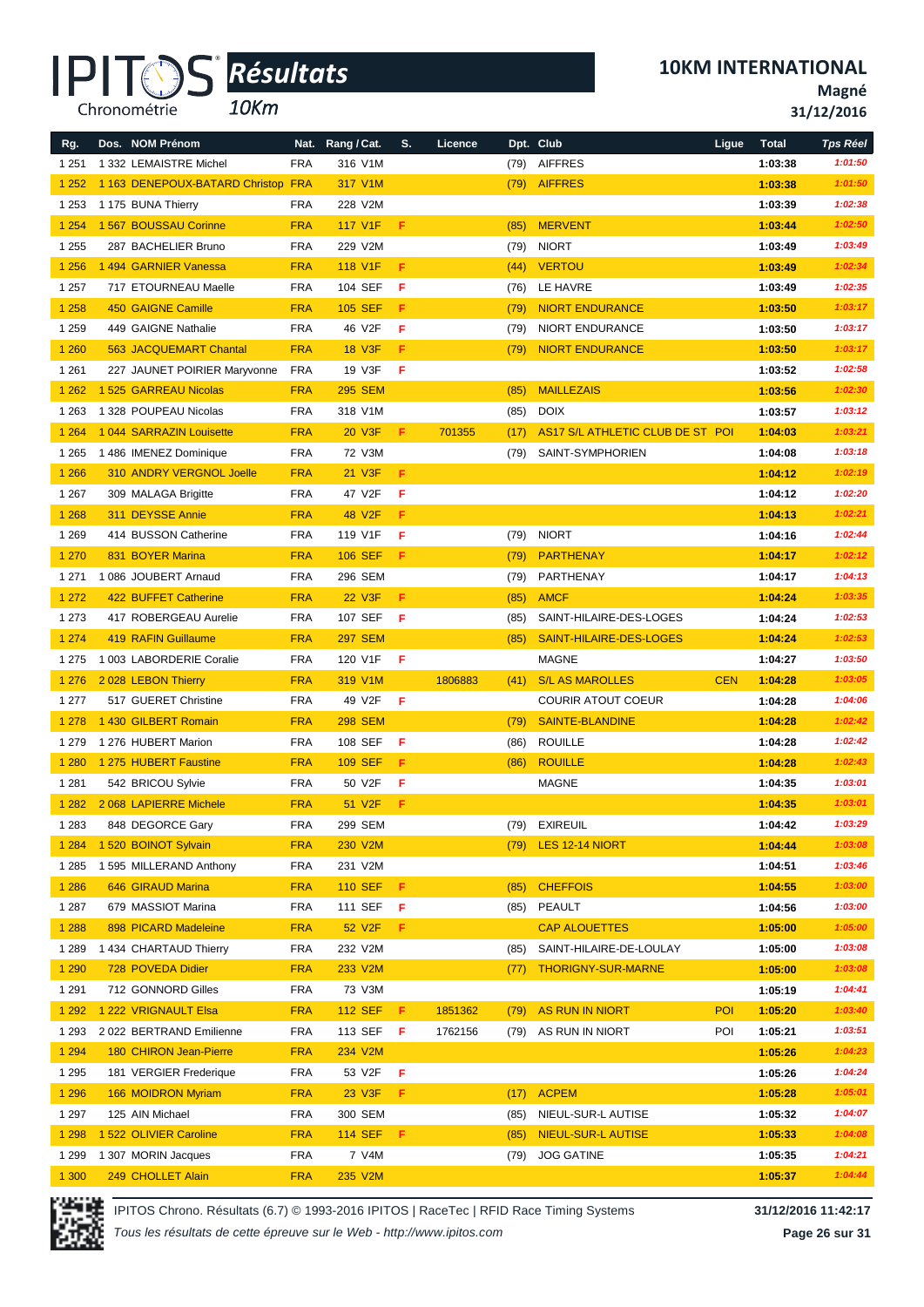*10Km*

**10KM INTERNATIONAL**

**Magné**

|  |  | 31/12/2016 |  |
|--|--|------------|--|
|--|--|------------|--|

| Rg.     | Dos. NOM Prénom                |            | Nat. Rang / Cat. | S. | Licence |      | Dpt. Club                            | Ligue | <b>Total</b> | <b>Tps Réel</b> |
|---------|--------------------------------|------------|------------------|----|---------|------|--------------------------------------|-------|--------------|-----------------|
| 1 3 0 1 | 248 LASCOUX Sandrine           | <b>FRA</b> | 115 SEF          | F  |         |      | <b>RCTAT</b>                         |       | 1:05:37      | 1:04:45         |
| 1 3 0 2 | 1 579 BIRAUD Patrice           | <b>FRA</b> | 236 V2M          |    |         | (85) | VOUVANT                              |       | 1:05:38      | 1:03:41         |
| 1 3 0 3 | 1544 BIRAUD Florence           | <b>FRA</b> | 121 V1F          | F  |         |      | (79) SAINT-MAXIRE                    |       | 1:05:39      | 1:03:41         |
| 1 3 0 4 | 755 HENNEBELLE Christophe      | <b>FRA</b> | 320 V1M          |    |         |      | <b>CLUB LA VEILLANTE VERTOU</b>      |       | 1:05:40      | 1:04:33         |
| 1 3 0 5 | 1 468 GRUFFY Max               | <b>FRA</b> | 322 V1M          |    |         |      | (79) NIORT                           |       | 1:05:40      | 1:04:32         |
| 1 3 0 6 | 754 GAUTHIER Jean-Jacques      | <b>FRA</b> | 321 V1M          |    |         |      | <b>STADE NIORTAIS TRIATHLON</b>      |       | 1:05:40      | 1:04:32         |
| 1 3 0 7 | 336 GARAULT Emmanuelle         | <b>FRA</b> | 122 V1F          | F  |         |      | MAAF                                 |       | 1:05:41      | 1:04:14         |
| 1 3 0 8 | 559 POUZET Jerome              | <b>FRA</b> | 323 V1M          |    |         | (79) | <b>NIORT</b>                         |       | 1:05:41      | 1:04:12         |
| 1 3 0 9 | 335 GARAULT Olivier            | <b>FRA</b> | 324 V1M          |    |         |      | MAAF                                 |       | 1:05:41      | 1:04:12         |
| 1 3 1 0 | <b>752 GAUTHIER Delphine</b>   | <b>FRA</b> | <b>116 SEF</b>   | F. |         |      | <b>STADE NIORTAIS TRIATHLON</b>      |       | 1:05:42      | 1:04:32         |
| 1 3 1 1 | 183 FRANCOIS Christian         | <b>FRA</b> | 8 V4M            |    | 439476  | (17) | AS17 S/L ATHLETIC CLUB DE ST POI     |       | 1:05:46      | 1:05:38         |
| 1 3 1 2 | 1 146 COCHAUD Marie-Emmanuelle | <b>FRA</b> | <b>117 SEF</b>   | F  |         |      |                                      |       | 1:05:46      | 1:05:01         |
| 1 3 1 3 | 774 JABOUILLE Emmanuelle       | <b>FRA</b> | 54 V2F           | F  |         |      |                                      |       | 1:05:46      | 1:05:01         |
| 1 3 1 4 | 1511 GIRAULT Severine          | <b>FRA</b> | 123 V1F          | F. |         | (79) | PARTHENAY                            |       | 1:05:50      | 1:03:46         |
| 1 3 1 5 | 1 508 PATARIN Delphine         | <b>FRA</b> | 118 SEF          | F  |         | (79) | PARTHENAY                            |       | 1:05:50      | 1:03:45         |
| 1 3 1 6 | 707 DEMEURANT Yann             | <b>FRA</b> | 237 V2M          |    |         | (79) | <b>NIORT</b>                         |       | 1:05:52      | 1:04:26         |
| 1 3 1 7 | 432 CHESSE Malika              | <b>FRA</b> | 124 V1F          | F  |         | (79) | FRONTENAY-ROHAN-ROHAN                |       | 1:05:53      | 1:05:11         |
| 1 3 1 8 | 1 343 VIGNON Claire            | <b>FRA</b> | 125 V1F          | F. |         | (17) | <b>MARSAIS</b>                       |       | 1:05:53      | 1:05:10         |
| 1 3 1 9 | 1 020 RICHARD Nicolas          | <b>FRA</b> | 301 SEM          |    |         |      |                                      |       | 1:05:53      | 1:04:19         |
| 1 3 2 0 | 462 BOURDON David              | <b>FRA</b> | <b>302 SEM</b>   |    |         |      | <b>RUNNING STE SOULLE</b>            |       | 1:05:54      | 1:04:19         |
| 1 3 2 1 | 1 582 CHOUGAR Fazia            | <b>FRA</b> | 24 V3F           | F  | 1173812 | (79) | AS RUN IN NIORT                      | POI   | 1:05:56      | 1:04:37         |
| 1 3 2 2 | 1578 BIRAUD Laurence           | <b>FRA</b> | 55 V2F           | F. |         | (79) | <b>MISSE</b>                         |       | 1:06:01      | 1:04:03         |
| 1 3 2 3 | 2026 RAPHEL Christophe         | <b>FRA</b> | 325 V1M          |    |         | (45) | ORLEANS                              |       | 1:06:02      | 1:04:45         |
| 1 3 2 4 | 2 037 GUERANDEL Herve          | <b>FRA</b> | 238 V2M          |    |         | (79) | <b>NIORT</b>                         |       | 1:06:02      | 1:04:41         |
| 1 3 2 5 | 2 038 GOBIN Pascal             | <b>FRA</b> | 327 V1M          |    |         |      |                                      |       | 1:06:02      | 1:04:45         |
| 1 3 2 6 | 2010 BONNET Cedric             | <b>FRA</b> | 326 V1M          |    |         | (79) | <b>MAGNE</b>                         |       | 1:06:02      | 1:04:43         |
| 1 3 2 7 | 499 BONNIN Jean-Claude         | <b>FRA</b> | 74 V3M           |    |         |      |                                      |       | 1:06:04      | 1:04:44         |
| 1 3 2 8 | <b>437 CHAUDRON Heloise</b>    | <b>FRA</b> | <b>119 SEF</b>   | F. |         |      |                                      |       | 1:06:07      | 1:04:36         |
| 1 3 2 9 | 1 408 CHASSEAU Michele         | <b>FRA</b> | 56 V2F           | F  |         |      | <b>MAGNE</b>                         |       | 1:06:10      | 1:04:47         |
| 1 3 3 0 | 1568 MATHE Arthur              | <b>FRA</b> | 14 JUM           |    |         | (79) | <b>MAGNE</b>                         |       | 1:06:12      | 1:04:43         |
| 1 3 3 1 | 1385 MOUSSEAU Stanislas        | <b>FRA</b> | 328 V1M          |    |         | (85) | BOUILLE-COURDAULT                    |       | 1:06:12      | 1:04:44         |
| 1 3 3 2 | 1 384 FAURE Mathilde           | <b>FRA</b> | <b>120 SEF</b>   | Æ. |         | (84) | <b>PERTUIS</b>                       |       | 1:06:16      | 1:04:25         |
| 1 3 3 3 | 340 GELINEAU Jeremy            | <b>FRA</b> | 303 SEM          |    |         |      | MAAF                                 |       | 1:06:26      | 1:05:01         |
| 1 3 3 4 | 1 065 MASSIAS Aurelien         | <b>FRA</b> | <b>304 SEM</b>   |    | T199413 |      | (92) CLAMART                         |       | 1:06:26      | 1:05:25         |
| 1 3 3 5 | 339 FRIBOLLE Jerome            | FRA        | 305 SEM          |    |         |      | MAAF                                 |       | 1:06:27      | 1:05:02         |
| 1 3 3 6 | 277 FERRARD Sebastien          | <b>FRA</b> | 329 V1M          |    | T301392 |      |                                      |       | 1:06:27      | 1:05:27         |
| 1 3 3 7 | 185 FERRARD Aude               | <b>FRA</b> | 126 V1F          | F. |         |      | CAP ALOUETTES                        |       | 1:06:27      | 1:05:29         |
| 1 3 3 8 | 453 RENOU Patricia             | <b>FRA</b> | 25 V3F           | F. |         | (17) | L HOUMEAU                            |       | 1:06:32      | 1:05:24         |
| 1 3 3 9 | 1 523 GILLES Celine            | <b>FRA</b> | 127 V1F          | F  |         | (79) | MONCOUTANT                           |       | 1:06:44      | 1:05:25         |
| 1 3 4 0 | 1483 GILLES Laurence           | <b>FRA</b> | 57 V2F           | F. |         | (79) | <b>SAINT-REMY</b>                    |       | 1:06:44      | 1:05:24         |
| 1 3 4 1 | 902 LANCEREAU Marie-Helene     | <b>FRA</b> | 2 V4F            | F. |         |      | <b>SPIRIDON MELLOIS</b>              |       | 1:07:01      | 1:06:28         |
| 1 3 4 2 | 1550 FIERS Ludovic             | <b>FRA</b> | 330 V1M          |    |         |      | (17) LA ROCHELLE                     |       | 1:07:19      | 1:06:18         |
| 1 343   | 1 035 VITALY Isabelle          | <b>FRA</b> | 58 V2F           | F  |         |      | LES 12-14 NIORT                      |       | 1:07:34      | 1:07:13         |
| 1 3 4 4 | 1034 VITALY Gerard             | <b>FRA</b> | 75 V3M           |    |         |      | LES 12-14 NIORT                      |       | 1:07:35      | 1:07:13         |
| 1 3 4 5 | 1 234 PUAUT Gwendoline         | <b>FRA</b> | 121 SEF          | -F |         |      |                                      |       | 1:07:35      | 1:06:49         |
| 1 3 4 6 | 1 485 PIERRE Julia             | <b>FRA</b> | <b>122 SEF</b>   | F. | 1893969 |      | (17) USAA S/L ATHLETIQUE CLUB AU POI |       | 1:07:39      | 1:06:34         |
| 1 347   | 1 207 DELAGE Frederic          | <b>FRA</b> | 331 V1M          |    |         |      | (79) NIORT                           |       | 1:07:54      | 1:07:11         |
| 1 3 4 8 | 1 202 MINIOT Vincent           | <b>FRA</b> | 332 V1M          |    |         |      | $(79)$ NIORT                         |       | 1:07:54      | 1:07:13         |
| 1 3 4 9 | 1418 CHERUBIN Yannick          | <b>FRA</b> | 306 SEM          |    |         |      | (17) LA ROCHELLE                     |       | 1:08:05      | 1:07:03         |
|         | 1 350 1 221 LIGER Lucie        | <b>FRA</b> | 5 CAF F          |    |         |      | (79) ACOF                            |       | 1:08:24      | 1:08:13         |

IPITOS Chrono. Résultats (6.7) © 1993-2016 IPITOS | RaceTec | RFID Race Timing Systems **31/12/2016 11:42:18**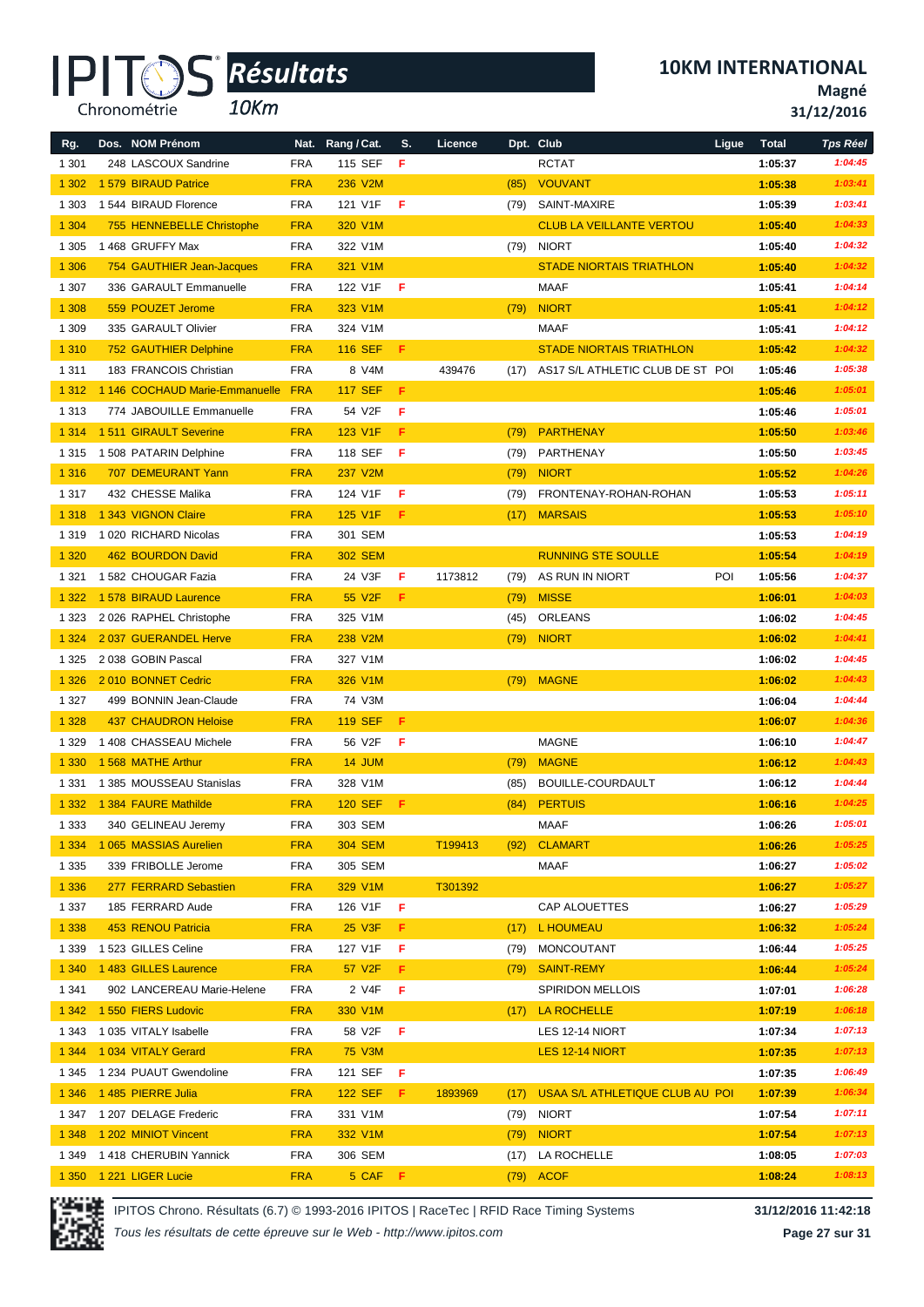*10Km*

**10KM INTERNATIONAL**

**Magné**

**31/12/2016**

| Rg.     | Dos. NOM Prénom                | Nat.       | Rang / Cat.    | S.  | Licence |      | Dpt. Club                        | Ligue | <b>Total</b> | <b>Tps Réel</b> |
|---------|--------------------------------|------------|----------------|-----|---------|------|----------------------------------|-------|--------------|-----------------|
| 1 3 5 1 | 736 DUFOUR Karine              | <b>FRA</b> | 128 V1F        | F   | 1934834 | (86) | <b>ENTENTE POITIERS ATHLE 86</b> | POI   | 1:08:24      | 1:08:16         |
| 1 3 5 2 | 1 278 GUICHET Bernadette       | <b>FRA</b> | <b>123 SEF</b> | F.  |         | (17) | <b>ECHILLAIS</b>                 |       | 1:08:24      | 1:08:09         |
| 1 3 5 3 | 1 220 LIGER Philippe           | <b>FRA</b> | 333 V1M        |     |         | (79) | <b>ACOF</b>                      |       | 1:08:27      | 1:08:15         |
| 1 3 5 4 | <b>354 TRANCHANT Christian</b> | <b>FRA</b> | 239 V2M        |     |         |      | <b>MAAF</b>                      |       | 1:08:43      | 1:08:01         |
| 1 3 5 5 | 297 FERRU Mathieu              | <b>FRA</b> | 307 SEM        |     |         | (79) | <b>ECHIRE</b>                    |       | 1:08:49      | 1:07:10         |
| 1 3 5 6 | 2013 TAVEAU Mathias            | <b>FRA</b> | <b>19 ESM</b>  |     |         |      | <b>SPIRIDON CRECHOIS</b>         |       | 1:08:54      | 1:07:16         |
| 1 3 5 7 | 810 GUILLEMET Clement          | <b>FRA</b> | 20 ESM         |     |         |      |                                  |       | 1:08:54      | 1:07:01         |
| 1 3 5 8 | 765 SOURISSEAU Chantal         | <b>FRA</b> | 59 V2F         | F   |         |      |                                  |       | 1:09:00      | 1:07:50         |
| 1 3 5 9 | 427 LE BRIS Brigitte           | <b>FRA</b> | 26 V3F         | F   |         | (79) | <b>NIORT</b>                     |       | 1:09:10      | 1:08:03         |
| 1 3 6 0 | 1 312 ROGER David              | <b>FRA</b> | 334 V1M        |     |         | (79) | <b>CHERVEUX</b>                  |       | 1:09:14      | 1:08:39         |
| 1 3 6 1 | 745 BOUNIOT Christine          | <b>FRA</b> | 129 V1F        | F   |         | (79) | RUNNING CLUB DE GUILBEAU         |       | 1:09:16      | 1:07:58         |
| 1 3 6 2 | 1514 RAPIN Lou-Ann             | <b>FRA</b> | 6 CAF          | F   |         | (79) | LA ROCHENARD                     |       | 1:09:17      | 1:07:28         |
| 1 3 6 3 | 1 206 LENNE Valerie            | <b>FRA</b> | 124 SEF        | F   |         | (79) | AMCF                             |       | 1:09:27      | 1:07:37         |
| 1 3 6 4 | 1 269 RAPIN Catherine          | <b>FRA</b> | 130 V1F        | F   |         | (79) | <b>AMCF</b>                      |       | 1:09:27      | 1:07:38         |
| 1 3 6 5 | 889 PERLADE Gregory            | <b>FRA</b> | 308 SEM        |     |         | (79) | <b>USSEAU</b>                    |       | 1:09:27      | 1:07:32         |
| 1 3 6 6 | 1 196 NAUDON Vanessa           | <b>FRA</b> | <b>125 SEF</b> | F.  |         | (85) | <b>BOUILLE-COURDAULT</b>         |       | 1:09:28      | 1:07:44         |
| 1 3 6 7 | 1 066 FAIVRE Nathalie          | <b>FRA</b> | 60 V2F         | F   |         | (17) | SAINTE-SOULLE                    |       | 1:09:35      | 1:09:10         |
| 1 3 6 8 | 228 FERRU Mickael              | <b>FRA</b> | 335 V1M        |     |         | (79) | <b>EPANNES</b>                   |       | 1:09:41      | 1:07:43         |
| 1 3 6 9 | 998 SOULET Cecile              | <b>FRA</b> | 131 V1F        | F   |         | (79) | LE VANNEAU-IRLEAU                |       | 1:09:42      | 1:08:40         |
| 1 370   | 329 MORISSON Eric              | <b>FRA</b> | 336 V1M        |     |         |      | <b>MAAF</b>                      |       | 1:09:42      | 1:09:26         |
| 1 3 7 1 | 328 MORISSON Aurelie           | <b>FRA</b> | 132 V1F        | F   |         |      | <b>MAAF</b>                      |       | 1:09:42      | 1:09:27         |
| 1 3 7 2 | 637 CHALOINE Sylvie            | <b>FRA</b> | 133 V1F        | F   |         |      | <b>GROUPAMA</b>                  |       | 1:09:42      | 1:09:27         |
| 1 3 7 3 | 510 RENOU Corine               | <b>FRA</b> | 61 V2F         | F   |         |      |                                  |       | 1:09:43      | 1:09:34         |
| 1 3 7 4 | 171 BRISSEAU Jeremy            | <b>FRA</b> | <b>309 SEM</b> |     |         |      | <b>CHANTONNAY</b>                |       | 1:09:43      | 1:07:43         |
| 1 3 7 5 | 184 CHOLLET Odile              | <b>FRA</b> | 62 V2F         | F   | 554395  | (17) | AS17 S/L ATHLETIC CLUB DE ST POI |       | 1:09:43      | 1:09:34         |
| 1 3 7 6 | 233 COUE Claude                | <b>FRA</b> | <b>76 V3M</b>  |     |         | (79) | <b>NIORT</b>                     |       | 1:09:43      | 1:08:37         |
| 1 3 7 7 | 170 BRISSEAU Philippe          | <b>FRA</b> | 240 V2M        |     |         |      | <b>CHANTONNAY</b>                |       | 1:09:44      | 1:07:44         |
| 1 3 7 8 | 1 191 BENOIST Johann           | <b>FRA</b> | 337 V1M        |     |         | (79) | LE BOURDET                       |       | 1:09:46      | 1:09:12         |
| 1 3 7 9 | 1 190 BENOIST Laetitia         | <b>FRA</b> | 126 SEF        | F   |         | (79) | LE BOURDET                       |       | 1:09:46      | 1:09:14         |
| 1 3 8 0 | 283 MIHALA Serge               | <b>FRA</b> | <b>77 V3M</b>  |     | T199501 | (79) | <b>AMICALE MACIF</b>             |       | 1:09:50      | 1:08:12         |
| 1 3 8 1 | 2011 TAVEAU Nadine             | <b>FRA</b> | 63 V2F         | F   |         |      | <b>SPIRIDON CRECHOIS</b>         |       | 1:09:50      | 1:08:12         |
| 1 3 8 2 | 1 375 BOUROLLEAU Gerard        | <b>FRA</b> | 241 V2M        |     |         |      | <b>SPIRIDON CRECHOIS</b>         |       | 1:09:50      | 1:08:12         |
| 1 3 8 3 | 1 321 PUBERT Eric              | FRA        | 338 V1M        |     |         | (79) | <b>SPIRIDON CRECHOIS</b>         |       | 1:09:50      | 1:08:10         |
| 1 3 8 4 | 849 CROCHARD Michel            | <b>FRA</b> | 242 V2M        |     |         | (17) | <b>SPIRIDON CRECHOIS</b>         |       | 1:09:51      | 1:08:14         |
| 1 3 8 5 | 2012 LIABEUF Georges           | <b>FRA</b> | 243 V2M        |     |         |      | <b>SPIRIDON CRECHOIS</b>         |       | 1:09:51      | 1:08:13         |
| 1 3 8 6 | 1 314 PORCHET Emilie           | <b>FRA</b> | <b>127 SEF</b> | F.  |         | (85) | <b>OULMES</b>                    |       | 1:09:56      | 1:09:19         |
| 1 3 8 7 | 203 VASLIN Claire              | <b>FRA</b> | 7 CAF          | - F |         |      |                                  |       | 1:09:59      | 1:08:21         |
| 1 3 8 8 | <b>168 WOJTASIK Astrid</b>     | <b>FRA</b> | 134 V1F        | F.  | T238403 | (32) | <b>MONBLANC</b>                  |       | 1:09:59      | 1:08:21         |
| 1 3 8 9 | 202 GOUDEAU Catherine          | <b>FRA</b> | 135 V1F        | F   |         |      |                                  |       | 1:10:00      | 1:08:21         |
| 1 3 9 0 | 981 JOLIVOT Florence           | <b>FRA</b> | 64 V2F         | F   |         |      |                                  |       | 1:10:02      | 1:08:27         |
| 1 3 9 1 | 1416 SOULET Chloe              | <b>FRA</b> | 8 CAF          | F   |         |      |                                  |       | 1:10:03      | 1:09:01         |
| 1 3 9 2 | 606 DEMAILLY Cyril             | <b>FRA</b> | 339 V1M        |     |         | (60) | LES FESTIFS                      |       | 1:10:05      | 1:09:41         |
| 1 3 9 3 | 569 MILORD Nadege              | <b>FRA</b> | 136 V1F        | F   |         | (79) | LES FESTIFS                      |       | 1:10:05      | 1:09:41         |
| 1 3 9 4 | 1 126 BARBOTIN Patrick         | <b>FRA</b> | 340 V1M        |     |         | (86) | <b>LES FESTIFS</b>               |       | 1:10:05      | 1:09:42         |
| 1 3 9 5 | 568 ROY Romain                 | <b>FRA</b> | 310 SEM        |     |         | (79) | LES FESTIF S                     |       | 1:10:05      | 1:09:41         |
| 1 3 9 6 | 452 RENOU Michel               | <b>FRA</b> | <b>78 V3M</b>  |     |         | (17) | L HOUMEAU                        |       | 1:10:12      | 1:09:02         |
| 1 3 9 7 | 226 GARDOT Jean-Yves           | FRA        | 79 V3M         |     |         |      |                                  |       | 1:10:14      | 1:08:44         |
| 1 3 9 8 | 1 420 SOULET Christophe        | <b>FRA</b> | 341 V1M        |     |         |      |                                  |       | 1:10:18      | 1:09:16         |
| 1 3 9 9 | 811 GUILLEMET Christelle       | <b>FRA</b> | 65 V2F         | F   |         |      |                                  |       | 1:10:19      | 1:08:27         |
| 1 400   | 546 VEILLON Philippe           | <b>FRA</b> | 244 V2M        |     |         |      | (78) LE CHESNAY                  |       | 1:10:20      | 1:08:28         |



IPITOS Chrono. Résultats (6.7) © 1993-2016 IPITOS | RaceTec | RFID Race Timing Systems **31/12/2016 11:42:18**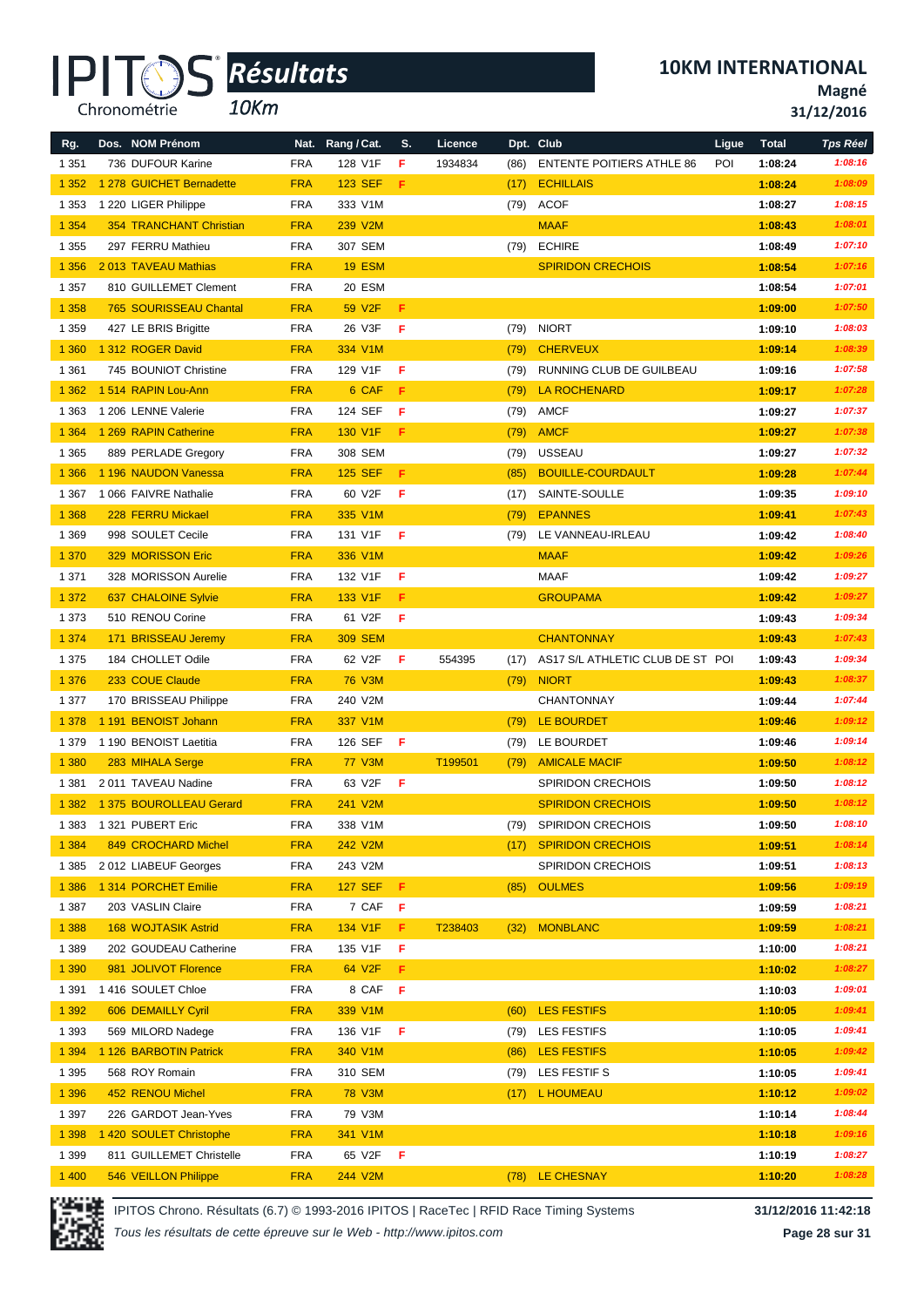*10Km*

**10KM INTERNATIONAL**

**Magné**

**31/12/2016**

| Rg.     | Dos. NOM Prénom                   |            | Nat. Rang / Cat.    | S.  | Licence |      | Dpt. Club                       | Ligue | <b>Total</b> | <b>Tps Réel</b> |
|---------|-----------------------------------|------------|---------------------|-----|---------|------|---------------------------------|-------|--------------|-----------------|
| 1 4 0 1 | 748 GILMANT Mathilde              | <b>FRA</b> | 128 SEF             | F   |         | (17) | SAINT-NAZAIRE-SUR-CHARENTE      |       | 1:10:22      | 1:08:53         |
| 1 4 0 2 | 239 FEUILLET Stephanie            | <b>FRA</b> | 137 V1F             | F   |         | (79) | <b>COULON</b>                   |       | 1:10:25      | 1:08:57         |
| 1 4 0 3 | 229 VITTU Annabelle               | <b>FRA</b> | 138 V1F             | F   |         | (79) | LA CRECHE                       |       | 1:10:25      | 1:08:33         |
| 1 4 0 4 | 230 VITTU Sebastien               | <b>FRA</b> | 342 V1M             |     |         | (79) | <b>LA CRECHE</b>                |       | 1:10:25      | 1:08:33         |
| 1405    | 1 335 MECHINEAU David             | <b>FRA</b> | 343 V1M             |     |         |      | <b>MAGNE</b>                    |       | 1:10:37      | 1:08:43         |
| 1 4 0 6 | 1519 TEILLET Benoit               | <b>FRA</b> | 245 V2M             |     |         | (44) | <b>LA HAIE-FOUASSIERE</b>       |       | 1:10:37      | 1:08:44         |
| 1407    | 1 358 MECHINEAU Malo              | <b>FRA</b> | 14 CAM              |     |         |      | MAGNE                           |       | 1:10:37      | 1:08:45         |
| 1 4 0 8 | 2067 NABAT Erwan                  | <b>FRA</b> | 344 V1M             |     |         |      |                                 |       | 1:10:37      | 1:08:44         |
| 1 4 0 9 | 2 053 RADHOUANE Adnan             | <b>FRA</b> | 311 SEM             |     |         | (79) | <b>NIORT</b>                    |       | 1:10:37      | 1:08:47         |
| 1410    | 1171 PELLICIER Yves               | <b>FRA</b> | 246 V2M             |     |         | (79) | <b>NIORT</b>                    |       | 1:10:37      | 1:09:26         |
| 1411    | 1 170 PELLICIER Marie             | <b>FRA</b> | 66 V2F              | F   |         | (79) | NIORT                           |       | 1:10:38      | 1:09:26         |
| 1 4 1 2 | <b>688 VILLAMONTE Gina</b>        | <b>FRA</b> | <b>129 SEF</b>      | F.  |         | (79) | <b>THOUARS</b>                  |       | 1:10:39      | 1:09:41         |
| 1413    | 246 BREMAND Anita                 | <b>FRA</b> | 67 V2F              | F   |         |      |                                 |       | 1:10:41      | 1:09:24         |
| 1 4 1 4 | 247 PORTET Catherine              | <b>FRA</b> | 68 V2F              | F   |         |      |                                 |       | 1:10:42      | 1:09:25         |
| 1415    | 1 094 SALLE Didier                | <b>FRA</b> | 80 V3M              |     |         | (79) | SAINT-MARTIN-LES-MELLE          |       | 1:10:45      | 1:09:00         |
| 1416    | 1541 RADHOUANE Ines               | <b>FRA</b> | <b>130 SEF</b>      | F   |         | (79) | <b>NIORT</b>                    |       | 1:10:54      | 1:09:04         |
| 1417    | 968 LAROUDIE Alexis               | <b>FRA</b> | 247 V2M             |     |         | (24) | <b>BASSILLAC</b>                |       | 1:11:04      | 1:09:17         |
| 1418    | 1 558 CHAPOUIL Marie-Helene       | <b>FRA</b> | 69 V <sub>2F</sub>  | F   |         | (79) | <b>SAINT-GELAIS</b>             |       | 1:11:26      | 1:10:43         |
| 1419    | 408 BANT Sophie                   | <b>FRA</b> | 139 V1F             | F   | 1060170 | (17) | US AIGREFEUILLE ATHLETISME* POI |       | 1:11:27      | 1:10:23         |
| 1 4 2 0 | 1019 KILO Brigitte                | <b>FRA</b> | 70 V <sub>2</sub> F | F   | 1393861 | (17) | US AIGREFEUILLE ATHLETISME* POI |       | 1:11:28      | 1:10:22         |
| 1421    | 443 MOREIRA Aurelie               | <b>FRA</b> | 140 V1F             | F   | 1718353 | (17) | US AIGREFEUILLE ATHLETISME* POI |       | 1:11:28      | 1:10:22         |
| 1 4 2 2 | 585 AUMONIER Isabelle             | <b>FRA</b> | 141 V1F             | F   | 1384107 | (17) | US AIGREFEUILLE ATHLETISME* POI |       | 1:11:29      | 1:10:22         |
| 1 4 2 3 | 411 GOURBEAULT Stephanie          | <b>FRA</b> | 142 V1F             | F   | 1747647 | (17) | US AIGREFEUILLE ATHLETISME* POI |       | 1:11:29      | 1:10:22         |
| 1 4 2 4 | 1 477 GRATEDOUX Nelly             | <b>FRA</b> | 143 V1F             | F   |         | (53) | <b>LA BACONNIERE</b>            |       | 1:11:30      | 1:10:34         |
| 1 4 2 5 | 794 GUICHARD Sylviane             | <b>FRA</b> | 71 V2F              | F   | 1326255 | (79) | US THOUARS                      | POI   | 1:11:39      | 1:10:24         |
| 1 4 2 6 | 840 RAGUENAULT Marylene           | <b>FRA</b> | 72 V <sub>2</sub> F | F.  |         |      |                                 |       | 1:11:39      | 1:10:24         |
| 1427    | 485 BRUNET Stephane               | <b>FRA</b> | 312 SEM             |     | 1867260 | (79) | VO2 BESSINES                    | POI   | 1:11:46      | 1:09:53         |
| 1 4 2 8 | 556 BARATON Jacky                 | <b>FRA</b> | 81 V3M              |     | 487693  | (79) | <b>VO2 BESSINES</b>             | POI   | 1:11:46      | 1:09:51         |
| 1429    | 1 461 BOURGERETTE Claire          | <b>FRA</b> | 132 SEF             | F   | 1893161 | (79) | <b>VO2 BESSINES</b>             | POI   | 1:11:46      | 1:09:53         |
| 1 4 3 0 | 572 CORBIN Sylvie                 | <b>FRA</b> | 131 SEF             | F.  | 1813494 | (79) | <b>VO2 BESSINES</b>             | POI   | 1:11:46      | 1:09:52         |
| 1431    | 652 RAMDAME Julie                 | <b>FRA</b> | 133 SEF             | - F | 1949159 |      | VO2 BESSINES                    |       | 1:11:47      | 1:09:53         |
| 1 4 3 2 | 605 CHARRIER Olivier              | <b>FRA</b> | 248 V2M             |     | 1877420 | (79) | <b>VO2 BESSINES</b>             | POI   | 1:11:47      | 1:09:53         |
| 1 4 3 3 | 747 VINCENDEAU Tanguy             | <b>FRA</b> | 313 SEM             |     | 1873171 |      | (79) VO2 BESSINES               | POI   | 1:11:47      | 1:09:54         |
| 1 4 3 4 | <b>488 SAUVAGE Claire</b>         | <b>FRA</b> | 134 SEF <b>F</b>    |     | 1949160 | (79) | <b>VO2 BESSINES</b>             |       | 1:11:47      | 1:09:54         |
| 1435    | 1 462 PEREIRA David               | <b>FRA</b> | 314 SEM             |     | 1918004 |      | (79) VO2 BESSINES               | POI   | 1:11:48      | 1:09:53         |
| 1 4 3 6 | 886 EGEA Manuel                   | <b>FRA</b> | 345 V1M             |     | 1888396 |      | <b>PIERRE GUERIN</b>            |       | 1:11:49      | 1:09:55         |
| 1437    | 76 PETIT Anthony                  | <b>FRA</b> | 315 SEM             |     | 1851442 | (79) | <b>VO2 BESSINES</b>             | POI   | 1:11:49      | 1:09:52         |
| 1 4 3 8 | 271 BLENEAU Marie-Helene          | <b>FRA</b> | 73 V2F              | F.  |         |      |                                 |       | 1:11:56      | 1:10:01         |
| 1439    | 307 BLENEAU Elodie                | <b>FRA</b> | 135 SEF             | -F. |         | (85) | SAINT-HILAIRE-DES-LOGES         |       | 1:11:57      | 1:10:01         |
| 1 4 4 0 | 405 RODRIGUES DA SILVA Delphi FRA |            | 136 SEF F           |     |         | (16) | <b>RUFFEC</b>                   |       | 1:12:07      | 1:10:44         |
| 1441    | 406 GOILLON Julien                | <b>FRA</b> | 346 V1M             |     |         |      | $(16)$ RUFFEC                   |       | 1:12:07      | 1:10:44         |
| 1 4 4 2 | 1 536 TRICOT Sandrine             | <b>FRA</b> | 137 SEF F           |     |         |      | $(79)$ NIORT                    |       | 1:12:08      | 1:10:03         |
| 1443    | 799 LABBE Jean-Jacques            | <b>FRA</b> | 82 V3M              |     |         |      | <b>TRAINEAU VIVONNOIS</b>       |       | 1:12:41      | 1:10:37         |
| 1 4 4 4 | 798 GAUVIN Eric                   | <b>FRA</b> | 249 V2M             |     |         |      | <b>TRAINEAU VIVONNOIS</b>       |       | 1:12:41      | 1:10:40         |
| 1445    | 796 PROUTEAU Francis              | <b>FRA</b> | 83 V3M              |     |         |      | <b>TRAINEAU VIVONNOIS</b>       |       | 1:12:42      | 1:10:41         |
| 1 4 4 6 | 795 GARDAIS Franck                | <b>FRA</b> | 347 V1M             |     |         |      | <b>TRAINEAU VIVONNOIS</b>       |       | 1:12:42      | 1:10:39         |
| 1447    | 797 GAUVIN Laurence               | <b>FRA</b> | 74 V2F F            |     |         |      | <b>TRAINEAU VIVONNOIS</b>       |       | 1:12:42      | 1:10:40         |
| 1 4 4 8 | 986 LOIZEAU Jean-Claude           | <b>FRA</b> | 84 V3M              |     |         |      | <b>TRAINEAU VIVONNOIS</b>       |       | 1:12:42      | 1:10:39         |
| 1449    | 1 600 STEELANDT Francois          | <b>FRA</b> | 316 SEM             |     |         |      | (79) FRANCOIS STEELANDT         |       | 1:12:45      | 1:10:05         |
| 1 4 5 0 | 1 599 REAUX Emilie                | <b>FRA</b> | 138 SEF F           |     |         |      | (79) KIWI TEAM                  |       | 1:12:46      | 1:10:13         |



IPITOS Chrono. Résultats (6.7) © 1993-2016 IPITOS | RaceTec | RFID Race Timing Systems **31/12/2016 11:42:18**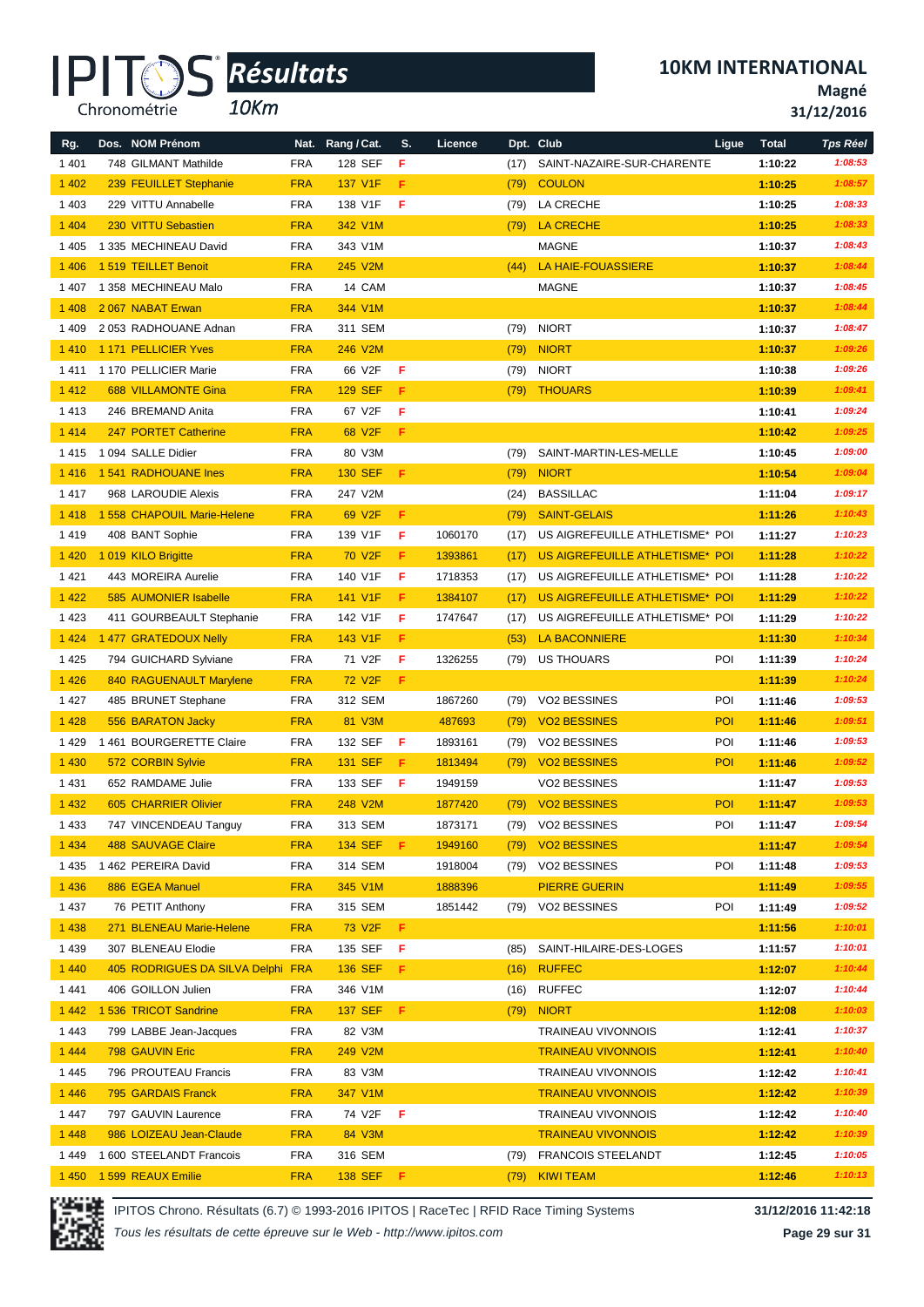*10Km*

**®**

**10KM INTERNATIONAL**

**Magné**

|         | 10Km<br>Chronométrie              |            |                     |    |         |      |                                      |                       | 31/12/2016      |
|---------|-----------------------------------|------------|---------------------|----|---------|------|--------------------------------------|-----------------------|-----------------|
| Rg.     | Dos. NOM Prénom                   | Nat.       | Rang / Cat.         | S. | Licence |      | Dpt. Club                            | Ligue<br><b>Total</b> | <b>Tps Réel</b> |
| 1451    | 601 GAUTHIER Bernard              | <b>FRA</b> | 9 V4M               |    |         |      |                                      | 1:12:49               | 1:12:17         |
| 1 4 5 2 | 268 BREUIL Sandrine               | <b>FRA</b> | 144 V1F             | F  |         |      | <b>MAGNE</b>                         | 1:13:01               | 1:12:45         |
| 1 4 5 3 | 833 PELTIER Elisabeth             | <b>FRA</b> | 75 V2F              | F  |         |      |                                      | 1:13:17               | 1:12:03         |
| 1 4 5 4 | 1 435 CRESPIN Jocelyn             | <b>FRA</b> | 85 V3M              |    |         |      | (79) NIORT                           | 1:13:22               | 1:11:44         |
| 1 4 5 5 | 823 HARRIT Farid                  | <b>FRA</b> | 250 V2M             |    |         |      |                                      | 1:13:25               | 1:12:21         |
| 1 4 5 6 | 1 299 AUBREE Christine            | <b>FRA</b> | 76 V <sub>2F</sub>  | F  |         | (79) | <b>LOS MODESTOS</b>                  | 1:13:25               | 1:12:22         |
| 1457    | 1 359 VIGNON Benoit               | <b>FRA</b> | 348 V1M             |    |         | (77) | DAMMARIE-LES-LYS                     | 1:13:43               | 1:13:07         |
| 1 4 5 8 | 1036 AUBERT Armande               | <b>FRA</b> | 3 V4F               | F  |         |      | <b>RUN ACCUEIL LA ROCHELLE</b>       | 1:13:47               | 1:11:35         |
| 1 4 5 9 | 1 106 TANTIN Regis                | <b>FRA</b> | 349 V1M             |    |         |      |                                      | 1:13:50               | 1:11:38         |
| 1460    | 1 133 CAMILLE Brigitte            | <b>FRA</b> | 27 V3F              | F  |         |      | <b>RUN ACCUEIL LA ROCHELLE</b>       | 1:13:52               | 1:11:40         |
| 1461    | 1 160 COSTE Claudine              | <b>FRA</b> | 77 V2F              | F  |         | (17) | <b>RUN ACCUEIL</b>                   | 1:13:52               | 1:11:40         |
| 1 4 6 2 | 156 BROSSARD Isabelle             | <b>FRA</b> | 145 V1F             | F. |         |      | $(17)$ APJJS                         | 1:13:52               | 1:12:05         |
| 1463    | 1 107 GHOURI Malika               | <b>FRA</b> | 78 V2F              | F  |         |      | RUN ACCUEIL LA ROCHELLE              | 1:13:52               | 1:11:39         |
| 1 4 6 4 | 502 JACOB Sylviane                | <b>FRA</b> | 4 V4F               | F  |         |      | <b>RUN ACCUEIL LA ROCHELLE</b>       | 1:13:52               | 1:11:41         |
| 1465    | 1 597 BICOT Anne                  | <b>FRA</b> | 146 V1F             | F  |         | (27) | EVREUX                               | 1:13:52               | 1:12:08         |
| 1466    | 2 055 BLANCHETON Cedric           | <b>FRA</b> | 350 V1M             |    |         | (17) | <b>APJJS</b>                         | 1:13:52               | 1:12:04         |
| 1467    | 221 MELLIER David                 | <b>FRA</b> | 351 V1M             |    |         | (86) | APJJS                                | 1:13:52               | 1:12:03         |
| 1 4 6 8 | <b>155 BROSSARD Francois</b>      | <b>FRA</b> | 352 V1M             |    |         | (17) | <b>APJJS - TSS - UNION AIGREFEUI</b> | 1:13:53               | 1:12:08         |
| 1469    | 220 MELLIER Christine             | <b>FRA</b> | 147 V1F             | F  |         |      | $(86)$ APJJS                         | 1:13:53               | 1:12:05         |
| 1 4 7 0 | 1 598 BICOT Damien                | <b>FRA</b> | 353 V1M             |    |         | (27) | <b>EVREUX</b>                        | 1:13:53               | 1:12:09         |
| 1 4 7 1 | 282 BOINET Mickael                | <b>FRA</b> | 354 V1M             |    |         |      | APJJS                                | 1:13:53               | 1:12:08         |
| 1 4 7 2 | 629 BEGET FOUET Pascale           | <b>FRA</b> | 79 V <sub>2</sub> F | Æ. |         |      | <b>GROUPAMA</b>                      | 1:14:55               | 1:13:05         |
| 1 4 7 3 | 223 JUBIEN Anne-Sophie            | <b>FRA</b> | 148 V1F             | F  |         |      | (79) EXOUDUN                         | 1:16:02               | 1:14:15         |
| 1 4 7 4 | 359 L HOMMEDE David               | <b>FRA</b> | 355 V1M             |    |         |      | <b>MAAF</b>                          | 1:16:14               | 1:14:00         |
| 1 4 7 5 | 308 VEILLET Robert                | <b>FRA</b> | 10 V4M              |    |         |      |                                      | 1:16:24               | 1:15:08         |
| 1476    | 1 292 KERMA Nadera                | <b>FRA</b> | 80 V <sub>2F</sub>  | F. |         | (79) | <b>SAINT-MAIXENT-L ECOLE</b>         | 1:17:14               | 1:16:22         |
| 1477    | 1 526 PORTEJOIE Ludovic           | <b>FRA</b> | 317 SEM             |    |         | (79) | LES BRICE DU 79                      | 1:18:02               | 1:16:58         |
| 1478    | 1528 LIMOUSIN Gilles              | <b>FRA</b> | 86 V3M              |    |         | (79) | LES BRICE DU 79                      | 1:18:02               | 1:16:58         |
| 1479    | 1527 GOURDON Mickael              | <b>FRA</b> | 356 V1M             |    |         | (37) | LES BRICE DU 79                      | 1:18:02               | 1:16:59         |
| 1 4 8 0 | 2042 RICARD Jean-Luc              | <b>FRA</b> | 251 V2M             |    |         | (79) | <b>MAGNE</b>                         | 1:18:04               | 1:16:36         |
|         | 1481 1363 GIRARD Daniel           | <b>FRA</b> | 357 V1M             |    |         |      | (85) SERIGNE                         | 1:18:10               | 1:16:09         |
| 1482    | 1 337 TARAUD Emilie               | <b>FRA</b> | 149 V1F             | F. |         |      | (85) SAINT-MARTIN-DE-FRAIGNEAU       | 1:18:10               | 1:16:09         |
| 1 483   | 1 353 LEBAS Pascaline             | FRA        | 150 V1F             | F  |         |      |                                      | 1:18:11               | 1:16:10         |
| 1484    | 1 352 LEBAS Frederic              | <b>FRA</b> | 358 V1M             |    |         |      |                                      | 1:18:11               | 1:16:10         |
| 1 4 8 5 | 1 367 MELLANGER Fabien            | <b>FRA</b> | 318 SEM             |    |         |      | (85) DOIX                            | 1:18:12               | 1:16:10         |
| 1 4 8 6 | <b>154 GUYEN Bruno</b>            | <b>FRA</b> | 359 V1M             |    |         | (79) | <b>CHAURAY</b>                       | 1:18:30               | 1:16:17         |
| 1487    | 803 RENOUX Sandra                 | <b>FRA</b> | 151 V1F             | F  |         |      | FILLES DE PARTHENAY                  | 1:18:32               | 1:16:33         |
| 1488    | 901 ROUSSELIERE Chantal           | <b>FRA</b> | 82 V <sub>2</sub> F | F. |         |      | <b>FILLES DE PARTHENAY</b>           | 1:18:32               | 1:16:33         |
| 1489    | 700 RENAUDEAU-DUPUIS Isabelle FRA |            | 81 V2F              | F  |         |      | (79) LES FILLES DE PARTHENAY         | 1:18:32               | 1:16:33         |
| 1 4 9 0 | 802 BONNET Anita                  | <b>FRA</b> | 83 V <sub>2F</sub>  | F  |         |      | <b>FILLES DE PARTHENAY</b>           | 1:18:32               | 1:16:34         |
| 1491    | 1563 VIEL Catherine               | <b>FRA</b> | 84 V2F              | F  |         | (79) | LES FILLES DE PARTHENAY              | 1:18:36               | 1:16:37         |
| 1 4 9 2 | 611 GARREAU Christelle            | <b>FRA</b> | 152 V1F             | F. |         |      | (79) LES FILLES DE PARTHENAY         | 1:18:42               | 1:16:43         |
| 1493    | 1 059 SERVAIS Laurent             | FRA        | 360 V1M             |    |         | (35) | RENNES                               | 1:18:58               | 1:16:54         |
| 1 4 9 4 | 475 LE LIBOUX Celine              | <b>FRA</b> | 153 V1F             | F. |         | (85) | LA ROCHE-SUR-YON                     | 1:18:58               | 1:16:55         |
| 1495    | 696 LE SAUZE Sandrine             | <b>FRA</b> | 154 V1F             | -F |         |      | (79) MAGNE                           | 1:18:58               | 1:16:54         |
| 1496    | 697 LORIC Erwan                   | <b>FRA</b> | 361 V1M             |    |         |      | (79) MAGNE                           | 1:18:58               | 1:16:55         |
| 1 497   | 1 251 SERVAIS Helene              | <b>FRA</b> | 155 V1F             | F  |         |      | (35) RENNES                          | 1:18:58               | 1:16:55         |
| 1 4 9 8 | 715 JULIEN Aurelie                | <b>FRA</b> | 139 SEF             | F. |         |      | (79) FILLES DE PARTHENAY             | 1:18:59               | 1:16:59         |
| 1499    | 698 LAGUISERAY Genevieve          | FRA        | 85 V2F F            |    |         |      | (79) LES FILLES DE PARTHENAY         | 1:18:59               | 1:16:59         |



IPITOS Chrono. Résultats (6.7) © 1993-2016 IPITOS | RaceTec | RFID Race Timing Systems **31/12/2016 11:42:18**

1 500 847 ROSSARD (COACH) Cricri FRA 86 V2F **F** (79) LES FILLES DE PARTHENAY **1:19:11** *1:17:12*